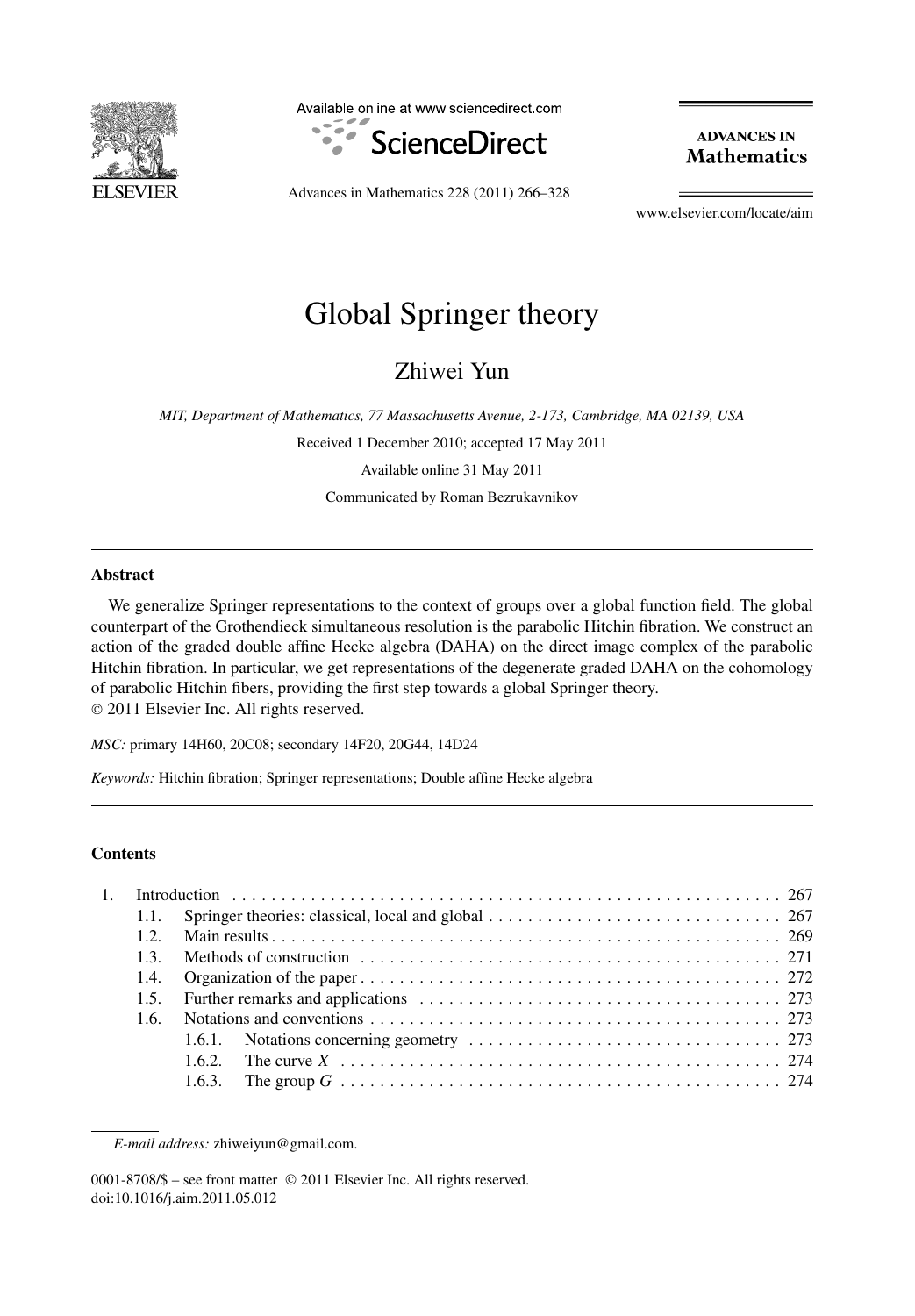| 2. |             |                                                                                                                        |  |
|----|-------------|------------------------------------------------------------------------------------------------------------------------|--|
|    | 2.1.        |                                                                                                                        |  |
|    | 2.2.        |                                                                                                                        |  |
|    | 2.3.        |                                                                                                                        |  |
|    | 2.4.        |                                                                                                                        |  |
|    | 2.5.        |                                                                                                                        |  |
|    | 2.6.        |                                                                                                                        |  |
| 3. |             |                                                                                                                        |  |
|    | 3.1.        |                                                                                                                        |  |
|    | 3.2.        |                                                                                                                        |  |
|    | 3.3.        |                                                                                                                        |  |
| 4. |             |                                                                                                                        |  |
|    | 4.1.        |                                                                                                                        |  |
|    | 4.2.        |                                                                                                                        |  |
|    | 4.3.        |                                                                                                                        |  |
| 5. |             | The affine Weyl group action—the second construction $\dots \dots \dots \dots \dots \dots \dots \dots \dots \dots$ 301 |  |
|    | 5.1.        |                                                                                                                        |  |
|    | 5.2.        |                                                                                                                        |  |
| 6. |             |                                                                                                                        |  |
|    | 6.1.        |                                                                                                                        |  |
|    | 6.2.        |                                                                                                                        |  |
|    |             | 6.2.1.                                                                                                                 |  |
|    |             | 6.2.2.                                                                                                                 |  |
|    | 6.3.        |                                                                                                                        |  |
|    | 6.4.        |                                                                                                                        |  |
|    | 6.5.        |                                                                                                                        |  |
|    | 6.6.        |                                                                                                                        |  |
| 7. |             |                                                                                                                        |  |
|    | 7.1.        |                                                                                                                        |  |
|    | 7.2.        |                                                                                                                        |  |
|    |             |                                                                                                                        |  |
|    | Appendix A. |                                                                                                                        |  |
|    | A.1.        |                                                                                                                        |  |
|    | A.2.        |                                                                                                                        |  |
|    | A.3.        |                                                                                                                        |  |
|    | A.4.        |                                                                                                                        |  |
|    | A.5.        |                                                                                                                        |  |
|    | A.6.        |                                                                                                                        |  |
|    | A.7.        |                                                                                                                        |  |
|    |             |                                                                                                                        |  |
|    |             |                                                                                                                        |  |

# **1. Introduction**

# *1.1. Springer theories: classical, local and global*

In this subsection, we put the content of the paper in the appropriate historical context by briefly reviewing the classical and local versions of the Springer theories.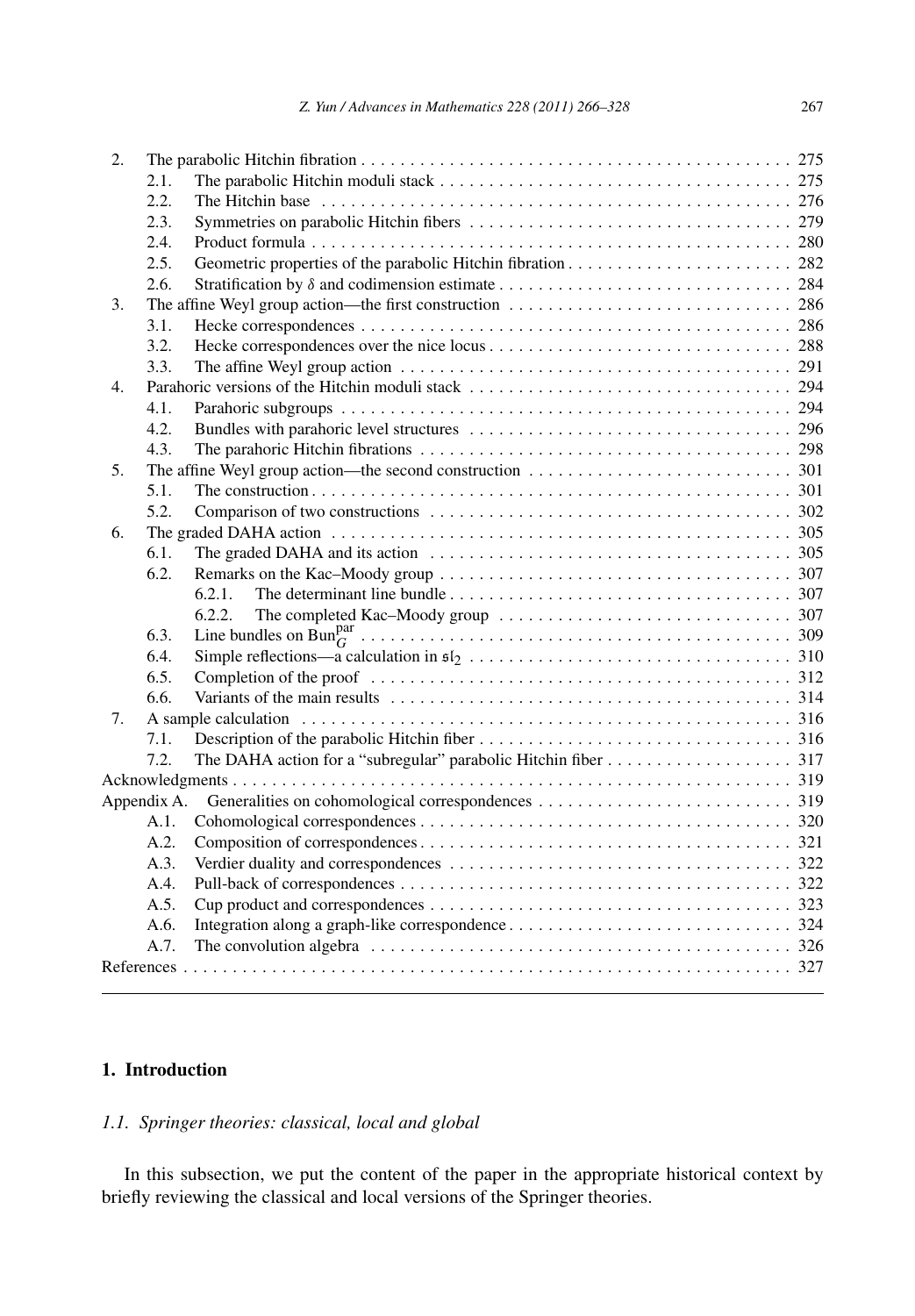The classical Springer theory originated from Springer's study of Green functions for finite groups of Lie type (see [30]). Let *G* be a reductive group over an algebraically closed field *k* with Lie algebra g, and let  $\beta$  be the flag variety classifying Borel subgroups of  $G$ . Let  $\tilde{g}$  be the scheme classifying pairs  $(\gamma, B)$  where  $\gamma \in \mathfrak{g}, B \in \mathcal{B}$  such that  $\gamma \in \text{Lie } B$ . Forgetting the choice of *B* we get the so-called *Grothendieck simultaneous resolution*:

$$
\pi: \tilde{\mathfrak{g}} \to \mathfrak{g}.\tag{1.1}
$$

For an element  $\gamma \in \mathfrak{g}$ , the fiber  $\mathcal{B}_{\gamma} = \pi^{-1}(\gamma)$  is called the *Springer fiber* of  $\gamma$ . These are closed subschemes of the flag variety B. If  $\gamma$  is regular semisimple,  $\mathcal{B}_{\gamma}$  is simply a torsor under the Weyl group *W*; in general,  $B<sub>\nu</sub>$  has higher dimensions and singularities. Springer constructed representations of the Weyl group *W* of *G* on the top-dimensional cohomology of  $B_{\nu}$ .

Note that *W* does *not* act on the variety  $B_{\gamma}$ , therefore the existence of the *W*-action on  $H^*(B_{\gamma})$ is quite mysterious. Later, a sheaf-theoretic construction of Springer representations was given by Lusztig [24]: he constructs an action of *W* on the shifted perverse sheaf  $\mathbf{R}\pi_*\overline{\mathbb{Q}}_\ell$  on g, hence incorporating Springer representations into a family. This approach was further developed by Borho and MacPherson [5], and they showed that all irreducible representations of *W* arise as Springer representations. There are other constructions of Springer representations by Kazhdan and Lusztig [19] using the Coxeter presentation of *W*, and by Chriss and Ginzburg [9] using Steinberg correspondences. In [25], Lusztig extended the *W* action on the sheaf  $\mathbf{R}\pi_*\mathbb{Q}_\ell$  to an action of the graded affine Hecke algebra.

Since the classical Springer theory is related to the representation theory of  $G(\mathbb{F}_q)$ , we can think of it as a theory "over Spec  $\mathbb{F}_q$ ". It is then natural to ask whether there are corresponding theories over a local field such as  $k((t))$ , or over a global field such as the function field of an algebraic curve over a field *k*.

A local theory (for the local function field  $F = k((t))$ ) already exists, by work of Lusztig [26]. In the local theory, the loop group  $G((t))$  replaces the group G, the (extended) affine Weyl group replaces the finite Weyl group *W*, and *affine Springer fibers* (cf. [20]) replace Springer fibers. For an element  $\gamma \in \mathfrak{g} \otimes k((t))$ , the affine Springer fiber  $M_{\gamma}$  is the closed sub-ind-scheme of the *affine flag variety*  $Fl$ *G* parametrizing Iwahori subgroups  $I \subset G((t))$  such that  $\gamma \in$  Lie I. Lusztig's construction works for individual affine Springer fibers. The work of Vasserot [33] and Varagnolo and Vasserot [32] extends this to an action of the double affine Hecke algebra (DAHA) on the homology of affine Springer fibers. However, there is not yet a sheaf-theoretic approach that organizes affine Springer fibers into geometrically manageable families. An essential difficulty is that the parameter space for affine Springer fibers has both infinite dimension and infinite codimension in  $\mathfrak{g} \otimes k((t))$ .

The goal of this paper is to give a sheaf-theoretic construction of a *global* Springer theory. We will start with a complete smooth connected curve *X* over *k* and a reductive group *G* over *k* (in fact, our results easily extend to quasi-split group schemes over *X*). The global analog of the Grothendieck simultaneous resolution *π* is the *parabolic Hitchin fibration* (see Definition 2.1.1)

$$
f^{\text{par}} : \mathcal{M}^{\text{par}} \to \mathcal{A}^{\text{Hit}} \times X.
$$

This is a modification of the usual Hitchin fibration [16, §4] by adding a Borel reduction at one point of *X*. The fibers of this map, called the *parabolic Hitchin fibers*, are the global analogs of the Springer fibers  $\mathcal{B}_{\gamma}$ . Over an open subset of  $\mathcal{A}^{\text{Hit}} \times X$ , the parabolic Hitchin fibers are isomorphic to disjoint unions of abelian varieties. However, in general, the singularities of the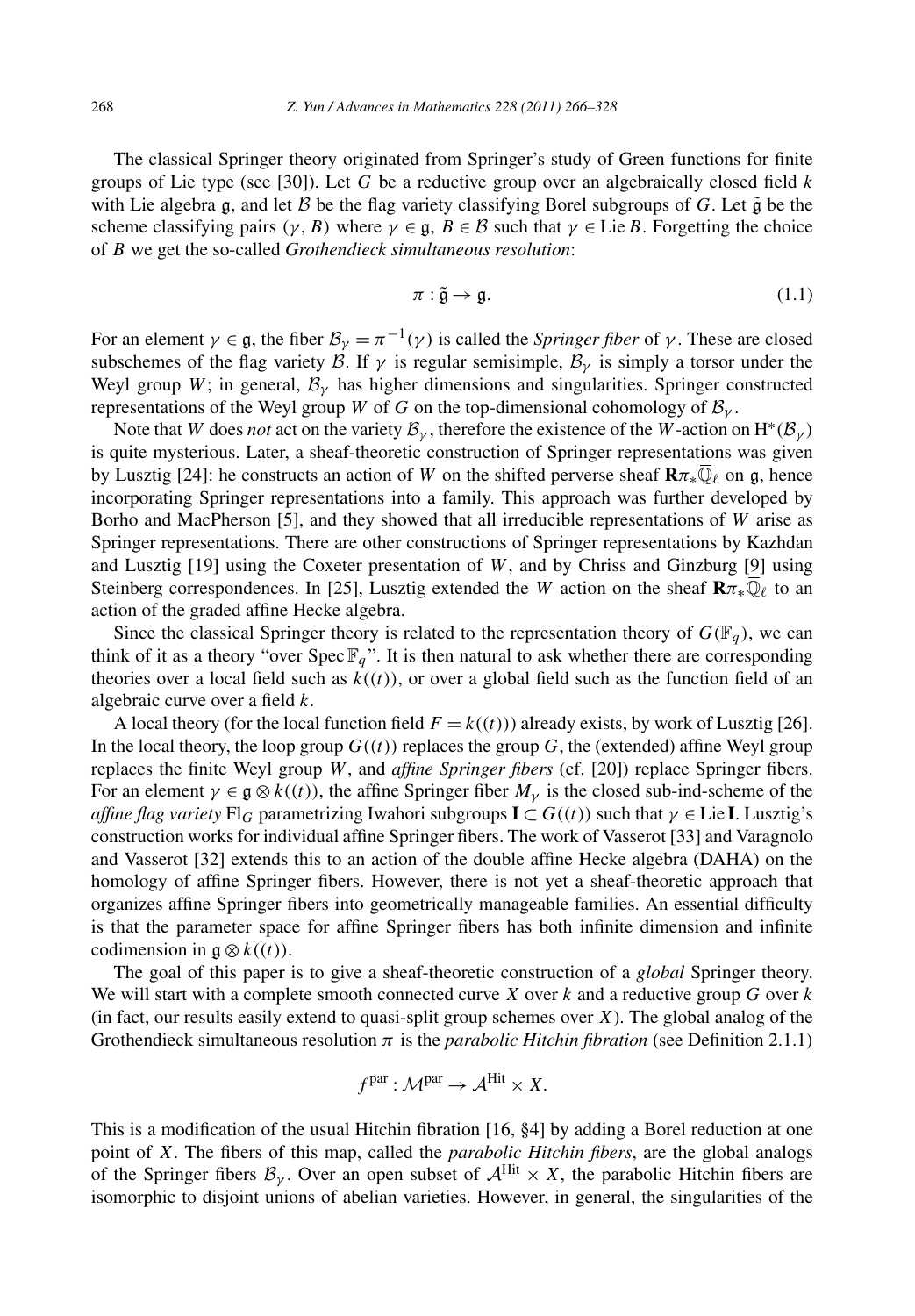parabolic Hitchin fibers are as complicated as affine Springer fibers (this can be made precise by the "product formula", see Section 2.4 and [29, §4.15]). % abolic Hitchin fibers are as complicated as affine Springer fibers (this can be made precise by "product formula", see Section 2.4 and [29, §4.15]).<br>We will first construct an action of the extended affine Weyl group

*parabolic Hitchin complex*  $\mathbf{R} f_*^{\text{par}} \overline{\mathbb{Q}}_\ell$ . This is the global analog of Springer and Lusztig's Wthe "product formula", see Section 2.4 and [29, §4.15]).<br>We will first construct an action of the extended affine Weyl gro<br>parabolic Hitchin complex  $\mathbf{R} f_{*}^{\text{par}} \overline{\mathbb{Q}}_{\ell}$ . This is the global analog of<br>action on action on  $\mathbf{R}\pi_*\overline{\mathbb{Q}}_\ell$ . In particular, taking stalkwise actions, we get  $\widetilde{W}$ -actions on the cohomology groups of parabolic Hitchin fibers, which we call *global Springer representations*. Note that parabolic Hita<br>action on **R** $\pi$ <sub>\*</sub><br>groups of par<br>in general,  $\widetilde{W}$ in general,  $\tilde{W}$  does not act on the parabolic Hitchin fibers, the existence of this action is as mysterious as the classical Springer action. Next, we parabolic Hitchin 1<br>general,  $\widetilde{W}$  does not act of<br>sterious as the classical Spi<br>Next, we will extend the  $\widetilde{W}$ 

Next, we will extend the  $\widetilde{W}$ -action into an action of the *graded double affine Hecke algebra*  $\mathbb H$ on the parabolic Hitchin complex. This result is the global analog of Lusztig's main result in [25]. Here the extra ingredient is provided by certain natural line bundles on  $\mathcal{M}^{\text{par}}$ : their Chern classes act on  $\mathbf{R} f_*^{\text{par}} \overline{\mathbb{Q}}_\ell$  by degree 2 endomorphisms. The Chern class action and the previously-defined on<br>He<br> $\widetilde{w}$  $\widetilde{W}$ -action satisfy certain commutation relations to make up an H-action. Stalkwise we get Hactions on the cohomology groups of parabolic Hitchin fibers, which gives a natural geometric construction of representations of the (degenerate) graded DAHA.

Global Springer theory carries a richer symmetry than classical or local Springer theory. There are at least three pieces of symmetry acting on the parabolic Hitchin fibration *<sup>f</sup>* par : <sup>M</sup>par <sup>→</sup>  $A \times X$ : the first is the affine Weyl group action on  $\mathbf{R} f_{*}^{\text{par}} \overline{\mathbb{Q}}_{\ell}$  to be constructed in this paper; the second is the *cup product* of Chern classes of certain line bundles on  $\mathcal{M}^{par}$ ; the third is the action of a Picard stack  $P$  on  $\mathcal{M}^{par}$  (see Section 2.3).

Global Springer theory, besides being an analog of the classical and local Springer theories, is also inspired by B.-C. Ngô's recent proof of the Fundamental Lemma ([29], see also [28]). In [29], he studies the relation between the *Hitchin fibration*  $f^{\text{Hit}}$ :  $\mathcal{M}^{\text{Hit}}$ , affine Springer fibers and orbital integrals. In particular, Ngô's product formula [29, §4.15] makes it clear that usual Hitchin fibers are the global analogs of affine Springer fibers in the affine Grassmannian. We push this analogy further to the case of parabolic Hitchin fibers and affine Springer fibers in the affine flag variety, which carry more symmetry than Ngô's situation.

#### *1.2. Main results*

Let *X* be a projective smooth connected curve over an algebraically closed field *k*. Let *G* be a reductive group over *k*. Fix a Borel subgroup *B* of *G*. Fix a divisor *D* on *X* with deg $(D) \ge$  $2g_X$  ( $g_X$  is the genus of *X*). The *parabolic Hitchin moduli stack*  $\mathcal{M}^{\text{par}} = \mathcal{M}_{G,X,D}^{\text{par}}$  classifies quadruples  $(x, \mathcal{E}, \varphi, \mathcal{E}_{x}^{B})$ , where *x* is a point on *X*,  $\mathcal{E}$  is a *G*-torsor over *X*,  $\varphi$  is a global section of the vector bundle  $Ad(\mathcal{E}) \otimes \mathcal{O}_X(D)$  on *X*, and  $\mathcal{E}^B_X$  is a *B*-reduction of the restriction of  $\mathcal E$  at *x* compatible with  $\varphi$ . For a concrete description in the case of  $G = GL(n)$ , see Example 2.2.5.

Let *T* be the quotient torus of *B* (the universal Cartan) and t be its Lie algebra. Let  $c = t / W =$  $\mathfrak{g} \mathfrak{g} \mathfrak{g} \mathfrak{g} \mathfrak{g} = \mathrm{Spec} k[f_1, \ldots, f_n]$  be the GIT adjoint quotient, with fundamental invariants  $f_1, \ldots, f_n$ of degree  $d_1, \ldots, d_n$ . Let  $\mathcal{A}^{\text{Hit}} = \mathcal{A}_{G,X,D}^{\text{Hit}}$  be the *Hitchin base*:

The GIT adjoint quotient, with f  
\n
$$
\mathcal{A}_{G,X,D}^{\text{Hit}} \text{ be the Hitchin base:
$$
\n
$$
\mathcal{A}^{\text{Hit}} = \bigoplus_{i=1}^{n} \text{H}^{0}(X, \mathcal{O}_{X}(d_{i}D)).
$$

The morphism

$$
fpar : \mathcal{M}^{par} \to \mathcal{A}^{Hit} \times X,
$$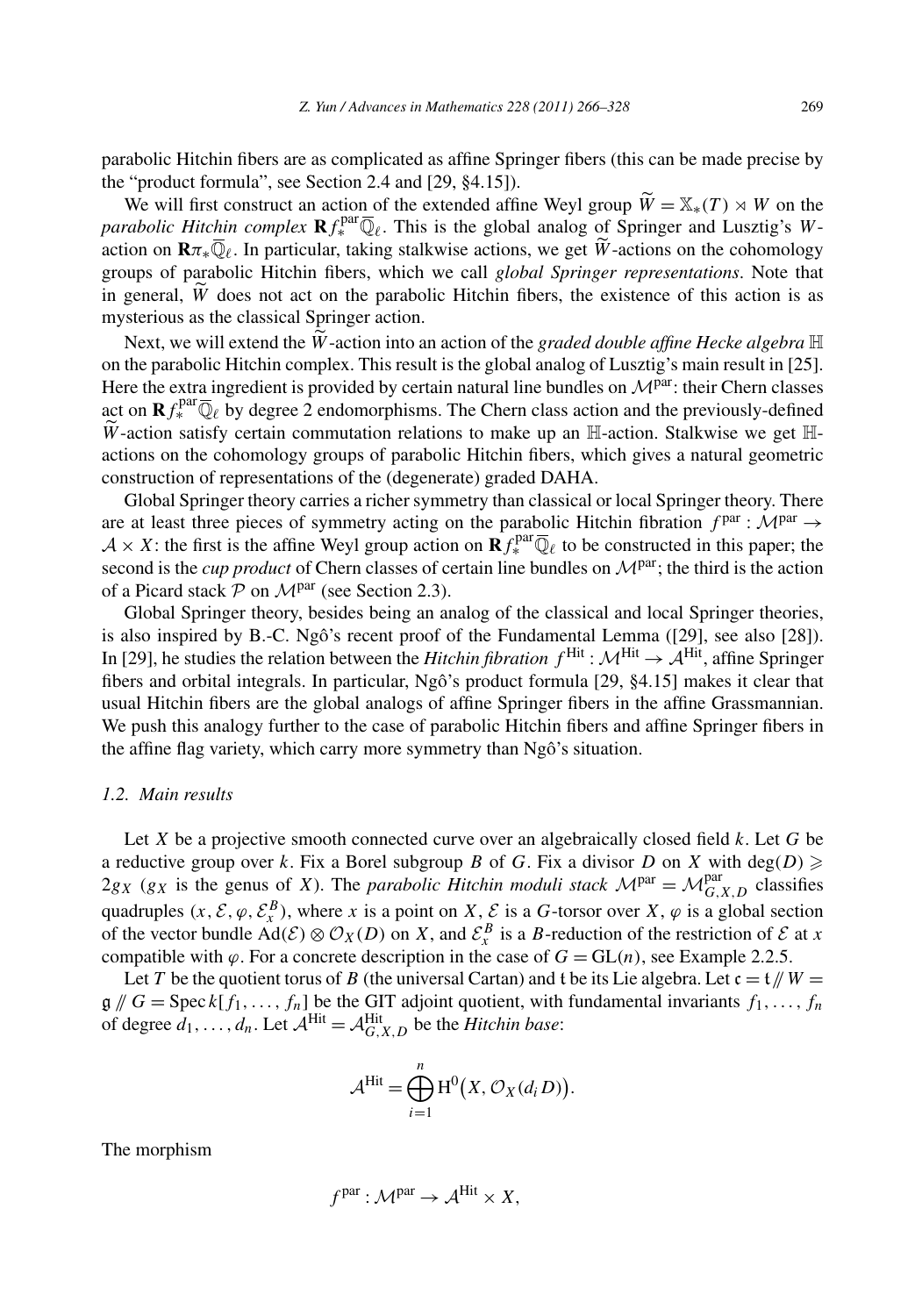$$
\text{Yun}/Advances in Mathematics 228 (2011) 266-3
$$
\n
$$
\left(x, \mathcal{E}, \varphi, \mathcal{E}_x^B\right) \mapsto \left(f_1(\varphi), \dots, f_n(\varphi), x\right)
$$

is called the *parabolic Hitchin fibration*. The direct image complex  $\mathbf{R} f_{*}^{\text{par}}\overline{\mathbb{Q}}_{\ell}$  of the constant sheaf  $\overline{\mathbb{O}}_{\ell}$  under  $f^{par}$  is called the *parabolic Hitchin complex*.

In the case of  $GL(n)$ , the fibers of  $f<sup>par</sup>$  can be described in terms of the compactified Picard stack of the spectral curves, see Example 2.2.5. In general, the fibers of  $f<sup>par</sup>$  (called the *parabolic Hitchin fibers*) are mixtures of abelian varieties and affine Springer fibers (see the product formula Proposition 2.4.1).

Let  $\mathcal{A} = \mathcal{A}^{ani} \subset \mathcal{A}^{Hit}$  be the anisotropic locus (see [29, §6.1] and Definition 2.3.6 below). In Section 2.5, we show that  $\mathcal{M}^{par}|_A$  is a smooth Deligne–Mumford stack and  $f^{par}$  is a proper morphism over  $A \times X$ . Our first main result will justify the phrase "global Springer theory" in the title. morphism over  $A \times X$ . Our first main result will justify the phrase "global Springer theory" in the title.<br>**Theorem A.** *(See Theorem 3.3.3 and 5.1.2 for two constructions.) There is a natural*  $\widetilde{W}$ -action

*on the complex R<sub><i>f*</sub> parameter *R.* (*See Theorem 3.3.3 and 5.1.2 for two constructions.) There is a natural*  $\widetilde{W}$ *-action on the complex*  $\mathbf{R} f^{\text{par}}_* \overline{\mathbb{Q}}_\ell \in D^b(\mathcal{A} \times X)$ *. Here*  $\widetilde{W} = \mathbb{X}_*(T) \rt$ *of G.*

In particular, taking the stalk of  $\mathbf{R} f_*^{\text{par}} \overline{\mathbb{Q}}_\ell$  at each geometric point  $(a, x) \in \mathcal{A} \times X$ , we get an of *G*.<br>In partici<br>action of  $\widetilde{W}$  $\widetilde{W}$  on  $H^*(\widetilde{\mathcal{M}}_{a,x}^{par})$ . This action is the global analog of Springer representations. In particular, taking the stalk of  $\mathbf{R} f_*^{\text{par}} \overline{\mathbb{Q}}$ <br>ion of  $\widetilde{W}$  on  $H^*(\mathcal{M}_{a,x}^{\text{par}})$ . This action is the<br>In the next main result, we extend the  $\widetilde{W}$ In particular, taking the stalk of  $\mathbf{R} f_*^{\text{par}} \overline{\mathbb{Q}}_\ell$ <br>action of  $\widetilde{W}$  on  $H^*(\mathcal{M}_{a,x}^{\text{par}})$ . This action is the<br>In the next main result, we extend the  $\widetilde{W}$ -<br>Assume *G* is almost simple. We can write

xt main result, we extend the  $\widetilde{W}$ -action on  $\mathbf{R} f^{\text{par}}_{*} \overline{\mathbb{Q}}_{\ell}$  to an action of a bigger algebra.  $W = W_{\text{aff}} \rtimes \Omega$ , where  $W_{\text{aff}}$  is an affine Coxeter group with simple reflections  $\{s_0, s_1, \ldots, s_n\}$ , and the finite group  $\Omega$  is the stabilizer of the fundamental alcove. Let  $\widetilde{T} = \mathbb{G}_m^{\text{cen}} \times T \times \mathbb{G}_m^{\text{rot}}$  be the Cartan torus of the affine Kac–Moody group associated to *G* (see Section 6.2), where  $\mathbb{G}_m^{\text{cen}}$  is the one-dimensional central torus and  $\mathbb{G}_m^{\text{rot}}$  is the onedimensional "loop rotation" torus. Let  $\delta \in \mathbb{X}^*(\mathbb{G}_m^{\text{rot}})$  and  $\Lambda_0 \in \mathbb{X}^*(\mathbb{G}_m^{\text{cen}})_{\mathbb{Q}}$  be the generators (here we are using Kac's notation for affine Kac–Moody groups, see [17, 6.5]).<br>We recall the we are using Kac's notation for affine Kac–Moody groups, see [17, 6.5]).

We recall the graded *double affine Hecke algebra*  $\mathbb H$  (graded DAHA) defined by Cherednik [8, §2.12.3]. As a vector space, H is the tensor product of the group ring  $\overline{\mathbb{Q}}_{\ell}[\hat{W}]$  with the polynomial we are using Kac's notation for affine Kac–Moody groups, see [17, 6.5]).<br>We recall the graded *double affine Hecke algebra*  $\mathbb{H}$  (graded DAHA) defined by Cher §2.12.3]. As a vector space,  $\mathbb{H}$  is the tensor produc 2.12.3]. *A*<br>gebra Sy<br>●  $\overline{\mathbb{Q}}_{\ell}$ [*W* 

- $\bullet \ \overline{\mathbb{Q}}_{\ell}[\widetilde{W}]$  is a subalgebra of  $\mathbb H$  in degree 0;
- gebra Sym<sub> $\overline{Q}_{\ell}$ ( $\mathbb{X}^*(T)_{\overline{Q}_{\ell}}$ ) ⊗  $\mathbb{Q}_{\ell}[u]$ . The graded algebra structure of  $\mathbb{H}$  is <br>
  $\overline{\mathbb{Q}}_{\ell}[\widetilde{W}]$  is a subalgebra of  $\mathbb{H}$  in degree 0;<br>
  $\text{Sym}_{\overline{\mathbb{Q}}_{\ell}}(\mathbb{X}^*(\widetilde{T})_{\overline{\mathbb{Q$ •  $\overline{\mathbb{Q}}_{\ell}[\widetilde{W}]$  is a subalgebra of  $\mathbb{H}$  in degree 0;<br>
• Sym<sub> $\overline{\mathbb{Q}}_{\ell}(\mathbb{X}^*(\widetilde{T})_{\overline{\mathbb{Q}}_{\ell}})$  is a subalgebra of  $\mathbb{H}$  with  $\xi \in \mathbb{X}$ <br>
• *u* has degree 2, and is central in  $\mathbb{H}$ ;<br>
• For</sub>  $\overline{ }$
- *u* has degree 2, and is central in  $\mathbb{H}$ ;
- $T),$

$$
s_i \xi - s_i \xi s_i = \langle \xi, \alpha_i^{\vee} \rangle u.
$$
\n
$$
s_i \xi - s_i \xi s_i = \langle \xi, \alpha_i^{\vee} \rangle u.
$$
\n(1.2)

 $s_i \xi - {s_i \xi s_i} = \langle \xi, \alpha_i^{\vee} \rangle u.$ <br>Here  $\alpha_i^{\vee} \in X_*(\widetilde{T})$  is the affine coroot corresponding to  $s_i$ ;

Here  $\alpha_i^{\vee} \in \mathbb{X}_*(\widetilde{T})$  is the affine **•** For any  $\omega \in \Omega$  and  $\xi \in \mathbb{X}^*(\widetilde{T})$ ,

$$
\omega\xi = \omega \xi \omega.
$$

**Theorem B.** *(See Theorem 6.1.6.) There is a graded algebra homomorphism*

$$
\omega \xi = \xi \omega.
$$
  
5.) There is a graded algebra hor  

$$
\mathbb{H} \to \bigoplus_{i \in \mathbb{Z}} \text{End}_{\mathcal{A} \times X}^{2i} (\mathbf{R} f_*^{\text{par}} \overline{\mathbb{Q}}_{\ell})(i)
$$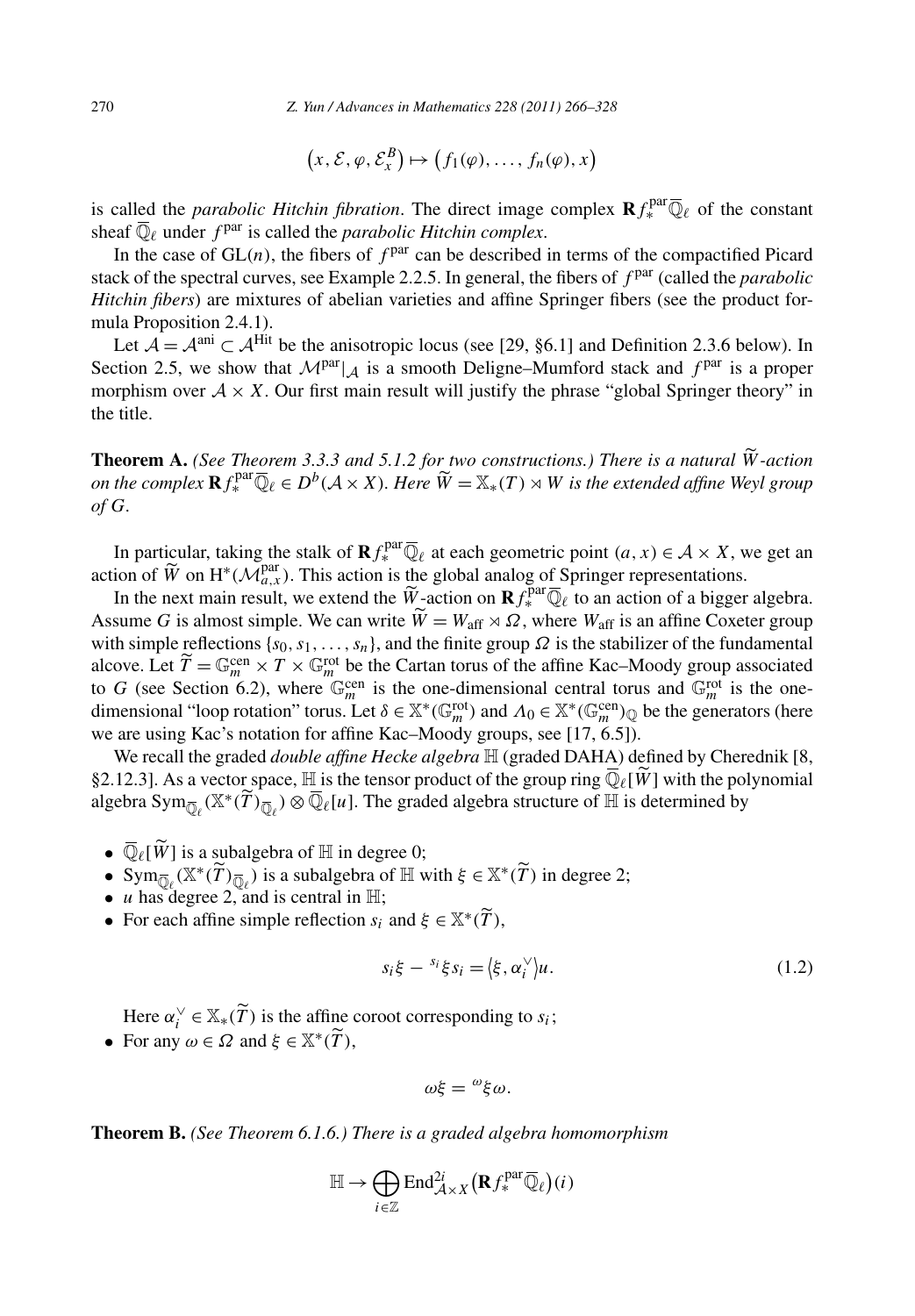*extending the*  $\widetilde{W}$ -action in Theorem A*. Here*  $\text{End}_{\mathcal{A}\times X}^{2i}(\mathbf{R} f_{*}^{\text{par}}\overline{\mathbb{Q}}_{\ell})(i)$  *means*  $\text{Hom}(\mathbf{R} f_{*}^{\text{par}}\overline{\mathbb{Q}}_{\ell},$ <br> $\Gamma_{*}^{\text{par}}\overline{\mathbb{Q}}_{\ell}$  $\mathbf{R} f_*^{\text{par}} \overline{\mathbb{Q}}_{\ell}[2i](i)$ ) *in the derived category*  $D^b(\mathcal{A} \times X)$ ; *(i) means Tate twist.* 

This result is a global analog of Lusztig's main result in [25]. In particular, for any point  $(a, x) \in \mathcal{A} \times X$ , we get an action of the degenerate DAHA  $\mathbb{H}/(u, \delta)$  on the cohomology  $H^*(\mathcal{M}_{a,x}^{\text{par}})$ . This gives geometric realizations of representations of the degenerate DAHA.

Our main theorems generalize to *parahoric* Hitchin fibrations  $f$ **P** :  $\mathcal{M}$ **P**  $\rightarrow$  A  $\times$  *X* (here **P**  $\subset$  $G(k((t)))$  is a standard parahoric subgroup; for details see Section 4.3). We spell this out in the case  $\mathcal{M}_{\mathbf{P}} = \mathcal{M}^{\text{Hit}} \times X$  (i.e., when  $\mathbf{P} = G(k \llbracket t \rrbracket)$ ).

**Theorem B'** (Special case of Theorem 6.6.1). Let  $\mathbb{H}_{\text{sph}} = \mathbf{1}_W \mathbb{H} \mathbf{1}_W$  be the "spherical graded *Case*  $M_P = M^{\text{Hit}} \times X$  (i.e.,<br>**Theorem B'** (*Special case*<br>*DAHA", where*  $\mathbf{1}_W \in \overline{\mathbb{Q}}_{\ell}[\widetilde{W}]$ ] *is the characteristic function of the finite Weyl group W. Then there is a graded algebra homomorphism*:  $\widetilde{W}$ ] is the characteristic function of the fin<br> $\widetilde{W}$ ] is the characteristic function of the fin<br>morphism:<br> $\mathbb{H}_{\mathrm{sph}} \to \bigoplus \mathrm{End}_{\mathcal{A}\times X}^{2i}(\mathbf{R} f_{*}^{\mathrm{Hit}} \overline{\mathbb{Q}}_{\ell} \boxtimes \overline{\mathbb{Q}}_{\ell,X})$ 

$$
\mathbb{H}_{\mathrm{sph}} \to \bigoplus_{i \in \mathbb{Z}} \mathrm{End}^{2i}_{\mathcal{A} \times X} \big( \mathbf{R} f^{\mathrm{Hit}}_* \overline{\mathbb{Q}}_\ell \boxtimes \overline{\mathbb{Q}}_{\ell,X} \big)(i).
$$

In particular,  $\overline{\mathbb{Q}}_{\ell}[\mathbb{X}_{*}(T)]^W$  acts on the complex  $\mathbf{R} f_{*}^{\text{Hit}} \overline{\mathbb{Q}}_{\ell} \boxtimes \overline{\mathbb{Q}}_{\ell,X}$ . This gives an algebrogeometric construction of the so-called *'t Hooft operators* considered by Kapustin–Witten in their gauge-theoretic approach to the geometric Langlands program (see [18]).

Finally, we give a nontrivial example of global Springer representations in Section 7. In this example, we take  $G = SL(2)$ ,  $X = \mathbb{P}^1$ . We consider a "subregular" parabolic Hitchin fiber  $\mathcal{M}_{a,x}^{par}$ which is the union of two  $\mathbb{P}^1$ 's intersecting at two points. Using the basis of  $H^2(\mathcal{M}_{a,x}^{\text{par}})$  dual to Finally, we give a nontrivial example of global Springer representations in example, we take  $G = SL(2)$ ,  $X = \mathbb{P}^1$ . We consider a "subregular" parabolic Hi which is the union of two  $\mathbb{P}^1$ 's intersecting at two point isider a "subregular" parabolic Hi<br>
two points. Using the basis of H<br>  $\widetilde{W}$  on H<sup>2</sup>( $\mathcal{M}_{a,x}^{\text{par}}$ ) takes the form:<br>  $\begin{pmatrix} -1 & 0 \\ 2 & 1 \end{pmatrix}$ ;  $\alpha^{\vee} = \begin{pmatrix} -1 & -2 \\ 2 & 3 \end{pmatrix}$ 

$$
s_1 = \begin{pmatrix} 1 & 2 \\ 0 & -1 \end{pmatrix}; \qquad s_0 = \begin{pmatrix} -1 & 0 \\ 2 & 1 \end{pmatrix}; \qquad \alpha^{\vee} = \begin{pmatrix} -1 & -2 \\ 2 & 3 \end{pmatrix}.
$$
  
Here  $s_0, s_1$  are the simple reflections in  $\widetilde{W}$ , and  $\alpha^{\vee} = s_0 s_1$  the generator of the lattice  $\mathbb{X}_*(T)$ .

In particular, we see that the action of  $\alpha^{\vee}$  is *unipotent* (but not identity). This is a new feature of the global Springer representations compared to the classical one. The unipotent part of the He<br>In<br>of<br>*W*  $W$ -action can be partially understood by using the parabolic Hitchin fibration for the Langlands dual group (see [37]).

#### *1.3. Methods of construction*

The parabolic Hitchin complex  $\mathbf{R} f_{*}^{\text{par}} \overline{\mathbb{Q}}_{\ell}$  does not lie in a single perverse degree as the Springer sheaf  $\mathbf{R}\pi_*\overline{\mathbb{Q}}_\ell$  does, hence the middle extension approach of Lusztig in [24] does not The parabolic Hitchin complex  $\mathbf{R} f_*^{\text{par}} \overline{\mathbb{Q}}_\ell$  does not lie<br>Springer sheaf  $\mathbf{R} \pi_* \overline{\mathbb{Q}}_\ell$  does, hence the middle extension a<br>apply in this situation. We give two constructions for the  $\widetilde{W}$  $\overline{\text{L}}$ -action on  $\mathbf{R} f_*^{\text{par}} \overline{\overline{\mathbb{Q}}}_\ell$ . Springer sheaf  $\mathbf{R}\pi_*\overline{\mathbb{Q}}_\ell$  does, hence the middle extension approach of Luszti<br>apply in this situation. We give two constructions for the  $\widetilde{W}$ -action on  $\mathbf{R}f_*^{\text{par}}\overline{\mathbb{Q}}$ <br>The first construction (The

The first construction (Theorem 3.3.3) uses Hecke correspondences, which resembles the Steinberg correspondences in classical Springer theory. For each  $\tilde{w} \in \tilde{W}$ , there is a selfcorrespondence  $\mathcal{H}_{\tilde{w}}$  of  $\mathcal{M}^{par}$  over  $\mathcal{A} \times X$  which is generically a graph. The fundamental class  $[H_{\tilde{w}}]$  of  $\mathcal{H}_{\tilde{w}}$  gives an endomorphism  $[\mathcal{H}_{\tilde{w}}]_{\#}$  of  $\mathbf{R} f^{\text{par}}_{*} \overline{\mathbb{Q}}_{\ell}$  in the derived category  $D^b(\mathcal{A} \times X)$ . Here  $[\mathcal{H}_{\tilde{w}}]_{\#}$  is the sheaf-theoretic version of "convolution with a kernel function", see Apcorrespondence  $\mathcal{H}_{\tilde{w}}$  of  $\mathcal{M}^{par}$  over  $\mathcal{A} \times X$  which is genericall  $[\mathcal{H}_{\tilde{w}}]$  of  $\mathcal{H}_{\tilde{w}}$  gives an endomorphism  $[\mathcal{H}_{\tilde{w}}]_{\#}$  of  $\mathbf{R} f_{*}^{par} \overline{\mathbb{Q}}_{\ell}$  in there  $[\mathcal{H}_{\tilde{w}}]_{\#}$  is  $\widetilde{W}$  on  $\mathbf{R} f_*^{\text{par}} \overline{\mathbb{Q}}_{\ell}$ .

A key geometric fact that makes this construction work is that the Hecke correspondence is "graph-like" (see Appendix A.6). This property in turn relies on the codimension estimate of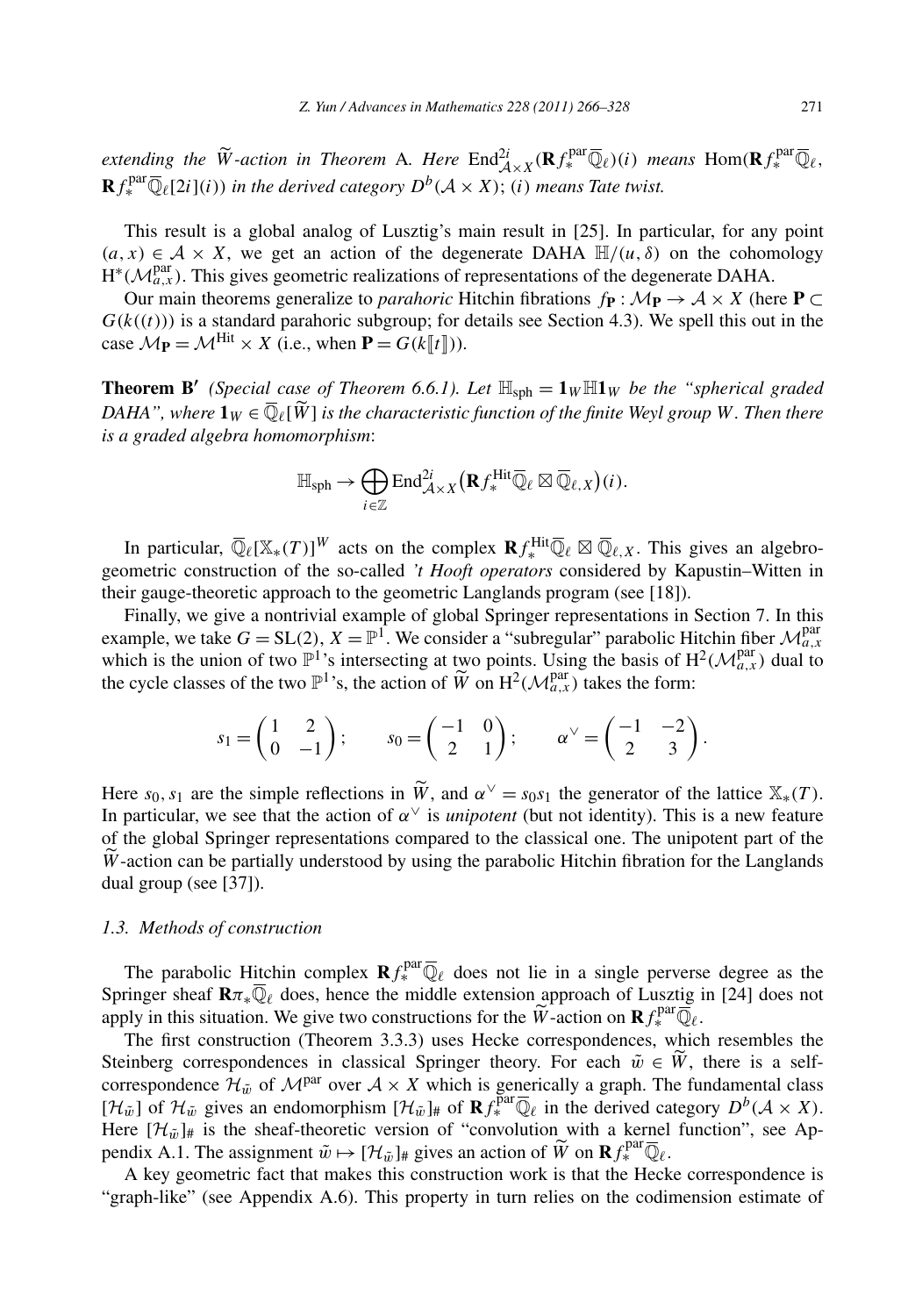certain strata in  $A \times X$  (see Proposition 2.6.3), proved by Ngô [29, §5.7] on the base of the work of Goresky, Kottwitz and MacPherson [14]. For technical reason (see Remark 2.6.4), we will restrict  $\mathbf{R} f_*^{\text{par}} \overline{\mathbb{Q}}_\ell$  to an open subset  $(A \times X)' \subset A \times X$ . If char $(k) = 0$ , this restriction is not necessary.<br>The will restrict  $\mathbf{R} f_*^{\text{par}} \overline{\mathbb{Q}}_\ell$  to an open subset  $(A \times X)' \subset A \times X$ . If char $(k) = 0$ , this restriction is not necessary.

The second construction (Construction 5.1.1) uses the Coxeter presentation of  $\widetilde{W}$ , which resembles the construction of Lusztig in [26]. We construct the action of each affine simple reflection, and show that the braid relations hold. For this we need to introduce Hitchin moduli stacks with *parahoric* structures, depending on a parahoric subgroup  $P \subset G(k((t)))$ . We show in resembles the construction of Lusztig in [26]. We construct the action of each<br>reflection, and show that the braid relations hold. For this we need to introduce l<br>stacks with *parahoric* structures, depending on a parahor

The construction of the DAHA action on  $\mathbf{R} f_{*}^{\text{par}} \overline{\mathbb{Q}}_{\ell}$  makes use of certain line bundles on  $\mathcal{M}^{\text{par}}$ . Let Bun<sub>G</sub><sup>par</sup> be the moduli stack of G-torsors on *X* with a Borel reduction at some (varying) point. It carries a tautological *T* -torsor. In particular, for any  $\xi \in \mathbb{X}^*(T)$ , we have a line bundle  $\mathcal{L}(\xi)$ on Bun<sup>par</sup>, which we also view as a line bundle on  $\mathcal{M}^{par}$  via the forgetful map  $\mathcal{M}^{par} \to \text{Bun}_{G}^{\text{par}}$ . We also have the *determinant line bundle* on  $\mathcal{M}^{par}$ , which is (up to a power) the pull-back of the canonical bundle  $\omega_{\text{Bun}}$  of Bun<sub>G</sub>.

Recall the degree 2 generators of H are *u*,  $\xi \in X^*(T)$ ,  $\delta$  and  $\Lambda_0$ . In Theorem B, these elements<br>as cup products with the Chern classes:<br> $\bigcup c_1(\mathcal{O}_X(D)), \bigcup c_1(\mathcal{L}(\xi)), \bigcup c_1(\omega_X), \bigcup \frac{1}{h^{\vee}} c_1(\omega_{\text{Bun}}) : \mathbf{R} f_*$ act as cup products with the Chern classes:

$$
\bigcup c_1(\mathcal{O}_X(D)), \bigcup c_1(\mathcal{L}(\xi)), \bigcup c_1(\omega_X), \bigcup \frac{1}{h^{\vee}}c_1(\omega_{\text{Bun}}): \mathbf{R} f_*^{\text{par}} \overline{\mathbb{Q}}_\ell \to \mathbf{R} f_*^{\text{par}} \overline{\mathbb{Q}}_\ell[2](1)
$$

where *D* is the divisor on *X* that we used to define  $\mathcal{M}^{\text{par}}$ , and  $h^{\vee}$  is the dual Coxeter number of *G*. To prove that the actions of these Chern classes and the  $\widetilde{W}$ -action satisfy the relations in<br>To prove that the actions of these Chern classes and the  $\widetilde{W}$ -action satisfy the relations in

the graded DAHA, we again use parahoric versions of Hitchin stacks to reduce to an SL*(*2*)* calculation.

#### *1.4. Organization of the paper*

In Section 1.6, we fix notations. In Section 2, we introduce the parabolic Hitchin fibration. The key geometric facts are the smoothness of  $\mathcal{M}^{\text{par}}$  in Section 2.5 and the codimension estimate in Section 2.6. This section relies heavily on Ngô's works [29,28]. key geometric facts are the smoothness of  $M^{\text{par}}$  in Section 2.5 and the codimension estimate in Section 2.6. This section relies heavily on Ngô's works [29,28].<br>From Section 3 on, we work over the anisotropic locus *A* 

From Section 3 on, we work over the anisotropic locus  $A$ . In Section 3, we give the first which we prove that the Hecke correspondence is a union of graphs over the regular semisimple locus (in fact over a larger locus).

In Section 4, we define parahoric versions of Hitchin stacks. For this we need to define the notion of bundles with parahoric level structures at a varying point in Section 4.2; otherwise many results are parallel to Section 2. In Section 4, we define parahoric versions of Hitchin stacks. For this we need to define the<br>ion of bundles with parahoric level structures at a varying point in Section 4.2; otherwise<br>ny results are parallel to Section 2

In Section 5.2, we prove that the two constructions give the same action.

In Section 6, we state and prove Theorem B. The proof will occupy Sections 6.2–6.5. In Section 6.6, we generalize our main results to parahoric Hitchin stacks.

In Sections 2–6, whenever a key geometric object is introduced, examples in the case  $G =$  $GL(n)$  will be given using the language of compactified Picard stacks.

In Section 7, we calculate an example for  $G = SL(2)$ .

In Appendix A, we review the general formalism of cohomological correspondences, with emphasis on *graph-like* correspondences in Appendix A.6.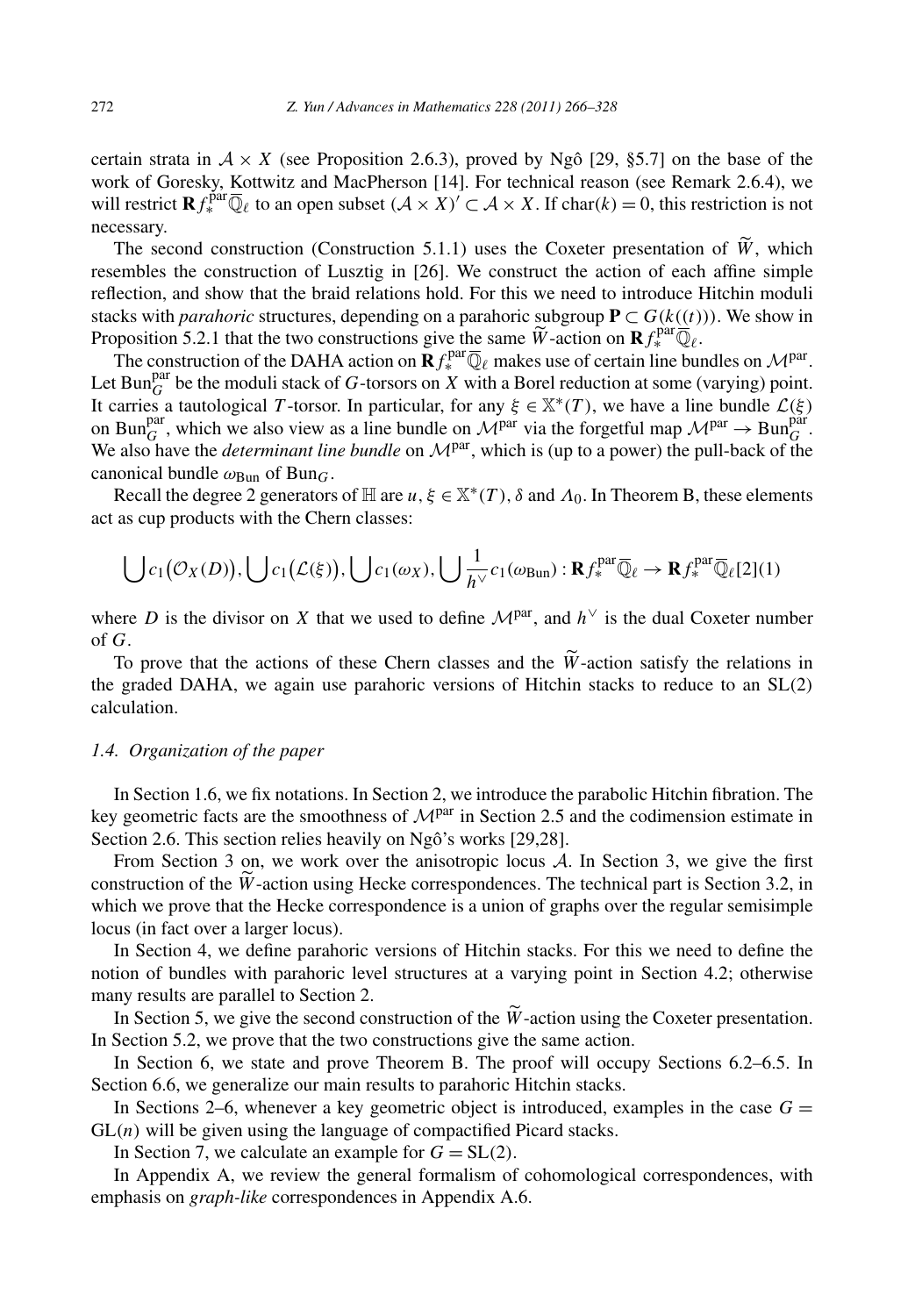#### *1.5. Further remarks and applications*

This paper is a completely re-organized version of the most part of the preprints "Towards a global Springer theory I, II" [34,35] and the example section of the preprint "Towards a global Springer theory III" [36]. While the three preprints together form the author's PhD thesis, this paper is self-contained.

Some problems in local Springer theory can be solved by using global Springer theory. For example, in the work in progress of Bezrukavnikov and Varshavsky on stable distributions on *p*adic groups, the main result relies on a compatibility statement for local Springer actions which used to be open. In [38], we will prove this compatibility using global Springer theory.

Notions such as endoscopy and Langlands duality from the modern theory of automorphic forms will naturally show up in global Springer theory. Just as the usual Hitchin fibration is closely related to endoscopy (see [28]), an analogous endoscopic decomposition result holds Notions such as endoscopy and Langlands duality from the modern theory of automorphic<br>forms will naturally show up in global Springer theory. Just as the usual Hitchin fibration is<br>closely related to endoscopy (see [28]), conjecture on the endoscopic transfer for Green functions, generalizing the Fundamental Lemma of Langlands–Shelstad.

Also, inspired by the conjectural mirror symmetry between Hitchin fibrations for Langlands dual groups, it would be interesting to compare global Springer actions on parabolic Hitchin complexes for Langlands dual groups. This is the content of [37].

As mentioned earlier, the work [33] and [32] systematically studies representations of DAHA via the homology of affine Springer fibers. In joint work in progress with A. Oblomkov, we use the construction of the current paper to study finer structures (such as "perverse filtrations") on representations of the rational DAHA.

## *1.6. Notations and conventions*

### *1.6.1. Notations concerning geometry*

Throughout this paper, we work over a fixed algebraically closed field  $k$ . We fix a prime  $\ell$ different from char*(k)*.

For a Deligne–Mumford stack  $\mathfrak X$  over *k* (see [23]), let  $D^b(\mathfrak X)$  denote the derived category of constructible  $\overline{\mathbb{Q}}_{\ell}$ -complexes on  $\mathfrak{X}$ . Let  $\mathcal{F} \mapsto \mathcal{F}(1)$  be the Tate twist in  $D^b(\mathfrak{X})$ .

For a morphism  $f: \mathfrak{X} \to \mathfrak{Y}$ , we have derived functors  $\mathbf{R} f^*$ ,  $\mathbf{R} f_*$ ,  $\mathbf{R} f_1$ ,  $\mathbf{R} f_1$  between  $D^b(\mathfrak{X})$ and  $D^b(\mathfrak{Y})$ . In the main body of the paper, we will simply write them as  $f^*$ ,  $f_*, f_!, f_!$ , **all such functors are understood to be derived**.

We use  $\mathbb{D}_{\mathfrak{X}/\mathfrak{Y}}$  or  $\mathbb{D}_f$  to denote the relative dualizing complex  $f^! \overline{\mathbb{Q}}_\ell$ . When  $\mathfrak{Y} = \text{Spec } k$ , we simply write  $\mathbb{D}_{\mathfrak{X}}$  for the dualizing complex of  $\mathfrak{X}$ . We recall that the Borel–Moore homology is defined as

$$
H_i^{BM}(\mathfrak{X}) := H^{-i}(\mathfrak{X}, \mathbb{D}_{\mathfrak{X}}).
$$

All torsors are right torsors unless otherwise stated.

Suppose  $\mathfrak{X}$  (resp.  $\mathfrak{Y}$ ) is a stack with right (resp. left) action of a group scheme *A* over *k*, then write the contracted product<br>  $\mathfrak{X} \times \mathfrak{Y} := [(\mathfrak{X} \times \mathfrak{Y})/A]$ we write the contracted product

$$
\mathfrak{X} \stackrel{A}{\times} \mathfrak{Y} := \big[ (\mathfrak{X} \times \mathfrak{Y}) / A \big]
$$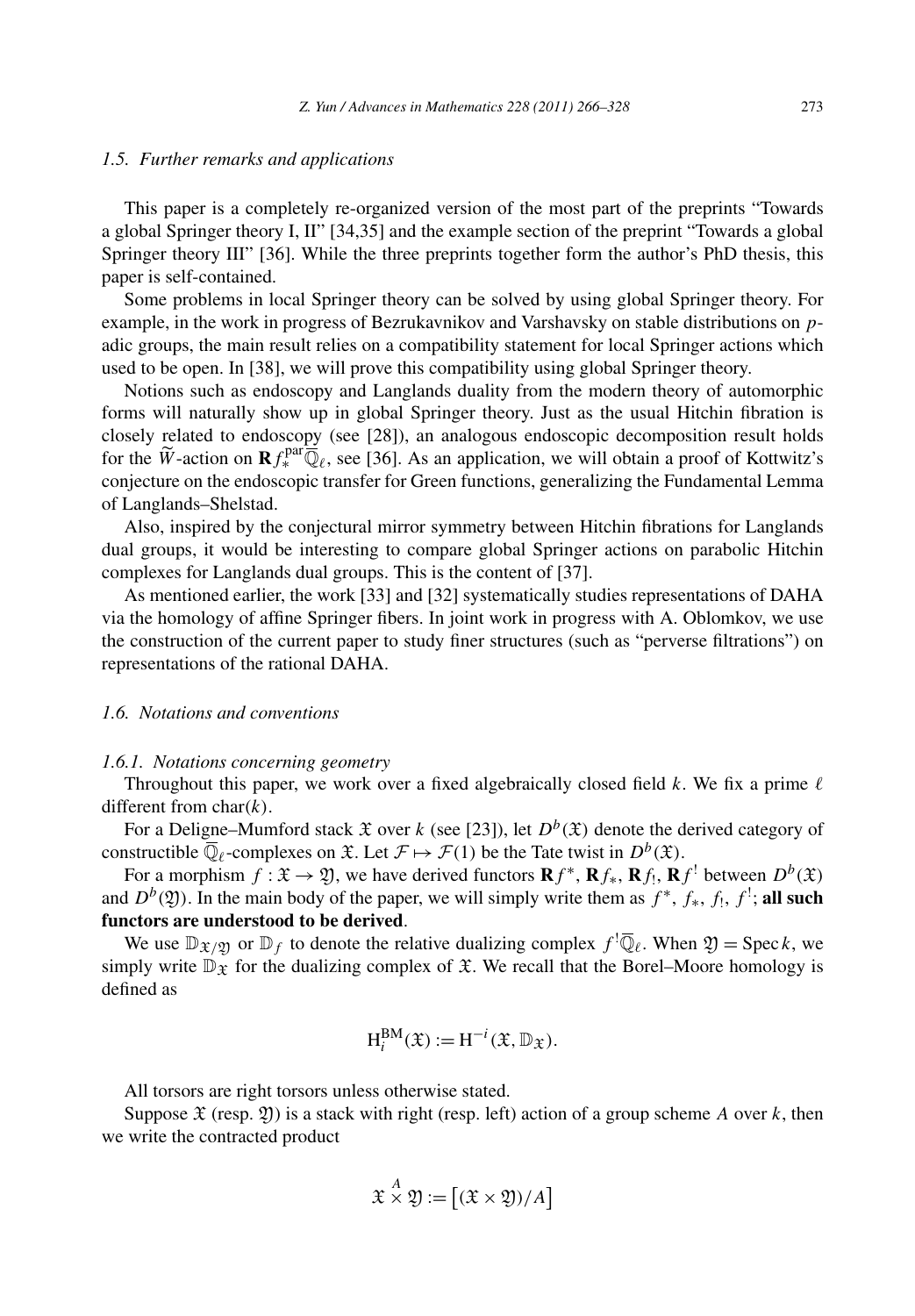for the stack quotient of  $\mathfrak{X} \times \mathfrak{Y}$  by the anti-diagonal right *A*-action:  $a \in A$  acts on  $\mathfrak{X} \times \mathfrak{Y}$  by  $(x, y) \mapsto (xa, a^{-1}y).$ 

# *1.6.2. The curve X*

For the most part of this paper (except Appendix A), we fix *X* to be a smooth connected projective curve over *k* of genus *gX*.

For any *k*-algebra *R*, let  $X_R = \text{Spec } R \times_{\text{Spec } k} X$ . If  $x \in X(R)$  is an *R*-point of *X*, let  $\Gamma(x) \subset$ <br>  $\phi$  be the graph of  $x : \text{Spec } R \to X$ . We let<br>  $\mathfrak{D}_x = \text{Spec } \widehat{\mathcal{O}}_x; \qquad \mathfrak{D}_x^{\times} = \text{Spec } \widehat{\mathcal{O}}_x^{\text{pure}} = \mathfrak{D}_x$  $X_R$  be the graph of  $x : \text{Spec } R \to X$ . We let

$$
\mathfrak{D}_x = \operatorname{Spec} \widehat{\mathcal{O}}_x; \qquad \mathfrak{D}_x^{\times} = \operatorname{Spec} \widehat{\mathcal{O}}_x^{\text{punc}} = \mathfrak{D}_x - \Gamma(x)
$$

be the formal disc and the punctured formal disc of  $X_R$  along  $\Gamma(x)$ .

For a divisor *D* on *X* and a quasi-coherent sheaf *F* on *X*, we write  $\mathcal{F}(D) := \mathcal{F} \otimes_{\mathcal{O}_X} \mathcal{O}_X(D)$ .

For a line bundle  $\mathcal L$  (or a divisor *D*) over *X*, we let  $\rho_{\mathcal L}$  (or  $\rho_D$ ) denote the complement of the zero section in the total space of the line bundle  $\mathcal L$  (or  $\mathcal O_X(D)$ ). This is naturally a  $\mathbb G_m$ -torsor.

Let *D* be a divisor on *X* and let *Y* be a stack over *X* with a  $\mathbb{G}_m$ -action such that the structure<br>rphism  $\mathfrak{Y} \to X$  is  $\mathbb{G}_m$ -invariant. Then we define<br> $\mathfrak{Y}_D := \rho_D \times_X \mathfrak{Y} = [(\rho_D \times_X \mathfrak{Y})/\mathbb{G}_m].$ morphism  $\mathfrak{Y} \to X$  is  $\mathbb{G}_m$ -invariant. Then we define

$$
\mathfrak{Y}_D := \rho_D \overset{\mathbb{G}_m}{\times}_X \mathfrak{Y} = [(\rho_D \times_X \mathfrak{Y})/\mathbb{G}_m].
$$

If  $\mathfrak{Y}$  is a stack over *k*, with no specified morphism to *X* from the context, we also write  $\mathfrak{Y}_D$  for  $\rho_D \overset{\mathbb{G}_m}{\times} \mathfrak{Y} = \left[ (\rho_D \times \mathfrak{Y}) / \mathbb{G}_m \right].$ 

### *1.6.3. The group G*

We fix *G* to be a connected reductive group over *k* of semisimple rank *n*, and we fix a Borel subgroup *B* of *G* with universal quotient torus *T*. Let  $\mathbb{X}_*(T)$  and  $\mathbb{X}^*(T)$  be the cocharacter and character groups of *T* .

Let *W* be the canonical Weyl group given by  $(G, B)$ . This is a Coxeter group with simple reflections  $\Sigma = \{s_1, \ldots, s_n\}$ . Let  $\Phi^+ \subset \Phi \subset \mathbb{X}^*(T)$  and  $\Phi^{\vee,+} \subset \Phi^{\vee} \subset \mathbb{X}_*(T)$  be the based root and coroot systems. Throughout the paper, we assume that  $char(k)$  is either 0 or is great than  $2h$ , where *h* is the maximal Coxeter number of all simple factors of *G* (see [29, §1.1]).<br>
Let  $\mathbb{Z}\Phi^{\vee} \subset \mathbb{X}_*(T)$  be the coroot lattice. Let<br>  $W_{\text{aff}} := \mathbb{Z}\Phi^{\vee} \rtimes W; \qquad \widetilde{W} := \mathbb{X}_*(T) \rtimes W$ 

Let  $\mathbb{Z}\Phi^{\vee} \subset \mathbb{X}_{*}(T)$  be the coroot lattice. Let

$$
W_{\text{aff}} := \mathbb{Z} \Phi^{\vee} \rtimes W; \qquad \widetilde{W} := \mathbb{X}_*(T) \rtimes W
$$

be the *affine Weyl group* and the *extended affine Weyl group* of *G*. If *G* is almost simple, then *W*<sub>aff</sub> is a Coxeter group with simple reflections  $\Sigma_{\text{aff}} = \{s_0, s_1, \ldots, s_n\}.$ *extended affine*<br>*le* reflections  $\Sigma$ <br>on  $\mathbb{X}_*(T)$ :<br> $(x|y)_{\text{can}} := \sum$ 

Let  $(\cdot | \cdot)_{\text{can}}$  be the Killing form on  $\mathbb{X}_*(T)$ :

$$
(x|y)_{\text{can}} := \sum_{\alpha \in \Phi} \langle \alpha, x \rangle \langle \alpha, y \rangle,
$$

where  $\Phi \subset \mathbb{X}^*(T)$  is the set of roots of *G*.

Let  $\mathfrak{g}, \mathfrak{b}, \mathfrak{t}$  be the Lie algebras of *G, B, T* respectively. Let  $\mathfrak{c}$  be the GIT quotient  $\mathfrak{g} \mathfrak{f}$  *G* =  $t \, \mathcal{N} \equiv \text{Spec } k[f_1, \ldots, f_n].$  The affine space c inherits a weighted  $\mathbb{G}_m$ -action from t such that  $f_i$ is homogeneous of degree  $d_i \in \mathbb{Z}_{\geqslant 1}$ .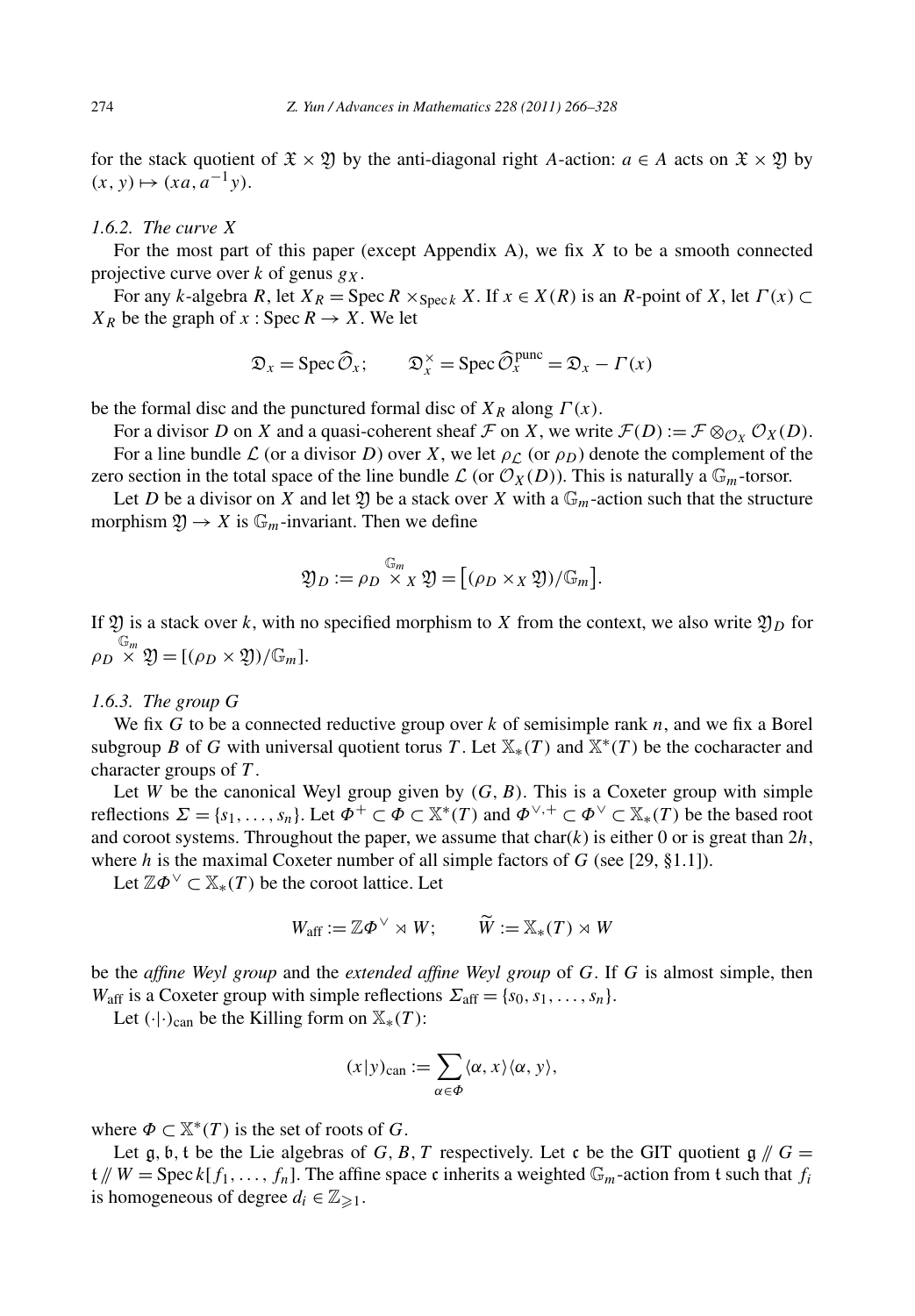Let  $c^{rs}$  be the regular semisimple locus of c, which is the complement of the discriminant divisor  $\Delta \subset \mathfrak{c}$ . For a stack  $\mathfrak{X}$  or a morphism *F* over  $\mathfrak{c}$  or  $\mathfrak{c}/\mathbb{G}_m$ , we use  $\mathfrak{X}^{rs}$  and  $F^{rs}$  to denote their restrictions to  $\mathfrak{c}^{\text{rs}}$  or  $\mathfrak{c}^{\text{rs}}/\mathbb{G}_m$ .

# **2. The parabolic Hitchin fibration**

In this section, we introduce the main players—the parabolic Hitchin moduli stack and the parabolic Hitchin fibration.

#### *2.1. The parabolic Hitchin moduli stack*

Let Bun<sub>G</sub> be the moduli stack of G-torsors over the curve *X*. Let Bun<sub>G</sub><sup>par</sup> be the moduli stack of *G*-torsors on *X* with a *B*-reduction at a point. More precisely, for any scheme *S*,  $\text{Bun}_{G}^{\text{par}}(S)$  is the groupoid of triples  $(x, \mathcal{E}, \mathcal{E}_x^B)$  where

- $x: S \to X$  with graph  $\Gamma(x)$ ;
- $\mathcal{E}$  is a *G*-torsor over  $S \times X$ ;
- $\mathcal{E}_x^B$  is a *B*-reduction of *E* along  $\Gamma(x)$ .

Fix a divisor *D* on *X* such that deg(*D*)  $\geq$  2*g<sub>X</sub>* (*g<sub>X</sub>* is the genus of *X*). We assume *D* = 2*D*<sup>*'*</sup> for some other divisor  $D'$  on  $X$ ; this assumption is only used to guarantee the existence of a global Kostant section (see [29, §4.2.4]).

Recall from [16] and [28, Definition 4.2.1] that the *Hitchin moduli stack*  $\mathcal{M}^{\text{Hit}} = \mathcal{M}_{G,X,D}^{\text{Hit}}$  is the functor which sends a scheme *S* to the groupoid of *Hitchin pairs*  $(\mathcal{E}, \varphi)$  where

- $\mathcal{E}$  is a *G*-torsor over  $S \times X$ ;
- $\varphi \in H^0(S \times X, \text{Ad}(\mathcal{E}) \otimes_{\mathcal{O}_X} \mathcal{O}_X(D))$  is called a *Higgs field*.

Here  $\text{Ad}(\mathcal{E}) = \mathcal{E} \times \mathfrak{g}$  is the adjoint bundle associated to  $\mathcal{E}$ .

**Definition 2.1.1.** The *parabolic Hitchin moduli stack*  $M<sup>par</sup> = M<sup>par</sup>_{G,X,D}$  is the functor which sends a scheme *S* to the groupoid of quadruples  $(x, \mathcal{E}, \varphi, \mathcal{E}_{x}^{B})$ , where

- $x: S \to X$  with graph  $\Gamma(x)$ ;
- $(\mathcal{E}, \varphi) \in \mathcal{M}_{G,X,D}^{\text{Hit}}(S)$  is a Hitchin pair;
- $\mathcal{E}_x^B$  is a *B*-reduction of *E* along  $\Gamma(x)$ ,

such that  $\varphi$  is *compatible* with  $\mathcal{E}_x^B$ , i.e.,

$$
\text{with } \mathcal{E}_x^B, \text{ i.e.,}
$$
\n
$$
\varphi|_{\Gamma(x)} \in \text{H}^0(\Gamma(x), \text{Ad}(\mathcal{E}_x^B) \otimes_{\mathcal{O}_S} x^* \mathcal{O}_X(D)).
$$

We will often write  $\mathcal{M}^{par}_{G,X,D}$ , and Bun<sup>par</sup> for Bun<sup>par</sup>.

Forgetting the Higgs field  $\varphi$  gives a morphism  $\mathcal{M}^{par} \to \text{Bun}_{G}^{par}$ . Forgetting the choice of the *B*-reduction gives a morphism

$$
\pi_{\mathcal{M}} : \mathcal{M}^{\text{par}} \to \mathcal{M}^{\text{Hit}} \times X.
$$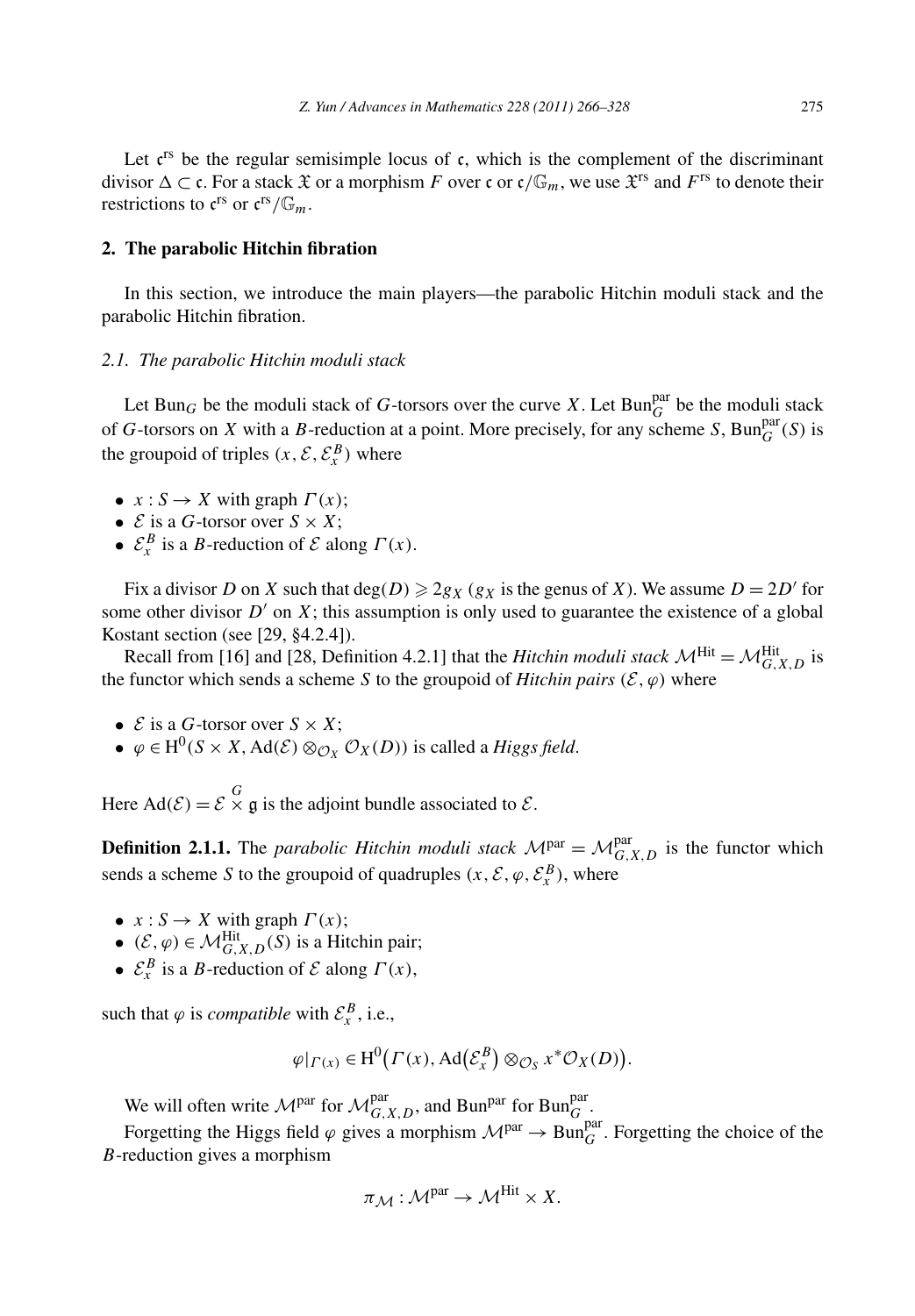We give an alternative description of  $M<sup>par</sup>$ . By [28, §4], the Hitchin moduli stack can be interpreted as classifying sections

$$
X \to [\mathfrak{g}/G]_D := \rho_D \overset{\mathbb{G}_m}{\times} [\mathfrak{g}/G].
$$

Here  $[g/G]$  is the adjoint quotient stack of g by *G*,  $\rho_D$  is the  $\mathbb{G}_m$ -torsor over *X* associated to the line bundle  $\mathcal{O}_X(D)$  (for the meaning of the twisting  $(-)$ *p* in general, see Section 1.6.1). We have an evaluation morphism

$$
\text{ev}^{\text{Hit}} : \mathcal{M}^{\text{Hit}} \times X \to [\mathfrak{g}/G]_D.
$$

Consider the *D*-twisted form of the *Grothendieck simultaneous resolution*:

$$
\pi : [\mathfrak{b}/B]_D \to [\mathfrak{g}/G]_D.
$$

It is easy to see that

**Lemma 2.1.2.** *The stack* <sup>M</sup>par *fits into a Cartesian square*

$$
\mathcal{M}^{\text{par}} \longrightarrow [\mathfrak{b}/B]_D
$$
\n
$$
\downarrow_{\pi_{\mathcal{M}}} \qquad \qquad \downarrow_{\pi}
$$
\n
$$
\mathcal{M}^{\text{Hit}} \times X \longrightarrow \mathfrak{e}^{\text{Hit}} \qquad \qquad [\mathfrak{g}/G]_D
$$
\n
$$
(2.1)
$$

#### *2.2. The Hitchin base*

Recall (see [16, §4], [28, Lemme 2.4]) that the Hitchin base space  $A^{\text{Hit}}$  is the affine space of all sections of  $X \to \mathfrak{c}_D$ . Here the twisting  $\mathfrak{c}_D := \rho_D \times \mathfrak{c}$  uses the weighted  $\mathbb{G}_m$ -action on c (see Section 1.6.3). Fixing homogeneous generators of  $Sym_k(t^*)^W$  of degrees  $d_1, ..., d_n$ , we can write<br>write  $A^{Hit} = \bigoplus^n H^0(X, \mathcal{O}_X(d_iD)).$ write

$$
\mathcal{A}^{\mathrm{Hit}} = \bigoplus_{i=1}^n \mathrm{H}^0(X, \mathcal{O}_X(d_i D)).
$$

The morphism  $[g/G]_D \rightarrow c_D$  induces the *Hitchin fibration* (see [16, §4], [29, §4.2.3])

$$
f^{\text{Hit}}: \mathcal{M}^{\text{Hit}} \to \mathcal{A}^{\text{Hit}}.
$$

**Definition 2.2.1.** The morphism

$$
fpar : \mathcal{M}^{par} \to \mathcal{A}^{Hit} \times X,
$$
  

$$
(x, \mathcal{E}, \varphi, \mathcal{E}_x^B) \mapsto (fHit(\mathcal{E}, \varphi), x)
$$

is called the *parabolic Hitchin fibration*. The geometric fibers of the morphism  $f<sup>par</sup>$  are called *parabolic Hitchin fibers*.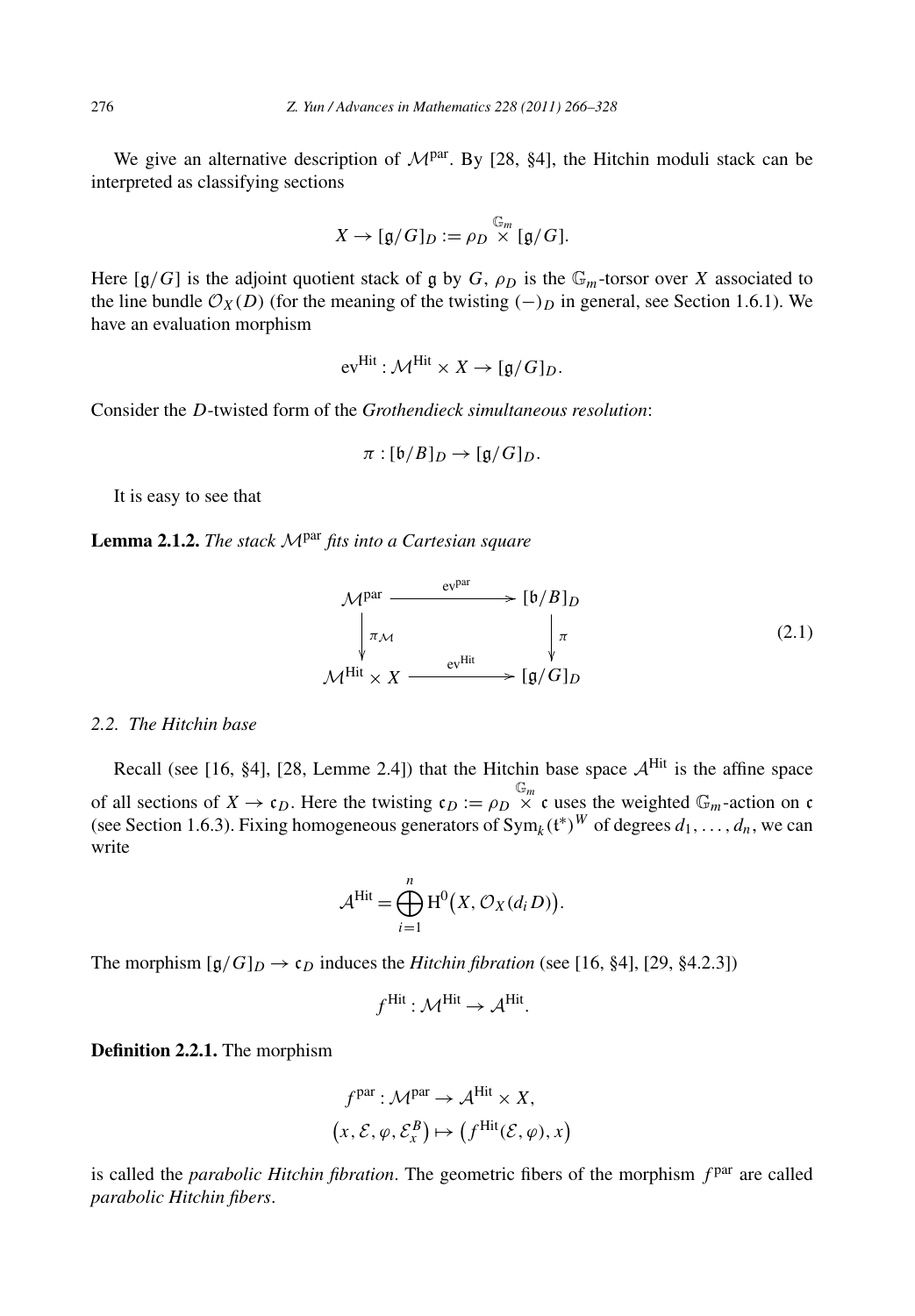**Definition 2.2.2.** The *universal cameral cover*, or the *enhanced Hitchin base* <sup>A</sup>-Hit is defined by the Cartesian diagram



For  $a \in A^{\text{Hit}}(k)$ , the preimage  $X_a := q^{-1}(\{a\} \times X)$  is the *cameral curve*  $X_a$  defined by Faltings [11,  $\SIII$ ] and Donagi [10,  $\S4.2$ ]. The projection  $q_a: X_a \rightarrow X$  is a ramified *W*-cover.

The commutative diagram

$$
\begin{array}{ccc}\n [b/B] & \longrightarrow & t \\
 \downarrow & & \downarrow / W \\
 [g/G] & \longrightarrow & c\n\end{array}
$$

together with Lemma 2.1.2 gives a morphism

phism  

$$
\tilde{f}: \mathcal{M}^{\text{par}} \to \tilde{\mathcal{A}}^{\text{Hit}} \tag{2.2}
$$

which we call the *enhanced parabolic Hitchin fibration*.

which we call the *enhanced parabolic Hitchin fibration*.<br>**Lemma 2.2.3.** *Recall that* deg(*D*)  $\geq$  2*gx. Then*  $\widetilde{A}^{\text{Hit}}$  *is smooth.* 

**Proof.** The affine space bundle  $c_D$  over *X* is non-canonically a direct sum of line bundles of the form  $O(eD)$ , each having degree  $\ge 2g_X$  since  $e \ge 1$ . Therefore the line bundle  $O(eD)$  is globally generated. Hence the evaluation map

$$
\mathcal{A}^{\text{Hit}} \times X = \text{H}^0(X, \mathfrak{c}_D) \times X \to \mathfrak{c}_D
$$

is a surjective bundle map over  $X$ , therefore it is smooth. By base change to  $t_D$ , we see that is<br> $\widetilde{\widetilde{\mathcal{A}}}$ a surjective bundle map ove<br>  $H<sup>it</sup> \rightarrow t_D$  is smooth, hence  $\widetilde{A}$  $\widetilde{\mathcal{A}}^{\text{Hit}} \to t_D$  is smooth, hence  $\widetilde{\mathcal{A}}^{\text{Hit}}$  is smooth because  $t_D$  is.  $\Box$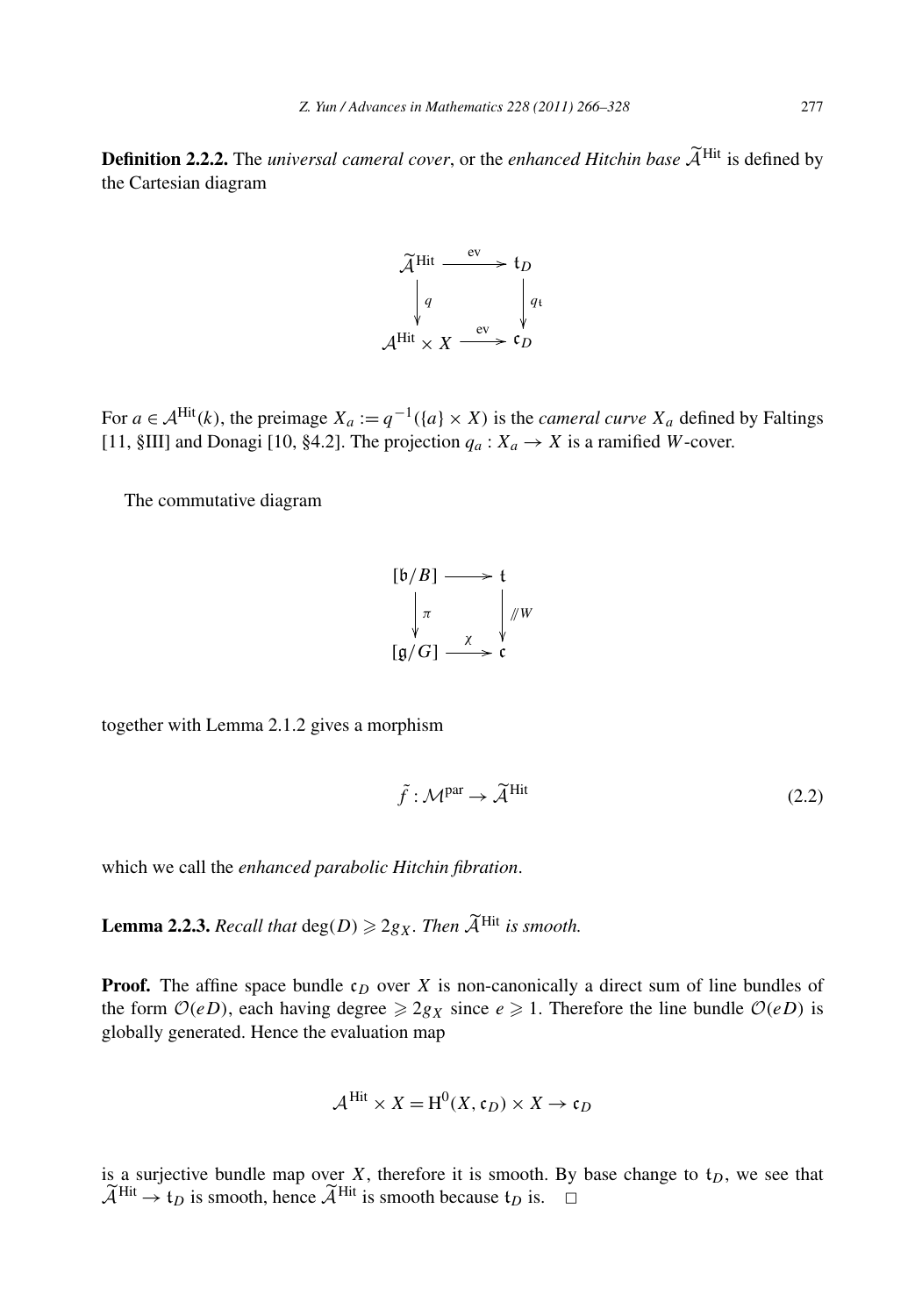

where the three squares formed by horizontal and vertical arrows are Cartesian.

**Remark 2.2.4.** The following open subsets of  $A^{\text{Hit}}$  will be considered in the sequel:

$$
\mathcal{A}^{\text{Hit}} \supset \mathcal{A}^{\heartsuit} \supset \mathcal{A}^{\text{ani}} = \mathcal{A}.
$$

In [28, Definition 4.4], Ngô introduced the open subscheme  $A^{\heartsuit} \subset A^{\text{Hit}}$  consisting of those  $a: X \to \mathfrak{c}_D$  which *generically* lie in the regular semisimple locus  $\mathfrak{c}_D^{\text{rs}} \subset \mathfrak{c}_D$ . In [29, §6.1], Ngô introduced the open subset  $\mathcal{A}^{ani}$ , which we recall in Definition 2.3.6. We will be mostly working In [28, Definition 4.4], Ngô introduced the open s<br>  $a: X \to c_D$  which *generically* lie in the regular sen<br>
introduced the open subset  $A^{\text{ani}}$ , which we recall in 1<br>
over A. The preimage of A in  $\widetilde{A}^{\text{Hit}}$  is denoted A in  $A^{\text{H1}}$  is denoted by A.

**Example 2.2.5.** Let  $G = GL(n)$ . The stack  $\mathcal{M}_{GL(n)}^{par}$  classifies the data

$$
(x; \mathcal{E}_0 \supset \mathcal{E}_1 \supset \cdots \supset \mathcal{E}_{n-1} \supset \mathcal{E}_n = \mathcal{E}_0(-x); \varphi)
$$

where  $\mathcal{E}_i$  are rank *n* vector bundles on *X* such that  $\mathcal{E}_i/\mathcal{E}_{i+1}$  are skyscraper sheaves of length 1 supported at  $x \in X$ . The Higgs field  $\varphi$  in this case is a map of coherent sheaves

$$
\varphi : \mathcal{E}_0 \to \mathcal{E}_0(D)
$$

such that  $\varphi(\mathcal{E}_i) \subset \mathcal{E}_i(D)$  for  $i = 1, \ldots, n - 1$ .

In this case,  $A^{\text{Hit}}$  is the space of characteristic polynomials

,..., 
$$
n-1
$$
.  
of characteristic polynomials  

$$
\mathcal{A}^{\text{Hit}} = \bigoplus_{i=1}^{n} H^{0}(X, \mathcal{O}_{X}(iD)).
$$

We follow Hitchin's original construction [16, §5.1] to describe  $\mathcal{M}_a^{\text{Hit}}$  in this case. For each  $a = (a_1, \ldots, a_n) \in A^{\text{Hit}}$ , we can define the *spectral curve*  $p_a : Y_a \to X$ , here  $Y_a$  is an embedded curve in the total space of the line bundle  $\mathcal{O}_X(D)$  defined by the equation

$$
t^{n} + a_{1}t^{n-1} + \cdots + a_{n} = 0.
$$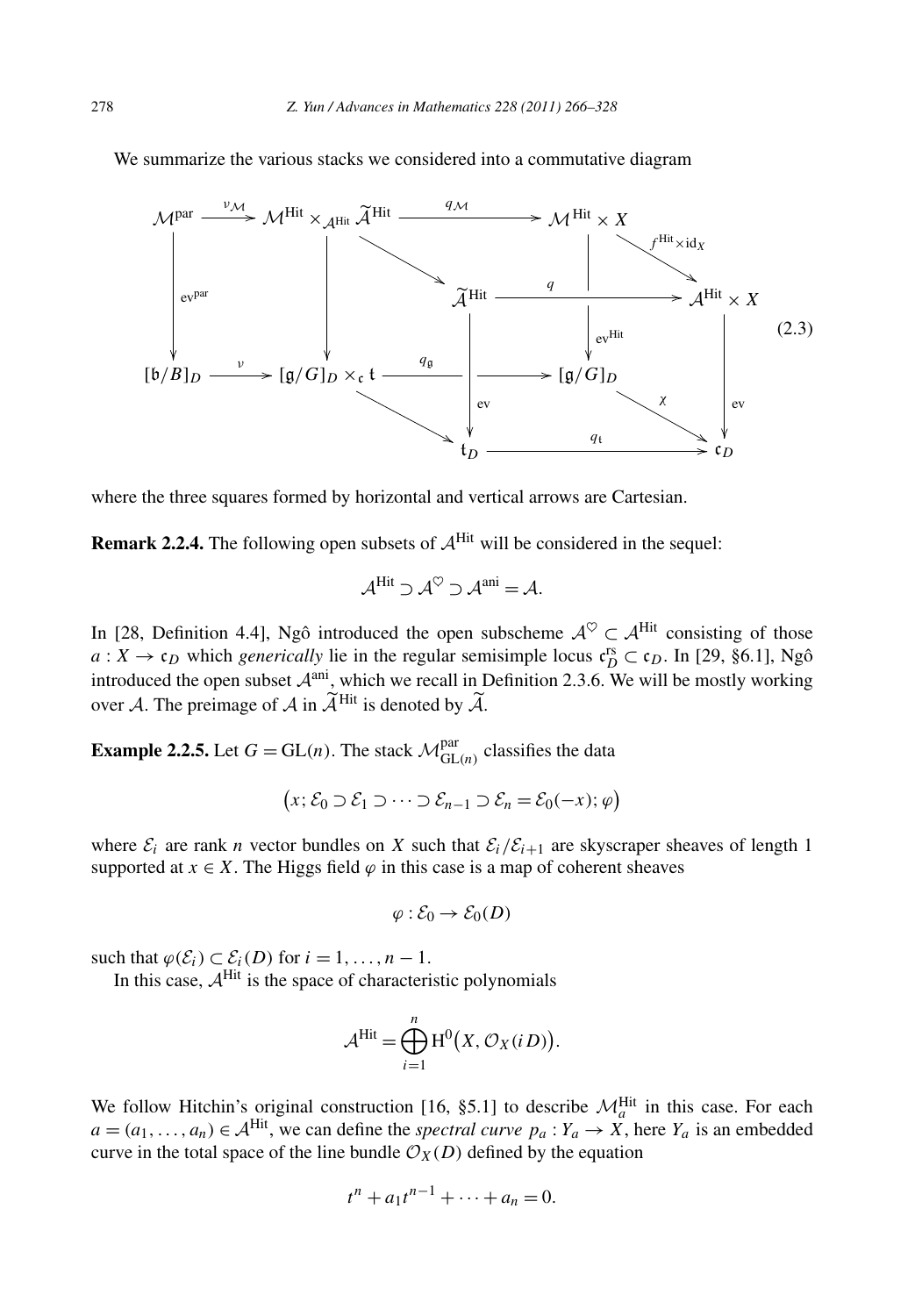Let *a* ∈  $\mathcal{A}^{\heartsuit}(k)$ , then  $Y_a$  is a reduced curve. In this case, we have a natural isomorphism  $\mathcal{M}_a^{\text{Hit}} \cong \overline{\mathcal{M}}_a^{\text{ext}}$  $\overline{\text{Pic}}(Y_a)$ , the latter being the compactified Picard stack classifying torsion-free coherent sheaves on *Y<sub>a</sub>* of generic rank 1. This isomorphism sends  $\mathcal{F} \in \overline{\mathcal{P}ic}(Y_a)$  to  $(p_a, * \mathcal{F}, \varphi)$  where the Higgs field  $\varphi$  on  $p_{a,*}$   $\mathcal F$  comes from the action of a direct summand  $\mathcal O_X(-D) \subset \mathcal O_{Y_a}$  on  $\mathcal F$ .  $T_c(Y_a)$ , the latter being the compactified Picard stack classifying torsion-free coherent sheaves  $Y_a$  of generic rank 1. This isomorphism sends  $\mathcal{F} \in \overline{\mathcal{P}ic}(Y_a)$  to  $(p_{a,*}\mathcal{F}, \varphi)$  where the Higgs d  $\varphi$  on  $p_{a$ 

For  $x \in X$ , the parabolic Hitchin fiber  $\mathcal{M}_{a,x}^{par}$  classifies the data

$$
\mathcal{F}_0 \supset \mathcal{F}_1 \supset \cdots \supset \mathcal{F}_{n-1} \supset \mathcal{F}_n = \mathcal{F}_0(-x)
$$
\n
$$
(2.4)
$$

where  $\mathcal{F}_i \in \overline{\mathcal{P}_{i\mathbf{C}}(Y_a)}$  and each  $\mathcal{F}_i/\mathcal{F}_{i+1}$  has length 1. If  $Y_a$  is étale over *x*, then  $\mathcal{M}_{a,x}^{\text{par}}$  classifies sheaves  $\mathcal{F}_0 \in \overline{\mathcal{P}ic}(Y_a)$  together with an ordering of the set  $p_a^{-1}(x)$ .

#### *2.3. Symmetries on parabolic Hitchin fibers*

We first review some facts about regular centralizers, following [29, §2]. Let  $I_G \rightarrow \mathfrak{g}$  be the universal centralizer group scheme: for any  $z \in \mathfrak{g}$ , the fiber  $I_{G,z}$  is the centralizer  $G_z$  of *z* in *G*. Let  $g^{reg}$  be the open subset of regular (i.e., centralizers have minimal dimension) elements in g. According to [29, Lemme 2.1.1], there is a smooth group scheme  $J \rightarrow c$ , the *group scheme of regular centralizers*, together with an Ad(G)-equivariant homomorphism  $j_G : \chi^* J =: J_g \to I_G$ which is an isomorphism over  $g^{reg}$  (here  $\chi : g \to c$  is the adjoint quotient). In other words, the stack  $\mathbb{B}J$  (over c) acts on the stack  $[g/G]$ , such that  $[g^{\text{reg}}/G]$  becomes a *J*-gerbe over c.

Let  $J_b$  be the pull-back of *J* to b. Let  $I_B$  be the universal centralizer group scheme of the adjoint action of *B* on b. We claim that

**Lemma 2.3.1.** *There is a natural homomorphism*  $j_B: J_b \to I_B$  such that  $j_G|_b$  factors as  $J_b \xrightarrow{j_B}$  $I_B \rightarrow I_G|_b$ *. Therefore, the stack*  $\mathbb{B}J$  *acts on the stack*  $[b/B]$  *over* c*.* 

**Proof.** For  $x \in b^{\text{reg}} := b \cap g^{\text{reg}}$ , we have canonical identifications  $J_x = I_{G,x} = I_{B,x}$  (cf. [29, Lemme 2.4.3]). This gives the desired map  $j_B$  over  $b^{reg}$ . To extend  $j_B$  to the whole b, we can use the same argument as in [28, Proposition 3.2], because  $J_b$  is smooth over b and b – b<sup>reg</sup> has codimension at least two.  $\Box$ 

Let  $J_t$  be the pull-back of  $J$  along  $t \rightarrow c$ . Recall the following fact:

**Lemma 2.3.2.** *(See [29, Proposition 2.4.2].) There is a W-equivariant homomorphism of group schemes over* t:

$$
j_T:J_{\mathfrak{t}}\to T\times \mathfrak{t}
$$

which is an isomorphism over  $t^{rs}$ . Here the W-structure on  $J_t = J \times_c t$  is given by its left action *on* **t**, while the W-structure on  $T \times t$  is given by the diagonal left action.

Moreover, *J* carries a natural  $\mathbb{G}_m$ -action such that  $J \to c$  is  $\mathbb{G}_m$ -equivariant, therefore it makes sense to twist *J* by the  $\mathbb{G}_m$ -torsor  $\rho_D$  over *X* and get  $J_D \to c_D$  (see Section 1.6.2).

Recall from [29, §4.3.1] that we have a Picard stack  $g : \mathcal{P} \to \mathcal{A}^{\text{Hit}}$  whose fiber  $\mathcal{P}_a$  over  $a: S \to A^{\text{Hit}}$  (viewed as a morphism  $a: S \times X \to c_D$ ) classifies  $J_a := a^* J_D$ -torsors on  $S \times X$ .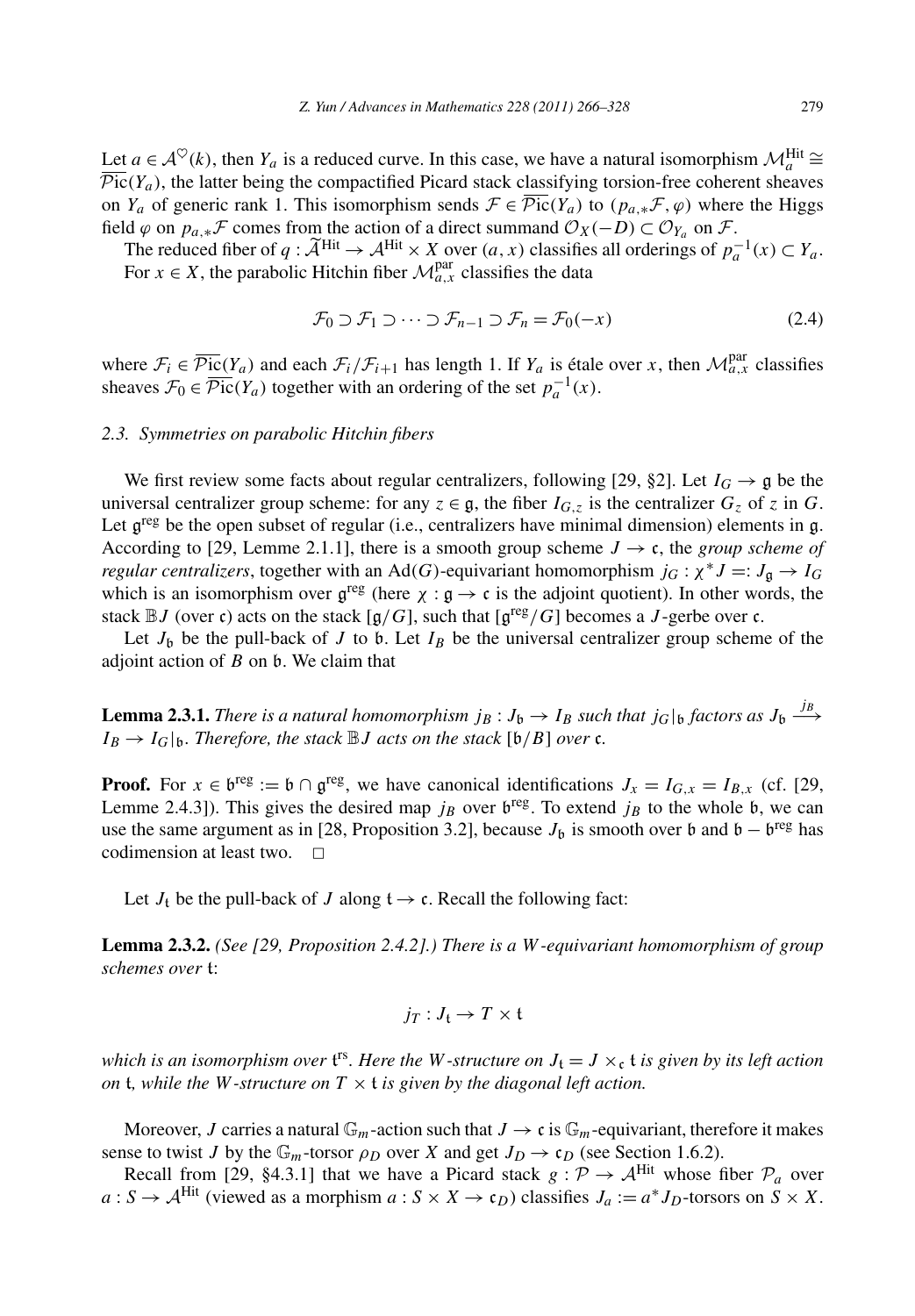According to [28, Proposition 5.2], P is smooth over  $A^{\heartsuit}$ . Since  $\mathbb{B}J_D$  acts on [g/G]<sub>D</sub>, P acts on  $M^{\text{Hit}}$  preserving the base  $A^{\text{Hit}}$ .

There is an open dense substack  $\mathcal{M}^{\text{Hit},\text{reg}} \subset \mathcal{M}^{\text{Hit}}$  parametrizing those  $(E,\varphi): X \to [\mathfrak{g}/G]_D$ which land entirely in  $[g^{\text{reg}}/G]_D$ . Since  $[g^{\text{reg}}/G]_D$  is a  $\mathbb{B}J_D$ -gerbe over  $\mathfrak{c}_D$ ,  $\mathcal{M}^{\text{Hit},\text{reg}}$  is a  $\mathcal{P}$ torsor over  $A^{\text{Hit}}$ .

Lemma 2.3.1 implies that  $\mathbb{B}J_D$  acts on  $[\mathfrak{b}/B]_D$ , compatible with its action on  $[\mathfrak{g}/G]_D$ , and preserving the morphism  $[b/B]_D \rightarrow t_D$ . Using the moduli interpretations of  $\mathcal{M}^{\text{par}}$  and  $\mathcal{P}$ , we get

**Lemma 2.3.3.** *The Picard stack*  $P$  *acts on*  $M<sup>par</sup>$ *. The action is compatible with its action on* preserving the morphism  $[\mathfrak{b}/B]_D \to \mathfrak{t}_D$ . Using the moduli interpretations of  $\mathcal{M}^{\text{par}}$  and  $\mathcal{P}$ , we get<br> **Lemma 2.3.3.** The Picard stack  $\mathcal{P}$  acts on  $\mathcal{M}^{\text{par}}$ . The action is compatible with its **ighthareon 2.3.3.** The Picard stack  $P$  acts on  $M^{\text{par}}$ . The action is compatible with its action on  $M^{\text{Hit}}$  and preserves the enhanced parabolic Hitchin fibration  $\tilde{f}: M^{\text{par}} \to \tilde{A}^{\text{Hit}}$ . In other words, if we

We describe this action on the level of *S*-points. Let  $(a, x) \in A^{\text{Hit}}(S) \times X(S)$  and  $(x, \mathcal{E}, \varphi, \mathcal{E}_x^B) \in \mathcal{M}^{par}(S)$  be a point over it. An *S*-point of  $\mathcal{P}$  is the same as a *J<sub>a</sub>*-torsor  $Q^J$ <br>
over  $S \times X$ . Then the effect of the  $Q^J$ -action is<br>  $Q^J \cdot (x, \mathcal{E}, \varphi, \mathcal{E}_x^B) = (x, Q^J \stackrel{J_a, j_G}{\$ over  $S \times \hat{X}$ . Then the effect of the  $Q<sup>J</sup>$ -action is

$$
Q^J\cdot(x,\mathcal{E},\varphi,\mathcal{E}_x^B)=(x,\,Q^J\stackrel{J_a,j_G}{\times}(\mathcal{E},\varphi),\,Q^J\stackrel{J_a,j_B}{\times}\mathcal{E}_x^B).
$$

**Example 2.3.4.** We continue with Example 2.2.5 of *G* = GL(*n*). For  $a \in A^{\heartsuit}(k)$ ,  $\mathcal{P}_a = \mathcal{P}ic(Y_a)$ is the Picard stack of line bundles on  $Y_a$ . The action of  $\mathcal{L} \in \mathcal{P}_a$  on  $\mathcal{M}_{a,x}^{\text{par}}$  is given by

$$
\mathcal{L} \cdot (\mathcal{F}_0 \supset \mathcal{F}_1 \supset \cdots) = (\mathcal{L} \otimes \mathcal{F}_0 \supset \mathcal{L} \otimes \mathcal{F}_1 \supset \cdots)
$$

where the tensor products are over  $\mathcal{O}_{Y_a}$ .

**Remark 2.3.5.** Although  $\mathcal{P}_a$  still has an open orbit in  $\mathcal{M}_{a,\tilde{x}}^{par}$  (where  $\tilde{x} \in X_a$ ) which is a torsor under  $P_a$ , this open set may not be dense in  $\mathcal{M}_{a,\tilde{x}}^{par}$ : there might be other irreducible components, as we will see in the example in Section 7.1.

**Definition 2.3.6.** (See [29, §4.10.5 and §6.1].) The *anisotropic* open subset  $A = A^{ani} \subset A^{\heartsuit}$  is the open locus of  $a \in \mathcal{A}^{\heartsuit}(k)$  where  $\pi_0(\mathcal{P}_a)$  is finite.

The anisotropic locus A is nonempty if and only if G is semisimple. Over  $A$ ,  $P$  is Deligne– Mumford and of finite type.

#### *2.4. Product formula*

In this subsection, we will relate parabolic Hitchin fibers to products of affine Springer fibers, following the ideas in [28, §4.13], [28, Theorem 4.6] where the case of the usual Hitchin fibration was treated.

For each point  $x \in X(k)$ , denote the completed local ring of *X* at *x* and its field of fractions by following the ideas in [28, §4.13], [28, Theorem 4.6] where the case of the usual Hitchin fibration was treated.<br>For each point  $x \in X(k)$ , denote the completed local ring of X at x and its field of fractions by  $\hat{O}_x$  an *for each point*  $x \in X(k)$ *, denote the completed local ring of <i>X* at *x* and its field of fractions by  $\widehat{O}_x$  and  $\widehat{F}_x$ . Let  $\gamma \in \mathfrak{g}(\widehat{F}_x)$ . The Hitchin fibers have their local counterparts, the *affine Sprin* see [29, Definition 3.2.2].

Similarly, the parabolic Hitchin fibers have their local counterparts  $M_x^{\text{par}}(\gamma)$  also called affine Springer fibers, which is a sub-ind-schemes of the affine flag variety  $Fl_{G,x} = G(\widehat{F}_x)/I_x$  ( $I_x$  is the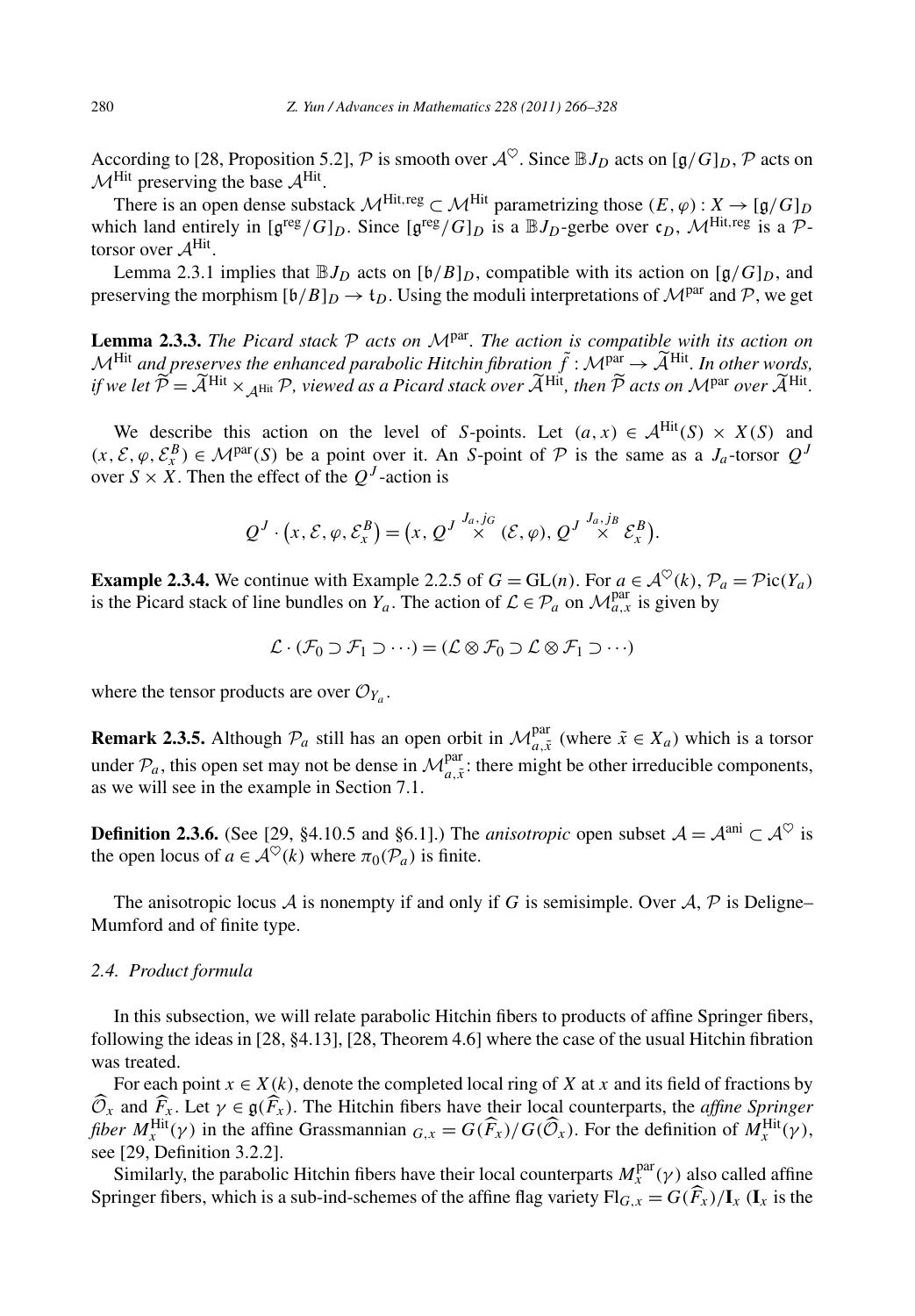*Z. Yun/Advances in Mathematics 228 (2011) 266–328* 281<br>
Iwahori subgroup of *G(Ô<sub>x</sub>)* corresponding to *B*). The functor  $M_x^{\text{par}}(\gamma)$  sends any scheme *S* to the set of isomorphism classes of quadruples  $(\mathcal{E}, \varphi, \mathcal{E}_{x}^{B}, \alpha)$  where vahori subgroup of  $G(\widehat{\mathcal{O}}_x)$  corrections and the set of isomorphism classes of<br>
•  $\mathcal{E}$  is a  $G$ -torsor over  $S \widehat{\times} \mathcal{D}_x$ ;

- *ξ* is a *G*-torsor over  $S \widehat{\times} \mathfrak{D}_x$ ;<br>
  $\varphi \in H^0(S \widehat{\times} \mathfrak{D}_x, \text{Ad}(\mathcal{E}))$ ;
- 
- $\mathcal{E}_x^B$  is a *B*-reduction along  $S \times \{x\}$ ;
- $\varphi \in H^0(S \times \mathfrak{D}_x, \text{Ad}(\mathcal{E}))$ ;<br>
  $\mathcal{E}_x^B$  is a *B*-reduction along  $S \times \{x\}$ ;<br>
  $\alpha$  is an isomorphism  $(\mathcal{E}, \varphi)|_{S \widehat{\times} \mathfrak{D}_x^{\times}} \cong (\mathcal{E}^{\text{triv}}, \gamma)$ , where  $\mathcal{E}^{\text{triv}}$  is the trivial *G*-torsor ove  $\varphi \in H^0(\mathcal{E}_x^B$  is a<br>  $\alpha$  is an<br>  $S \widehat{\times} \mathfrak{D}_x^{\times}$  $S \widehat{\times} \mathfrak{D}_{r}^{\times}$ .  $\alpha$

For  $\gamma \in \mathfrak{g}^{\text{rs}}(\widehat{F}_x)$ , the reduced structures  $M_x^{\text{par,red}}(\gamma)$  and  $M_x^{\text{Hit,red}}(\gamma)$  are locally of finite type. For  $\gamma \in \mathfrak{g}^{rs}(\widehat{F}_x)$ , the reduced structures  $M_x^{\text{par,red}}(\gamma)$  and  $M_x^{\text{Hit,red}}(\gamma)$  are locally of finite type.<br>For  $a \in \mathfrak{c}(\widehat{\mathcal{O}}_x)$ , we also have the local counterpart  $P_x(J_a)$  of the Picard stack  $\mathcal P$  over functor  $P_x(J_a)$  sends any scheme *S* to the set of isomorphism classes of pairs  $(Q^J, \tau)$  where For  $a \in \mathfrak{c}(\widehat{\mathcal{O}}_x)$ , we also have the l<br>nnctor  $P_x(J_a)$  sends any scheme *S*<br>•  $Q^J$  is a  $J_a$  torsor over  $S \widehat{\times} \mathfrak{D}_x$ ;

- 
- inctor *P<sub>x</sub>*(*J<sub>a</sub>*) sends any scheme *S* to the<br>
 *Q<sup>J</sup>* is a *J<sub>a</sub>* torsor over *S*  $\widehat{\times}$   $\mathfrak{D}_x$ ;<br>
 *τ* a trivialization of *Q<sup>J</sup>* over *S*  $\widehat{\times}$   $\mathfrak{D}_x^{\times}$ .

If  $\chi(\gamma) = a$ , then the group ind-scheme  $P_x(J_a)$  acts on  $M_x^{\text{Hit}}(\gamma)$  and  $M_x^{\text{par}}(\gamma)$ . Recall from [29, §4.2.4] that if  $D = 2D'$ , we have a global Kostant section

$$
\epsilon : \mathcal{A}^{\text{Hit}} \to \mathcal{M}^{\text{Hit}}.\tag{2.5}
$$

For  $a \in A^{\text{Hit}}(k)$ , consider the Hitchin pair  $\epsilon(a) = (\mathcal{E}, \varphi)$ . After trivializing  $\mathcal{E}|_{\mathfrak{D}_x}$  and choosing  $\epsilon : \mathcal{A}^{\text{Int}} \to \mathcal{M}^{\text{Int}}.$  (2.5)<br> *For*  $a \in \mathcal{A}^{\text{Hit}}(k)$ , consider the Hitchin pair  $\epsilon(a) = (\mathcal{E}, \varphi)$ . After trivializing  $\mathcal{E}|_{\mathfrak{D}_x}$  and choosing<br>
an isomorphism  $\widehat{\mathcal{O}}_x(D_x) \cong \widehat{\mathcal{O}}_x$ , we can id *For*  $a \in A^{\text{Hit}}(k)$ , consider the Hitchin pair  $\epsilon(a) = (\mathcal{E}, \varphi)$ . After trivializing  $\mathcal{E}|_{\mathfrak{D}_x}$  and choosing an isomorphism  $\widehat{\mathcal{O}}_x(D_x) \cong \widehat{\mathcal{O}}_x$ , we can identify  $(\mathcal{E}, \varphi)|_{\mathfrak{D}_x}$  with  $(\mathcal{E}^{\text{$ sition 4.15.1], we have the following product formula, whose proof is identical with the case of Hitchin fibers in [29].

**Proposition 2.4.1** *(Product formula). Let*  $(a, x) \in A^{\heartsuit}(k) \times X(k)$  *and let*  $U_a$  *be the dense open subset*  $a^{-1}(c_D^{rs}) \subset X$ *. We have a* homeomorphism *of stacks:*<br> *P<sub>a</sub>*<sup>*P*<sup>red</sup>(*J<sub>a</sub>*)×*P'*</sup><br> *P<sub>a</sub>* × *H*<sup>*P*<sub>*X*</sub><sup>*P*</sup></sup> (*M<sub><i>X*</sub><sup>2*x*</sup> (*M<sub>X</sub><sub><i>X*</sub><sup>2</sup> + *M*<sub>*X*</sub><sup>2</sup> (*M<sub>X</sub>x*) × *M* 

$$
\mathcal{P}_a \overset{P_x^{\text{red}}(J_a) \times P'}{\times} \left( M_x^{\text{par}, \text{red}}(\gamma_{a,x}) \times M' \right) \to \mathcal{M}_{a,x}^{\text{par}},
$$

*where*

$$
P' = \prod_{y \in X - U_a - \{x\}} P_y^{\text{red}}(J_a);
$$
  

$$
M' = \prod_{y \in X - U_a - \{x\}} M_y^{\text{Hit}, \text{red}}(\gamma_{a,y}).
$$

**Corollary 2.4.2.** *For*  $a \in A^{\heartsuit}(k)$  *and*  $\tilde{x} \in X_a(k)$  *with image*  $x \in X(k)$ *, then:* 

$$
\dim \mathcal{M}_{a,\tilde{x}}^{\mathrm{par}} = \dim \mathcal{M}_{a,x}^{\mathrm{par}} = \dim \mathcal{P}_a = \dim \mathcal{M}_a^{\mathrm{Hit}}.
$$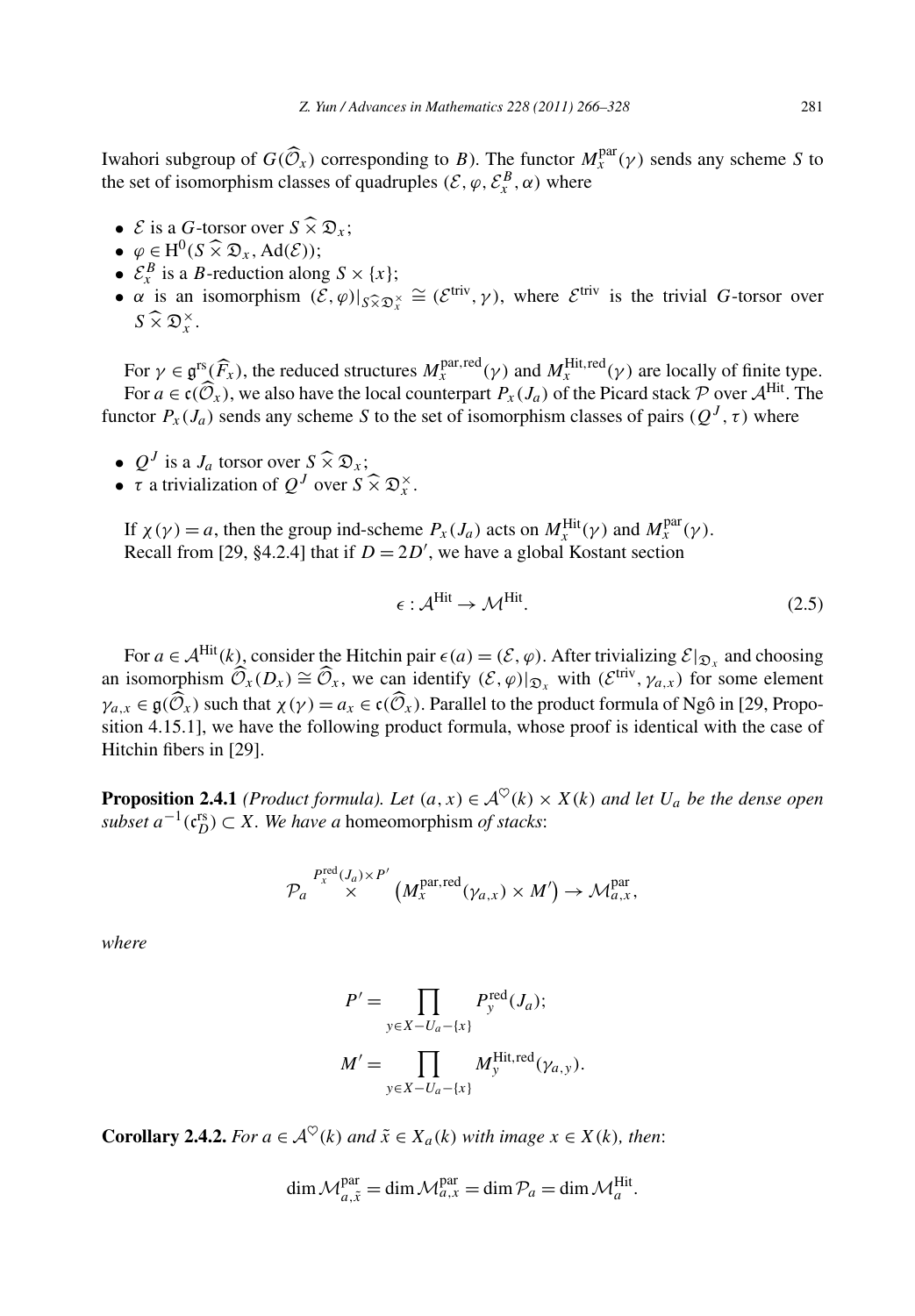**Proof.** By Kazhdan and Lusztig [20, §4, Corollary 2], we have equalities for the dimension of affine Springer fibers

$$
\dim M_x^{\text{par}}(\gamma) = \dim P_x(J_a) = \dim M_x^{\text{Hit}}(\gamma)
$$

where  $\chi(\gamma) = a \in \mathfrak{c}(\widehat{\mathcal{O}}_x)$ . Now the required statement follows from Proposition 2.4.1.  $\Box$ 

*2.5. Geometric properties of the parabolic Hitchin fibration*

The results here are analogs of [29, Theorem 4.14.1 and Proposition 6.1.3] (which is based on Faltings's work [11]).

**Proposition 2.5.1.** Recall that  $deg(D) \geq 2g_X$ , then we have:

- (1)  $\mathcal{M}^{\text{par}}|_{\mathcal{A}^{\heartsuit}} \to X$  *is smooth*;
- (2)  $\mathcal{M}^{\text{par}}|_{A^{\heartsuit}}$  *is a smooth and equidimensional algebraic stack of dimension* dim  $\mathcal{M}^{\text{Hit}}$  + 1;
- (3)  $\mathcal{M}^{\text{par}}|_{\mathcal{A}}$  *is a smooth Deligne–Mumford stack.*

**Proof.** (1) We first do several steps of dévissage and then reduce to the proof of [29, Theorem 4.14.1]. The deformation-theoretic calculations below is the parabolic version of Biswas– Ramanan's calculation for the Hitchin moduli [4]. Let *R* be an artinian local *k*-algebra and  $I \subset R$ a square-zero ideal. Let  $R_0 = R/I$ . Fix a point  $x \in X(R)$  with image  $x_0 \in X(R_0)$  and a point  $m_0 = (x_0, \mathcal{E}_0, \varphi_0, \mathcal{E}_{x_0}^B) \in \mathcal{M}^{\text{par}}(R_0)$  over  $x_0 \in X(R_0)$ . To establish the smoothness of  $\mathcal{M}^{\text{par}} \to X$ , we need to lift this point to a point  $(x, \mathcal{E}, \varphi, \mathcal{E}_x^B) \in \mathcal{M}^{\text{par}}(R)$ . In other words, we have to find the dotted arrows in the following diagrams



making the following diagram commutative:

$$
\text{Spec } R \xrightarrow{m_x} [\mathfrak{b}/B]_D
$$
\n
$$
\begin{cases}\n\text{(id,}x) & \downarrow \pi \\
X_R & \downarrow \text{if } \mathfrak{g}/G]_D\n\end{cases}
$$
\n
$$
(2.6)
$$

For a morphism of stacks  $\mathfrak{X} \to \mathfrak{Y}$ , we write  $L_{\mathfrak{X}/\mathfrak{Y}}$  for its cotangent complex. The infinitesimal deformations *m* of *m*<sub>0</sub> are controlled by the complex  $\mathbf{R}$ Hom<sub>*XR*0</sub></sub> ( $m_0^* L_{[\mathfrak{g}/G]_D/X}$ ,  $I \otimes_k O_X$ ); the infinitesimal deformations of  $m_x$  of  $m_{0,x}$  are controlled by the complex  $\mathbf{R}$ Hom<sub> $R_0$ </sub> ×  $(m_{x_0}^* L_{[b/B]_D/X}, I)$ . The condition (2.6) implies that the infinitesimal liftings of  $(x_0, \mathcal{E}_0, \varphi_0, \mathcal{E}_{x_0}^B) \in$  $\mathcal{M}^{\text{par}}(R_0)$  to  $\mathcal{M}^{\text{par}}(R)$  over *x* are controlled by the complex  $\mathcal{K}_I$  which fits into an exact triangle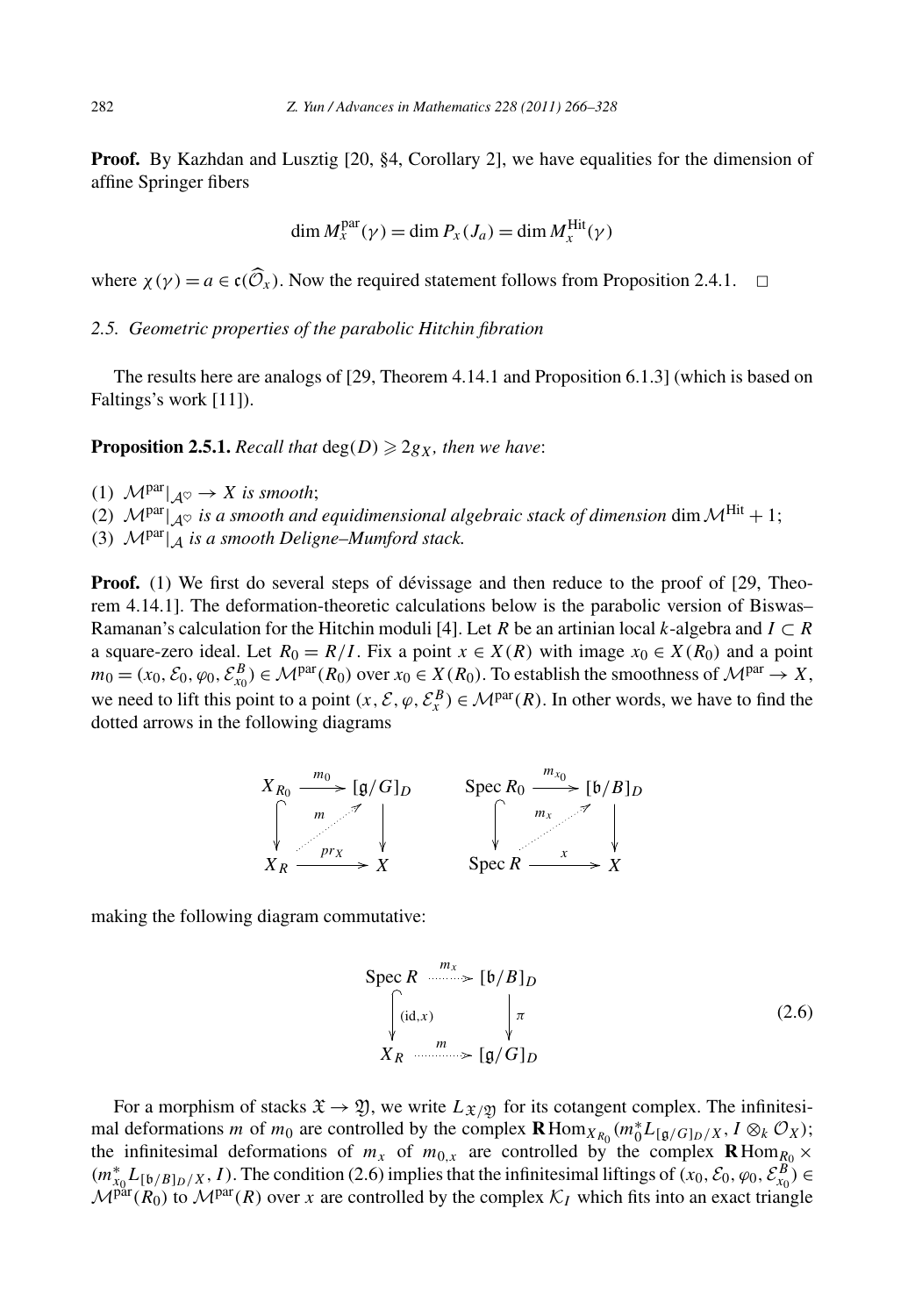Z. Yun/Advances in Mathematics 228 (2011) 266–328  
\n
$$
\mathcal{K}_I \rightarrow \mathbf{R} \operatorname{Hom}_{X_{R_0}}(m_0^* L_{[g/G]_D/X}, I \otimes_k \mathcal{O}_X) \oplus \mathbf{R} \operatorname{Hom}_{R_0}(m_{x_0}^* L_{[b/B]_D/X}, I)
$$
\n
$$
\xrightarrow{(i^*, -\pi^*)} \mathbf{R} \operatorname{Hom}_{R_0}(i^* m_0^* L_{[g/G]_D/X}, I) \rightarrow \mathcal{K}_I[1]
$$

where *i* is the embedding  $\Gamma(x_0) \hookrightarrow X_{R_0}$  and  $\pi^*$  is induced by natural map between cotangent complexes  $\pi^*L_{\left[\mathfrak{g}/G\right]_D/X} \to L_{\left[\mathfrak{b}/B\right]_D/X}$ . According to the calculation in [29, §4.14], we have oedding  $\Gamma(x_0)$  →  $X_{R_0}$  and  $\pi^*$  is induced by na<br>  $G|_D/X$  →  $L_{[b/B]_D/X}$ . According to the calculation<br>  ${}^*_{0}L_{[g/G]_D/X} = [\text{Ad}(\mathcal{E}_0)^{\vee} \xrightarrow{\text{Ad}(\varphi_0)} \text{Ad}(\mathcal{E}_0)^{\vee}(D)]$  $\epsilon$ 

$$
m_0^* L_{[\mathfrak{g}/G]_D/X} = [\mathrm{Ad}(\mathcal{E}_0)^\vee \xrightarrow{\mathrm{Ad}(\varphi_0)} \mathrm{Ad}(\mathcal{E}_0)^\vee(D)];
$$
  

$$
m_{x_0}^* L_{[\mathfrak{b}/B]_D/X} = [\mathrm{Ad}(\mathcal{E}_{x_0}^B)^\vee \xrightarrow{\mathrm{Ad}(\varphi_0(x_0))} \mathrm{Ad}(\mathcal{E}_{x_0}^B)^\vee \otimes i^* \mathcal{O}_X(D)].
$$

Here the two-term complexes sit in degrees −1 and 0. We see that

$$
X = [A \mathbf{u}(\mathbf{x}_0)] \quad \text{and} \quad \mathbf{u}(\mathbf{x}_n) \in \mathbb{R}
$$
\n
$$
\text{as } \sin \mathbf{h} \text{ degrees } -1 \text{ and } 0. \text{ We see that}
$$
\n
$$
\mathcal{K}_I \cong \left[ \mathcal{F} \otimes_{R_0} I \xrightarrow{\text{Ad}(\varphi_0)} \mathcal{F}(D) \otimes_{R_0} I \right]
$$

where  $\mathcal{F} = \ker(\text{Ad}(\mathcal{E}_0) \to i_*(i^*\text{Ad}(\mathcal{E}_0)/\text{Ad}(\mathcal{E}_{x_0}^B)))$ . Since both the source and the target of the above surjection are flat over  $R_0$ ,  $\mathcal F$  is also flat over  $R_0$ . Also, as a subsheaf of the vector bundle  $Ad(\mathcal{E}_0)$  over  $X_{R_0}, \mathcal{F}$  is locally free over  $\mathcal{O}_X$ .

The obstruction to the lifting lies in  $H^1(X_{R_0}, \mathcal{K}_I)$ . By writing *I* as a quotient of a free  $R_0$ module, we see that to prove  $H^1(X_{R_0}, \mathcal{K}_I) = 0$ , it suffices to prove  $H^1(X_{R_0}, \mathcal{K}) = 0$  for  $\mathcal{K} =$  $\mathcal{K}_{R_0} = [\mathcal{F} \xrightarrow{\text{Ad}(\varphi_0)} \mathcal{F}(D)].$ 

Let m be the maximal ideal of *R*<sub>0</sub>. Consider the m-adic filtration of the complex *K*. Since *F*<br>lat over *R*<sub>0</sub>, the associated graded pieces Gr<sup>*n*</sup> *K* of this filtration is<br> $\operatorname{Gr}^n K = \mathfrak{m}^n / \mathfrak{m}^{n+1} \otimes \left[ \mathcal$ is flat over  $R_0$ , the associated graded pieces  $\text{Gr}^n \mathcal{K}$  of this filtration is

$$
\operatorname{Gr}^n \mathcal{K} = \mathfrak{m}^n / \mathfrak{m}^{n+1} \otimes \left[ \mathcal{F} / \mathfrak{m} \mathcal{F} \xrightarrow{\operatorname{Ad}(\overline{\varphi_0})} \mathcal{F}(D) / \mathfrak{m} \mathcal{F}(D) \right] \tag{2.7}
$$

where  $\overline{\varphi_0}$  is the reduction of  $\varphi_0$  mod m. Thus, to prove  $H^1(X_{R_0}, \mathcal{K}) = 0$ , it suffices to prove  $H^1(X_{R_0}, \text{Gr}^n \mathcal{K}) = 0$  for each *n*. By the expression (2.7), we eventually reduce to showing  $H^1(X_{R_0}, K) = 0$  in the case  $R_0$  is a field. In this case, as in the proof of [29, Theorem 4.14.1],<br>
H<sup>1</sup>( $X_{R_0}, K$ ) = 0 in the case  $R_0$  is a field. In this case, as in the proof of [29, Theorem 4.14.1],<br>  $K' = \text{ker}(\mathcal$ using Serre duality, we reduce to showing that  $H^0(X, \mathcal{K}') = 0$  where

$$
\mathcal{K}' = \ker(\mathcal{F}^{\vee}(-D) \otimes \omega_X \xrightarrow{\mathrm{Ad}(\varphi_0)} \mathcal{F}^{\vee} \otimes \omega_X).
$$

Here  $\mathcal{F}^{\vee} = \mathbf{R} \underline{\text{Hom}}_X(\mathcal{F}, \mathcal{O}_X)$  is a subsheaf of  $\text{Ad}(\mathcal{E}_0)^{\vee}(x_0)$ . Therefore

$$
\mathcal{R} \underline{\text{Hom}}_X(\mathcal{F}, \mathcal{O}_X) \text{ is a subsheaf of } \text{Ad}(\mathcal{E}_0)^\vee(x_0). \text{ Therefore}
$$
  

$$
\mathcal{K}' \subset \mathcal{K}'' = \text{ker}(\text{Ad}(\mathcal{E}_0)^\vee(-D + x_0) \otimes \omega_X \xrightarrow{\text{Ad}(\varphi_0)} \text{Ad}(\mathcal{E}_0)^\vee(x_0) \otimes \omega_X).
$$

In [29, Theorem 4.14.1], Ngô proves that  $H^0(X, \mathcal{K}'')$ , as the obstruction to the lifting problem for the Hitchin moduli stack  $\mathcal{M}_{G,X,D-x_0}^{\text{Hit}}$ , vanishes whenever deg $(D-x_0) > 2g_X - 2$ . In our case, deg $(D) \ge 2g_X$  so this condition holds, therefore  $H^0(X, \mathcal{K}'') = 0$ , hence  $H^0(X, \mathcal{K}') = 0$ . This proves the vanishing of the obstruction group  $H^1(X_{R_0}, \mathcal{K}_I)$  in general, and completes the proof of smoothness of  $\mathcal{M}^{par} \rightarrow X$ .

(2) The relative dimension of  $\mathcal{M}^{par} \to X$  at a *k*-point  $(x_0, \mathcal{E}_0, \varphi_0, \mathcal{E}_{x_0}^B)$  is the Euler characteristic  $\chi(X, \mathcal{K})$  of the complex H<sup>\*</sup>(X,  $\mathcal{K}$ ). Recall that  $\mathcal{K}$  fits into the distinguished triangle proof of<br>
(2) 1<br>
acteristi<br>  $K \rightarrow \widetilde{K}$  $K \to \widetilde{\mathcal{K}} \to \mathcal{Q} \to \mathcal{K}[1]$  where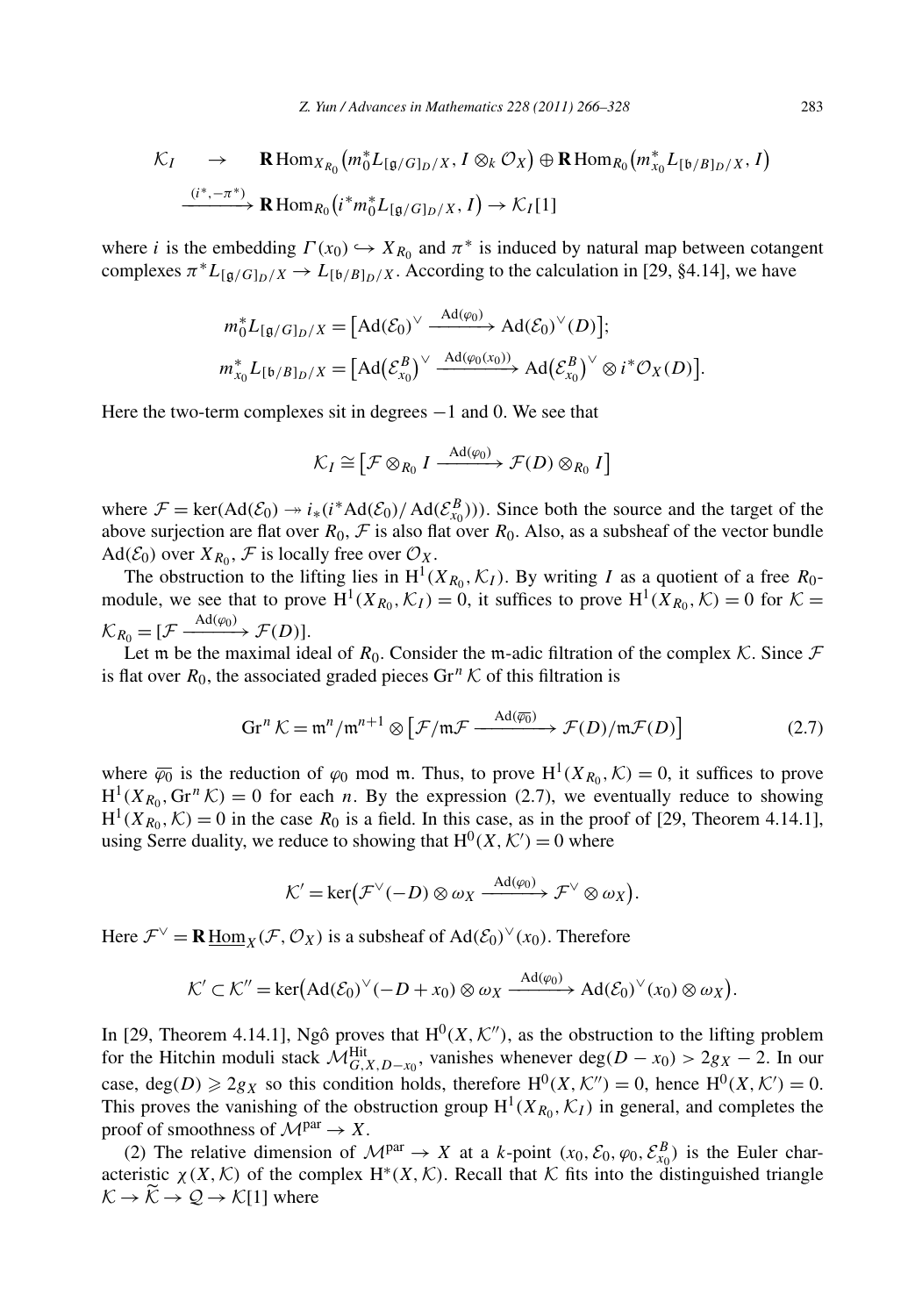284 *Z Yun* / *Advances in Mathematics* 228 (2011) 266–328  
\n
$$
\widetilde{\mathcal{K}} = [\text{Ad}(\mathcal{E}_0) \xrightarrow{\text{Ad}(\varphi_0)} \text{Ad}(\mathcal{E}_0)(D)];
$$
\n
$$
\mathcal{Q} = i_* [i^* \text{Ad}(\mathcal{E}_0) / \text{Ad}(\mathcal{E}_{x_0}^B) \xrightarrow{\text{Ad}(\varphi_0)} i^* \text{Ad}(\mathcal{E}_0) / \text{Ad}(\mathcal{E}_{x_0}^B) \otimes i^* \mathcal{O}_X(D)].
$$
\nIt is clear that  $\chi(X, \mathcal{Q}) = 0$ . Therefore  $\chi(X, \mathcal{K}) = \chi(X, \widetilde{\mathcal{K}})$ . But by the calculation in [29, §4.14],

 $\mathcal{Q} = i_*[i^* \text{Ad}(\mathcal{E}_0)/\text{Ad}(\mathcal{E}_{x_0}) \longrightarrow i^* \text{Ad}(\mathcal{E}_0)/\text{Ad}(\mathcal{E}_{x_0}) \otimes i^* \mathcal{O}_X(D)]$ .<br>It is clear that  $\chi(X, \mathcal{Q}) = 0$ . Therefore  $\chi(X, \mathcal{K}) = \chi(X, \mathcal{K})$ . But by the calculation in [29, §4.14],  $\chi(X, \mathcal{K})$  is the by [29, Corollary 4.16.3],  $\mathcal{M}^{par} \rightarrow \overline{X}$  is also equidimensional of relative dimension equal to  $\dim \mathcal{M}^{\text{Hit}}$ .

(3) By [29, Proposition 6.1.3],  $\mathcal{M}^{\text{Hit}}|_{\mathcal{A}}$  is Deligne–Mumford. By Lemma 2.1.2,  $\pi_{\mathcal{M}}$ :  $M<sup>par</sup> \rightarrow M<sup>Hit</sup> \times X$  is schematic and of finite type because the Grothendieck simultaneous resolution  $\pi$  is. Therefore  $\mathcal{M}^{par}|_A$  is Deligne–Mumford.  $\Box$ 

**Corollary 2.5.2.** *The parabolic Hitchin fibrations*  $f<sup>par</sup> : M<sup>par</sup>|<sub>A</sub> \rightarrow \mathcal{A}^{\heartsuit} \times X$  *and f* is Therefore  $M^{\text{par}}|_{\mathcal{A}}$  is Deligne–Mumford.  $\Box$ <br> **Corollary 2.5.2.** *The parabolic Hitchin fibrations*  $f^{\text{par}} : M^{\text{par}}|_{\mathcal{A}^{\heartsuit}} \to \mathcal{A}^{\heartsuit} \times X$  *and*  $\tilde{f} : M^{\text{par}}|_{\mathcal{A}^{\heartsuit}} \to \tilde{\mathcal{A}}^{\heartsuit}$  *ar and <sup>f</sup>*˜ *to* <sup>A</sup> *are proper.*

**Proof.** The source and the target of the maps  $f<sup>par</sup>$  and  $\tilde{f}$  are smooth and equidimensional. In both cases, the relative dimensions are equal to dim  $\mathcal{M}^{\text{Hit}}$  – dim  $\mathcal{A}^{\text{Hit}}$ . By Corollary 2.4.2, the dimension of the fibers of  $f<sup>par</sup>$  and  $\tilde{f}$  are also equal to the dimension of Hitchin fibers, which, in turn, equals to dim  $\mathcal{M}^{\text{Hit}}$  – dim  $\mathcal{A}^{\text{Hit}}$  by [29, Proposition 4.16.4]. The fibers of  $f<sup>par</sup>$  and  $\tilde{f}$  are hence local complete intersections. By [27, Theorem 23.1], both maps are flat.

By [29, Proposition 6.1.3],  $\mathcal{M}^{\text{Hit}}|_A$  is proper over A. By Lemma 2.1.2,  $\mathcal{M}^{\text{par}}|_A$  is proper over in turn, equals to dim  $\mathcal{M}^{\text{Hit}}$  – dim  $\mathcal{A}^{\text{Hit}}$  by [29, Proposition 4.16.4]. The fibers of  $f^{\text{par}}$  and  $\tilde{f}$  are hence local complete intersections. By [27, Theorem 23.1], both maps are flat.<br>By [29, Propo  $[\mathfrak{b}/B]_D \to [\mathfrak{g}/G]_D$  and  $[\mathfrak{b}/B]_D \to [\mathfrak{g}/G]_D \times_{\mathfrak{c}_D} \mathfrak{t}_D$ . Therefore  $\mathcal{M}^{\text{par}}|_{\mathcal{A}}$  is proper over  $\mathcal{A} \times X$ By  $\vert$ <br>  $\mathcal{M}^{\text{Hit}} \vert$ <br>  $\lbrack \mathfrak{b}/B \rbrack$ <br>
and  $\widetilde{\mathcal{A}}$ . and  $\widetilde{A}$ .  $\square$ 

**Remark 2.5.3.** The parabolic Hitchin fibers  $\mathcal{M}_{a,x}^{par}$  are not reduced in general. For example, suppose  $q_a: X_a \to X$  is ramified over *x* and  $q_a^{-1}(x)$  consists of smooth points of  $X_a$ , then  $\mathcal{M}_{a,x}^{\text{par}} = \mathcal{M}_a^{\text{Hit}} \times q_a^{-1}(x)$  is not reduced because  $q_a^{-1}(x)$  is not.

# *2.6. Stratification by δ and codimension estimate*

Recall that in [29, §3.7 and §4.9], Ngô introduced local and global Serre invariants *δ*.

The local Serre invariant [29, §3.7] assigns to every  $(a, x) \in (\mathcal{A}^{\heartsuit} \times X)(k)$  the dimension of the corresponding affine Springer fiber  $M_X^{\text{Hit}}(\gamma_{a,x})$  (see Section 2.4), or, equivalently, the dimension of the local symmetry group  $P_x(J_a)$ . It defines an upper semi-continuous function

$$
\delta: \mathcal{A}^{\heartsuit} \times X \to \mathbb{Z}_{\geqslant 0}.
$$

For an integer  $\delta \geq 0$ , let  $(\mathcal{A}^{\heartsuit} \times X)_{\delta}$  be the  $\delta$ -level set.

The global invariant is the dimension of the affine part of the Picard stack  $P_a$ . It defines an upper semi-continuous function

$$
\delta: \mathcal{A}^{\heartsuit} \to \mathbb{Z}_{\geqslant 0}.
$$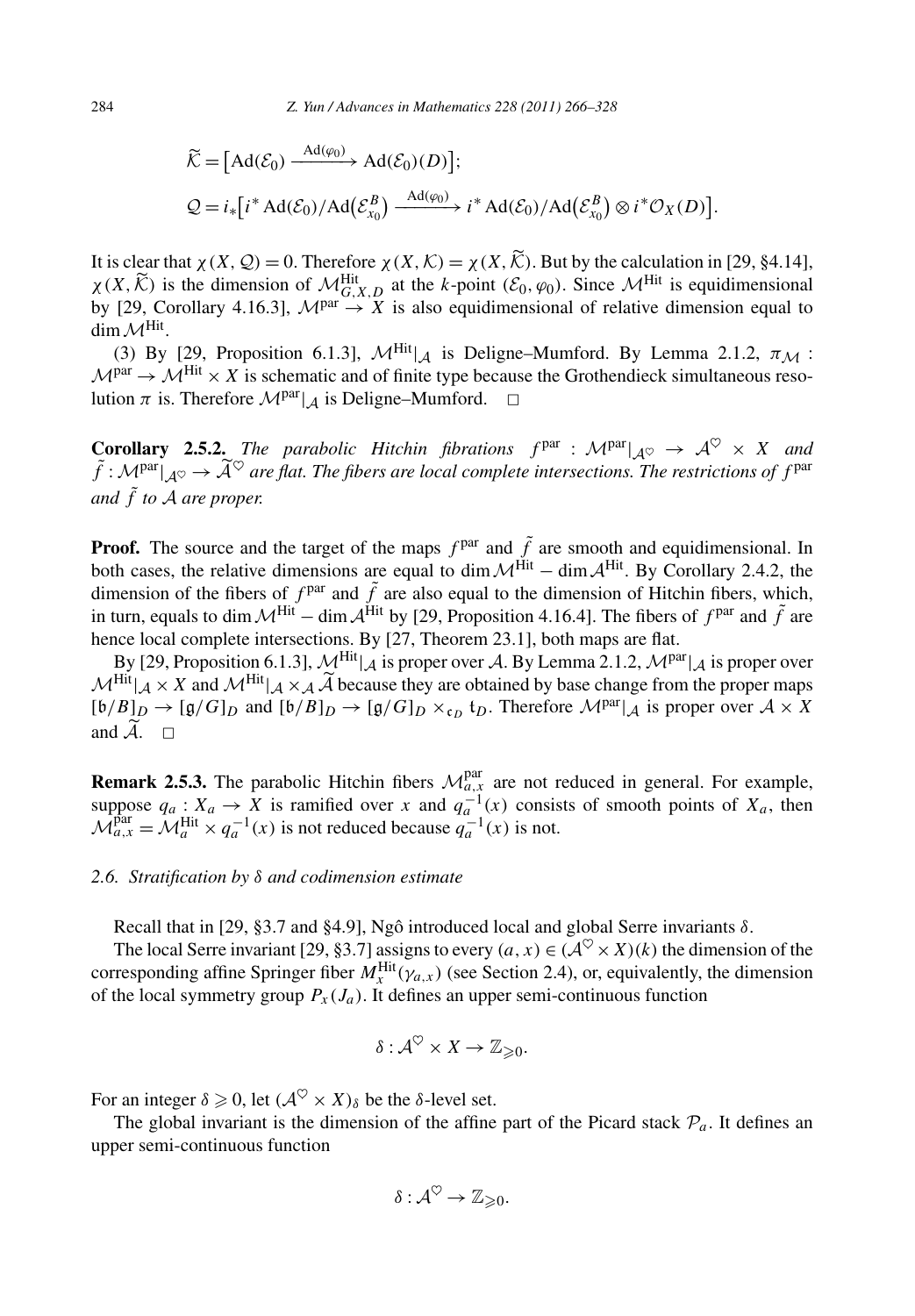For an integer  $\delta \ge 0$ , let  $\mathcal{A}_{\delta}^{\heartsuit}$  be the  $\delta$ -level set of  $\mathcal{A}^{\heartsuit}$ . The local and global Serre invariants are related by<br> $\delta(a) = \sum_{\alpha} \delta(a, x)$ . related by

$$
\delta(a) = \sum_{x \in X(k)} \delta(a, x).
$$

The following two lemmas will only be used in the technical part of Section 3.2.

**Lemma 2.6.1.** *The open subset*  $(A^{\heartsuit} \times X)_0$  *is precisely the locus of*  $A^{\heartsuit} \times X$  *where* **The following two lemmas wi<br>
<b>Lemma 2.6.1.** *The open subs*<br>  $\nu_{\mathcal{M}} : \mathcal{M}^{par}|_{\mathcal{A}^{\heartsuit}} \to \mathcal{M}^{Hit} \times_{\mathcal{A}^{\heartsuit}} \widetilde{\mathcal{A}}^{\heartsuit}$  $\nu_{\mathcal{M}} : \mathcal{M}^{\text{par}}|_{\mathcal{A}^{\heartsuit}} \to \mathcal{M}^{\text{Hilt}} \times_{\mathcal{A}^{\heartsuit}} \widetilde{\mathcal{A}}^{\heartsuit}$  is an isomorphism.

**Proof.** We need to check that for a geometric point  $(a, x) \in A^{\heartsuit}(k) \times X(k)$ ,  $v_M$  is an isomorphism over  $(a, x)$  if and only if  $\delta(a, x) = 0$ . By the left-most Cartesian square of the diagram (2.3),  $v_M$  is an isomorphism over a geometric point  $(\mathcal{E}, \varphi, x) \in \mathcal{M}^{\text{Hit}} \times X$  if and only if  $v : [b/B] \to [g/G] \times_c t$  is an isomorphism over  $\varphi(x) \in \mathfrak{g}$ . By the result of Kostant (cf. [21]), this is equivalent to saying that  $\varphi(x) \in \mathfrak{g}^{\text{reg}}$ , or that  $ev_x : \mathcal{M}_a^{\text{Hit}} \to [ \mathfrak{g}/G]_D$  lands in  $[\mathfrak{g}^{\text{reg}}/G]$ . Let *γ* = *γ*<sub>*γ*</sub> *γ<sub><i>γ*</sub> *γ*<sub>*γ*</sub> *γ*<sub>*γ*</sub> *γ*<sub>*γ*</sub> *γ*<sup>*γ*</sup> = *γ*<sup>*γ*</sup> *γ*<sup>*γ*</sup> = *γ*<sup>*γ*</sup> = *γ*<sup>*γ*</sup> = *γ*<sup>*γ*</sup> = *γ*<sup>*γ*</sup> = *γ*<sup>*γ*</sup> = *γ*<sup>*γ*</sup> = *γ*<sup>*γ*</sup> = *γ*<sup>*γ*</sup> = *γ*<sup>*γ*</sup> = *γ*<sup>*γ*</sup> = *γ*<sup>*γ*</sup> = *γ*<sup>*γ*</sup> = *γ*<sup>*γ*</sup> sub-ind-scheme  $M_x^{\text{Hit},\text{reg}}(\gamma) \subset M_x^{\text{Hit}}(\gamma)$  defined in a similar way as  $\mathcal{M}_a^{\text{Hit},\text{reg}}$ , and which is a torsor under  $P_x(J_a)$ . The above discussion implies that  $v_M$  is an isomorphism over  $(a, x)$  if and only if  $M_X^{\text{Hit}}(\gamma) = M_X^{\text{Hit},\text{reg}}(\gamma)$ . We have to show that this condition is equivalent to  $\delta(a, x) = 0$ .

If  $\delta(a, x) = 0$ , then  $M_x^{\text{Hit}}(\gamma) = M_x^{\text{Hit}, \text{reg}}(\gamma)$  by [29, Corollary 3.7.2].

Conversely, suppose  $M_x^{\text{Hit}}(\gamma) = M_x^{\text{Hit},\text{reg}}(\gamma)$ . According to [20] (see [29, Proposition 3.4.1]), there is a lattice subgroup  $\Lambda \subset P_x(J_a)$  which acts freely on  $M_x^{\text{Hit}}(\gamma)$  such that  $\Lambda \setminus M_x^{\text{Hit,red}}(\gamma)$ is a projective variety. In this case,  $\Lambda \setminus P_x^{\text{red}}(J_a)$  is an affine group scheme (since it is a finite disjoint union of the affine group scheme denoted by  $\mathcal{R}_x(a)$  in [29, Lemme 3.8.1]). Therefore the quotient  $\Lambda \setminus M_x^{\text{Hit},\text{red}}(\gamma) = \Lambda \setminus M_x^{\text{Hit},\text{reg},\text{red}}(\gamma)$  is both proper and affine since the latter is a torsor under  $\Lambda \setminus P_x^{\text{red}}(J_a)$ . Hence they must be zero-dimensional, i.e.,  $\delta(a, x) = 0$ . This completes the proof.  $\square$ 

**Lemma 2.6.2.** *The open subset*  $\mathcal{A}_0^{\heartsuit}$  *of*  $\mathcal{A}^{\heartsuit}$  *consists precisely of points*  $a \in \mathcal{A}^{\heartsuit}$  *where*  $\mathcal{M}_a^{\text{Hit},\text{reg}}$  $\mathcal{M}_a^{\text{Hit}}$ .

**Proof.** Since  $\mathcal{M}_a^{\text{Hit},\text{reg}}$  is open in  $\mathcal{M}_a^{\text{Hit}}$ , it is the whole of  $\mathcal{M}_a^{\text{Hit},\text{reg}}$  if and only if its underlying topological space is the whole of  $\mathcal{M}_a^{\text{Hit}}$ . By the product formula [29, Proposition 4.15.1], this is true if and only if  $M_x^{\text{Hit},\text{reg}}(\gamma_{a,x}) = M_x^{\text{Hit}}(\gamma_{a,x})$  for all  $x \in X$ . By the proof of Lemma 2.6.1, this is in turn equivalent to  $\delta(a, x) = 0$  for all  $x \in X$ ; i.e.,  $\delta(a) = 0$ .  $\Box$ 

We have the following codimension estimate:

**Proposition 2.6.3** *(Consequence of [29, Proposition 5.7.1], which is based on [14]). For each*  $\delta_0 \geqslant 0$ , there is an integer  $d_0 > 0$  (depending on  $\delta_0$ ) such that whenever  $\deg(D) > d_0$  and  $0 <$  $\delta \leq \delta_0$ *, we have* 

$$
\operatorname{codim}_{\mathcal{A}^{\heartsuit} \times X} (\mathcal{A}^{\heartsuit} \times X)_{\delta} \geq \delta + 1. \tag{2.8}
$$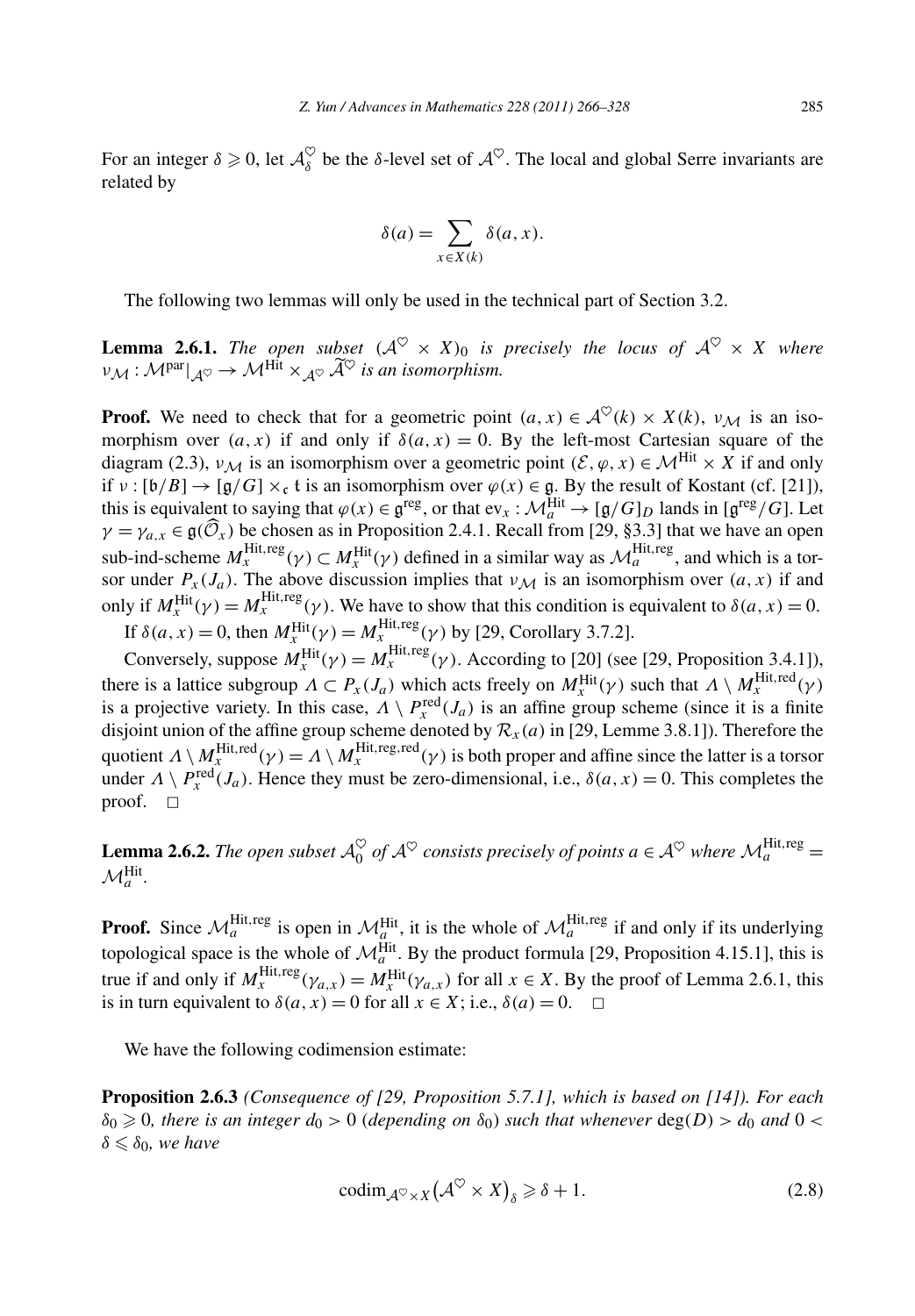**Proof.** Let  $c_{D,N}$  be the *N*-th jet bundle of the bundle  $c_D$  over *X*: for  $x \in X$ , the fiber of  $c_{D,N}$ over *x* is  $\Gamma(\text{Spec } \mathcal{O}_x/\mathfrak{m}_x^{N+1}, \mathfrak{c}_D)$  ( $\mathfrak{m}_x$  is the maximal ideal of the local ring  $\mathcal{O}_x$ ). We can define  $c_{D,\infty}$  as the inverse limit of  $c_{D,N}$  as  $N \to \infty$ . The local Serre invariant also gives a stratification  $\Box$   $\mathfrak{c}_{D,\infty,\delta}$  of  $\mathfrak{c}_{D,\infty}$ . According to [29, Proposition 5.7.1], when  $\delta > 0$ , the codimension of  $\mathfrak{c}_{D,\infty,\delta}$ in  $c_{D,\infty}$  is at least  $\delta + 1$ . For  $\delta \leq \delta_0$ , there is an  $N = N(\delta_0) \geq 0$ , such that  $c_{D,\infty,\delta}$  is the preimage of a certain  $\mathfrak{c}_{D,N,\delta} \subset \mathfrak{c}_{D,N}$  under the projection  $\mathfrak{c}_{D,\infty} \to \mathfrak{c}_{D,N}$ . Consider the evaluation map

$$
\text{ev}_N: \mathcal{A}^\heartsuit \times X \to \mathfrak{c}_{D,N}.
$$

 $ev_N: \mathcal{A}^{\heartsuit} \times X \to c_{D,N}.$ <br>Since  $c_D = \sum_{i=1}^n \mathcal{O}_X(d_i D)$ , the map  $ev_N$  is surjective when deg $(D) > d_0$ , which depends on *N*, hence on  $\delta_0$ . Therefore, for  $0 < \delta \leq \delta_0$ 

$$
\mathrm{codim}_{\mathcal{A}^{\heartsuit}\times X}(\mathcal{A}^{\heartsuit}\times X)_{\delta}=\mathrm{codim}_{\mathfrak{c}_{D,N}}(\mathfrak{c}_{D,N,\delta})=\mathrm{codim}_{\mathfrak{c}_{D,\infty}}(\mathfrak{c}_{D,\infty,\delta})\geqslant \delta+1.\qquad\Box
$$

**Remark 2.6.4.** The main result in Section 3 will depend on this codimension estimate. For this purpose, there we will fix an open subset  $({\cal A}^{\heartsuit} \times X)^{\prime} \subset {\cal A}^{\heartsuit} \times X$  on which the estimate

$$
\mathrm{codim}_{(\mathcal{A}^{\heartsuit}\times X)'}(\mathcal{A}^{\heartsuit}\times X)'_{\delta}\geqslant \delta+1
$$

holds for any  $\delta \in \mathbb{Z}_{\geq 0}$ . According to Proposition 2.6.3, we can take  $(\mathcal{A}^{\heartsuit} \times X)'$  to be the union of  $(A^{\heartsuit} \times X)_{\delta}$  for all  $\delta \leq \delta_0$ , as long as deg $(D) \geq d_0$ . In particular, we can take  $(A^{\heartsuit} \times X)'$  to be  $A' \times X$  for a suitable open subset  $A' \subset A^{\heartsuit}$ .

According to an unpublished argument of Ngô, when char(k) = 0, one can take  $(A^{\heartsuit} \times X)'$  =  $A^{\heartsuit} \times X$ , i.e., the codimension estimate (2.8) always holds in this case.

# **3. The affine Weyl group action—the first construction**

In this section, we prove the first main result: the affine Weyl group action on the parabolic Hitchin complex.

#### *3.1. Hecke correspondences*

We first recall the definition of the *Hecke correspondence* between  $Bun_G^{par}$  and itself over *X*:



For any scheme *S*, Hecke<sup>Bun</sup>(*S*) classifies tuples  $(x, \mathcal{E}_1, \mathcal{E}_{1,x}^B, \mathcal{E}_2, \mathcal{E}_{2,x}^B, \alpha)$  where

- $(x, \mathcal{E}_i, \mathcal{E}_{i,x}^B) \in \text{Bun}_{G}^{\text{par}}(S) \text{ for } i = 1, 2;$
- $\bullet \ \alpha : \mathcal{E}_1|_{S \times X \Gamma(x)} \xrightarrow{\sim} \mathcal{E}_2|_{S \times X \Gamma(x)}$  is an isomorphism of *G*-torsors.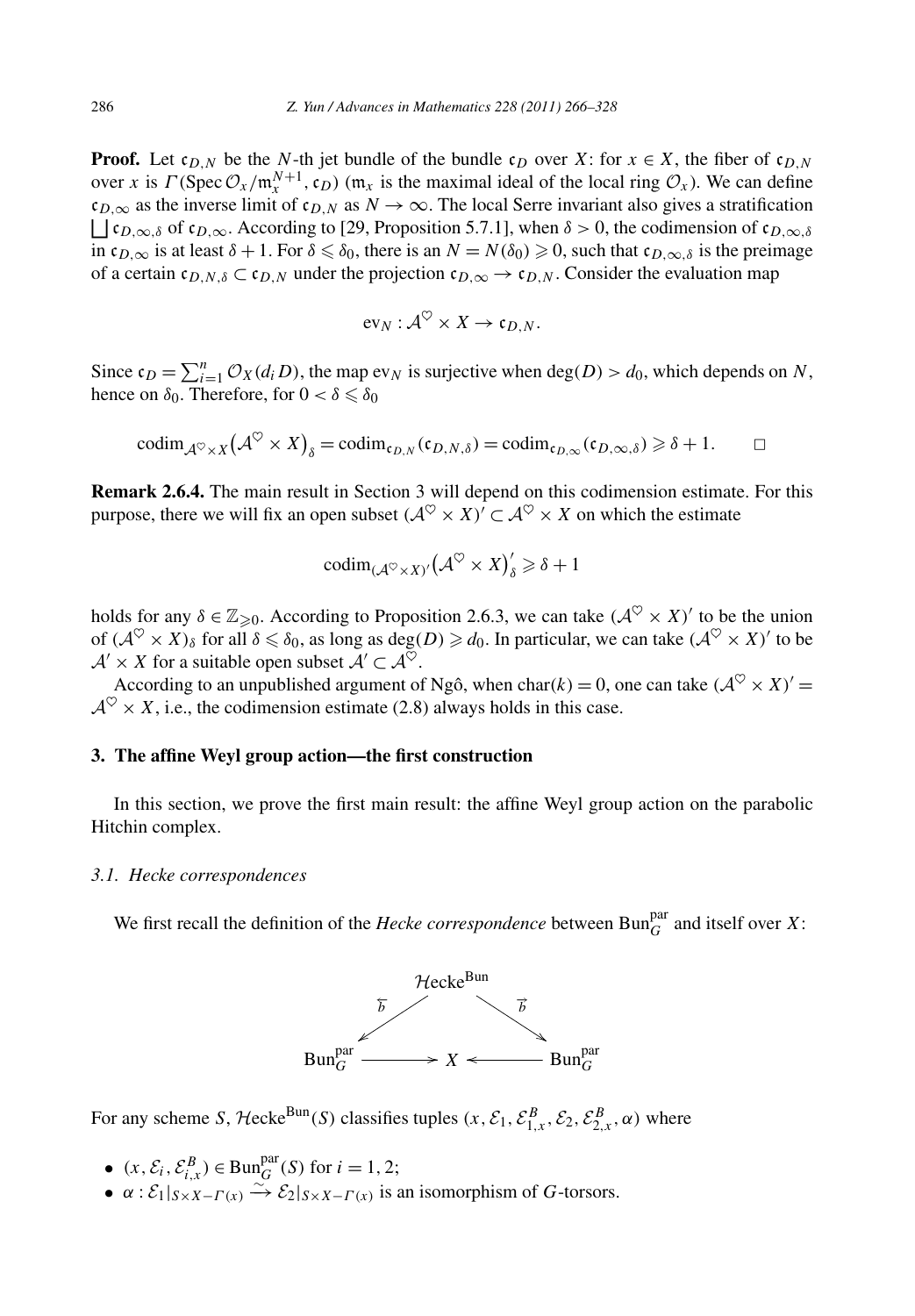**Definition 3.1.1.** The *Hecke correspondence* Hecke<sup>par</sup> is a self-correspondence of M<sup>par</sup> over  $\mathcal{A}^{\text{Hit}} \times X$ :



For any scheme *S*, Hecke<sup>par</sup>(*S*) classifies tuples  $(x, \mathcal{E}_1, \varphi_1, \mathcal{E}_{1,x}^B, \mathcal{E}_2, \varphi_2, \mathcal{E}_{2,x}^B, \alpha)$  where

- $(x, \mathcal{E}_i, \varphi_i, \mathcal{E}_{i,x}^B) \in \mathcal{M}^{\text{par}}(S)$  for  $i = 1, 2;$
- *α* is an isomorphism of Hitchin pairs  $(\mathcal{E}_1, \varphi_1)|_{S \times X \Gamma(x)} \xrightarrow{\sim} (\mathcal{E}_2, \varphi_2)|_{S \times X \Gamma(x)}$ .

Comparing with the definition of  $H$ ecke<sup>par</sup> in Definition 3.1.1, we have a commutative diagram of correspondences



**Lemma 3.1.2.** *The functor* <sup>H</sup>eckepar *is representable by an ind-algebraic stack of ind-finite type, and the two projections*  $\overline{h}$ ,  $\overline{h}$  : Hecke<sup>par</sup>  $\rightarrow$  M<sup>par</sup> *are ind-proper.* 

**Proof.** From the definitions, we see that the fibers of  $\overrightarrow{h}$ ,  $\overrightarrow{h}$  are closed sub-ind-schemes of the fibers of  $\overline{b}$ ,  $\overline{b}$ . Hence it suffices to check the same statement for Hecke<sup>Bun</sup>.

Here we need some notation which will be introduced later in the article. In (5.3) (Section 5.2), **Proof.** From the definitions, we see that the fibers of  $\overline{h}$ ,  $\overrightarrow{n}$  are closed sub-ind-schemes of the fibers of  $\overline{b}$ ,  $\overline{b}$ . Hence it suffices to check the same statement for  $\mathcal{H}ecke^{Bun}$ .<br>Here we need som closure of  $\mathcal{H}$ ecke $_{\tilde{w}}^{\text{Bun}}$ . Then the projections

$$
\overleftarrow{b}, \overrightarrow{b} : \mathcal{H}\mathrm{ecke}^{\mathrm{Bun}}_{\leqslant \tilde{w}} \to \mathrm{Bun}^{\mathrm{par}}_G
$$

are étale locally trivial bundles with fibers isomorphic to Schubert cycles in the affine flag variety  $\text{Fl}_G$ . In particular, Hecke<sup>Bun</sup> is proper over Bun<sup>par</sup> for both projections.  $\Box$ 

Let us describe the fibers of  $\overline{h}$  and  $\overline{h}$ . Let  $(x, \mathcal{E}, \varphi, \mathcal{E}_{x}^{B}) \in \mathcal{M}^{par}(k)$ . After trivializing *Fl*<sub>*G*</sub>. In particular, Hecke<sup>Bun</sup><sub>*S*</sub> is proper over Bun<sup>par</sup> for both projections.  $□$ <br>
Let us describe the fibers of  $\overline{h}$  and  $\overline{h}$ . Let  $(x, \mathcal{E}, \varphi, \mathcal{E}_x^B) \in \mathcal{M}^{\text{par}}(k)$ . After triviali<br>  $\mathcal{E}|_{\math$  $\xrightarrow{\sim}$ Let us describe the fibers of  $\overline{h}$  and  $\overrightarrow{n}$ . Let  $(x, \mathcal{E}, \varphi, \mathcal{E}_x^B) \in \mathcal{E}|_{\mathfrak{D}_x}$  and choosing an isomorphism  $\widehat{\mathcal{O}}_x \cong \widehat{\mathcal{O}}_x(D)$ , we get an is  $(\mathcal{E}^{\text{triv}}, \gamma_{a,x})$  for some  $\gamma_{a,x} \in \mathfrak{g}(\widehat$ 

**Lemma 3.1.3.** *The fibers of*  $\overleftarrow{h}$  *and*  $\overrightarrow{h}$  *over*  $(x, \mathcal{E}, \varphi, \mathcal{E}_x^B) \in \mathcal{M}^{\text{par}}(k)$  *are isomorphic to the affine*  $Springer fiber M_x^{\text{par}}(\gamma_{a,x}).$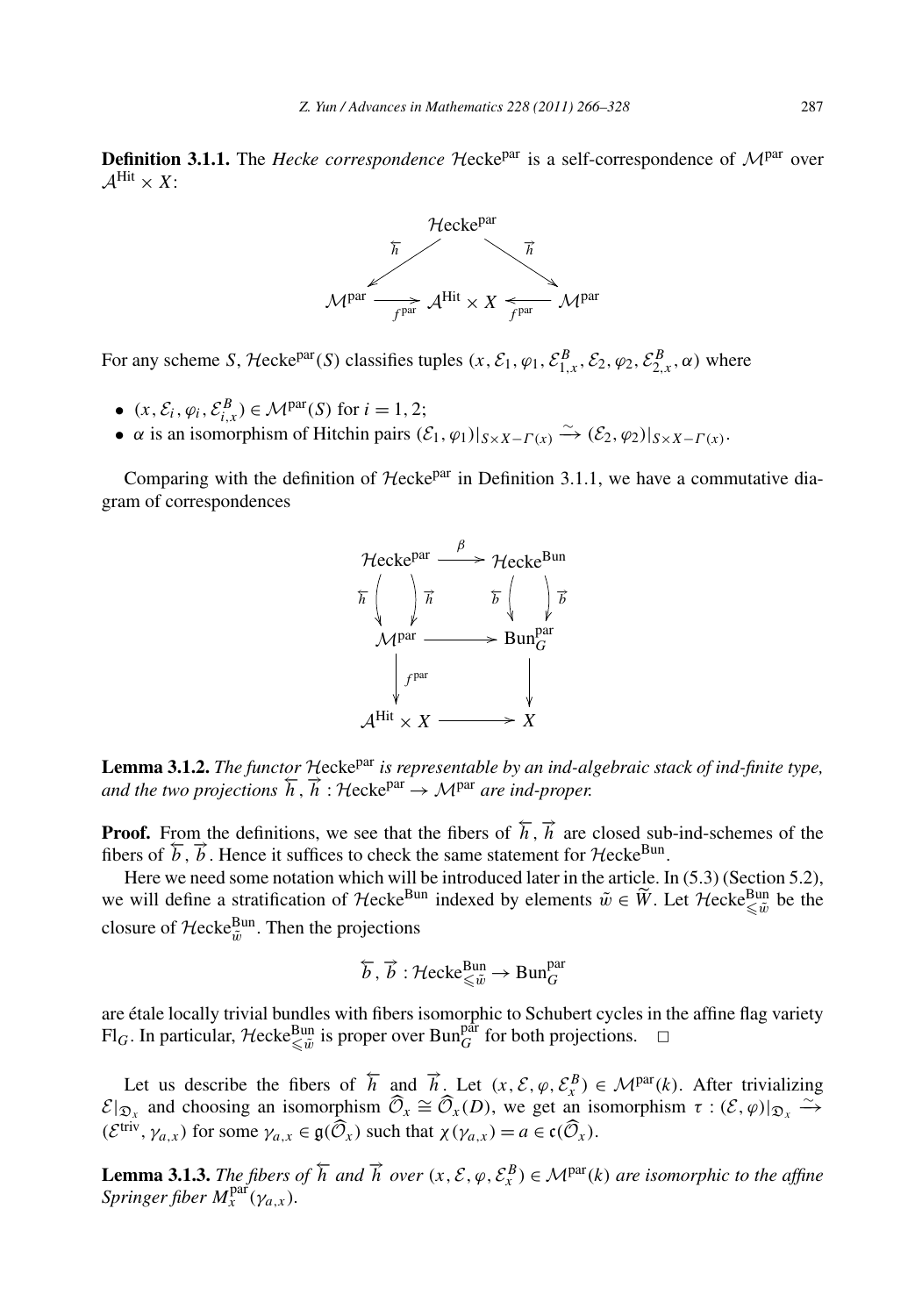**Proof.** We prove the statement for  $\vec{h}$ ; the other one is similar. For any scheme *S*, we have a natural map atement for  $\vec{h}$ ; t<br> $\vec{h}^{-1}(x, \mathcal{E}, \varphi, \mathcal{E}_x^B)$ 

$$
\overrightarrow{h}^{-1}(x, \mathcal{E}, \varphi, \mathcal{E}_x^B)(S) \to M_x^{\text{par}}(\gamma_{a,x})(S),(\mathcal{E}_1, \varphi_1, \mathcal{E}_{1,x}^B, \alpha) \mapsto (\mathcal{E}_1|_{\mathfrak{D}_x}, \varphi_1|_{\mathfrak{D}_x}, \mathcal{E}_{1,x}^B, \beta)
$$
(3.1)

where  $\alpha : (\mathcal{E}_1, \varphi_1)|_{(X - \{x\}) \times S} \xrightarrow{\sim} (\mathcal{E}, \varphi)|_{(X - \{x\}) \times S}$  and<br>  $\beta : (\mathcal{E}_1, \varphi_1)|_{\mathfrak{D}_x^{\times} \widehat{\times} S} \xrightarrow{\alpha} (\mathcal{E}, \varphi)|_{\mathfrak{D}}$ 

$$
(\varepsilon_1, \varphi_1, \varepsilon_{1,x}, \alpha) \mapsto (\varepsilon_1 | \mathfrak{D}_x, \varphi_1 | \mathfrak{D}_x, \varepsilon_{1,x}, \rho)
$$
  

$$
\{\xi\}_{x\in \mathcal{S}} \xrightarrow{\sim} (\mathcal{E}, \varphi)|_{(X - \{x\}) \times S} \text{ and}
$$
  

$$
\beta : (\mathcal{E}_1, \varphi_1)|_{\mathfrak{D}_x^{\times} \widehat{\times} S} \xrightarrow{\alpha} (\mathcal{E}, \varphi)|_{\mathfrak{D}_x^{\times} \widehat{\times} S} \xrightarrow{\tau} (\mathcal{E}^{\text{triv}}, \gamma_{a,x}).
$$

Now it is easy to see that (3.1) is injective; it is also surjective because any local modification  $\beta : (\mathcal{E}_1, \varphi_1)|_{\mathfrak{D}_x^{\times} \widehat{\times} S} \stackrel{\alpha}{\rightarrow} (\mathcal{E}, \varphi)|_{\mathfrak{D}_x^{\times} \widehat{\times} S} \stackrel{\tau}{\rightarrow} (\mathcal{E}^{\text{triv}}, \gamma_{a,x})$ .<br>Now it is easy to see that (3.1) is injective; it is also surjective because any local modification<br>of  $(\mathcal{E}^$ fore (3.1) is an isomorphism for any  $S$ .  $\Box$ 

**Lemma 3.1.4.** Any finite type substack of  $\mathcal{H}$ ecke<sup>par</sup> $|_{(\mathcal{A}^{\heartsuit}\times X)'}$  satisfies the condition (G-2) in Def*inition* A.6.1 *with respect to*  $({\cal A}^{\heartsuit}\times X)^{rs}\subset ({\cal A}^{\heartsuit}\times X)'$ .

**Proof.** First fix an integer  $\delta > 0$ , let  $\mathcal{M}_{\delta}^{\text{par}} \subset \mathcal{M}^{\text{par}}$  and  $\mathcal{H}$ ecke $_{\delta}^{\text{par}} \subset \mathcal{H}$ ecke<sup>par</sup> be the preimages of  $({\mathcal{A}}^{\heartsuit} \times X)'_{\delta}$ , the level set of the local Serre invariant. By Proposition 2.6.3, codim<sub>( $\mathcal{A}^{\heartsuit} \times X$ )' $((\mathcal{A}^{\heartsuit} \times X)_{\delta}') \geq \delta + 1$ . Since  $f^{\text{par}}$  is flat, we have codim $\mathcal{M}_{\delta}^{\text{par}}(\mathcal{M}_{\delta}^{\text{par}}) \geq \delta + 1$ .</sub>

By Lemma 3.1.3, the fibers of  $\overline{h}$  : Hecke<sup>par</sup>  $\rightarrow$   $\mathcal{M}_{\delta}^{par}$  affine Springer fibers associated to elements  $\gamma_{a,x} \in \mathfrak{g}(\mathcal{O}_x)$ , which have dimensional  $\delta(a,x) = \delta$ . Therefore the relative dimension<br>of  $\overline{h}$ : Hecke $\delta^{\text{par}}$   $\rightarrow \mathcal{M}_{\delta}^{\text{par}}$  is  $\delta$ . Therefore we conclude dim Hecke $\delta^{\text{par}} \leq \dim \mathcal{M}^{\text{par}} - \$  $\dim \mathcal{M}^{par} - 1$ .

Next we consider the locus  $\delta = 0$ . Let  $V = (\mathcal{A}^{\heartsuit} \times X)'_0 - (\mathcal{A}^{\heartsuit} \times X)^{rs}$  and  $\mathcal{M}_V^{\text{par}} \subset \mathcal{M}^{\text{par}}$ ,  $\mathcal{H}$ ecke<sup>par</sup>  $\subset \mathcal{H}$ ecke<sup>par</sup> be the preimages. Then obviously codim<sub>( $A \times X$ )</sub> $\cdot$ (V) = codim  $\mathcal{M}_{V}^{\text{par}}(\mathcal{M}_{V}^{\text{par}}) \geq 1$ . Since the fibers of  $\overleftarrow{h}$ : Hecke<sub>V</sub><sup>par</sup>  $\rightarrow \mathcal{M}_{V}^{\text{par}}$  are zero-dimensional affine Springer fibers by Lemma 3.1.3, we still have dim  $\mathcal{H}ecke_V^{\text{par}} \leq \dim \mathcal{M}^{\text{par}} - 1. \quad \Box$ 

# *3.2. Hecke correspondences over the nice locus*

In this subsection, we determine the structure of the Hecke correspondence  $\mathcal{H}$ ecke $P<sup>par</sup>$  over the locus  $(A^{\heartsuit} \times X)_0$ . For a stack  $\mathfrak X$  or a morphism *F* over  $A^{\text{Hit}} \times X$ , we use  $\mathfrak X^0$  and  $F^0$  to denote their restrictions on the open subset  $(A^{\heartsuit} \times X)_0 \subset A^{\text{Hit}} \times X$  (the locus where  $\delta(a, x) = 0$ ). Also, In this subsection, we determine the structure of the Hecke correspondence Hecke<br>locus  $(\mathcal{A}^{\heartsuit} \times X)_0$ . For a stack  $\mathfrak{X}$  or a morphism F over  $\mathcal{A}^{\text{Hit}} \times X$ , we use  $\mathfrak{X}^0$  and F<br>their restrictions on the see Section 1.6.3 for the meaning of  $(-)^{rs}$ . For example, we have  $\widetilde{\mathcal{A}}^{\heartsuit} \supset \widetilde{\mathcal{A}}^{rs}$  (here we locus  $(\mathcal{A}^{\heartsuit} \times X)_0$ . For<br>their restrictions on the<br>see Section 1.6.3 for the<br>abbreviate  $\widetilde{\mathcal{A}}^{\text{Hit},0}$  to  $\widetilde{\mathcal{A}}^0$ abbreviate  $\widetilde{\mathcal{A}}^{\text{Hit},0}$  to  $\widetilde{\mathcal{A}}^0$ ).

The goal is to prove

**Proposition 3.2.1.** *There exists a* right *action of*  $\widetilde{W}$  *on*  $M^{par,0}$  *over*  $(A^{\infty} \times X)_0$  *such that the* **Proposition 3.2.1.** *There exists a right action of*  $\widetilde{W}$  *on*  $M^{par,0}$  *over*  $(A^{\heartsuit})$  *reduced structure of Hecke<sup>par, rs</sup> <i>is the disjoint union of the graphs of this*  $\widetilde{W}$ *-action.* **Proposition 3.2.1.** *There exists a 1 reduced structure of Hecke<sup>par, rs</sup> is a*<br>**Example 3.2.2.** We describe the  $\widetilde{W}$ 

**Example 3.2.2.** We describe the  $\widetilde{W}$ -action on  $\mathcal{M}^{par,0}$  in the case  $G = GL(n)$ . We continue with the notation in Example 2.2.5. Notice that  $(a, x) \in (\mathcal{A}^{\heartsuit} \times X)_0$  if and only if the spectral curve  $Y_a$ is smooth at the points  $p_a^{-1}(x)$ . In this case, a chain of coherent sheaves as in (2.4) is determined by the sequence of points  $\text{Supp}(\mathcal{F}_i/\mathcal{F}_{i+1}) \in p_a^{-1}(x)$ . Therefore  $\mathcal{M}_{a,x}^{\text{par}}$  consists of  $\mathcal{F}_0 \in \overline{\mathcal{P}\text{ic}}(Y_a)$ together with an ordering  $(y_1, \ldots, y_n)$  of the multi-set  $p_a^{-1}(x)$ . For  $w \in W = S_n$ , its action on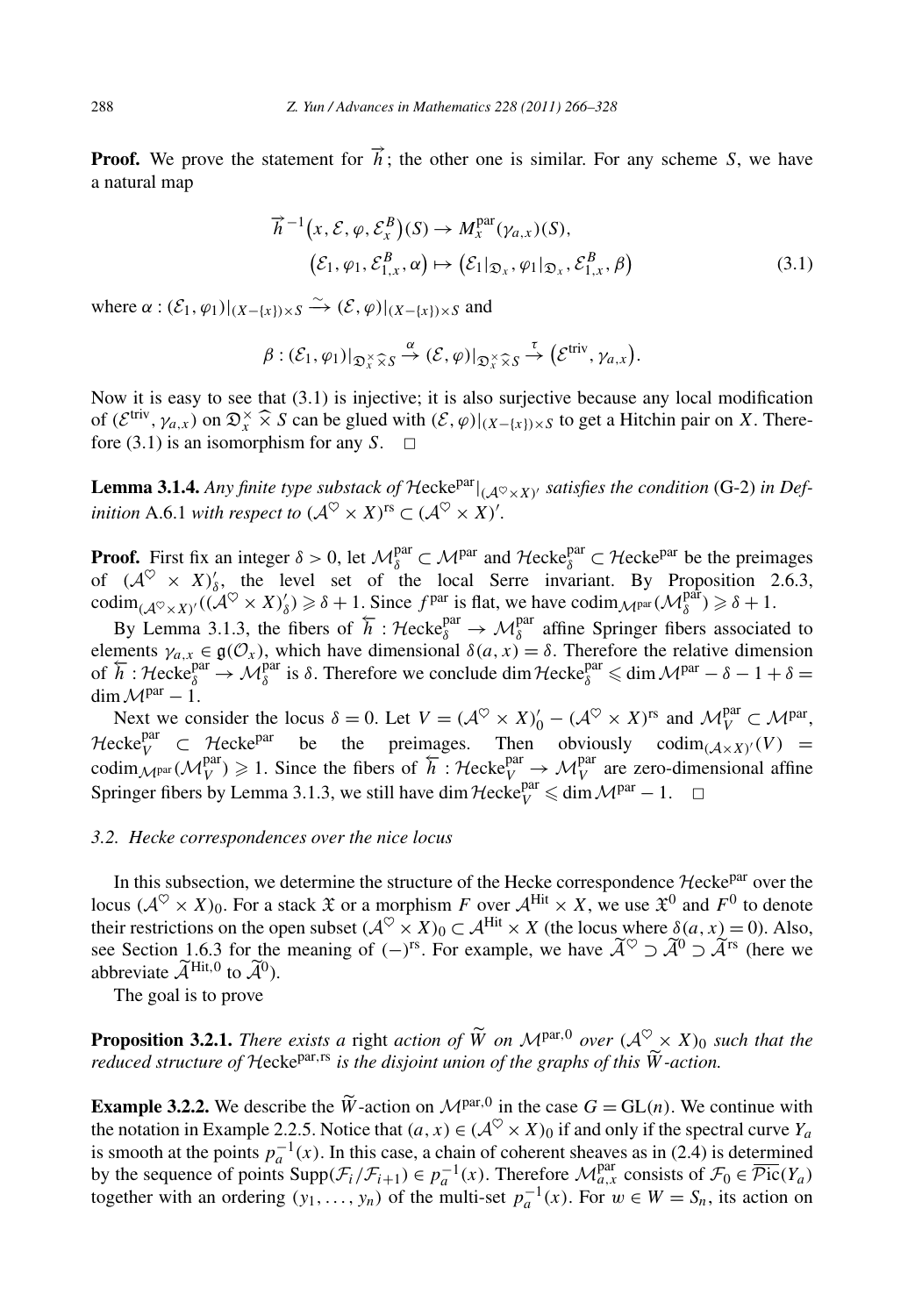$\mathcal{M}_{a,x}^{\text{par}}$  is the change of the ordering. For  $\lambda = (\lambda_1, \ldots, \lambda_n) \in \mathbb{Z}^n = \mathbb{X}_*(T)$ , its action on  $\mathcal{M}_{a,x}^{\text{par}}$ is given by tensoring  $\mathcal{F}_0$  with the line bundle  $\mathcal{O}_{Y_a}(\lambda_1 y_1 + \cdots + \lambda_n y_n)$ , leaving the ordering unchanged.

The proof of Proposition 3.2.1 will occupy the rest of the subsection, which the readers can safely skip if he only cares about groups of type *A*.

Consider the map

in the only cares about groups of type A.  
For the map  

$$
\mathcal{H} \text{ecke}^{\text{par}} \xrightarrow{\overrightarrow{h}} \mathcal{M}^{\text{par}} \times_{\mathcal{A}^{\text{Hit}} \times X} \mathcal{M}^{\text{par}} \xrightarrow{\tilde{f}, \tilde{f}} \tilde{\mathcal{A}}^{\text{Hit}} \times_{\mathcal{A}^{\text{Hit}} \times X} \tilde{\mathcal{A}}^{\text{Hit}} \to t_D \times_{\mathfrak{c}_D} t_D.
$$
 (3.2)

For  $w \in W$ , let  $\mathfrak{t}_{w,D} \subset \mathfrak{t}_D \times_{\mathfrak{c}_D} \mathfrak{t}_D$  be the graph of the *right w*-action on  $\mathfrak{t}_D$ , i.e.,  $\mathfrak{t}_{w,D}$  consists of points  $(t, w^{-1}t)$ . Let Hecke<sup>par</sup>  $\subset$  Hecke<sup>par</sup> be the preimage of  $\mathfrak{t}_{w,D}$  under the map (3.2). They are disjoint over <sup>M</sup>par*,*rs.

Consider Hecke<sup>St</sup> :=  $\mathcal{M}^{par} \times_{\mathcal{M}^{Hit} \times X} \mathcal{M}^{par}$  as a self-correspondence of  $\mathcal{M}^{par}$ , where St stands for Steinberg. Then we have an embedding of correspondences  $\mathcal{H}$ ecke<sup>St</sup> ⊂  $\mathcal{H}$ ecke<sup>par</sup> by identifying Hecke<sup>St</sup> with those Hecke modifications which only modifies the Borel reduction. Let  $\mathcal{H}$ ecke $_{w}^{\text{St}} := \mathcal{H}$ ecke $_{[w]}^{\text{par}} \cap \mathcal{H}$ ecke $^{\text{St}}$ .

The following lemma is immediate from definition.

Hecke<sup>St</sup> := Hecke<sup>par</sup>  $\cap$  Hecke<sup>St</sup>.<br>The following lemma is immediate from definition.<br>**Lemma 3.2.3.** *Over*  $(A^{\heartsuit} \times X)_0$ , we identify  $M^{\text{par,0}}$  with  $M^{\text{Hit}} \times_A \tilde{A}^0$  by Lemma 2.6.1. Then The following lemma is immediate from definition.<br> **Lemma 3.2.3.** *Over*  $(A^{\heartsuit} \times X)_0$ , we identify  $M^{\text{par},0}$  with  $M^{\text{Hit}} \times_A \widetilde{A}^0$  by Lemm<br> *Hecke*<sup>St,0</sup> is the graph of the right w-action on the second factor of Hecke<sup>St,0</sup> is the graph of the right w-action on the second factor of  $\mathcal{M}^{\text{Hit}} \times_{\Lambda^{\heartsuit}} \widetilde{\mathcal{A}}^0$ .

We define the *Beilinson–Drinfeld Grassmannian* Gr<sub>*J*</sub> of the group scheme *J* over  $A^{\text{Hit}} \times X$  as the functor which sends a scheme *S* to the set of isomorphism classes of quadruples  $(a, x, Q<sup>J</sup>, \tau)$ where  $(a, x) \in A^{\text{Hit}}(S) \times X(S)$ ,  $Q^J$  is a *J<sub>a</sub>*-torsor over  $S \times X$  and  $\tau$  a trivialization of  $Q^J$  over  $S \times X - \Gamma(x)$ . The fiber of Gr<sub>*J*</sub> over  $(a, x) \in (A^{\text{Hit}} \times X)(k)$  is canonically isomorphic to the local symmetry group  $P_x(J_a)$  defined in Section 2.4. ere  $(a, x) \in A^{\text{Hit}}(S) \times X(S)$ ,  $Q^J$  is a  $J_a$ -torsor over  $S \times X$  and  $\tau$  a trivialization of  $Q^J$  over  $\langle X - \Gamma(x) \rangle$ . The fiber of Gr<sub>J</sub> over  $(a, x) \in (A^{\text{Hit}} \times X)(k)$  is canonically isomorphic to the al symmetry group  $P_x(J_a$ 

 $S \times X - \Gamma(x)$ . The fiber of Gr<sub>J</sub> over  $(a, x) \in (A^{\text{Hit}} \times X)(k)$  is called symmetry group  $P_X(J_a)$  defined in Section 2.4.<br>Let Gr<sub>J</sub> be the pull back of Gr<sub>J</sub> from  $A^{\text{Hit}} \times X$  to  $\widetilde{A}^{\text{Hit}}$ . Since J urally a group ind-sch  $\overline{G}r_J \rightarrow \overline{P}$  of sheaves of groups local sy<br>Let  $\alpha$ <br>urally a<br>over  $\widetilde{\mathcal{A}}$ <sup>Hit</sup> by forgetting the trivialization. Since  $\tilde{P}$  acts on  $M<sup>par</sup>$  over  $\tilde{A}^{Hit}$  by Lemma 2.3.3, we 2.4.<br>
X to  $\widetilde{A}^{\text{Hit}}$ . Since J is c<br>
homomorphism  $\widetilde{G}r_J \rightarrow \widetilde{P}$  acts on  $\mathcal{M}^{\text{par}}$  over  $\widetilde{A}$ Let  $\tilde{G}r_J$  be the pull back of  $Gr_J$  from  $\mathcal{A}^{\text{Hit}} \times X$  to  $\tilde{\mathcal{A}}^{\text{Hit}}$ . Since  $J$  is commutative,  $\tilde{G}r_J$  is naturally a group ind-scheme over  $\tilde{\mathcal{A}}^{\text{Hit}}$ . We have a homomorphism  $\tilde{G}r_J \to \tilde{\mathcal{P}}$ urally a group ind-scheme over  $A^{\text{HL}}$ . We have a homomorphism  $Gr_J \to \mathcal{P}$  of sheaves over  $\widetilde{A}^{\text{Hit}}$  by forgetting the trivialization. Since  $\widetilde{\mathcal{P}}$  acts on  $\mathcal{M}^{\text{par}}$  over  $\widetilde{A}^{\text{Hit}}$  by Lemma get a  $\widetilde{G}r_J \to \widetilde{\mathcal{P}}$ . This (left) action preserves the maps  $\overleftarrow{h}$  and  $\overrightarrow{f} \circ \overrightarrow{h}$ . In particular,  $\widetilde{G}r_J$  acts on  $\overline{\mathbf{m}}$  $\mathcal{H}$ ecke<sup>par</sup> for each  $w \in W$ . **Lemma 3.2.4.** *Over*  $(A^{\heartsuit} \times X)_0$ ,  $\overline{h}_{[w]}^0$ : Hecke $_{[w]}^{par,0}$  →  $M^{par,0}$  *is a left*  $\widetilde{G}^0$ <sub>*J*</sub>-torsor with a canon-</sub>

*ical trivialization given by the section* <sup>M</sup>par*,*<sup>0</sup>  $\widetilde{h}^{\text{St,0}}_{w} \cong \mathcal{H}\text{ecke}^{\text{St,0}}_{w} \hookrightarrow \mathcal{H}\text{ecke}^{\text{par,0}}_{[w]} .$ 

**Proof.** By Lemma 3.2.3,  $\overleftarrow{h}_w^{\text{St,0}}$  is an isomorphism and hence  $\mathcal{H}$ ecke $_w^{\text{St,0}}$  gives a section of  $\overleftarrow{h}_{[w]}^0$ . To prove the lemma, we only need to show that for any  $m = (x, \mathcal{E}_1, \varphi_1, \mathcal{E}_{1,x}^B) \in \mathcal{M}^{\text{par}}(S)$  over  $(a, x) \in (\mathcal{A}^{\heartsuit} \times X)_0(S)$ , the fiber  $(\overleftarrow{h}_{[w]})^{-1}(m)$  is a  $P_x(J_a)$ -torsor (although  $P_x(J_a)$  was only defined for geometric points *(a,x)* in Section 2.4, the definition makes sense for any *S*-point *(a,x)*).

Let  $\tilde{f}(m) = (a, \tilde{x}_1)$  for some  $\tilde{x}_1 \in X_a$  over *x*. For a point  $m' = (m, \mathcal{E}_2, \varphi_2, \mathcal{E}_{2,x}^B, \alpha) \in$  $(\overline{h}_{[w]})^{-1}(m)$ , we have  $\tilde{f}(m) = (a, \tilde{x}_2)$  where  $\tilde{x}_2 = w^{-1} \cdot \tilde{x}_1$  because  $m' \in \mathcal{H}$ ecke $_{[w]}^{\text{par}}$ . Such a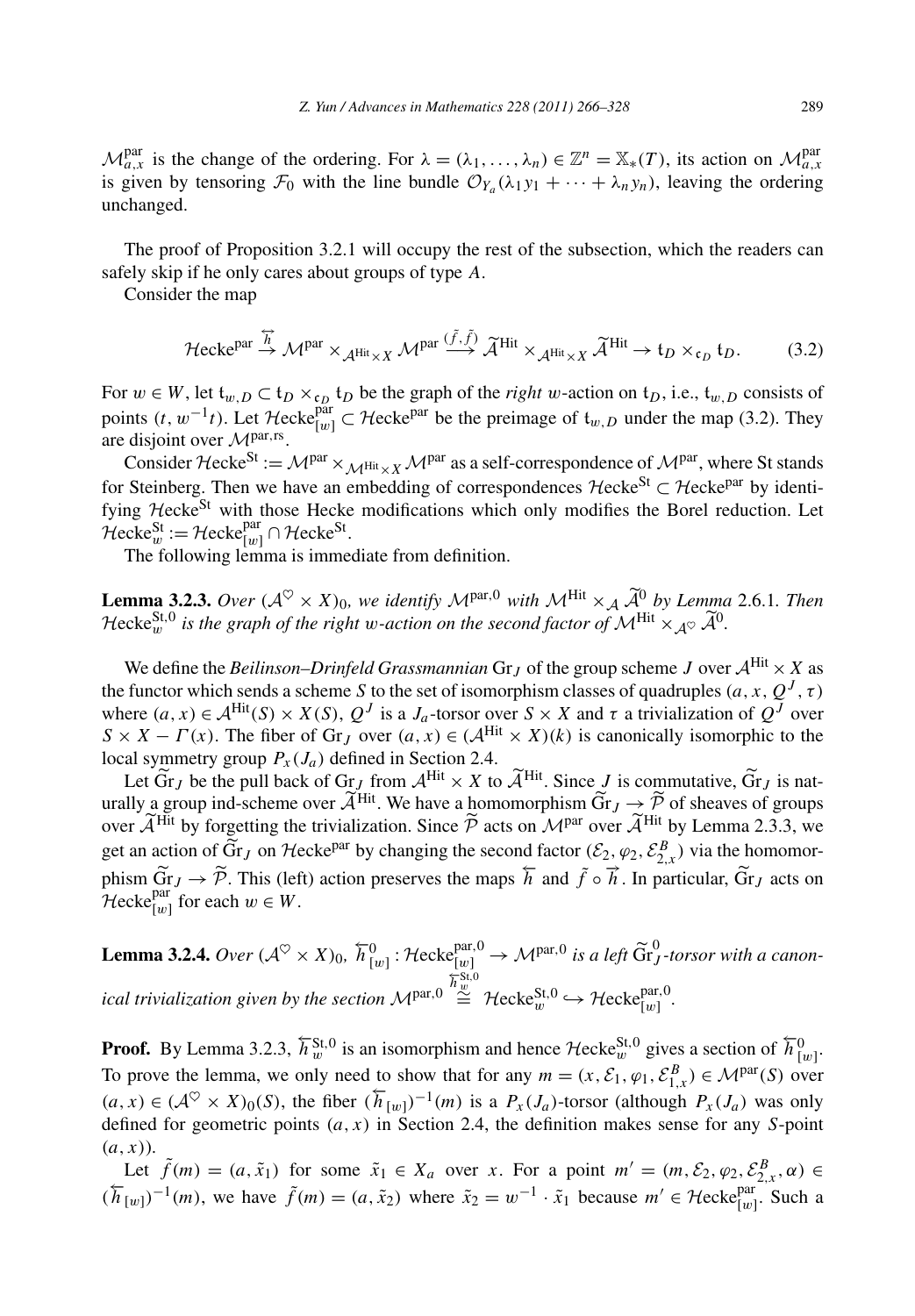point *m'* is completely determined by  $(\mathcal{E}_2, \varphi_2, \alpha)$  because the choice of the Borel reduction  $\mathcal{E}_{2,x}^B$ at *x* is fixed by  $\tilde{x}_2$  (here we use the fact that  $\delta_a(x) = 0$ ). By analogy with Lemma 3.1.3, we get a  $P_x(J_a)$ -equivariant isomorphism

$$
(\overleftarrow{h}_{[w]})^{-1}(m) \cong M_{_X}^{\rm Hit}(\gamma)
$$

 $(\overleftarrow{h}_{[w]})^{-1}(m) \cong M_x^{\text{Hit}}(\gamma)$ <br>for some  $\gamma \in \mathfrak{g}(\widehat{\mathcal{O}}_x)$  with  $\chi(\gamma) = a \in \mathfrak{c}(\widehat{\mathcal{O}}_x)$ . Consider the regular locus  $M_x^{\text{Hit},\text{reg}}(\gamma) \subset M_x^{\text{Hit}}(\gamma)$ [29, §3.3], which is a torsor under  $P_x(J_a)$ . Therefore it suffices to show that  $M_x^{\text{Hit},\text{reg}}(\gamma) =$  $M_x^{\text{Hit}}(\gamma)$ . Since  $M_x^{\text{Hit},\text{reg}}(\gamma)$  is open in  $M_x^{\text{Hit}}(\gamma)$ , we only need to check that they are equal over every geometric point of *S*. Hence we reduce to the case where *S* is the spectrum of an algebraically closed field. But in this case dim  $M_X^{\text{Hit}}(\gamma) = \delta(a, x) = 0$ . By [29, Corollary 3.7.2], we

conclude that  $M_x^{\text{Hit}}(\gamma) = M_x^{\text{Hit},\text{reg}}(\gamma)$ . This completes the proof of the lemma.  $\Box$ <br>Consider the Beilinson–Drinfeld Grassmannian Gr<sub>T</sub> for the constant group sche<br>Let  $\widetilde{\text{Gr}}_T = \widetilde{\mathcal{A}}^{\text{Hit}} \times_X \text{Gr}_T$ . The dia Consider the Beilinson–Drinfeld Grassmannian Gr*<sup>T</sup>* for the constant group scheme *T* over *X*. % of the lemma.  $\Box$ <br>
constant group scheme *T* over *X*.<br>
<sup>Hit</sup>  $\times$  *T* gives a *W*-action on  $\widetilde{G}r$ . Consider the Beilinson–Drinfeld Grassmannian Gr<sub>*T*</sub> for the constant group scheme Let  $\tilde{G}r_T = \tilde{\mathcal{A}}^{\text{Hit}} \times_X \text{Gr}_T$ . The diagonal left action of *W* on  $\tilde{\mathcal{A}}^{\text{Hit}} \times T$  gives a *W*-action the other hand,  $\tilde{G$ On the other hand,  $\widetilde{G}r_I$  also carries a left W-action induced from the W-action on  $\widetilde{\mathcal{A}}^{\text{Hit}}$ . Let  $\widetilde{\text{Gr}}_T = \widetilde{\mathcal{A}}^{\text{Hit}} \times_X \text{Gr}_T$ . The diagonal left action of W on  $\widetilde{\mathcal{A}}^{\text{Hit}} \times T$  gives a W-action<br>On the other hand,  $\widetilde{\text{Gr}}_J$  also carries a left W-action induced from the W-action on  $\widetilde{\mathcal{A}}^{\$ 

nt isomorphism of  

$$
j_{\text{Gr}}: \widetilde{\text{Gr}}_J^{\text{rs}} \xrightarrow{\sim} \widetilde{\text{Gr}}_T^{\text{rs}}.
$$

 $j_{\text{Gr}}: \widetilde{\text{Gr}}_J^{\text{rs}} \xrightarrow{\sim} \widetilde{\text{Gr}}_T^{\text{rs}}.$ <br>**Proof.** For  $(a, \tilde{x}, Q^J, \tau) \in \widetilde{\text{Gr}}_J(S)$  over  $(a, \tilde{x}) \in \widetilde{\mathcal{A}}^{\text{rs}}(S)$ . The map  $j_T$  in Lemma 2.3.2 gives a homomorphism of group schemes  $j_a : q_a^* J_a \to T \times X_a$ . Let  $Q^T = q_a^* Q^{J} \stackrel{q_a^* J_a}{\times} T$  be the induced <br>*T*-torsor over  $X_a$ . Since  $a(x) \in \mathfrak{c}^{rs}$ ,  $q_a^{-1}(\Gamma(x))$  is a disjoint union<br> $q_a^{-1}(\Gamma(x)) = \prod \Gamma(w\tilde{x})$ . *T* -torsor over  $X_a$ . Since  $a(x) \in \mathfrak{c}^{rs}$ ,  $q_a^{-1}(\Gamma(x))$  is a disjoint union

$$
q_a^{-1}\big(\Gamma(x)\big) = \bigsqcup_{w \in W} \Gamma(w\tilde{x}).
$$

The trivialization  $\tau$  gives a trivialization  $q_a^* \tau$  of  $Q^T$  over  $X_a - q_a^{-1}(\Gamma(x))$ . We can glue the The trivialization  $\tau$  gives a trivialization q<br>restriction of  $Q^T$  to the open set  $X_a - \bigsqcup$ restriction of  $Q^T$  to the open set  $X_a - \coprod_{w \neq e}^{\infty} \Gamma(w\tilde{x})$  with the trivial *T*-torsor over the open set  $X_a - \Gamma(\tilde{x})$  via the trivialization  $q_a^* \tau$ . This gives a new *T*-torsor  $Q_1^T$  over  $X_a$  together with<br>a tautological trivialization  $\tau_1$  of  $Q_1^T$  on  $X_a - \Gamma(\tilde{x})$ . We define the morphism  $j_{\text{Gr}}$  by<br> $j_{\text{Gr}}(a$ a tautological trivialization  $\tau_1$  of  $Q_1^T$  on  $X_a - \Gamma(\tilde{x})$ . We define the morphism  $j_{\text{Gr}}$  by T-to<br>fine t<br>∈ Gr

$$
j_{\text{Gr}}(a, \tilde{x}, Q^J, \tau) = (a, \tilde{x}, Q_1^T, \tau_1) \in \widetilde{\text{Gr}}_T(S).
$$

The fact that *j*<sub>Gr</sub> is a *W*-equivariant isomorphism follows from Lemma 2.3.2 that *j<sub>T</sub>* is a *W*equivariant isomorphism over  $\mathfrak{t}^{\text{rs}}$ .  $\Box$ 

It is well known that the reduced structure of  $\tau$  is the constant group scheme  $\mathbb{X}_*(T)$  over *X*. equivariant isomorphism over  $f^s$ .  $□$ <br>It is well known that the reduced structure of  $T$  is the constant group scheme  $\mathbb{X}_*(T)$  over  $X$ .<br>Therefore, by the above lemma, the reduced structure of  $\widetilde{Gr}^s_J$  is the co It is well known that the reduced structure of  $_T$  is the constant group scheme Therefore, by the above lemma, the reduced structure of  $\widetilde{G}^{rs}_{J}$  is the constant group over  $\widetilde{A}^{rs}$ . In other words, for each  $\lambda \$ Therefore, by the above lemma, the reduced structure of  $\operatorname{Gr}_J^{\mathsf{r}_j}$  is the constant group scheme  $\mathbb{X}_*(T)$  over  $\widetilde{\mathcal{A}}^{\mathsf{rs}}$ . In other words, for each  $\lambda \in \mathbb{X}_*(T)$ , we have a section  $\widetilde{s}_\lambda : \widetilde{\mathcal{A$ 

*s*  $\lambda$ <sup>s</sup>. In c<br> **Lemma 3.2.**<br>  $\tilde{s}_{\lambda} : \tilde{\mathcal{A}}^0 \to \tilde{G}r$  $\widetilde{\mathfrak{I}}\mathfrak{r}^0_J.$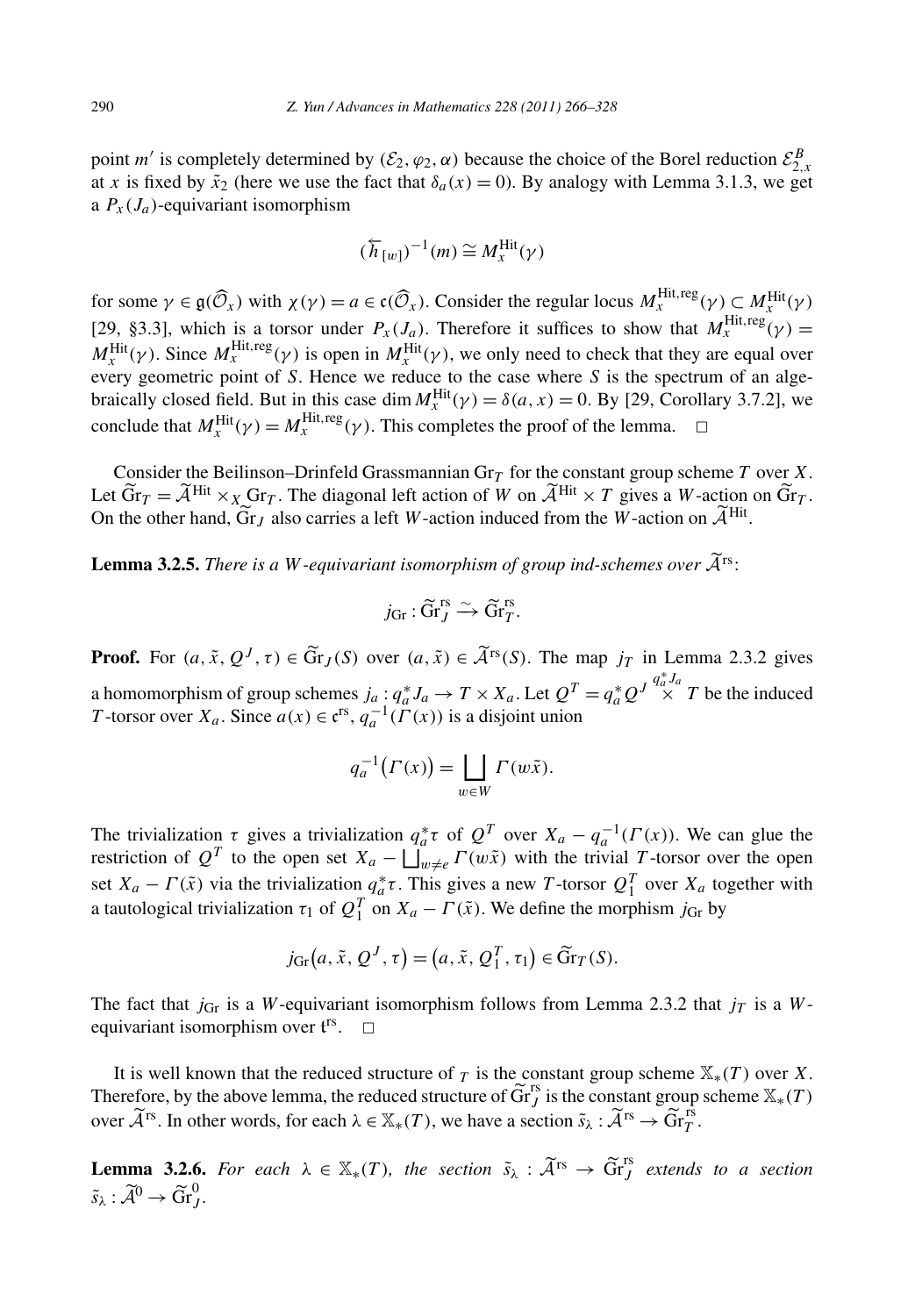*Z. Yun / Advances in Mathematics 228 (2011) 266–328* 291<br> **Proof.** Let  $Z_{\lambda}$  be the scheme-theoretic closure of the image  $s_{\lambda}(\tilde{A}^{rs})$  in  $\tilde{Gr}_{J}^{0}$ . We only need to Froof. Let *Z*<sub>λ</sub> be the scheme-theoretic closure of the image  $s_{\lambda}$  ( $\tilde{A}^{rs}$ ) in  $\tilde{Gr}^0_J$ . We only need to show that the projection induces an isomorphism  $Z_{\lambda} \cong \tilde{A}^0$ . Let  $Z'_{\lambda} = \mathcal{M}^{par,0} \times \tilde{A}^0$ **Proof.** Let  $Z_{\lambda}$  be the scheme-theoretic closure of the image  $s_{\lambda}(\tilde{\mathcal{A}}^{rs})$  in  $\tilde{G}$  show that the projection induces an isomorphism  $Z_{\lambda} \cong \tilde{\mathcal{A}}^0$ . Let  $Z'_{\lambda} = \mathcal{M}$  closed substack of  $\mathcal{M}^{\text{par},$  $\widetilde{\text{Gr}}_J^0$ . Since  $\mathcal{M}^{\text{par},0}$  is faithfully flat over  $\widetilde{\mathcal{A}}^0$  by Corollary 2.5.2, it suffices to show that  $p' : Z'_\lambda \to \mathcal{M}^{\text{par},0}$  is an isomorphism.

We first claim that  $p'$  is proper. In fact, by Lemma 3.2.4,  $\mathcal{H}_{[e]}^0$  is isomorphic to the product it suffices to show that  $p' : Z'_\lambda \to \mathcal{M}^{par,0}$  is an isomorphism.<br>We first claim that  $p' : Z'_\lambda \to \mathcal{M}^{par,0}$  is an isomorphism.<br>We first claim that  $p'$  is proper. In fact, by Lemma 3.2.4,  $\mathcal{H}^0_{[e]}$  is isomorphic to and  $Z^{\prime}_{\lambda}$  (hence its closure  $Z'_{\lambda}$ ) is contained in one of these substacks,  $Z'_{\lambda}$  is also proper over  $M<sup>par,0</sup>$ .

Next, the fibers of *p'* are contained in  $P_x(J_a)$ , which have dimension equal to  $\delta(a, x) = 0$ . Since  $p'$  is proper, it is finite. Moreover,  $p'$  is an isomorphism over the dense open subset  $\mathcal{M}^{\text{par},\text{rs}}$ . We conclude that *p*' is an isomorphism because  $\mathcal{M}^{par,0}$  is normal. This completes the proof.  $\Box$ 

**Proof of Proposition 3.2.1.** From Lemma 3.2.6, we see that each  $\lambda \in \mathbb{X}_*(T)$  gives a morphism

erman 3.2.6, we see the  

$$
s_{\lambda} : \widetilde{A}^0 \xrightarrow{\tilde{s}_{\lambda}} \widetilde{G}r_J \rightarrow \mathcal{P}
$$

 $s_{\lambda}: \widetilde{\mathcal{A}}^0 \xrightarrow{\tilde{s}_{\lambda}} \widetilde{Gr}_J \to \mathcal{P}$ <br>where the last arrow is the forgetful morphism (using the moduli meaning of  $\widetilde{Gr}_J$ ). Moreover, for any  $w \in W$ , we have

$$
s_{w\lambda}(\tilde{a}) = s_{\lambda}\left(w^{-1}\tilde{a}\right) \tag{3.3}
$$

 $s_{w\lambda}(\tilde{a}) = s_{\lambda}(w^{-1}\tilde{a})$  (3.3)<br>for all  $\tilde{a} \in \tilde{\mathcal{A}}^0$ . In fact, this follows from the *W*-equivariance of the isomorphism *j*<sub>Gr</sub> in Lemma 3.2.5. all  $\tilde{a} \in \tilde{\mathcal{A}}^0$ . In fact, this follows from the *W*-equivariance of the isomorphism  $j_{\text{Gr}}$  in mma 3.2.5.<br>We first define the right  $\tilde{W}$ -action. Note that  $\mathcal{M}^{\text{par},0} = \mathcal{M}^{\text{Hit}} \times_{\mathcal{A}^{\text{Hit}}} \tilde{\mathcal{$ 

for all  $\tilde{a} \in \tilde{\mathcal{A}}^0$ . In fact, this follows from the *W*-equivariance<br>Lemma 3.2.5.<br>We first define the right  $\tilde{W}$ -action. Note that  $\mathcal{M}^{par,0} = \mathcal{M}^{Hit}$ ;<br>define its action on  $(m, \tilde{x}) \in \mathcal{M}^{par,0}(S) = (\mathcal{M}$ action. Note that  $\mathcal{M}^{par,0} = \mathcal{M}^{Hit}$ <br>  $\mathcal{M}^{par,0}(S) = (\mathcal{M}^{Hit} \times_{\mathcal{A}^{Hit}} \widetilde{\mathcal{A}}^{0})(S)$  by<br>  $(m, \tilde{a}) \cdot (\lambda, w) := (s_{\lambda}(\tilde{a})m, w^{-1}\tilde{a})$ 

$$
(m, \tilde{a}) \cdot (\lambda, w) := (s_{\lambda}(\tilde{a})m, w^{-1}\tilde{a})
$$
\n(3.4)

where the action of *s* on *m* is given by the action of  $\mathcal{P}_a$  on  $\mathcal{M}_a^{\text{Hit}}$  (*a* is the image of  $\tilde{a}$  in A).  $(m, \tilde{a}) \cdot (\lambda, w) := (s_{\lambda}(\tilde{a})m, w^{-1}\tilde{a})$ <br>where the action of *s* on *m* is given by the action of  $\mathcal{P}_a$  on  $\mathcal{M}_a^{\text{Hit}}$  (*a* is the image of<br>Using the relation (3.3), it is easy to check that (3.4) indeed gives a Using the relation (3.3), it is easy to check that (3.4) indeed gives a right action of  $\widetilde{W}$ : here we are using the fact that  $P$  is commutative.

Next, by Lemma 3.2.3,  $\mathcal{H}$ ecke $\mathcal{S}^{t,0}$  is the graph of the right *w*-action. By Lemma 3.2.4, the reduced structure of Hecke<sup>par,rs</sup> is the disjoint union of the  $\mathbb{X}_*(T)$ -translations of Hecke $\mathbb{S}_w^{\text{Strs}}$ . In other words, the reduced structure of  $\mathcal{H}$ ecke<sub>[*w*]</sub><sup>par,rs</sup> is the disjoint union of the graphs of  $(\lambda, w)$  for  $\lambda \in \mathbb{X}_*(T)$ . This completes the proof.  $\Box$ 

#### *3.3. The affine Weyl group action*

In this subsection, we restrict all relevant spaces over  $A^{\text{Hit}}$  to A without changing notations. 3.3. The affine Weyl group action<br>In this subsection, we restrict all relevant spaceall  $\widetilde{A} \subset \widetilde{A}^{\text{Hit}}$  is the preimage of  $A \subset A^{\text{Hit}}$ . affine<br>subs<br>⊂  $\widetilde{A}$ In this subsection, we restrict a<br>Recall  $\widetilde{\mathcal{A}} \subset \widetilde{\mathcal{A}}^{\text{Hit}}$  is the preimage of<br>**Definition 3.3.1.** For each  $\widetilde{w} \in \widetilde{W}$ 

**Definition 3.3.1.** For each  $\tilde{w} \in \tilde{W}$ , the *reduced Hecke correspondence*  $\mathcal{H}_{\tilde{w}}$  indexed by  $\tilde{w}$  is the closure (in  $\pi$ ecke<sup>par</sup>) of the graph of the right  $\tilde{w}$ -action constructed in Proposition 3.2.1.

Let H be the reduced structure of Hecke<sup>par</sup>, then  $H^{rs}$  is the disjoint union of the graphs  $H^{rs}_{\tilde{w}}$ .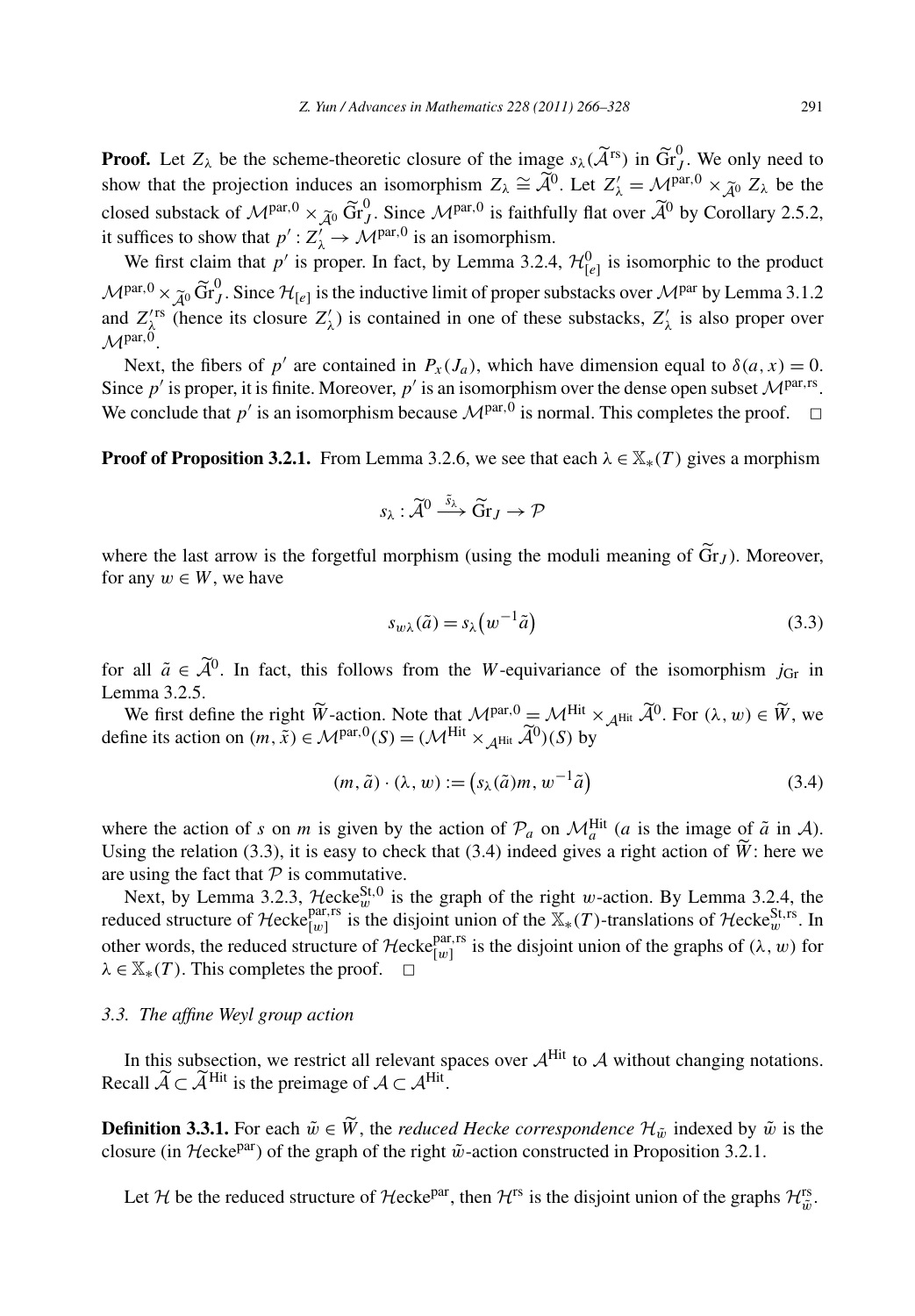**Definition 3.3.2.** The direct image complex  $f_*^{\text{par}} \overline{\mathbb{Q}}_\ell \in D^b(A \times X)$  (resp.  $\tilde{f}_* \overline{\mathbb{Q}}_\ell \in D^b(\tilde{A})$ ) of the constant sheaf under the parabolic Hitchin fibration (resp. enhanced parabolic Hitchin fibration) is called the *parabolic Hitchin complex* (resp. the *enhanced parabolic Hitchin complex*).

We apply the discussions in Appendix A.6 to the situation where  $S = A \times X$ ,  $U = (A \times X)^{rs}$ , *X* =  $\mathcal{M}^{\text{par}}$  and the reduced Hecke correspondences *C* =  $\mathcal{H}_{\tilde{w}}$  for each  $\tilde{w} \in \tilde{W}$ . By Defini-<br>*X* =  $\mathcal{M}^{\text{par}}$  and the reduced Hecke correspondences *C* =  $\mathcal{H}_{\tilde{w}}$  for each  $\tilde{w} \in \tilde{W$ tion 3.3.1,  $\mathcal{H}_{\tilde{w}}$  is a graph-like correspondence with respect to *U*. By the discussion in Appendix A.6, we get a map

$$
[\mathcal{H}_{\tilde{w}}]_{\#}:f^{\mathrm{par}}_{*}\overline{\mathbb{Q}}_{\ell}\to f^{\mathrm{par}}_{*}\overline{\mathbb{Q}}_{\ell}.
$$

The first main theorem of this paper is

**The first main theorem of this paper is**<br> **Theorem 3.3.3.** *The assignment*  $\tilde{w} \mapsto [\mathcal{H}_{\tilde{w}}]_{\#}$  *for*  $\tilde{w} \in \tilde{W}$  gives a left action of  $\tilde{W}$  on the restriction  $f_*^{\text{par}} \overline{\mathbb{Q}}_{\ell}|_{(\mathcal{A} \times X)'}$ .

**Proof.** By definition, the Hecke correspondence  $\mathcal{H}$ ecke<sup>par</sup> has a natural convolution structure  $\mu$ :  $\mathcal{H}ecke^{par} * \mathcal{H}ecke^{par} \rightarrow \mathcal{H}ecke^{par}$  by forgetting the middle  $\mathcal{M}^{par}$ , which is obviously associative. In Definition A.1.1 we define the vector space Corr $(C; F, G)$  of cohomological correspondences between two complexes of sheaves  $F$ ,  $G$ . Let Corr $(\mathcal{H}ecke^{par};\overline{\mathbb{Q}}_{\ell},\overline{\mathbb{Q}}_{\ell})$  be the direct limit  $\vec{c}$  define the vector space Corr(*C*;  $\vec{F}$ ,<br>
e define the vector space Corr(*C*;  $\vec{F}$ ,<br>
es of sheaves  $\vec{F}$ ,  $\vec{G}$ . Let Corr(*Hecke*)<br>
Corr(*Hecke<sup>par</sup>*;  $\overline{\mathbb{Q}}_{\ell}$ ,  $\overline{\mathbb{Q}}_{\ell}$ ) :=  $\underline{\lim}$  Corr(

$$
\mathrm{Corr}\big(\mathcal{H}\mathrm{ecke}^{\mathrm{par}};\overline{\mathbb{Q}}_{\ell},\overline{\mathbb{Q}}_{\ell}\big)\mathrel{\mathop:}= \varinjlim \mathrm{Corr}\big(\mathcal{H}\mathrm{ecke}';\overline{\mathbb{Q}}_{\ell},\overline{\mathbb{Q}}_{\ell}\big)
$$

where Hecke' runs over substacks of Hecke<sup>par</sup> which are of finite type over  $\mathcal{M}^{par}$  (via both projections). We will see in Lemma 3.1.2 that these  $\mathcal{H}$ ecke's exhaust  $\mathcal{H}$ ecke<sup>par</sup>. Likewise we can define Corr $(\mathcal{H}ecke^{par,rs};\overline{\mathbb{Q}}_{\ell},\overline{\mathbb{Q}}_{\ell})$  as a direct limit. The discussions of Appendix A.7 can be applied to these direct limit situations, so that the groups Corr $(\mathcal{H}ecke^{par};\overline{\mathbb{Q}}_{\ell},\overline{\mathbb{Q}}_{\ell})$  and Corr $(\mathcal{H}ecke^{par,rs};\overline{\mathbb{Q}}_{\ell},\overline{\mathbb{Q}}_{\ell})$  have natural algebra structures given by convolutions. can define Corr(*Hecke<sup>par,rs</sup>*;  $\overline{\mathbb{Q}}_{\ell}$ ,  $\overline{\mathbb{Q}}_{\ell}$ ) as a direct limit. The discussion be applied to these direct limit situations, so that the groups Corr(*Herft*) repr(*Hecke<sup>par,rs</sup>*;  $\overline{\mathbb{Q}}_{\ell}$ ,  $\over$ 

 $\mathcal{L}(\mathcal{L}, \mathcal{L})$  have hadrar argeora structures given by convolutions.<br>
3.2.1,  $\mathcal{H}^{rs}$  is the disjoint union of graphs of the right  $\widetilde{W}$ -action on  $\mathcal{M}^{par, rs}$ ,<br>
n algebra homomorphism<br>  $J \to H^0(\mathcal{H}^{\text{c}}(\math$ therefore we have an algebra homomorphism sition<br>have a<br>Qe[*W* 

$$
\overline{\mathbb{Q}}_{\ell}[\widetilde{W}] \to H^0(\mathcal{H}c\kappa e^{par, rs}, \mathbb{D}\overline{\hbar}) \cong H^0(\mathcal{H}^{rs}, \mathbb{D}\overline{\hbar}) = \text{Corr}(\mathcal{H}^{rs}; \overline{\mathbb{Q}}_{\ell}, \overline{\mathbb{Q}}_{\ell})
$$
\n(3.5)

\nwhich sends  $\tilde{w}$  to  $[\mathcal{H}^{rs}_{\tilde{w}}]$ . Here  $\overline{\mathbb{Q}}_{\ell}[\widetilde{W}]$  is the group algebra of  $\widetilde{W}$ .

By Lemma 3.1.4, any finite type substack of  $\mathcal{H}$ ecke<sup>par</sup> $|_{(\mathcal{A} \times X)'}$  satisfies the condition (G-2) in Definition A.6.1 with respect to  $U = (\mathcal{A} \times X)^{rs}$ . By Proposition A.7.2, the action of Corr $(\mathcal{H}ecke^{par}|_{(\mathcal{A}\times X)'};\overline{\mathbb{Q}}_{\ell},\overline{\mathbb{Q}}_{\ell})$  on  $f_*^{par}\overline{\mathbb{Q}}_{\ell}$  factors through Corr $(\mathcal{H}ecke^{par,rs};\overline{\mathbb{Q}}_{\ell},\overline{\mathbb{Q}}_{\ell})$ ; by the By Lemma 3.1.4, any finite type subst<br>2) in Definition A.6.1 with respect to *L* of Corr( $\text{Hecke}^{\text{par}}|_{(\mathcal{A}\times X)'}$ ;  $\overline{\mathbb{Q}}_{\ell}$ ,  $\overline{\mathbb{Q}}_{\ell}$ ) on  $f_*^{\text{par}}$  (homomorphism (3.5), we get an action of  $\widetilde{W}$  $\widetilde{W}$  on  $f^{\mathrm{par}}_*\overline{\mathbb{Q}}_\ell|_{(\mathcal{A}\times X)'}$  sending  $\tilde{w}$  to  $[\mathcal{H}_{\tilde{w}}]_{\#}.$  The theorem is proved.  $\square$ 

**Remark 3.3.4.** The classical Springer action of *W* on  $\pi_*\overline{\mathbb{Q}}_\ell$  (where  $\pi : \tilde{\mathfrak{g}} \to \mathfrak{g}$ ) can also be constructed using cohomological correspondences. Let  $St = \tilde{g} \times_{\mathfrak{g}} \tilde{g}$  be the Steinberg variety. The smallness of  $\pi$  implies that St is a graph-like correspondence. Over  $\mathfrak{g}^{rs}$ , St<sup>rs</sup> is the disjoint union of the graphs *Γ (w)* of the *W*-action on g˜rs. Let St*<sup>w</sup>* be the closure of *Γ (w)* in St. In particular, the fundamental classes  $[St_w]$ # give the *W*-action on  $\pi_*\mathbb{Q}_\ell$ .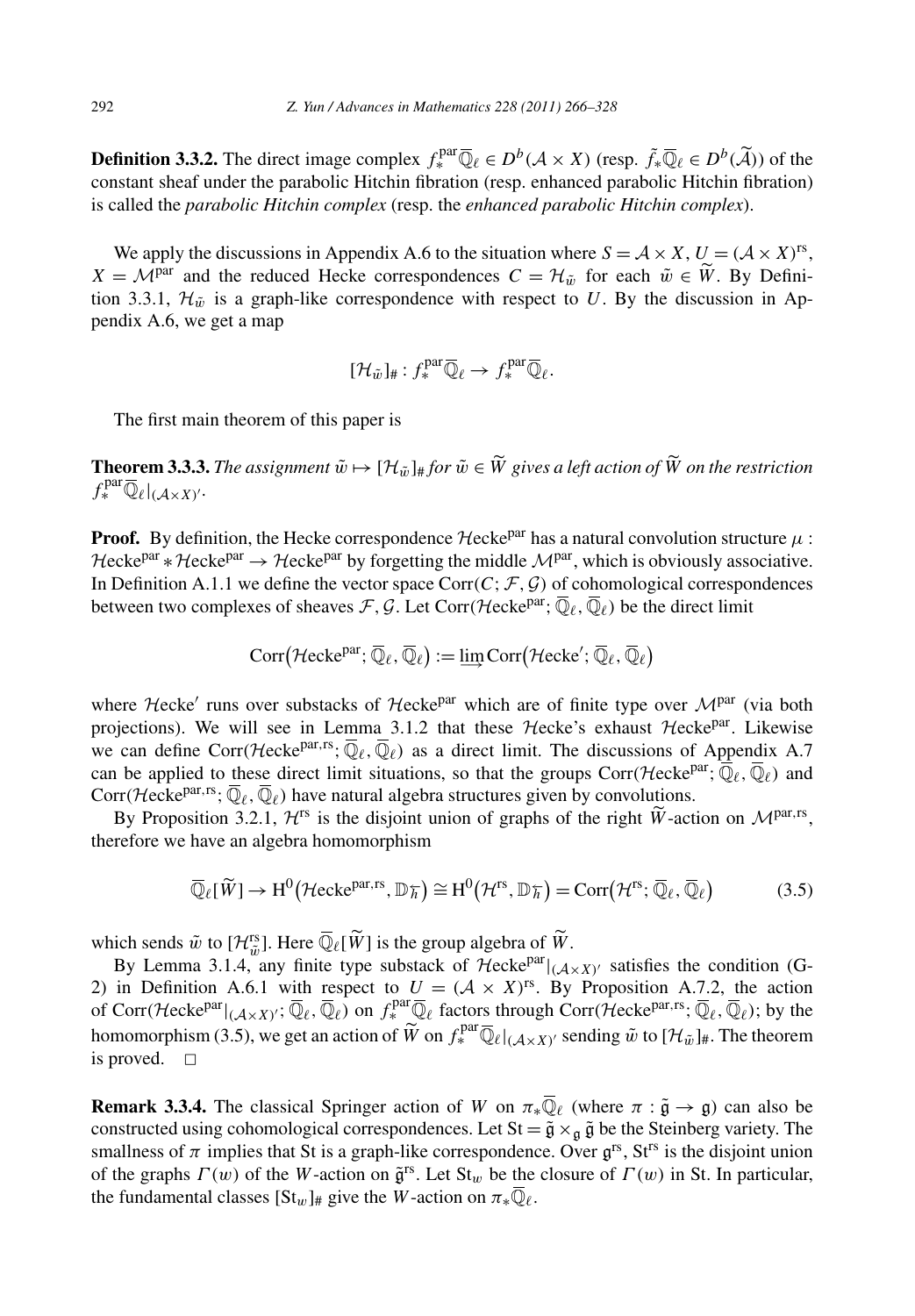We have a variant of the above theorem for enhanced parabolic Hitchin complexes. For each *We have a variant of the above theorem for enhanced parabolic Hitchin complexes. For each*<br>  $\tilde{w} \in \widetilde{W}$  with image  $w \in W$  under the projection  $\widetilde{W} \to W$ , the correspondence  $\mathcal{H}_{\tilde{w}}$  can be viewed We have a variant of the  $\tilde{w} \in \tilde{W}$  with image  $w \in W$  u<br>as a correspondence over  $\tilde{A}$ , , which we denote by  $\mathcal{H}_{\tilde{w}}^{\natural}$ :



 $M<sup>par</sup> \xrightarrow[R_{w} \circ \tilde{f}]{} \mathcal{A} \xleftarrow[\tilde{f}]{} M<sup>par</sup>$ <br>Here we have composed the left side  $\tilde{f}$  with the right action of *w* on  $\tilde{A}$  (denoted by  $R_w$ ). Therefore  $[\mathcal{H}_{\tilde{w}}^{\natural}]_{\#}$  induces an isomorphism

$$
\left[\mathcal{H}_{\tilde{w}}^{\natural}\right]_{\#}:\tilde{f}_{*}\overline{\mathbb{Q}}_{\ell}\to R_{w,*}\tilde{f}_{*}\overline{\mathbb{Q}}_{\ell}.
$$
\n(3.6)

 $\left[\mathcal{H}_{\tilde{w}}^{\natural}\right]_{\#}: \tilde{f}_*\overline{\mathbb{Q}}_{\ell} \to R_{w,*}\tilde{f}_*\overline{\mathbb{Q}}_{\ell}.$ <br>**Proposition 3.3.5.** *The maps*  $\left[\mathcal{H}_{\tilde{w}}^{\natural}\right]_{\#}$  *in* (3.6) give a  $\widetilde{W}_e$ -equivariant structure on  $\tilde{f}_*\overline{\mathbb{Q}}_{\ell}$ , compatible  $\lbrack \mathcal{H}_{\tilde{w}}\rbrack_{\#}\colon f_*\mathbb{Q}_\ell \to \mathcal{R}_\ell$ <br>**Proposition 3.3.5.** The maps  $\lbrack \mathcal{H}_{\tilde{w}}^{\natural}\rbrack_{\#}$  in (3.6) give a  $\widetilde{W}$ <br>with the right  $\widetilde{W}$ -action on  $\widetilde{\mathcal{A}}$  through the quotient  $\widetilde{W}$ with the right  $\widetilde{W}$ -action on  $\widetilde{A}$  through the quotient  $\widetilde{W} \to W$ . *h* the right  $\widetilde{W}$ -action on  $\widetilde{A}$  through the quotient  $\widetilde{W} \to W$ .<br>In particular, we get a  $\mathbb{X}_*(T)$ -action on  $\widetilde{f}_*\overline{\mathbb{Q}}_\ell$ .<br>Finally, we check that the  $\widetilde{W}$ -action constructed above essentially

In particular, we get a  $\mathbb{X}_*(T)$ -action on  $\tilde{f}_*\overline{\mathbb{Q}}_\ell$ .

duality.

Let  $d = \dim M<sup>par</sup>$ . We fix a fundamental class of  $M<sup>par</sup>$ , hence fixing an isomorphism  $u =$  $[\mathcal{M}^{\text{par}}] : \overline{\mathbb{Q}}_{\ell,\mathcal{M}^{\text{par}}}[d](d/2) \cong \mathbb{D}_{\mathcal{M}^{\text{par}}}[d](d/2)$ . This induces isomorphisms

$$
v: f_*^{\text{par}} \overline{\mathbb{Q}}_{\ell}[d](d/2) \xrightarrow{\sim} f_*^{\text{par}} \mathbb{D}_{\mathcal{M}^{\text{par}}}[d](d/2) = \mathbb{D}\big(f_*^{\text{par}} \overline{\mathbb{Q}}_{\ell}[d](d/2)\big);
$$
  

$$
\tilde{v}: \tilde{f}_* \overline{\mathbb{Q}}_{\ell}[d](d/2) \xrightarrow{\sim} \tilde{f}_* \mathbb{D}_{\mathcal{M}^{\text{par}}}[d](d/2) = \mathbb{D}\big(\tilde{f}_* \overline{\mathbb{Q}}_{\ell}[d](d/2)\big).
$$
  
**Proposition 3.3.6.** For any  $\tilde{w} \in \tilde{W}$ , the following diagram is commutative when restricted to

 $(A \times X)$ :

$$
f_*^{\text{par}} \overline{\mathbb{Q}}_{\ell}[d](d/2) \xrightarrow{\tilde{w}} f_*^{\text{par}} \overline{\mathbb{Q}}_{\ell}[d](d/2)
$$
\n
$$
\downarrow \qquad \qquad \downarrow \qquad \qquad \downarrow \qquad \qquad \downarrow \qquad \qquad (3.7)
$$
\n
$$
\mathbb{D}(f_*^{\text{par}} \overline{\mathbb{Q}}_{\ell}[d](d/2)) \xrightarrow{\mathbb{D}(\tilde{w}^{-1})} \mathbb{D}(f_*^{\text{par}} \overline{\mathbb{Q}}_{\ell}[d](d/2))
$$
\nHere the horizontal maps come from the \tilde{W-action constructed in Theorem 3.3.3. Similar result

*holds for the*  $\mathbb{X}_*(T)$ *-action on*  $\tilde{f}_*\overline{\mathbb{Q}}_{\ell}[d](d/2)$ *.* 

**Proof.** Let  $\mathcal{F} = \overline{\mathbb{Q}}_{\ell,\mathcal{M}^{\text{par}}}[d](d/2)$ . By Lemma A.3.1, the map  $\mathbb{D}(\tilde{w}^{-1})$  in diagram (3.7) is given by

$$
\mathbb{D}\big([\mathcal{H}_{\tilde{w}^{-1}}]_{\#}\big) = \mathbb{D}\big([\mathcal{H}_{\tilde{w}^{-1}}]\big)_{\#}
$$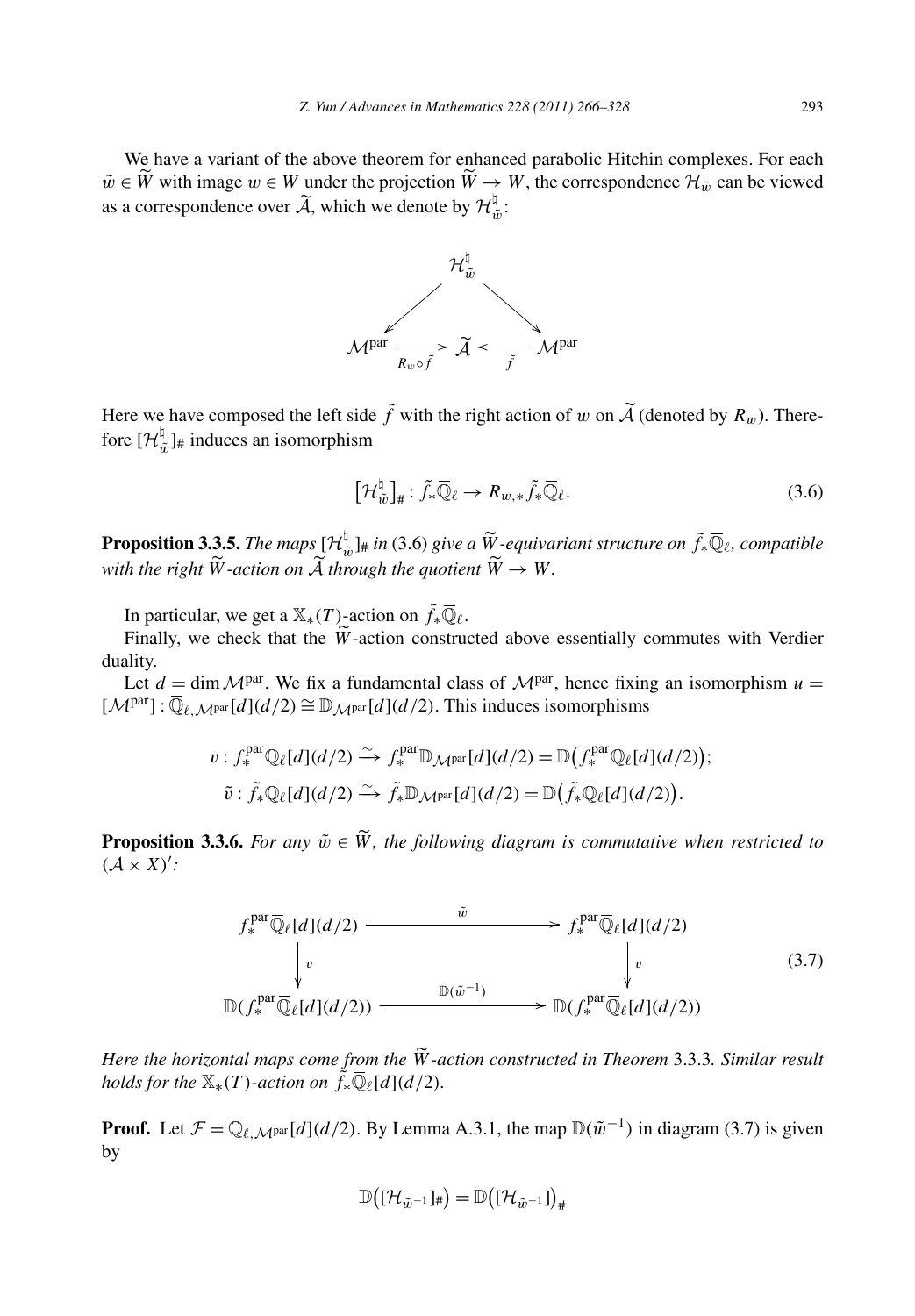where  $\mathbb{D}([\mathcal{H}_{\tilde{w}^{-1}}])$  is the Verdier dual of the cohomological correspondence  $[\mathcal{H}_{\tilde{w}^{-1}}] \in$ Corr $(\mathcal{H}_{\tilde{w}^{-1}}; \mathcal{F}, \mathcal{F})$ . It is clear that  $\mathcal{H}_{\tilde{w}^{-1}}$  and  $\mathcal{H}_{w}^{\vee}$  coincide over  $(\mathcal{A} \times X)^{rs}$  since they are both the graph of the right  $\tilde{w}^{-1}$ -action on  $\mathcal{M}^{par}$ . Therefore, taking closures in Hecke<sup>par</sup>, we get  $\mathcal{H}_{\tilde{w}^{-1}} = \mathcal{H}_{\tilde{w}}^{\vee}$  as self-correspondences of  $\mathcal{M}^{par}$  over  $\mathcal{A} \times X$ . To prove the proposition, we only have to show that under the following two maps

$$
[\mathcal{H}_{\tilde{w}}] \in \text{Corr}(\mathcal{H}_{\tilde{w}}; \mathcal{F}, \mathcal{F}) \xrightarrow{\text{Corr}(\mathcal{H}_{\tilde{w}}; u, u)} \text{Corr}(\mathcal{H}_{\tilde{w}}; \mathbb{D}\mathcal{F}, \mathbb{D}\mathcal{F})
$$
\n
$$
[\mathcal{H}_{\tilde{w}^{-1}}] \in \text{Corr}(\mathcal{H}_{\tilde{w}^{-1}}; \mathcal{F}, \mathcal{F}) = \text{Corr}(\mathcal{H}_{\tilde{w}}'; \mathcal{F}, \mathcal{F})
$$

the elements  $[\mathcal{H}_{\tilde{w}}]$  and  $[\mathcal{H}_{\tilde{w}-1}]$  have the same image in Corr $(\mathcal{H}_{\tilde{w}}; \mathbb{D}\mathcal{F}, \mathbb{D}\mathcal{F})$ . By Lemma 3.1.4, the correspondences involved are all graph-like. By Lemma A.6.2, it suffices to check the coincidence of the two images in Corr $(\mathcal{H}_{\tilde{w}}^{rs}, \mathbb{D}\mathcal{F}, \mathbb{D}\mathcal{F})$ , which is obvious.  $\Box$ 

# **4. Parahoric versions of the Hitchin moduli stack**

In this section, we generalize the notion of Hitchin stacks to arbitrary parahoric level structures. Throughout this section, let  $F = k((t))$  and  $\mathcal{O}_F = k\llbracket t \rrbracket$ . The group *G* over *k* determines a group scheme  $\mathbf{G} = G \otimes_{\text{Spec } k} \text{Spec } \mathcal{O}_F$  over  $\mathcal{O}_F$ .

#### *4.1. Parahoric subgroups*

Parahoric subgroups are local notions. In order to make sense of them over a global curve, we have to deal with parahoric subgroups in a "Virasoro-equivariant" way. For this, we need to consider local coordinates on the curve *X*.

We follow [13, 2.1.2] in the following discussion. Let  $Aut_{\mathcal{O}}$  be the pro-algebraic group of automorphisms of the topological ring  $\mathcal{O}_F$ . More precisely, for any *k*-algebra *R*, Aut<sub> $\mathcal{O}(R)$  is the</sub> consider local coordinates on the curve *X*.<br>We follow [13, 2.1.2] in the following discussion. Let Aut<sub> $\mathcal{O}$ </sub> be the pro-algebraic group of automorphisms of the topological ring  $\mathcal{O}_F$ . More precisely, for any *k*topology).

There is a canonical Aut<sub> $\mathcal{O}$ </sub>-torsor Coor $(X)$  over *X*, called the *space of local coordinates of X*. For any *k*-algebra *R*, the set Coor $(X)(R)$  consists of pairs  $(x, \alpha)$  where  $x \in X(R)$  and  $\alpha$  is an *Reformal Auto-torsor Coor(X)* over *X*, called the *space of local coordinates of X*.<br>For any *k*-algebra *R*, the set Coor(*X*)(*R*) consists of pairs (*x*,  $\alpha$ ) where  $x \in X(R)$  and  $\alpha$  is an *R*-linear continuous isom Aut<sub> $\varphi$ </sub> acts on Coor $(X)$  on the right by changing the isomorphism  $\alpha$ . The following fact is well known.

**Lemma 4.1.1.** *The group scheme*  $\text{Aut}_\mathcal{O}$  *acts on both the formal scheme*  $\text{Spf}\,\mathcal{O}_F$  *and the scheme* Coor*(X). Then the contracted product*

$$
\mathrm{Coor}(X) \stackrel{\mathrm{Aut}_{\mathcal{O}}}{\times} \mathrm{Spf}\,\mathcal{O}_F \cong \widehat{X^2}_{\Delta},
$$

*where the RHS is the formal completion of*  $X^2$  *along the diagonal*  $\Delta(X) \subset X^2$ *, viewed as a formal X-scheme via the projection to the first factor.*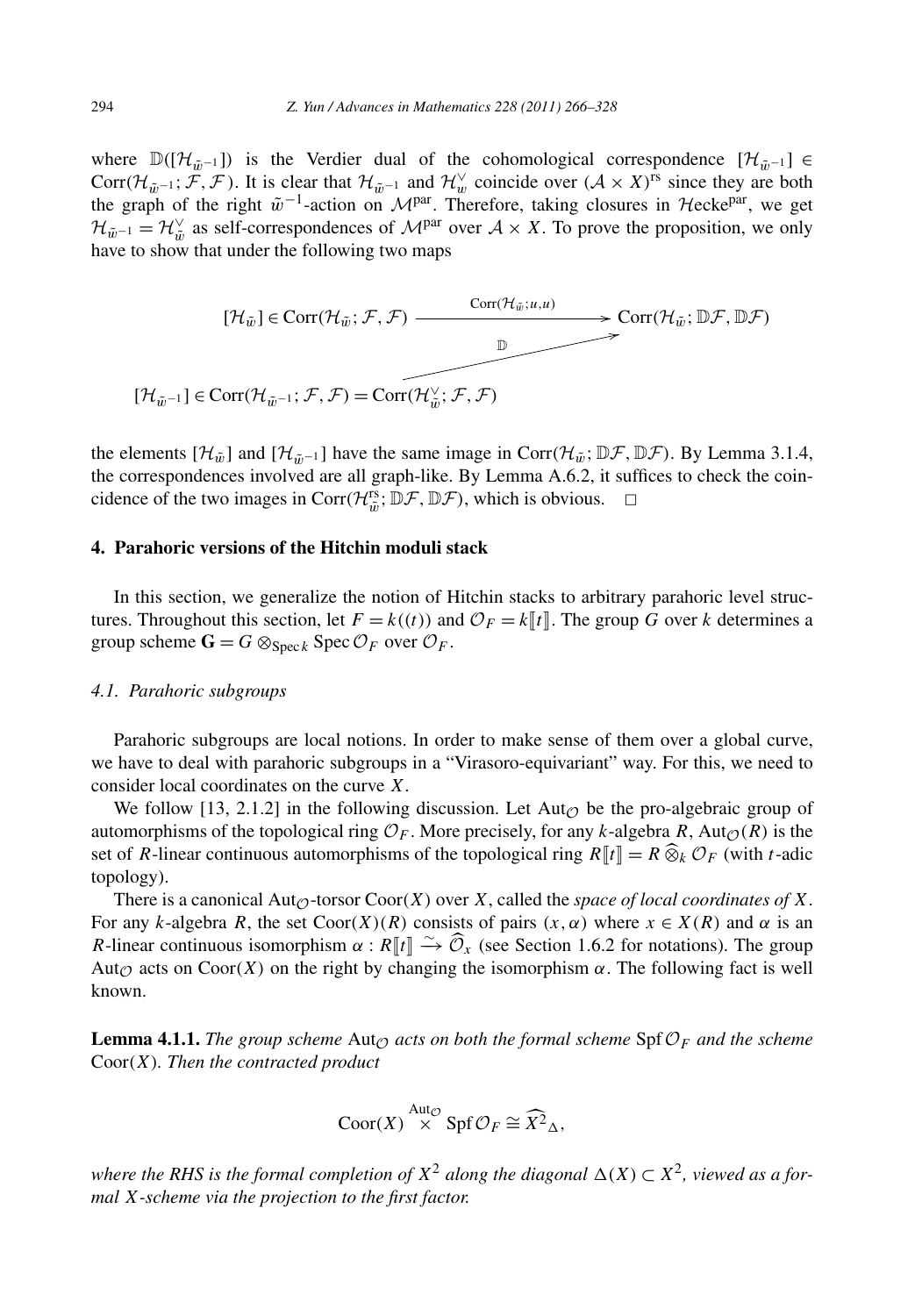The pro-algebraic group Aut<sub> $\odot$ </sub> has the Levi quotient  $\mathbb{G}_m$  given by

$$
\text{Aut}_{\mathcal{O}} \ni \sigma \mapsto \sigma(t)/t \mod t \in \mathbb{G}_m.
$$

We call this quotient  $\mathbb{G}_m$  the *rotation torus*  $\mathbb{G}_m^{\text{rot}}$ .

From Lemma 4.1.1, we immediately get

**Corollary 4.1.2.** *There is an isomorphism of*  $\mathbb{G}_m$ *-torsors on X:* 

$$
\mathrm{Coor}(X) \overset{\mathrm{Aut}_\mathcal{O}}{\times} \mathbb{G}_m^{\mathrm{rot}} \overset{\sim}{\longrightarrow} \rho_{\omega_X}.
$$

(*See Section* 1.6.2 *for notations such as*  $\rho_{\omega X}$ .)

Let  $\mathfrak{B}(G, F)$  be the (semisimple) Bruhat–Tits building of  $G(F)$ . The group Aut $(\mathcal{O}_F)$  acts on  $\mathfrak{B}(G, F)$  in a simplicial way, hence acts on the set of parahoric subgroups of  $G(F)$ . The fixed Borel subgroup *B* ⊂ *G* determines an Iwahori subgroup **I** ⊂ **G**. Any parahoric subgroup **P** containing **I** is called a *standard parahoric subgroup* of *G(F)*.

Let **P**  $\subset$  *G*(*F*) be a parahoric subgroup, corresponding to a facet  $\mathfrak{F}_{\mathbf{P}}$  in  $\mathfrak{B}(G, F)$ . By Bruhat– Tits theory, **P** determines a smooth group scheme  $\mathcal{G}_{\mathbf{P}}$  over Spec  $\mathcal{O}_F$  with generic fiber  $G \otimes_k F$ and such that  $\mathcal{G}_P(\mathcal{O}_F) = P$  (see [31, 3.4.1]).

Let  $g_{\mathbf{P}}$  be the Lie algebra of  $\mathcal{G}_{\mathbf{P}}$ , which is a free  $\mathcal{O}_F$ -module of rank dim<sub>k</sub> *G*. Let  $L_{\mathbf{P}}$  be the Tits theory, **P** determines a smooth group scheme  $G_P$  over Spec  $\mathcal{O}_F$  with generic fiber  $G \otimes_k F$  and such that  $G_P(\mathcal{O}_F) = \mathbf{P}$  (see [31, 3.4.1]).<br>Let  $g_P$  be the Lie algebra of  $G_P$ , which is a free  $\mathcal{O}_F$ -mo and such that  $G_{\mathbf{P}}(\mathcal{O}_F) = \mathbf{P}$  (see [31, 3.4.1]).<br>Let  $g_{\mathbf{P}}$  be the Lie algebra of  $G_{\mathbf{P}}$ , which is a free  $\mathcal{O}_F$ -module of rank dim<sub>k</sub> *G*. Let  $L_{\mathbf{P}}$  be the Levi quotient of the special fiber of a finite group. wi quotient of the special fiber of  $\mathcal{G}_{\mathbf{P}}$ , which is a connected reductive group over *k*. Let  $\widetilde{\mathbf{P}}$  be stabilizer of  $\mathfrak{F}_{\mathbf{P}}$  under  $G(F)$  (equivalently,  $\widetilde{\mathbf{P}}$  is the normalizer of  $\mathbf{P}$  in

call *G((t))* the *loop group* of *G*. Similarly, let *G***<sup>P</sup>** be the group schemes over *k* whose *R*-points a finite group.<br>
Let  $G((t))$  be the group ind-scheme over  $k$  whose  $R$ -points are  $G(R \& \text{call } G((t))$  the *loop group* of  $G$ . Similarly, let  $G_P$  be the group schemes are  $G_P(R \& \mathcal{O}_F) = G_P(R[\![t]\!])$ . For  $P = G$ , we write  $G$ 

If **P** is a parahoric subgroup stabilized by  $Aut(\mathcal{O}_F)$ , then  $Aut(\mathcal{O}_F)$  naturally acts on the group scheme  $\mathcal{G}_P$ , lifting its action on  $\mathcal{O}_F$ . Therefore, the pro-algebraic group Aut<sub> $\mathcal{O}$ </sub> acts on the group ind-scheme  $G((t))$  and the group scheme  $G_{\rm P}$ , hence also on  $L_{\rm P}$ . We form the twisted product

$$
\underline{L}_{\mathbf{P}} := \text{Coor}(X) \stackrel{\text{Aut}_{\mathcal{O}}}{\times} L_{\mathbf{P}} \tag{4.1}
$$

which is a reductive group scheme over  $X$  with geometric fibers isomorphic to  $L_{\text{P}}$ . Let  $\varphi$  be the Lie algebra of  $L_{\bf P}$ , and let  $\varphi$  be the Lie algebra of  $L_{\bf P}$ , which is the vector bundle Coor $(X) \times \varphi$ over *X*.

Let **P** be a standard parahoric subgroup. The Borel *B* gives a Borel subgroup  $B_{\mathbf{I}}^{\mathbf{P}} \subset L_{\mathbf{P}}$  whose quotient torus is canonically isomorphic to *T* . Let *W***<sup>P</sup>** be the Weyl group of *L***<sup>P</sup>** determined by  $B_{\text{I}}^{\text{P}}$  and T. Then  $W_{\text{P}}$  is naturally a subgroup of  $\widetilde{W}$ . In fact, any maximal torus in *B* gives an **I** Let **P** be a standard parahoric subgroup. The Bore is notion to true is canonically isomorphic to *T*. Let  $V$ **P** and *T*. Then  $W$ **P** is naturally a subgroup of  $\widetilde{W}$ Let **P** be a standard parahoric subgradulent torus is canonically isomorph  $B_{\mathbf{I}}^{\mathbf{P}}$  and *T*. Then  $W_{\mathbf{P}}$  is naturally a suppartment 24 in  $\mathfrak{B}(G, F)$ , on which  $\widetilde{W}$ apartment  $\mathfrak{A}$  in  $\mathfrak{B}(G, F)$ , on which  $\widetilde{W}$  acts by affine transformations. The Weyl group  $W_{\mathbf{P}}$  can quotient torus is canonically isomorphic to *T*. Let  $W_P$  be the Weyl group of  $L_P$  determined by  $B_I^P$  and *T*. Then  $W_P$  is naturally a subgroup of  $\widetilde{W}$ . In fact, any maximal torus in *B* gives an apartment 21 in be identified with the subgroup of  $\widetilde{W}$  which fixes  $\widetilde{g}_{\mathbf{P}}$  pointwise. The resulting subgroup  $W_{\mathbf{P}} \subset \widetilde{W}$ is independent of the choice of the maximal torus in *B*.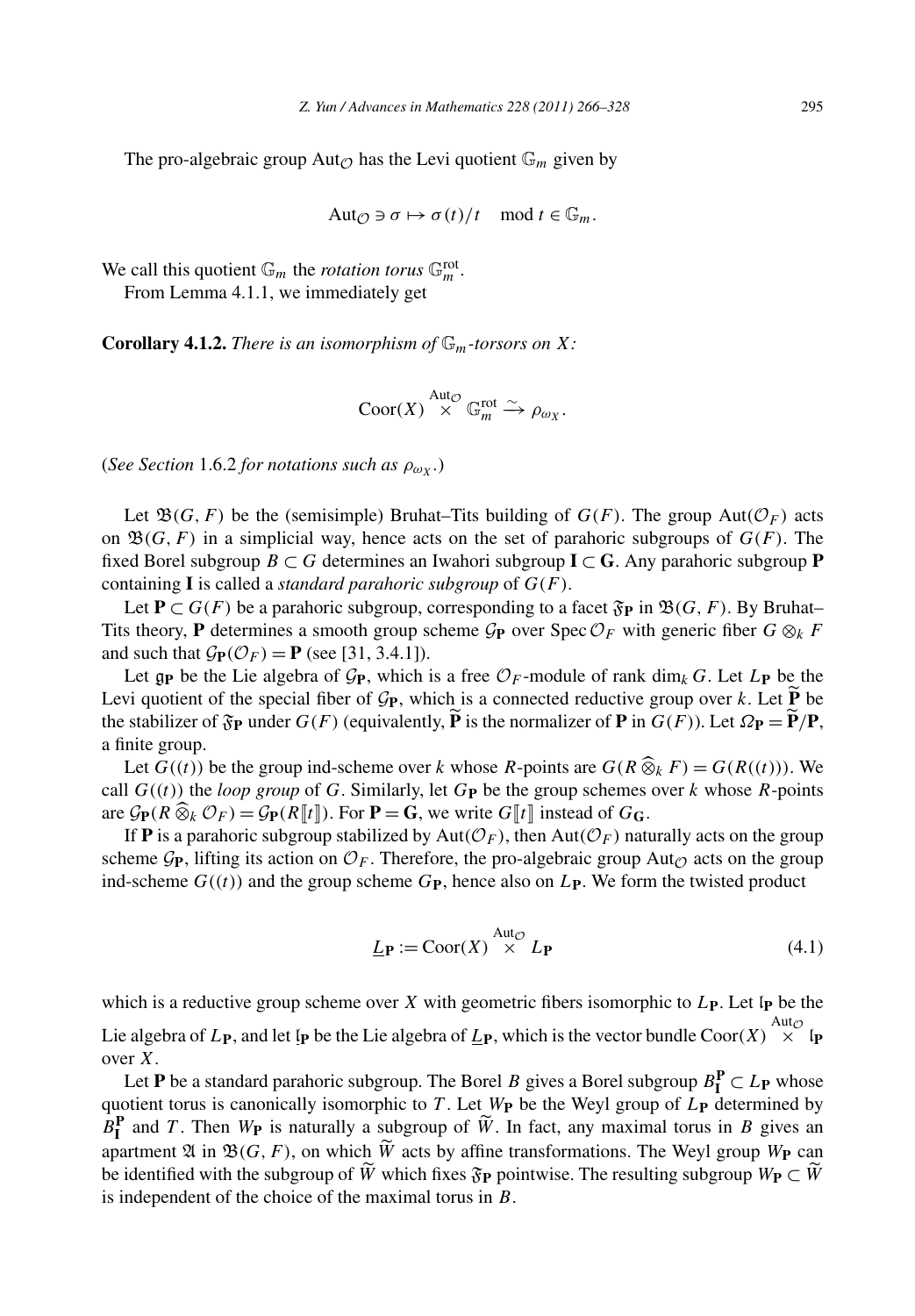#### *4.2. Bundles with parahoric level structures*

**Definition 4.2.1.** Let  $\widehat{Bun}_{\infty}$ : {*k*-algebras}  $\rightarrow$  {Groupoids} be the fpqc sheaf associated to the 4.2. *Bundles with parahoric level structures*<br> **Definition 4.2.1.** Let  $\widetilde{Bun}_{\infty}$ : {*k*-algebras}  $\rightarrow$  {Groupoids} be the fpqc sheaf associated to the following presheaf  $\widetilde{Bun}_{\infty}^{pre}$ : for any *k*-algebra *R*,  $\$  $(x, \alpha, \mathcal{E}, \tau_x)$  where  $(a, \mathcal{E}, \tau_x)$  where<br>  $\bullet \quad x \in X(R)$  with graph  $\Gamma(x) \subset X_R$ ;<br>  $\bullet \quad \alpha : R[\![t]\!] \xrightarrow{\sim} \widehat{\mathcal{O}}_x$  a local coordinate;

- $x \in X(R)$  with graph  $\Gamma(x) \subset X_R$ ;
- 
- $\mathcal{E}$  is a *G*-torsor over  $X_R$ ;
- *x* ∈ *X*(*R*) with graph *Γ*(*x*) ⊂ *X<sub>R</sub>*;<br>
 *α* : *R*[[*t*]]  $\xrightarrow{\sim} \widehat{\mathcal{O}}_x$  a local coordinate;<br>
 *E* is a *G*-torsor over *X<sub>R</sub>*;<br>
 *τ<sub>x</sub>* : *G* ×  $\mathfrak{D}_x \xrightarrow{\sim} \mathcal{E}|_{\mathfrak{D}_x}$  is a trivialization of th

E is a  $\tilde{G}$ -torsor over  $X_R$ ;<br>  $\tau_x : G \times \mathfrak{D}_x \xrightarrow{\sim} \mathcal{E}|_{\mathfrak{D}_x}$  is a trivialization of the restriction of  $\mathcal{E}$  to  $\mathfrak{D}_x = \text{Spec } \widehat{\mathcal{O}}_x$ .<br>
In other words,  $\widetilde{\text{Bun}}_{\infty}$  parametrizes G-bundles on X of *X*, and a choice of a local coordinate at that point. This moduli space is also considered in [3, §2.8.3].

**Construction 4.2.2.** (Compare [3, §2.8.4].) Consider the semi-direct product  $G((t)) \rtimes \text{Aut}_\mathcal{O}$ formed using the action of Aut<sub> $\mathcal{O}$ </sub> on  $G((t))$  defined in Section 4.1. We claim that this group **Construction 4.2.2.** (Compare [3, §2.8.4].) Consider the semi-direct product  $G((t)) \rtimes \text{Aut}_{\mathcal{O}}$  formed using the action of Aut<sub> $\mathcal{O}$ </sub> on  $G((t))$  defined in Section 4.1. We claim that this group ind-scheme naturally a *Construction 4.2.2.* (Compare [3, §2.8.4].) Coformed using the action of Aut<sub>*O*</sub> on  $G((t))$  dend-scheme naturally acts on  $\overline{Bun}_{\infty}$  from the right  $\sigma \in \text{Aut}(R[[t]])$  and  $(x, \alpha, \mathcal{E}, \tau_x) \in \overline{Bun}_{\infty}(R)$ , let ind-scheme naturally acts on  $\widetilde{Bun}_{\infty}$  from the right. In fact, for any *k*-algebra  $R, g \in G(R((t))),$ <br> $\sigma \in \text{Aut}(R[[t]])$  and  $(x, \alpha, \mathcal{E}, \tau_x) \in \widetilde{Bun}_{\infty}(R)$ , let Ī

$$
R_{g,\sigma}(x,\alpha,\mathcal{E},\tau_x)=(x,\alpha\circ\sigma,\mathcal{E}^g,\tau_x^g).
$$

Let us explain the notations. By a variant of the main result of [2] (using Tannakian formalism to reduce to the case of vector bundles, see [12, Corollary 1.3.3]), to give a *G*-torsor on  $X_R$ is the same as to give *G*-torsors on  $X_R - \Gamma(x)$  and on  $\mathfrak{D}_x$  respectively, together with a *G*isomorphism between their restrictions to  $\mathcal{D}_x^{\times}$ . Now let  $\mathcal{E}^g$  be the *G*-torsor on  $X_R$  obtained by gluing  $\mathcal{E}|_{X_R-F(x)}$  with the trivial *G*-torsor  $G \times \mathfrak{D}_x$  via the isomorphism

$$
G\times \mathfrak{D}_x^{\times} \xrightarrow{\alpha_*^{-1}g\alpha_*} G\times \mathfrak{D}_x^{\times} \xrightarrow{\tau_x} \mathcal{E}|_{\mathfrak{D}_x^{\times}}.
$$

Here the first arrow is the transport of the left multiplication by *g* on  $G \times \text{Spec } R((t))$  to  $G \times \mathfrak{D}_x^{\times}$ via the local coordinate  $\alpha$ . The trivialization  $\tau_x^g$  is tautologically given by the construction of  $\mathcal{E}^{\hat{g}}$ .

**Definition 4.2.3.** Let **P** be a standard parahoric subgroup of  $G(F)$ . The moduli stack Bunp of *G-bundles over X with parahoric level structures of type* **P** is the fpqc sheaf associated to the **Definition 4.2.3.** Let **P** be a standard parahoric sub *G*-bundles over *X* with parahoric level structures of quotient presheaf  $R \mapsto \overline{\text{Bun}}_{\infty}(R)/(G_P \rtimes \text{Aut}_{\mathcal{O}})(R)$ .<br>We will use the notation  $(x, \mathcal{E}, \tau_x \mod P)$  to de

We will use the notation  $(x, \mathcal{E}, \tau_x \mod P)$  to denote the point in Bun<sub>P</sub> which is the image of  $(x, \alpha, \mathcal{E}, \tau_x) \in \text{Bun}_{\infty}(R)$ .

In the special cases  $P = G = G(\mathcal{O}_F)$ , we have

**Lemma 4.2.4.** *There is a canonical isomorphism*  $Bun_G ≅ Bun_G × X$ *, where*  $Bun_G$  *is the usual moduli stack of G-torsors over X.* **Proof.** We need to show that the forgetful morphism  $\widehat{Bun}_G \cong \text{Bun}_G \times X$ , where  $\text{Bun}_G$  is the usual moduli stack of G-torsors over X.<br> **Proof.** We need to show that the forgetful morphism  $\widehat{Bun}_\infty \to \text{Bun}_G \times X$  i

torsor. The only not-so-obvious part is the essential surjectivity, i.e., for any *k*-algebra *R* and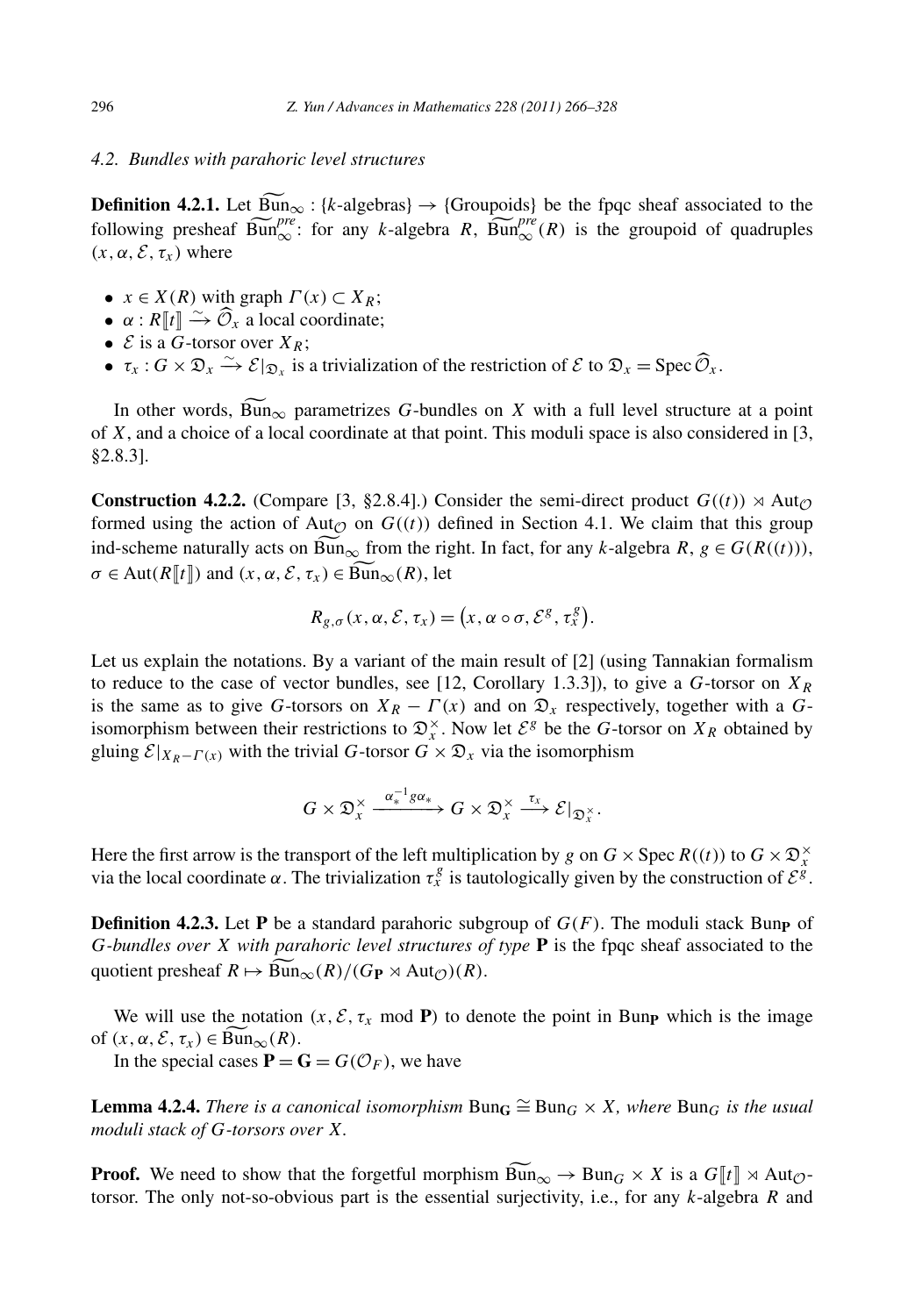any  $(x, \mathcal{E}) \in X(R) \times \text{Bun}_G(R)$ , we have to find a trivialization of  $\mathcal{E}|_{\mathfrak{D}_x}$  locally in the flat or étale topology of Spec *R*. Since  $\mathcal{E}|_{\Gamma(x)}$  is a *G*-torsor, by definition, there is an étale covering Spec  $R' \to \text{Spec } R$  which trivializes  $\mathcal{E}|_{\Gamma(x)}$ , i.e., there is a section  $\tau_0' : \text{Spec } R' \to \mathcal{E}|_{\mathfrak{D}_x}$  over Spec  $R' \to \text{Spec } R = \Gamma(x) \subset \mathfrak{D}_x$ . Since  $\mathcal{E}|_{\mathfrak{D}_x}$  is smooth over  $\mathfrak{D}_x$ , the section  $\tau'_0$  extends to étale topology of Spec *R*. Since  $\mathcal{E}|_{\Gamma(x)}$  is a *G*-torsor, by definition, there is an étale covering Spec *R'* → Spec *R* which trivializes  $\mathcal{E}|_{\Gamma(x)}$ , i.e., there is a section  $\tau'_0$ : Spec *R'* →  $\mathcal{E}|_{\mathfrak{$ Spec  $R' \to$  Spec  $R$ ,  $\mathcal{E}|_{\mathfrak{D}_r}$  can be trivialized.  $\Box$ 

If  $P \subset G(\mathcal{O}_F)$  (i.e., P corresponds to a parabolic subgroup  $P \subset G$ ), then Bunp is the moduli stack of  $G$ -torsors on  $X$  with a parabolic reduction of type  $P$  at a point of  $X$ . In particular, if  $P = I$ , the standard Iwahori subgroup, Bun<sub>I</sub> is what we denoted by Bun<sup>par</sup> in Section 2.1. **Replace A C** *C*-torsors on *X* with a parabolic reduction **P** = **I**, the standard Iwahori subgroup, Bun<sub>I</sub> is with Lemma 4.2.5. *There is a right action of*  $\Omega_{\text{P}} = \widetilde{\text{P}}$ 

**Lemma 4.2.5.** There is a right action of  $\Omega_{\text{P}} = \widetilde{\text{P}}/\text{P}$  on Bun<sub>P</sub>.

**Proof.** Let *g* ∈  $\widetilde{P}$ . Let  $\widetilde{Bun}_{P} = \widetilde{Bun}_{\infty}/G_{P}$ , which is an Aut<sub> $\odot$ </sub>-torsor over Bun<sub>P</sub>. Since  $g^{-1}Pg =$ <br>**Proof.** Let *g* ∈  $\widetilde{P}$ . Let  $\widetilde{Bun}_{P} = \widetilde{Bun}_{\infty}/G_{P}$ , which is an Aut<sub> $\odot$ </sub>-torsor ov **Lemma 4.2.5.** There is a right action of  $\Omega_{\mathbf{P}} = \widetilde{\mathbf{P}}/\mathbf{P}$  on Bunp.<br>**Proof.** Let  $g \in \widetilde{\mathbf{P}}$ . Let  $\widetilde{\text{Bun}}_{\mathbf{P}} = \widetilde{\text{Bun}}_{\infty}/G_{\mathbf{P}}$ , which is an Aut<sub> $\mathcal{O}$ </sub>-torsor over Bunp. Since  $g^{-1}\mathbf{P}g =$ **Proof.** Let  $g \in \tilde{P}$ . Let  $\widehat{Bun}_{\mathcal{P}} = \widehat{Bun}_{\infty}/G_{P}$ , which is an Aut<sub> $\mathcal{O}$ </sub>-torsor over Bunp. Sin **P**, the right action of  $g$  on  $\widehat{Bun}_{\infty}$  (see Construction 4.2.2) descends to an isomo  $\widehat{Bun}_{\mathbf{P}} \to \wide$ 

$$
\overbrace{\text{Bunp}}^{\text{max}} \xrightarrow{\sim} \text{BunQ. Moreover, for any } \sigma \in \text{Aut}(R[[t]]) \text{, we have a commutative diagram}
$$
\n
$$
\overbrace{\text{Bunp}}^{\text{Rg}}(R) \xrightarrow{\qquad R_g} \overbrace{\text{Bunp}}^{\text{Rg}}(R)
$$
\n
$$
\xrightarrow{\qquad R_{\sigma(g)}} \overbrace{\text{Bunp}}^{\text{Rg}}(R)
$$
\n
$$
\xrightarrow{\qquad R_{\sigma(g)}} \overbrace{\text{Bunp}}^{\text{Rg}}(R)
$$
\n
$$
\text{Since } \mathbf{P} \text{ is stable under } \sigma, \ \sigma(g)g^{-1} \text{ normalizes } \mathbf{P}, \text{ hence } \sigma(g)g^{-1} \in \widetilde{\mathbf{P}}(R). \text{ The assignment}
$$

Since **P** is stable under  $\sigma$ ,  $\sigma(g)g^{-1}$  normalizes **P**, hence  $\sigma(g)g^{-1} \in \widetilde{P}(R)$ . The assignment  $\sigma \mapsto \sigma(g)g^{-1}$  mod **P** gives a morphism from the connected group Aut<sub>Q</sub> to the discrete group Since **P** is stable under  $\sigma$ ,  $\sigma(g)g^{-1}$  normalizes **P**, hence  $\sigma(g)g^{-1} \in \widetilde{\mathbf{P}}(R)$ . The assignment  $\sigma \mapsto \sigma(g)g^{-1}$  mod **P** gives a morphism from the connected group Aut<sub>*O*</sub> to the discrete group  $\widetilde{\mathbf{P}}(\mathbf{P})$ Since **P** is stable under  $\sigma$ ,  $\sigma$ (g)g<sup>-1</sup> normalizes **P**, hence  $\sigma$ (g)g<sup>-1</sup>  $\in$  **P**(R). The assignment  $\sigma \mapsto \sigma$ (g)g<sup>-1</sup> mod **P** gives a morphism from the connected group Aut<sub>*O*</sub> to the discrete group  $\widetilde{\mathbf{P}}/\mathbf$ is equivariant under  $Aut_{\mathcal{O}}(R)$ , hence descends to an isomorphism

$$
R_g: \text{Bun}_{\mathbf{P}} \xrightarrow{\sim} \text{Bun}_{\mathbf{P}}.
$$

It is clear that  $R_g$  only depends on the coset  $[g] = gP \in \Omega_P$ , hence giving a right action of  $\Omega_P$ on Bun<sub>P</sub>. □

Suppose  $P \subset Q$  are standard parahoric subgroups, then we have a forgetful morphism

$$
\text{For}_{\mathbf{P}}^{\mathbf{Q}}:\text{Bun}_{\mathbf{P}} \to \text{Bun}_{\mathbf{Q}} \tag{4.3}
$$

whose fibers are isomorphic to  $G_Q/G_P$ , a partial flag variety of the reductive group  $L_Q$ . In particular, For**<sup>Q</sup> <sup>P</sup>** is representable, proper, smooth and surjective.

**Corollary 4.2.6.** *For any standard parahoric subgroup*  $P \subset G(F)$ *, the stack* Bunp *is an algebraic stack locally of finite type.*

**Proof.** Since  $\text{For}_{\mathbf{I}}^{\mathbf{G}}$ : Bun<sub>**I**</sub>  $\rightarrow$  Bun<sub>**G**</sub>  $\cong$  Bun<sub>*G*</sub>  $\times$  *X* is representable and of finite type, and Bun<sub>*G*</sub> is an algebraic stack locally of finite type, Bun<sub>I</sub> is also algebraic and locally of finite type. On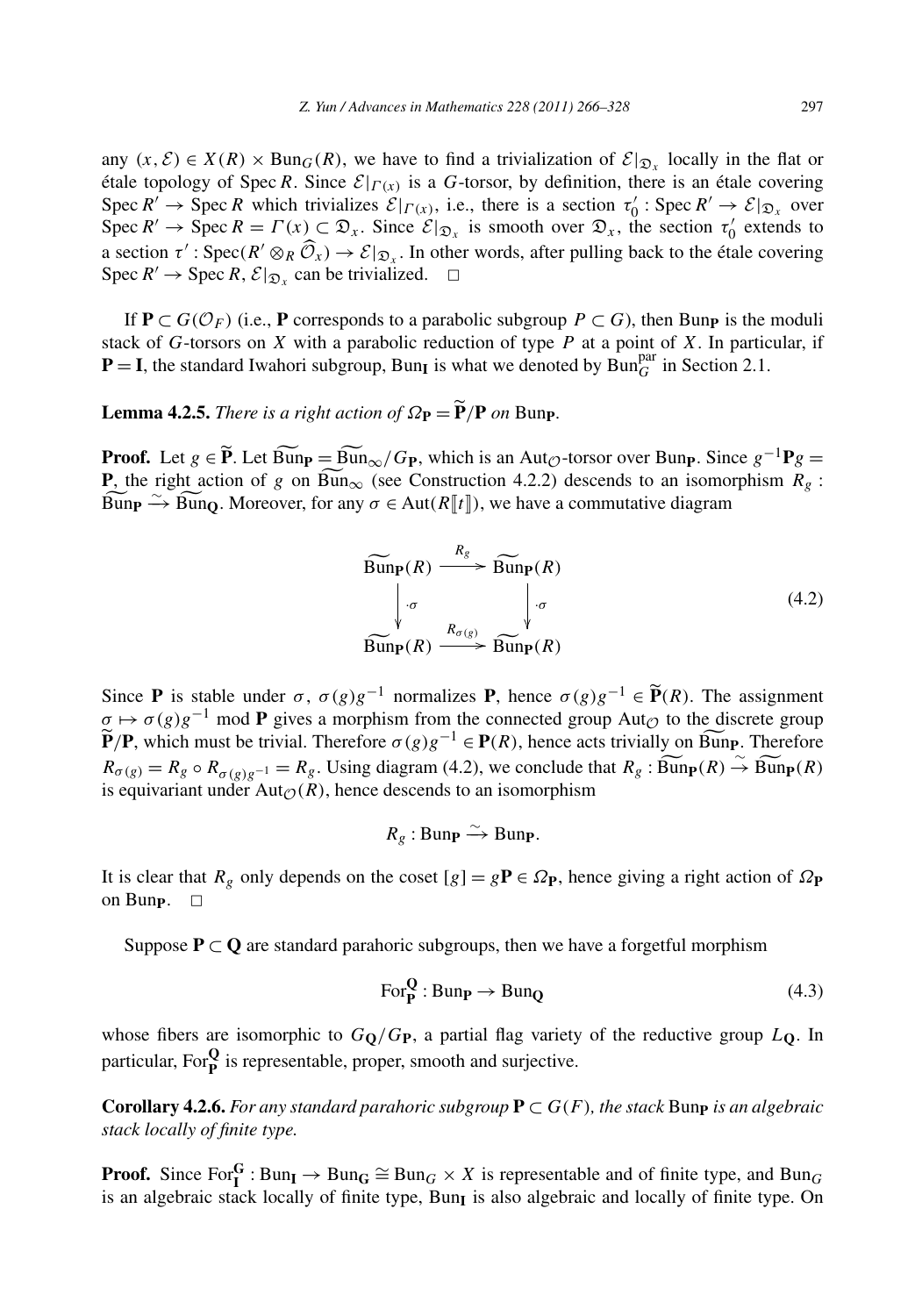the other hand,  $For_{\mathbf{I}}^{\mathbf{P}} : Bun_{\mathbf{I}} \to Bun_{\mathbf{P}}$  is representable, smooth and surjective, hence Bun<sub>P</sub> is also algebraic and locally of finite type.  $\square$ 

#### *4.3. The parahoric Hitchin fibrations*

In this subsection, we define parahoric analogs of  $\mathcal{M}^{par}$  and  $f^{par}$  considered in [34, §3.1]. These are analogs of the partial Grothendieck resolutions in the classical Springer theory, cf. [5].

Let **P** be a standard parahoric subgroup of  $G(F)$ .

**Construction 4.3.1** *(The Higgs fields).* For any *k*-algebra *R* and  $(x, \alpha, \mathcal{E}, \tau_x) \in \widetilde{Bun}_{\infty}(R)$ , consider the composition

$$
j_{*}j^{*} \operatorname{Ad}(\mathcal{E}) \to \operatorname{Ad}(\mathcal{E}) \otimes \widehat{\mathcal{O}}_{X}^{\text{pure}} \xrightarrow{\tau_{x}^{-1}} \mathfrak{g} \otimes_{k} \widehat{\mathcal{O}}_{X}^{\text{pure}} \xrightarrow{\alpha-1} \mathfrak{g} \otimes_{k} R((t))
$$
\n
$$
(4.4)
$$

where *j* :  $X_R - \Gamma(x) \hookrightarrow X_R$  is the inclusion and the first arrow is the natural embedding. Let  $\text{Ad}_{\mathbf{P}}(\mathcal{E})$  be the preimage of  $\mathfrak{g}_{\mathbf{P}} \otimes_k R \subset \mathfrak{g} \otimes_k R((t))$  under the injection (4.4). Sheafifying this proced Ad $\mathbf{p}(\mathcal{E})$  be the preimage of  $\mathbf{gp} \otimes_k R \subset \mathbf{g} \otimes_k R((t))$  under the injection (4.4). Sheafifying this procedure, the assignment  $(x, \mathcal{E}, \tau_x \mod P) \mapsto \text{Ad}_P(\mathcal{E})$  gives a quasi-coherent sheaf Ad<sub>P</sub> on  $\overline{\text{Bun}}_{\infty} \times X$ .

# **Lemma 4.3.2.**

- (1) *The quasi-coherent sheaf*  $\text{Ad}_{\mathbf{P}}$  *descends to*  $\text{Bun}_{\mathbf{P}} \times X$ *, and is in fact coherent*;
- (2) Ad**<sup>P</sup>** *admits a natural Ω***P***-equivariant structure* (*with respect to the Ω***P***-action on* Bun**<sup>P</sup>** *in Lemma* 4.2.5)*.*

**Proof.** (1) Since  $g_{\mathbf{P}}$  is stable under  $G_{\mathbf{P}} \rtimes \text{Aut}(\mathcal{O}_F)$ , the subsheaf  $\text{Ad}_{\mathbf{P}}(\mathcal{E}) \subset j_*j^*\text{Ad}(\mathcal{E})$  only depends on the image of  $(x, \alpha, \mathcal{E}, \tau_x)$  in Bun<sub>P</sub> $(R)$ .

Fix any *k*-algebra *R* and  $(x, \mathcal{E}, \tau_x \mod P) \in \text{Bun}_{P}(R)$ , we want to show that  $\text{Ad}_{P}(\mathcal{E})$  is a coherent sheaf on *XR*. For **P** = **I**, we rewrite this point as  $(x, \mathcal{E}, \mathcal{E}_x^B) \in \text{Bun}_{\mathbf{I}}(R)$  ( $\mathcal{E}_x^B$  is a *B*reduction of  $\mathcal{E}_x$ ), we have an exact sequence
<br>  $0 \to \text{Ad}_{\mathbf{I}}(\mathcal{E}) \to \text{Ad}(\mathcal{E}) \to i_*\big(\text{$ reduction of  $\mathcal{E}_x$ ), we have an exact sequence

$$
0 \to \mathrm{Ad}_{\mathrm{I}}(\mathcal{E}) \to \mathrm{Ad}(\mathcal{E}) \to i_*\big(\mathrm{Ad}(\mathcal{E}_x)/\mathrm{Ad}(\mathcal{E}_x^B)\big) \to 0
$$

where  $i: \Gamma(x) \hookrightarrow X_R$  is the closed inclusion. Since the middle and final terms of the above exact sequence are coherent,  $Ad<sub>I</sub>(\mathcal{E})$  is also coherent.

In general, since **P** ⊃ **I**, we have an embedding  $Ad<sub>I</sub>(\mathcal{E})$  →  $Ad<sub>P</sub>(\mathcal{E})$  whose cokernel is again a finite *R*-module supported on  $\Gamma(x)$ , hence  $\text{Ad}_{\mathbf{P}}(\mathcal{E})$  is also a coherent sheaf on  $X_R$ .

(2) Similar to the proof of Lemma 4.2.5.  $\Box$ 

**Definition 4.3.3.** Fix a divisor *D* on *X* with  $deg(D) \geq 2g_X$ . The *parahoric Hitchin moduli stack*  $\mathcal{M}_{\mathbf{P}}$  *of type* **P** is the fpqc sheaf which associates to every *k*-algebra *R* the groupoid of pairs  $(\xi, \varphi)$ where

- $\xi = (x, \mathcal{E}, \tau_x \mod P) \in \text{Bun}_{\mathbf{P}}(R);$
- $\phi$   $\in$  H<sup>0</sup>(*X<sub>R</sub>*, Ad<sub>P</sub>(*E*) ⊗  $\mathcal{O}_X(D)$ ).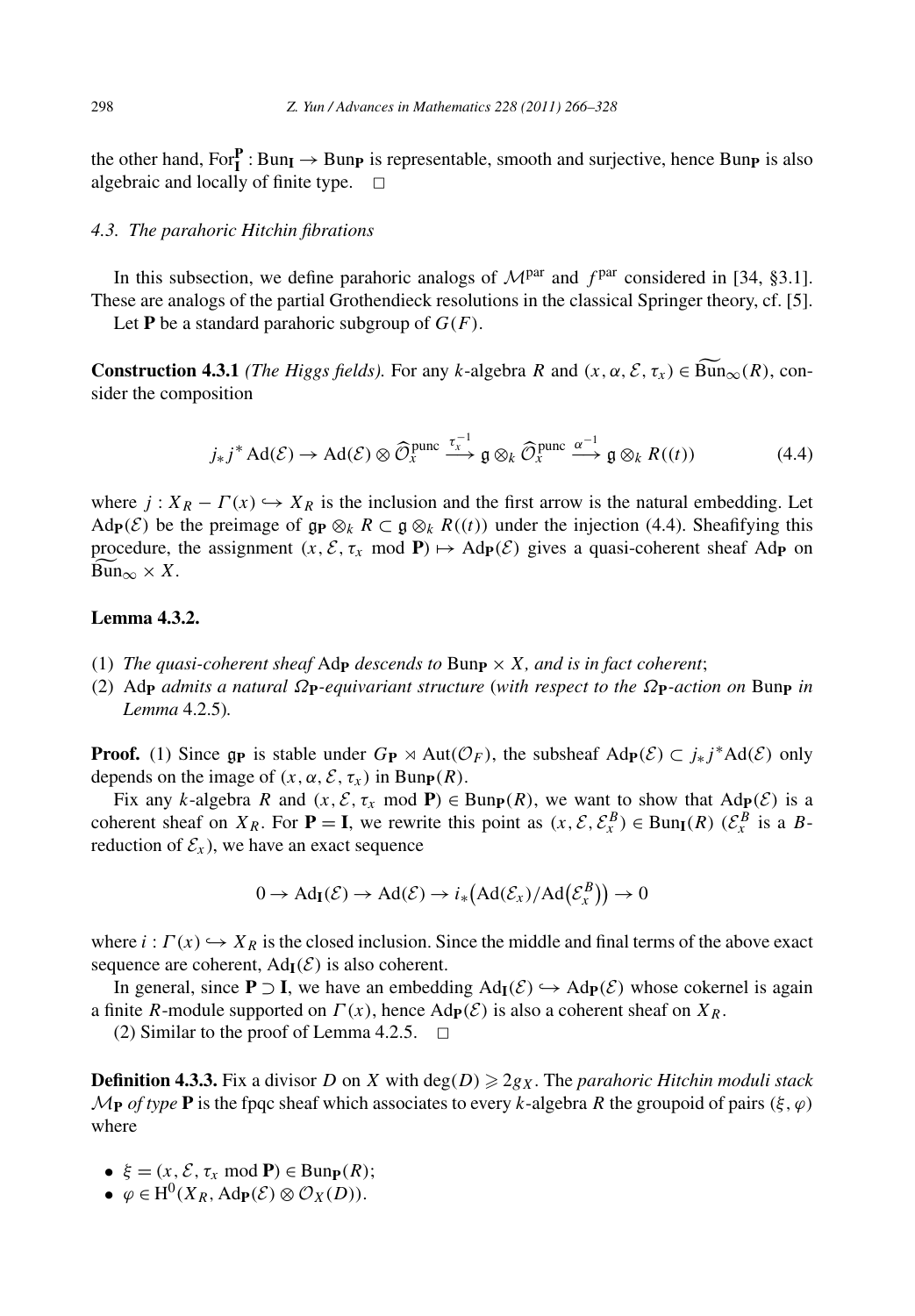**Corollary 4.3.4** *(of Lemma 4.3.2(2)). The group Ω***<sup>P</sup>** *acts on* M**<sup>P</sup>** *on the right, lifting its right action on* Bun**P***.*

**Lemma 4.3.5.** *The stack* M**<sup>P</sup>** *is an algebraic stack locally of finite type.*

**Proof.** Consider the forgetful morphism  $\mathcal{M}_{\mathbf{P}} \to \text{Bun}_{\mathbf{P}}$ . The fiber of this morphism over a point  $(x, \mathcal{E}, \tau_x \text{ mod } \mathbf{P}) \in \text{Bunp}(R)$  is the finite *R*-module  $H^0(X_R, \text{Ad}_{\mathbf{P}}(\mathcal{E})(D))$  (the finiteness follows from the coherence of  $\text{Ad}_{\mathbf{P}}(\mathcal{E})$  as proved in Lemma 4.3.2(1) and the properness of *X*). Therefore, the forgetful morphism  $\mathcal{M}_{\mathbf{P}} \to \text{Bun}_{\mathbf{P}}$  is representable and of finite type. By Corollary 4.2.6, Bun<sub>p</sub> is algebraic and locally of finite type. hence so is  $\mathcal{M}_{\mathbf{P}}$ . Bun<sub>p</sub> is algebraic and locally of finite type, hence so is  $M_{\text{P}}$ .

**Construction 4.3.6.** We claim that there is a natural morphism

$$
ev_{\mathbf{P}} : \mathcal{M}_{\mathbf{P}} \to [\mathbf{I}_{\mathbf{P}} / \underline{L}_{\mathbf{P}}]_D \tag{4.5}
$$

of "evaluating the Higgs fields at the point of the **P**-level structure". For the notation  $\{p, Lp\}$ , see  $(4.1)$ . In fact, to construct ev<sub>P</sub>, it suffices to construct a  $G_P \rtimes \text{Aut}_\mathcal{O}$ -equivariant morphism eventi<br>Fit<br>ev **P** is the point of the **P**-level s<br>**P** :  $\widehat{Bun}_{\infty}$  ×  $Bun_{\mathbf{P}}$  *M***P**  $\rightarrow$   $\widehat{P}$ 

$$
\widetilde{\text{ev}}_{\mathbf{P}} : \widetilde{\text{Bun}}_{\infty} \times_{\text{Bun}_{\mathbf{P}}} \mathcal{M}_{\mathbf{P}} \to \mathfrak{l}_{\mathbf{P}} \overset{\mathbb{G}_m}{\times} \rho_D.
$$

 $\widetilde{\text{ev}}_{\mathbf{P}} : \widetilde{\text{Bun}}_{\infty} \times_{\text{Bun}_{\mathbf{P}}} \mathcal{M}_{\mathbf{P}} \to \mathfrak{l}_{\mathbf{P}} \overset{\mathbb{G}_m}{\times} \rho_D.$ <br>Here the  $G_{\mathbf{P}} \rtimes \text{Aut}_{\mathcal{O}}$ -action on the LHS is on the  $\widetilde{\text{Bun}}_{\infty}$ -factor, and the action on the RHS factors through the  $L_{\mathbf{P}} \rtimes \text{Aut}_{\mathcal{O}}$ -action on  $\mathfrak{l}_{\mathbf{P}}$ .

For any *k*-algebra  $\overline{R}$  and  $(x, \alpha, \overline{\mathcal{E}}, \tau_x, \varphi) \in (\widetilde{\text{Bun}}_{\infty} \times_{\text{Bunp}} \mathcal{M}_{\textbf{P}})(R)$ , by the definition of  $\text{Ad}_{\textbf{P}}(\mathcal{E})$ , the maps in (4.4) give

$$
\mathrm{Ad}_{\mathbf{P}}(\mathcal{E}) \to \mathfrak{g}_{\mathbf{P}} \otimes_k R \twoheadrightarrow \mathfrak{l}_{\mathbf{P}} \otimes_k R.
$$

Twisting by  $\mathcal{O}_X(D)$ , we get

$$
\mathrm{Ad}_{\mathbf{P}}(\mathcal{E}) \to \mathfrak{g}_{\mathbf{P}} \otimes_k R \to \mathrm{I}_{\mathbf{P}} \otimes_k R.
$$
  
e get  

$$
\widetilde{\mathrm{ev}}_{\mathbf{P},x} : \mathrm{H}^0(X_R, \mathrm{Ad}_{\mathbf{P}}(\mathcal{E})(D)) \to \mathrm{I}_{\mathbf{P}} \otimes_k x^* \mathcal{O}_X(D).
$$

 $\widetilde{\text{ev}}_{\mathbf{P},x}: \text{H}^0(X_R, \text{Ad}_{\mathbf{P}}(\mathcal{E})(D)) \to \text{I}_{\mathbf{P}} \otimes_k x^* \mathcal{O}_X(D).$ <br>The assignment  $(x, \alpha, \mathcal{E}, \tau_x, \varphi) \mapsto \widetilde{\text{ev}}_{\mathbf{P},x}(\varphi)$  gives the desired morphism  $\widetilde{\text{ev}}_{\mathbf{P}}$ . It is easy to check The as<br>that  $\tilde{ev}$ **P** is equivariant under  $G_{\mathbf{P}} \rtimes \text{Aut}_{\mathcal{O}}$ , hence giving the desired morphism ev<sub>p</sub> in (4.5).

For two standard parahoric subgroups  $P \subset Q$ , there is a unique parabolic subgroup  $B_P^Q \subset L_Q$ , such that **P** is the inverse image of  $B_{\mathbf{P}}^{\mathbf{Q}}$  under the natural quotient  $\mathbf{Q} \rightarrow L_{\mathbf{Q}}$ . There is a canonical Aut<sub> $\mathcal{O}$ </sub>-action on  $B_{\mathbf{P}}^{\mathbf{Q}}$  making the embedding  $B_{\mathbf{P}}^{\mathbf{Q}} \hookrightarrow L_{\mathbf{Q}}$  equivariant under Aut $\mathcal{O}$ . Let  $\mathfrak{b}_{\mathbf{P}}^{\mathbf{Q}}$  be the Lie algebra of  $B_{\mathbf{P}}^{\mathbf{Q}}$  and let  $\underline{B}_{\mathbf{P}}^{\mathbf{Q}}, \underline{b}_{\mathbf{P}}^{\mathbf{Q}}$  be the group scheme and Lie algebra over *X* obtained by applying  $\text{Coor}(X) \times^{\text{Aut}_{\mathcal{O}}} (-)$ . The same construction as in Construction 4.3.6 gives the *relative evaluation map* **P** :  $M_P \rightarrow \left[\frac{6}{2}P / \frac{B}{P}\right]$ 

$$
\text{ev}_P^Q:\mathcal{M}_P\to \big[\underline{\mathfrak{b}}_P^Q/\underline{\mathcal{B}}_P^Q\big]_D.
$$

Similar to the morphism  $For_{\mathbf{P}}^{\mathbf{Q}} : \text{Bun}_{\mathbf{P}} \to \text{Bun}_{\mathbf{Q}}$  in (4.3), there is a morphism

$$
np \to Bun_Q \text{ in } (4.3)
$$
  

$$
\widehat{\text{For}}_P^Q : \mathcal{M}_P \to \mathcal{M}_Q
$$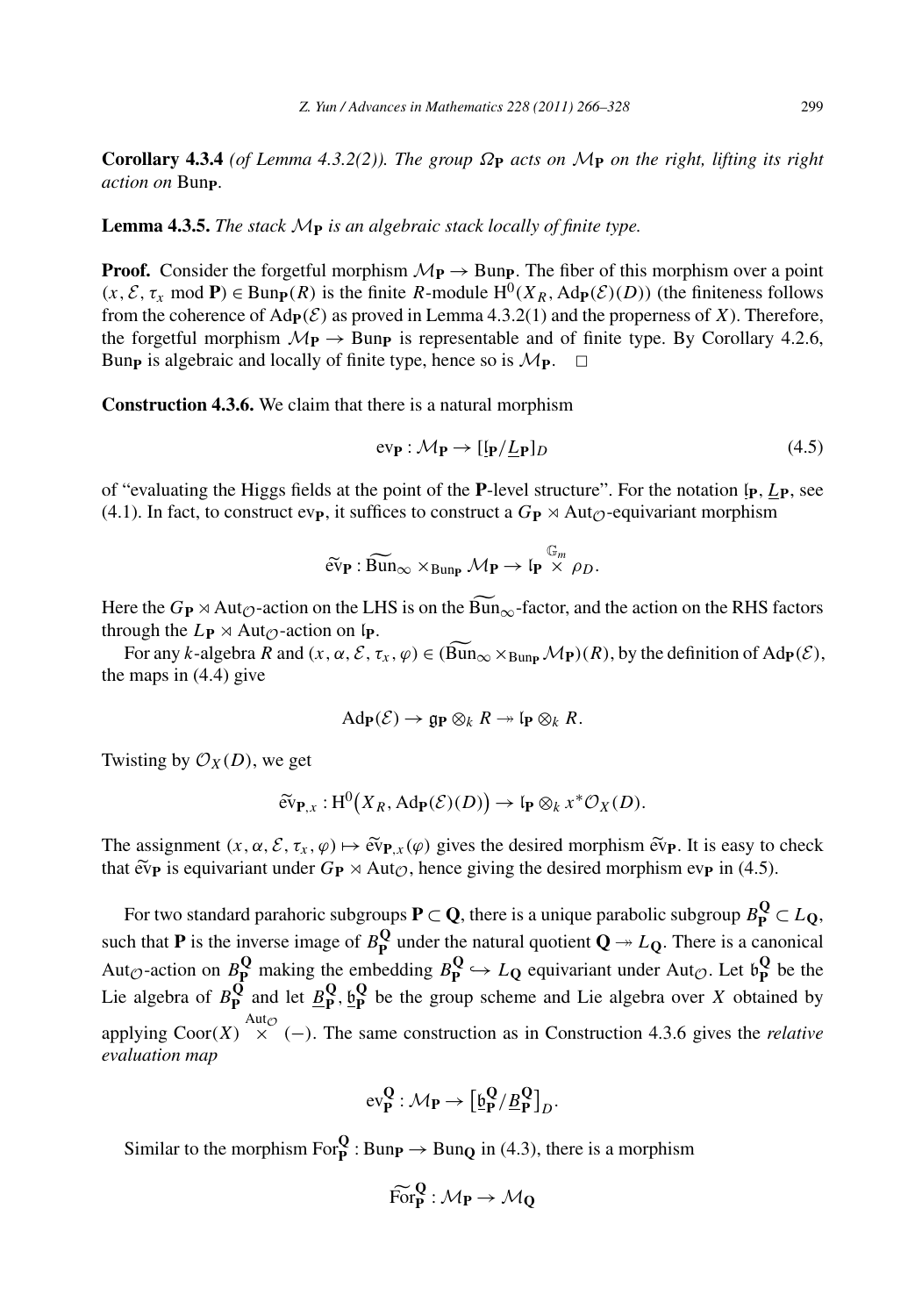lifting  $\text{For}_{\mathbf{P}}^{\mathbf{Q}}$ . It is easy to show that the following diagram is Cartesian

$$
\mathcal{M}_{\mathbf{P}} \xrightarrow{\text{ev}_{\mathbf{P}}^{\mathbf{Q}}} [\underline{\mathfrak{b}}_{\mathbf{P}}^{\mathbf{Q}} / \underline{B}_{\mathbf{P}}^{\mathbf{Q}}]_{D}
$$
\n
$$
\downarrow \widetilde{\text{For}_{\mathbf{P}}^{\mathbf{Q}}} \qquad \downarrow \pi_{\mathbf{P}}^{\mathbf{Q}} \qquad (4.6)
$$
\n
$$
\mathcal{M}_{\mathbf{Q}} \xrightarrow{\text{ev}_{\mathbf{Q}}} [[\mathbf{Q}/\underline{L}_{\mathbf{Q}}]_{D}
$$

For any *k*-algebra *R* and  $(x, \mathcal{E}, \tau_x \mod P) \in \text{Bun}_{\mathbf{P}}(R)$ , the natural map of taking invariants<br> $(\mathcal{E})(D) \to \mathfrak{c}_D$  gives a map<br> $\chi_{\mathbf{P}, \mathcal{E}} : \text{H}^0(X_R, \text{Ad}_{\mathbf{P}}(\mathcal{E})(D)) \hookrightarrow \text{H}^0(X_R - \Gamma(x), \text{Ad}(\mathcal{E})(D))$  $Ad(\mathcal{E})(D) \rightarrow c_D$  gives a map

gives a map  
\n
$$
\chi_{\mathbf{P},\mathcal{E}}: H^0(X_R, \text{Ad}_{\mathbf{P}}(\mathcal{E})(D)) \hookrightarrow H^0(X_R - \Gamma(x), \text{Ad}(\mathcal{E})(D))
$$
  
\n $\rightarrow H^0(X_R - \Gamma(x), \mathfrak{c}_D).$ 

**Lemma 4.3.7.** *The image of the map*  $\chi_{P,E}$  *lands in*  $H^0(X_R, c_D)$ *, hence giving a morphism* 

$$
f_{\mathbf{P}}: \mathcal{M}_{\mathbf{P}} \to \mathcal{A}^{\text{Hit}} \times X.
$$

**Proof.** The statement obviously holds for  $P = I$ . In general, we may assume  $I \subset P$ . By diagram (4.6), for any point  $(\xi, \varphi) \in M_P(R)$ , after passing to a fpqc base change of *R*, there is always **Proof.** The statement obviously holds for **P** = **I**. In general, we may assume **I**  $\subset$  **P**. By diagram (4.6), for any point  $(\xi, \varphi) \in M_{\mathbf{P}}(R)$ , after passing to a fpqc base change of *R*, there is always a point  $(\xi$  $\chi$ **P**, $\mathcal{E}(\varphi) \in H^0(X_R, \mathfrak{c}_D)$ .  $\Box$ 

**Definition 4.3.8.** The morphism  $f$ **P** :  $\mathcal{M}$ **P**  $\rightarrow$   $\mathcal{A}^{\text{Hit}} \times X$  in Lemma 4.3.7 is called the *parahoric Hitchin fibration of type* **P**.

Parallel to Proposition 2.5.1, we have

**Proposition 4.3.9.**  $Recall \deg(D) \geq 2g_X$ . Then we have:

- (1) *The morphism*  $M_{\bf{P}}|_{A^\heartsuit} \to X$  *is smooth*;
- (2) The stack  $M_{\mathbf{P}}|_{\mathcal{A}}$  is Deligne–Mumford;
- (3) *The morphism*  $f_{\mathbf{P}}^{\text{ani}}$  :  $\mathcal{M}_{\mathbf{P}}|_{\mathcal{A}} \to \mathcal{A} \times X$  *is flat and proper.*

**Example 4.3.10.** Let  $G = GL(n)$ . The standard parahoric subgroups are in 1–1 correspondence with sequences of integers

$$
i = (0 \leq i_0 < \cdots < i_m < n), \quad m \geq 0.
$$

For each such sequence *i*, let  $P_i$  be the corresponding parahoric subgroup. Then  $\text{Bun}_{P_i}$  classifies

$$
= (0 \leq t_0 < \dots < t_m < n), \quad m \geq 0
$$
\n
$$
\mathbf{P}_i \text{ be the corresponding parahoric su}
$$
\n
$$
\left(x, \mathcal{E}_{i_0} \supset \mathcal{E}_{i_1} \supset \dots \supset \mathcal{E}_{i_m} \supset \mathcal{E}_{i_0}(-x)\right)
$$

where  $x \in X$ ,  $\mathcal{E}_i$  are vector bundles of rank *n* on *X* such that  $\mathcal{E}_{i_0}/\mathcal{E}_{i_j}$  has length  $i_j - i_0$  for  $j = 0, 1, \ldots, m$ .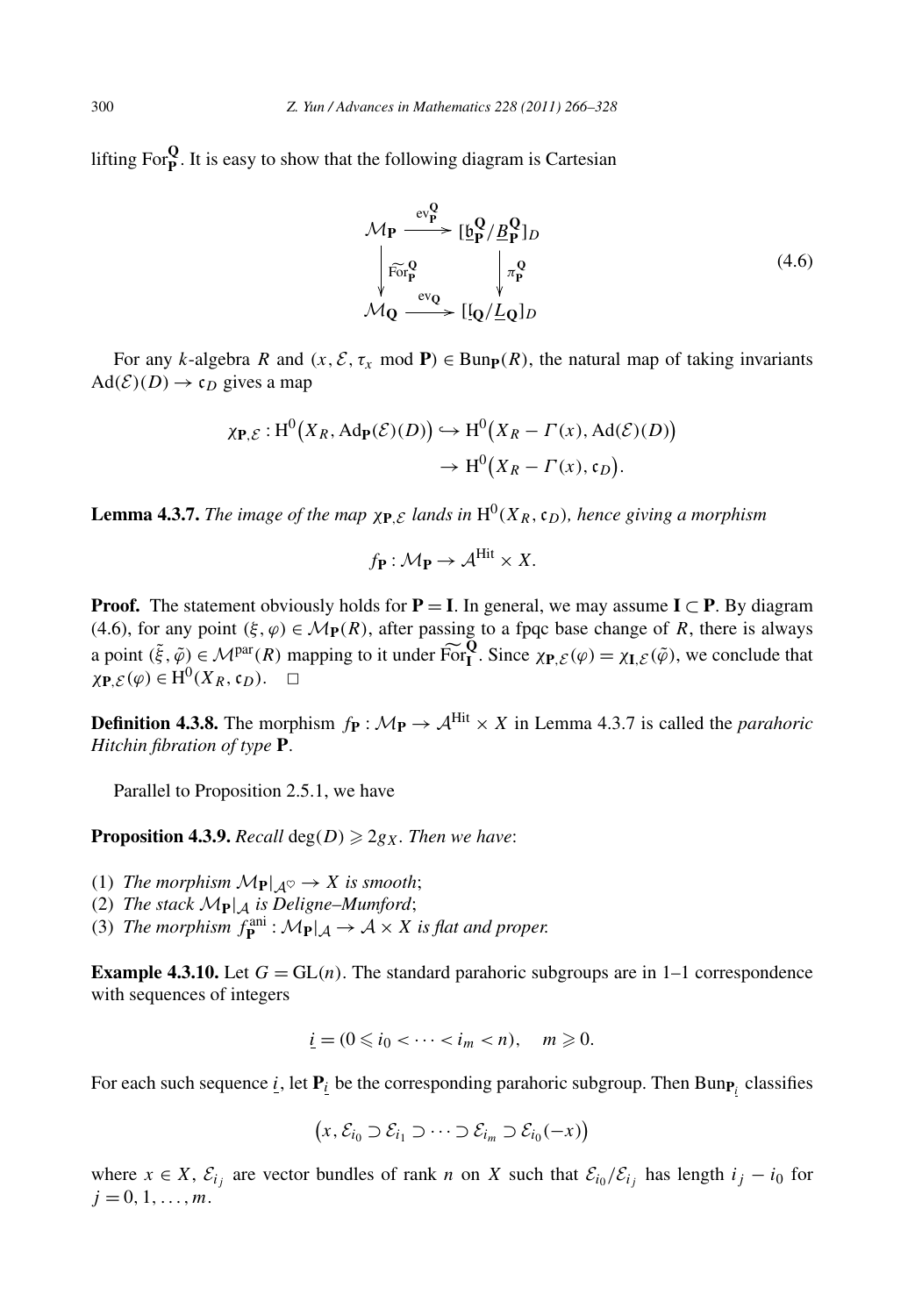The Hitchin base is again

$$
\mathcal{A}^{\text{Hit}} = \bigoplus_{i=1}^{n} \mathrm{H}^{0}\big(X, \mathcal{O}_{X}(i\,D)\big).
$$

For *a* = *(a*<sub>1</sub>*,...,a<sub>n</sub>*) ∈  $\mathcal{A}^{\heartsuit}(k)$  (where *a<sub>i</sub>* ∈ H<sup>0</sup>(*X, O<sub>X</sub>(iD))*), define the spectral curve *Y<sub>a</sub>* as in Example 2.2.5. Fix a point *x* ∈ *X*. Then the parahoric Hitchin fiber  $\mathcal{M}_{\mathbf{P},a,x}$  cla Example 2.2.5. Fix a point  $x \in X$ . Then the parahoric Hitchin fiber  $\mathcal{M}_{P,a,x}$  classifies the data

$$
(\mathcal{F}_{i_0} \supset \mathcal{F}_{i_1} \supset \cdots \supset \mathcal{F}_{i_m} \supset \mathcal{F}_{i_0}(-x))
$$

where  $\mathcal{F}_{i_j} \in \overline{\mathcal{P}ic}(Y_a)$  such that  $\mathcal{F}_{i_0}/\mathcal{F}_{i_j}$  has length  $i_0 - i_j$  for  $j = 0, 1, ..., m$ .

# **5. The affine Weyl group action—the second construction**

The affine Weyl group action—the second construction<br>In this section, we give the second construction of the  $\widetilde{W}$ -action on  $f_*^{par} \overline{\mathbb{Q}}_\ell$  using the Coxeter 5. The affine Weyl group action—the second construction<br>In this section, we give the second construction of the  $\widetilde{W}$ -action on  $f_*^{\text{par}}\overline{\mathbb{Q}}_\ell$  using the Coxeter<br>presentation of  $\widetilde{W}$ . This construction is v spaces and morphisms over  $A^{\text{Hit}}$  to A without changing notations.

# *5.1. The construction*

*CHE CONSTRECTION*<br>
Let  $Ω = \widetilde{W}/W_{\text{aff}} = \mathbb{X}_*(T)/\mathbb{Z} \Phi^{\vee}$ . Then  $Ω$  can be identified with the subgroup  $Ω$ **I** ⊂  $\widetilde{W}$ , the stabilizer of the alcove corresponding to the standard Iwahori **I** in the building of  $G((t))$  (for more Let  $\Omega = \widetilde{W}/W_{\text{aff}} = \mathbb{X}_*(T)/\mathbb{Z}\Phi^{\vee}$ . Then  $\Omega$  can be identified with the subgr stabilizer of the alcove corresponding to the standard Iwahori **I** in the building of details, see Section 4.1). Therefore we can w  $\widetilde{W} = W_{\rm aff} \rtimes \Omega_{\rm I}.$ stabilizer of the alcove corresponding to the standard Iwahori **I** in the building of  $G((t))$  (for more details, see Section 4.1). Therefore we can write  $\widetilde{W}$  as a semi-direct product  $\widetilde{W} = W_{\text{aff}} \rtimes \Omega$ **I**.<br>**Const** 

complex  $f_*^{\text{par}} \overline{\mathbb{Q}}_{\ell}$ .

• For each affine simple reflection  $s_i \in \Sigma_{\text{aff}}$ , consider the Cartesian diagram (4.6) for **P** = **I** and  $\mathbf{Q} = \mathbf{P}_i$ , the standard parahoric subgroup whose Lie algebra  $\mathfrak{g}_{\mathbf{P}_i}$  is spanned by  $\mathfrak{g}_{\mathbf{I}}$  and the root space of  $-\alpha_i$ . We will abbreviate  $L_{\mathbf{P}_i}$ ,  $[\mathbf{P}_i, B_{\mathbf{I}}^{\mathbf{P}_i}, \mathbf{B}_{\mathbf{I}}^{\mathbf{P}_i}]$ , etc. by  $L_i$ ,  $[i, B^i, \mathbf{b}^i]$ , etc. The morphism  $\pi_{\mathbf{I}}^{\mathbf{P}_i} : [\underline{\mathfrak{b}}^i / \underline{B}^i]_D \to [ \underline{\mathfrak{l}}_i / \underline{L}_i ]_D$  fits into the following Cartesian diagram

$$
\mathcal{M}^{\text{par}} \xrightarrow{\text{ev}_{\mathbf{I}}^{\mathbf{P}_i}} [\underline{\mathfrak{b}}^i / \underline{B}^i]_D \xrightarrow{\tilde{\beta}_i} [\tilde{\mathfrak{l}}_i / L_i^{\natural}]
$$
\n
$$
\downarrow \text{For}_{\mathbf{I}}^{\mathbf{P}_i} \qquad \downarrow \pi^{\mathbf{P}_i} \qquad \downarrow \pi^i
$$
\n
$$
\mathcal{M}_{\mathbf{P}_i} \xrightarrow{\text{ev}_{\mathbf{P}_i}} [\underline{\mathfrak{l}}_i / \underline{L}_i]_D \xrightarrow{\beta_i} [\underline{\mathfrak{l}}_i / L_i^{\natural}]
$$
\n
$$
(5.1)
$$

We explain the notation. Here  $\tilde{l}_i$  is the Grothendieck simultaneous resolution of  $l_i$ . The action of Aut<sub> $O$ </sub> on  $L_i$  necessarily factors through a finite dimensional quotient  $Q$ . We may assume that Q surjects to  $\mathbb{G}_m^{\text{rot}}$ . The group  $L_i^{\natural}$  in the diagram (5.1) is defined as

$$
L_i^{\natural} = (L_i \rtimes Q) \times \mathbb{G}_m.
$$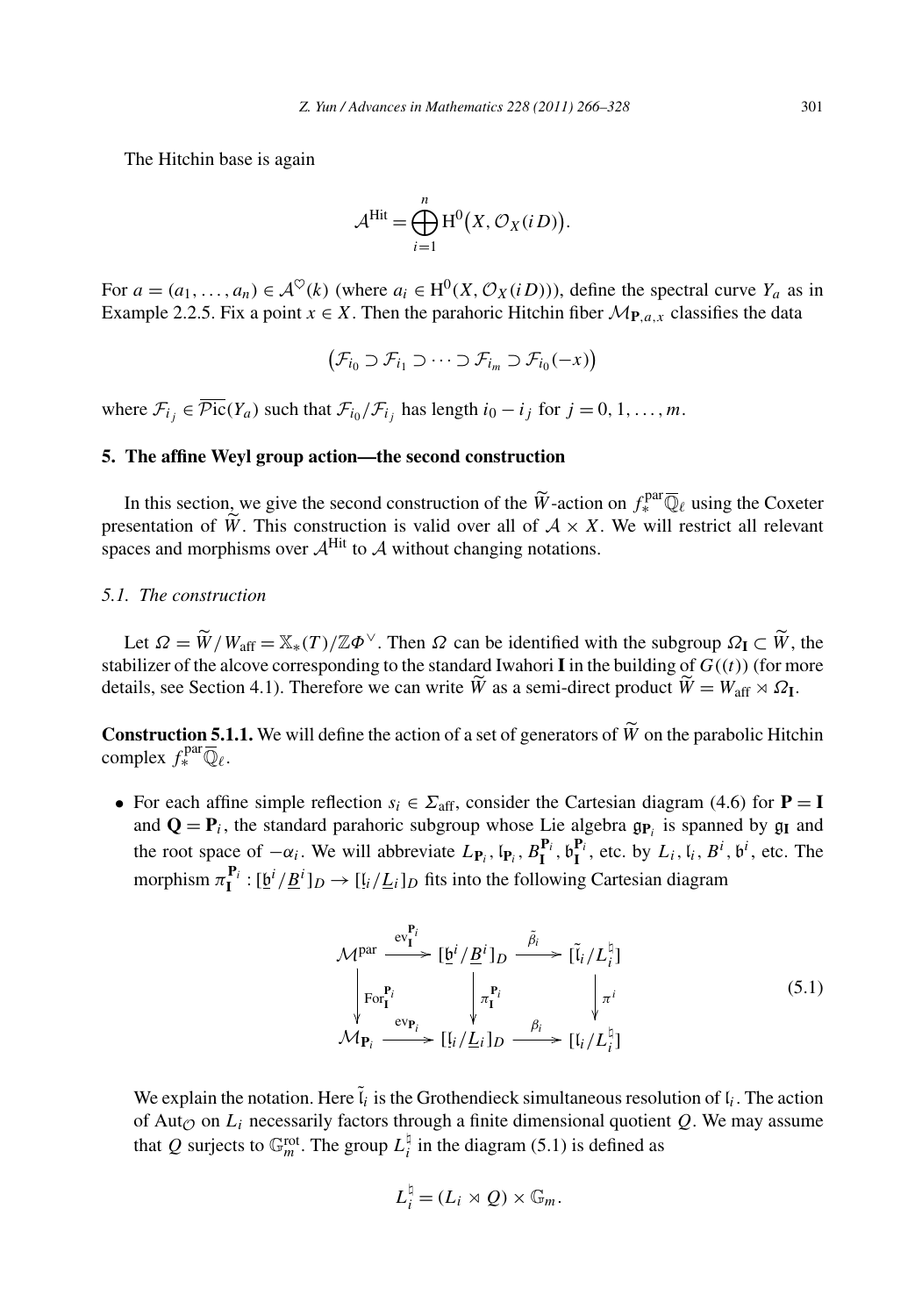The conjugation action of *L<sub>i</sub>* on *L<sub>i</sub>* and the action of Aut<sub>*Q*</sub> on *L<sub>i</sub>* gives an action of *L<sub>i</sub>*  $\times$  *Q* on  $L_i$ , and hence on  $\mathfrak{l}_i$ ,  $\tilde{\mathfrak{l}}_i$ . Hence  $L_i^{\dagger}$  acts on  $\mathfrak{l}_i$  and  $\tilde{\mathfrak{l}}_i$  with  $\mathbb{G}_m$  acting by dilation.

The Springer action for  $I_i$  is an action of  $W_{P_i} = \{1, s_i\}$  on the complex  $\pi_*^i \overline{\mathbb{Q}}_\ell \in D^b([I_i/L_i^{\natural}])$ . By proper base change, the complex

$$
\pi_{\mathbf{I},*}^{\mathbf{P}_i} \overline{\mathbb{Q}}_{\ell} = \beta_i^* \pi_*^i \overline{\mathbb{Q}}_{\ell}
$$

carries a natural *s<sub>i</sub>*-action. Therefore the complex  $f_*^{par} \overline{\mathbb{Q}}_\ell = f_{\mathbf{P}_i,*} \pi_{\mathbf{I}}^{\mathbf{P}_i} \overline{\mathbb{Q}}_\ell$  carries an *s<sub>i</sub>*-action.

• The *Ω***<sub><b>I**</sub>-action on  $f_*^{\text{par}}\overline{\mathbb{Q}}_\ell$  is given by the action of *Ω***I** on  $\mathcal{M}^{\text{par}}$  in Corollary 4.3.4. For

 $\omega \in \Omega$ ,  $R_{\omega}$ :  $\mathcal{M}^{par} \rightarrow \mathcal{M}^{par}$  is the right action, and  $\omega$  acts on  $f_*^{par} \overline{\mathbb{Q}}_\ell$  via the pull-back  $R_{\omega}^*$ .<br> **Theorem 5.1.2.** *The action of the affine simple reflections*  $\Sigma_{aff}$  *and*  $\Omega_I$  *given in* **Theorem 5.1.2.** *The action of the affine simple reflections*  $\Sigma_{\text{aff}}$  *and*  $\Omega_{\text{I}}$  *given in Construc-* $\widetilde{W}$  on  $f_*^{\text{par}} \overline{\mathbb{Q}}_{\ell}$ .

**Proof.** We first check that the actions of  $\Sigma_{\text{aff}}$  extend to a  $W_{\text{aff}}$ -action on  $f_*^{\text{par}}\overline{\mathbb{Q}}_\ell$ . For each parahoric **P**, we can apply the similar argument of Construction 5.1.1 to get a *W***P**-action on  $f_*^{\text{par}} \overline{\mathbb{Q}}_\ell = f_{\mathbf{P}, *} \text{ev}_{\mathbf{P}}^* \pi_{\mathbf{I}, *}^{\mathbf{P}} \overline{\mathbb{Q}}_\ell$ , induced from the classical Springer action on  $\pi_{\mathbf{I}, *}^{\mathbf{P}} \overline{\mathbb{Q}}_\ell$ . This construction is compatible with inclusions  $P \subset Q$  of parahoric subgroups (using the Cartesian diagram (4.6) for **I**  $\subset$  **P**  $\subset$  **Q**). Since the braid relations among the *s<sub>i</sub>*'s and the relations  $s_i^2 = 1$  are all contained in certain  $W_{\text{P}}$ , we conclude that the actions of  $s_i$  extend to the  $W_{\text{aff}}$ -action.

We then check the commutation relations between  $\Sigma_{\text{aff}}$  and  $\Omega$ **I**. The conjugation action of  $\omega \in$  $\Omega$ **I** on *W*<sub>aff</sub> is given by permuting the affine simple reflections:  $s_i \mapsto s_{\omega(i)}$ . Similar argument as in Lemma 4.2.5 and Corollary 4.3.4 gives a canonical isomorphism  $\mathcal{M}_{\mathbf{P}_{\omega(i)}} \xrightarrow{\sim} \mathcal{M}_{\mathbf{P}_i}$ , which we also denote by  $R_{\omega}$ . We have a commutative diagram



From this we deduce  $R^*_{\omega} s_i R^*_{\omega^{-1}} = s_{\omega(i)}$  on  $f^{\text{par}}_* \overline{\mathbb{Q}}_\ell$ . This completes the proof.  $\Box$ 

#### *5.2. Comparison of two constructions*

The goal of this subsection is to prove

**Proposition 5.2.1.** *The*  $\widetilde{W}$ -action on  $f_*^{\text{par}} \overline{\mathbb{Q}}_\ell$  defined in Theorem 5.1.2*, when restricted to*  $(A \times \mathbb{Q})$ *X) , coincides with the action defined in Theorem* 3.3.3*.*

We first make some remarks on the Hecke correspondence. Using the identification  $Bun_G^{par}$  $X'$ , *coincide*<br>We first m<br> $\frac{\text{We first m}}{\text{Bun}_{\infty}/G_{\text{I}}}$  $\text{Bun}_{\infty}/G_{\text{I}} \rtimes \text{Aut}_{\mathcal{O}}$  in Section 4.2, we write ome remarks on the Hecke correspondence. Using the iden<br>
in Section 4.2, we write<br>  $\mathcal{H}$ ecke<sup>Bun</sup> =  $\widetilde{\text{Bun}}_{\infty} \overset{G_1 \times \text{Aut}_{\mathcal{O}}}{\times} (G((t)) \rtimes \text{Aut}_{\mathcal{O}} / G_I \rtimes \text{Aut}_{\mathcal{O}})$ 

$$
\mathcal{H}\text{ecke}^{\text{Bun}} = \widetilde{\text{Bun}}_{\infty} \overset{G_{\text{I}} \times \text{Aut}_{\mathcal{O}}}{\times} \left( G((t)) \rtimes \text{Aut}_{\mathcal{O}} / G_{\text{I}} \rtimes \text{Aut}_{\mathcal{O}} \right) \tag{5.2}
$$

with the two projections given by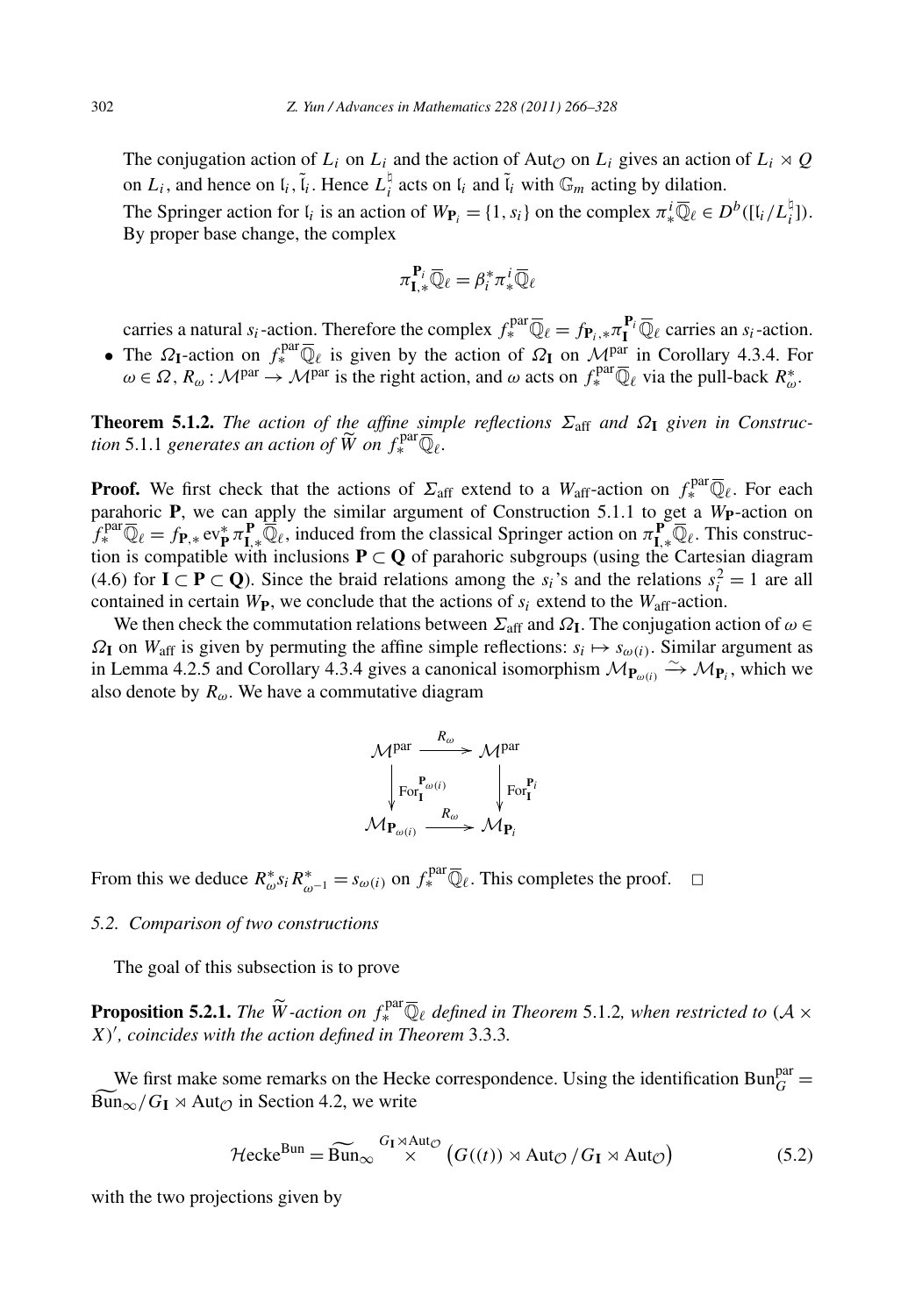$$
\overleftarrow{b}(\xi, \tilde{g}) = \xi \mod G_{\mathbf{I}} \rtimes \text{Aut}_{\mathcal{O}};
$$
  

$$
\overrightarrow{b}(\xi, \tilde{g}) = R_{\tilde{g}}(\xi) \mod G_{\mathbf{I}} \rtimes \text{Aut}_{\mathcal{O}}
$$

 $b(s, g) = \xi \mod G_I \rtimes \text{Aut}_{\mathcal{O}};$ <br>  $\vec{b}(\xi, \tilde{g}) = R_{\tilde{g}}(\xi) \mod G_I \rtimes \text{Aut}_{\mathcal{O}};$ <br>
for  $\xi \in \text{Bun}_{\infty}(S)$  and  $\tilde{g} \in (G((t)) \rtimes \text{Aut}_{\mathcal{O}})(S)/(G_I \rtimes \text{Aut}_{\mathcal{O}})(S)$ . The Bruhat decomposition  $\vec{b}(\xi, \tilde{g}) = R_{\tilde{g}}(\xi)$ <br>for  $\xi \in \widehat{\text{Bun}}_{\infty}(S)$  and  $\tilde{g} \in (G((t)) \rtimes \text{Aut}_{\mathcal{O}})$ <br> $G((t)) = \bigsqcup_{\tilde{w} \in \widetilde{W}} G_{\mathbf{I}} \tilde{w} G_{\mathbf{I}}$  gives a stratification )) × Aut<sub> $\mathcal{O}$ </sub> (*S*)/(<br>tratification<br>Hecke<sup>Bun</sup> =  $\Box$ 

$$
\mathcal{H}\mathrm{ecke}^{\mathrm{Bun}} = \bigsqcup_{\tilde{w}\in \widetilde{W}} \mathcal{H}\mathrm{ecke}_{\tilde{w}}^{\mathrm{Bun}},
$$

where

where  
\n
$$
\mathcal{H}ecke_{\tilde{w}}^{Bun} = \widetilde{Bun}_{\infty} \stackrel{G_{\mathbf{I}} \rtimes \text{Aut}_{\mathcal{O}}}{\times} ((G_{\mathbf{I}} \rtimes \text{Aut}_{\mathcal{O}})\tilde{w}(G_{\mathbf{I}} \rtimes \text{Aut}_{\mathcal{O}})/G_{\mathbf{I}} \rtimes \text{Aut}_{\mathcal{O}}).
$$
\n(5.3)  
\nThe Bruhat order on  $\tilde{W}$  coincides with the partial order induced by the closure relation among

the strata  $\mathcal{H}$ ecke $_{\tilde{\psi}}^{\text{Bun}}$ . The B<sub>1</sub><br>the stra<br>Rec<br> $\tilde{w} \in \widetilde{W}$ 

Recall from Definition 3.3.1 that we have reduced Hecke correspondences  $\mathcal{H}_{\tilde{w}}$  indexed by  $\tilde{w} \in \tilde{W}$ .

**Lemma 5.2.2.** *The image of*  $\mathcal{H}_{\tilde{w}}^{rs}$  *in*  $\mathcal{H}$ ecke<sup>Bun</sup> *is contained in*  $\mathcal{H}$ ecke $_{\tilde{w}}^{Bun}$ *.* 

**Proof.** It suffices to check this statement on the geometric points. Fix  $(a, x) \in (\mathcal{A} \times X)^{rs}(k)$ . Using the product formula Proposition 2.4.1,  $\mathcal{M}_{a,x}^{\text{par}}$  is homeomorphic to ment on<br>  $L$  2.4.1, .<br>  $J_a$ )×P'<br>
× (

$$
\mathcal{P}_a \stackrel{P_x^{\text{red}}(J_a) \times P'}{\times} (M_x^{\text{par}, \text{red}}(\gamma) \times M'), \tag{5.4}
$$
  
where *M'* and *P'* are the products of local terms over  $y \in X - \{x\}$ , and  $\gamma \in \mathfrak{g}(\widehat{\mathcal{O}}_x)$  lifting  $a(x) \in$ 

*P<sub>a</sub>*  $\chi$   $\chi$   $(M_x^{\text{par}, \text{red}}(\gamma) \times M')$ , (5.4)<br>where *M'* and *P'* are the products of local terms over  $y \in X - \{x\}$ , and  $\gamma \in \mathfrak{g}(\widehat{\mathcal{O}}_x)$  lifting  $a(x) \in$ <br> $c(\widehat{\mathcal{O}}_x)$ . Since  $a(x)$  has regular semisimple reduc *γ*  $\in M'$  and *P'* are the products of local terms over  $y \in X - \{x\}$ , and  $\gamma \in \mathfrak{g}(\widehat{\mathcal{O}}_X)$  lifting  $a(x) \in \mathfrak{c}(\widehat{\mathcal{O}}_X)$ . Since  $a(x)$  has regular semisimple reduction in *c*, we can conjugate  $\gamma$  by  $G(\widehat{\$ particular, we can use  $\tilde{x}$  to get an isomorphism  $P_x(J_a) = T(\widehat{F}_x)/T(\widehat{O}_x)$ .  $\overline{\phantom{0}}$  $\mathfrak{c}(\widehat{\mathcal{O}}_x)$ . Since  $a(x)$  has regular semisimple reduction in c, we can conjugate  $\gamma$  by  $G(\widehat{\mathcal{O}}_x)$  so that  $\gamma \in \mathfrak{t}(\widehat{\mathcal{O}}_x)$  (here  $\mathfrak{t} \subset \mathfrak{b}$  is a Cartan subalgebra). The choice of  $\gamma$  giv  $(\hat{\mathcal{O}}_x)$ . Since  $a(x)$  has regular semisimple reduction in c, we can conjugate  $\gamma$  by  $G(\hat{\mathcal{O}}_x)$  so that  $\in \mathfrak{t}(\hat{\mathcal{O}}_x)$  (here  $\mathfrak{t} \subset \mathfrak{b}$  is a Cartan subalgebra). The choice of  $\gamma$  gives a point  $\gamma \in \mathfrak{t}(\widehat{\mathcal{O}}_x)$  (here  $\mathfrak{t} \subset \mathfrak{b}$  is a Cartan subalgebra). The choice of  $\gamma$  gives a point  $\tilde{x} \in q_a^{-1}(x)$ . If particular, we can use  $\tilde{x}$  to get an isomorphism  $P_x(J_a) = T(\widehat{F}_x)/T(\widehat{\mathcal{O}}_x)$ .<br>Fix a

of points  $\tilde{w}_1 \mathbf{I}_x / \mathbf{I}_x = t^{\lambda_1} w_1 \mathbf{I}_x / \mathbf{I}_x$  for  $\tilde{w}_1 = (\lambda_1, w_1) \in \tilde{W}$ . Using the definition of the right  $\tilde{W}$ particular, we can use  $\tilde{x}$  to get an isomorphism  $P_x(J_a) = T(\hat{F}_x)/T(\hat{O}_x)$ .<br>Fix a uniformizing parameter  $t \in \hat{O}_x$ . Now the reduced structure of  $M_x^{\text{par}}(\gamma)$  of points  $\tilde{w}_1 \mathbf{I}_x/\mathbf{I}_x = t^{\lambda_1} w_1 \mathbf{I}_x/\mathbf{I}_x$  $\widetilde{W}$  on  $\mathcal{M}_{a,x}^{\text{par}}$ , under the product formula (5.4), is trivial on *M'* and sends  $\tilde{w}_1 \mathbf{I}_x / \mathbf{I}_x \in M_x^{\text{par}}(\gamma)$  to  $\tilde{w}_1 \tilde{w} \mathbf{I}_x / \mathbf{I}_x$ . Since the pair  $(\tilde{w}_1 \mathbf{I}_x / \mathbf{I}_x, \tilde{w}_1 \tilde{w} \mathbf{I}_x / \mathbf{I}_x) \in Fl_{G,x} \times Fl_{G,x}$  is in relative position  $\tilde{w}$ , the image of  $\mathcal{H}_{\tilde{w}}^{rs}$  in  $\mathcal{H}$ ecke<sup>Bun</sup> is contained in  $\mathcal{H}$ ecke $_{\tilde{w}}^{\text{Bun}}$ .  $\Box$ 

**Lemma 5.2.3.** *Let*  $\omega \in \Omega$ **I***. The reduced Hecke correspondence*  $\mathcal{H}_{\omega}$  *for*  $\mathcal{M}^{\text{par}}$  *is the graph of the a*<br>**Lemma 5.2.3.** *Let*  $\omega \in \Omega$ <sub>**1**</sub>. *The reduced Hecke correspondence*  $\mathcal{H}_{\omega}$  *for*  $\mathcal{M}^{\text{par}}$  *is the graph of the*<br>*automorphism*  $R_{\omega}: \mathcal{M}^{\text{par}} \to \mathcal{M}^{\text{par}}$  (*see Corollary* 4.3.4). *In particular, t on*  $f^{\text{par}}_{*} \overline{\mathbb{Q}}_{\ell}$  *defined in Theorem* 3.3.3 *is the same as*  $R_{\omega}^{*}$ .

**Proof.** We first show that  $\mathcal{H}$ ecke $_{\omega}^{\text{Bun}}$  is the graph of the automorphism  $R_{\omega}$ :  $\text{Bun}_{G}^{\text{par}} \to \text{Bun}_{G}^{\text{par}}$ defined in Lemma 4.2.5. In fact, this follows from the description (5.3) of  $\text{Hecke}_{\omega}^{\text{Bun}}$ , and the fact that the Schubert cell  $G_{I}\omega G_{I}/G_{I}$  consists of one point for any  $\omega \in \Omega_{I}$ .

By the construction of the  $\Omega$ **<sub>I</sub>**-action on  $\mathcal{M}^{par}$ , for any  $m \in \mathcal{M}^{par}(R)$  with image  $x \in X(R)$ , the Hitchin pairs on  $X_R - \Gamma(x)$  given by *m* and  $R_\omega(m)$  are canonically identified. Therefore,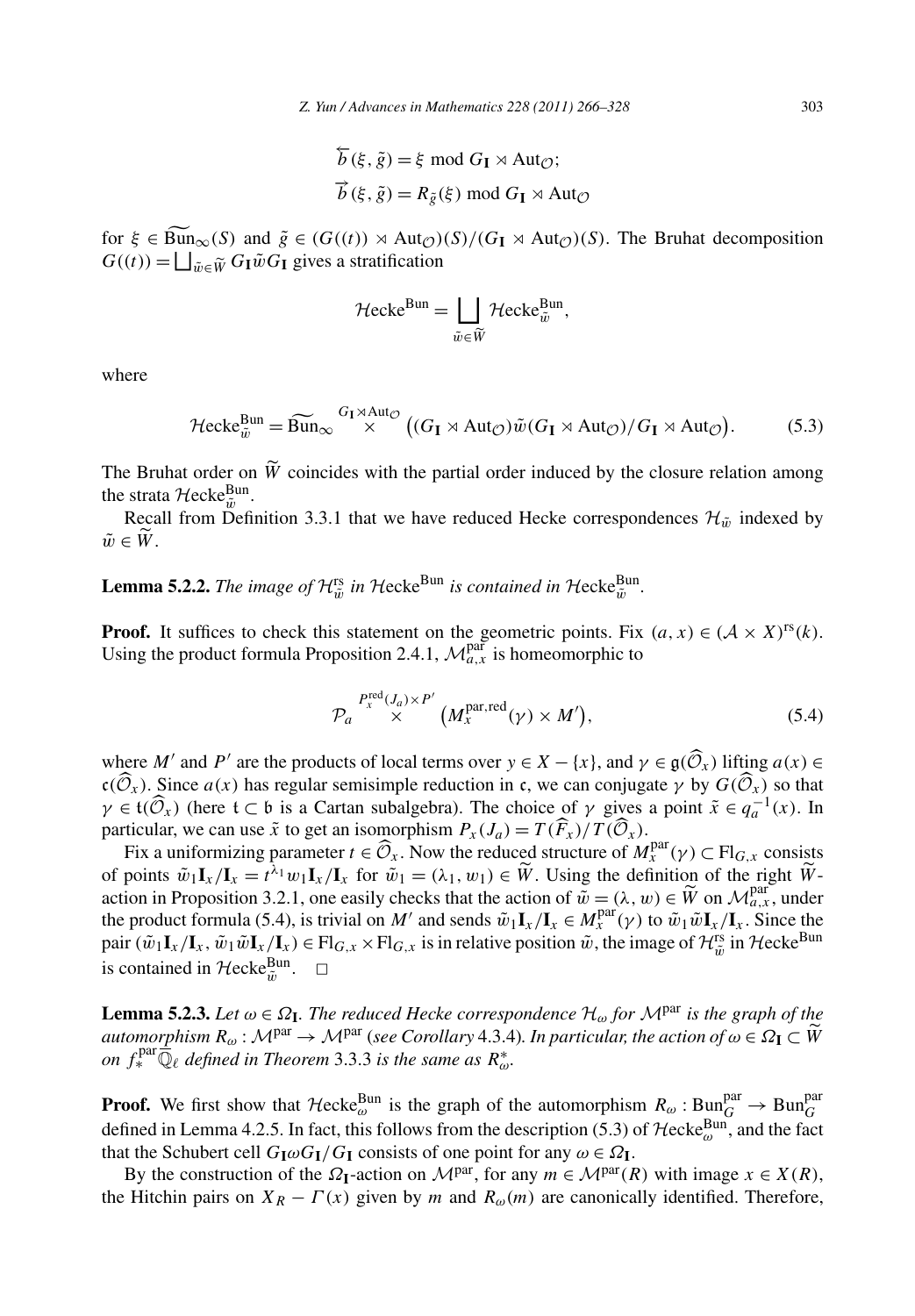the graph  $\Gamma(R_{\omega})$  of  $R_{\omega}$  naturally embeds into Hecke<sup>par</sup>. By the discussion above, the image of *Γ*( $R_{\omega}$ ) in Hecke<sup>Bun</sup> lies in Hecke<sup>Bun</sup> under the map β : Hecke<sup>par</sup> → Hecke<sup>Bun</sup>: *Γ* (*R<sub>ω</sub>*) embeds into *Hecke<sup>par</sup>*.<br> *Γ* (*R<sub>ω</sub>*)  $\subset \beta^{-1}(\text{Hecke}_{\omega}^{\text{Bun}})$ 

$$
\Gamma(R_{\omega}) \subset \beta^{-1} \big(\mathcal{H}\mathrm{ecke}_{\omega}^{\mathrm{Bun}}\big)^{\mathrm{red}}.
$$

On the other hand, by Lemma 5.2.2, the reduced structure of  $\beta^{-1}$  (Hecke<sup>Bun</sup>)<sup>rs</sup> is  $\mathcal{H}_{\infty}^{rs}$ , hence  $\Gamma(R_\omega)$ <sup>rs</sup>  $\subset \mathcal{H}_\omega^{\text{rs}}$ . Since both  $\Gamma(R_\omega)$ <sup>rs</sup> and  $\mathcal{H}_\omega^{\text{rs}}$  are graphs, we must have  $\Gamma(R_\omega)$ <sup>rs</sup>  $\cong \mathcal{H}_\omega^{\text{rs}}$ . Taking closures, we get  $\Gamma(R_{\omega}) = H_{\omega}$ .  $\Box$ 

Let  $P \subset G(F)$  be a standard parahoric subgroup of  $G(F)$ . By the Cartesian diagram (4.6), there is a right *W***P**-action on  $\mathcal{M}^{par,rs}$  making  $\mathcal{M}^{par,rs} \rightarrow \mathcal{M}^{rs}_{\mathbf{P}}$  a *W***P**-torsor (because  $[\underline{\mathfrak{b}}/\underline{B}]_D \rightarrow$  $\left[\frac{I}{L}\right]_D$  is a W<sub>P</sub>-torsor over the regular semisimple locus).

**Lemma 5.2.4.** *The <sup>W</sup>***P***-action on* <sup>M</sup>par*,*rs *defined in Proposition* 3.2.1 *and the <sup>W</sup>***P***-action defined by the diagram* (4.6) *coincide.*

**Proof.** For two points  $(x, \mathcal{E}_j, \varphi_j, \mathcal{E}_{x,j}^B) \in \mathcal{M}^{par}(R)$   $(j = 1, 2)$  with the same image in  $\mathcal{M}_{\mathbf{P}}$ , their Higgs fields on  $X - \Gamma(x)$  are identified. Therefore, we have a canonical embedding  $\gamma$ **P** :  $M^{\text{par}} \times_{M_P} M^{\text{par}} \hookrightarrow$  Hecke<sup>par</sup>. Similarly, we have an embedding  $\delta_P$ : Bun<sup>par</sup>  $\times_{Bun_P} Bun^{par} \hookrightarrow$  $H$ ecke $B$ <sup>un</sup> making the following diagram commutative:



Using the description of Hecke<sup>Bun</sup> in (5.2), we may identify the image of  $\delta$ **P** with the *w* Euniver Containing the description of Hecke<sup>Bun</sup> in (5.2), we may identify the image of δ**ρ** with the union  $\bigsqcup_{\tilde{w} \in W_{\mathbf{P}}}$  Hecke<sup>Bun</sup>. Therefore, the image of *γ***p** lies in  $\beta^{-1}(\bigsqcup_{\tilde{w} \in W_{\mathbf{P}}}$  He Using the description of *Hecke*<sup>Bun</sup> in (5.2), we may identify the image of  $\delta_{\mathbf{P}}$  with the union  $\bigsqcup_{\tilde{w}\in W_{\mathbf{P}}}$  *Hecke*<sup>Bun</sup>. Therefore, the image of  $\gamma_{\mathbf{P}}$  lies in  $\beta^{-1}(\bigsqcup_{\tilde{w}\in W_{\mathbf{P}}}$  *Hecke*  $\tilde{w} \in W_{\mathbf{P}} \mathcal{H}_{\tilde{w}}^{\text{rs}}$ .

For  $\mathbf{P} = \mathbf{P}_i^{\text{w}}$  corresponding to an affine simple reflection  $s_i$ ,  $\mathcal{M}^{\text{par,rs}} \times_{\mathcal{M}_{\mathbf{P}}}\mathcal{M}^{\text{par,rs}}$  is the disjoint union of the diagonal and the graph  $\Gamma(s_i)$  of the action of  $s_i$  given by the Cartesian diagram (4.6). Therefore,  $\Gamma(s_i)$  must map to  $\mathcal{H}_{s_i}^{rs}$  under  $\gamma_{P_i}$ . This proves the lemma for  $P = P_i$ . The general case follows because  $W_{\bf P}$  is generated by affine simple reflections.  $\Box$ **Proof of Proposition 5.2.1.** We only need to check that generators  $\Sigma_{\text{aff}} \cup \Omega_{\text{I}}$  of  $\widetilde{W}$  give the same **Proof of Proposition 5.2.1.** We only need to check that generators  $\Sigma_{\text{aff}} \cup \Omega_{\text{I}}$  of  $\widetilde{W}$  g

action on  $f_{*}^{\text{pair}}\overline{\mathbb{Q}}_{\ell}|_{\mathcal{A}'\times X}$  under the two constructions. For  $\omega \in \Omega_{\mathbf{I}}$ , this follows from Lemma 5.2.3.

For an affine simple reflection  $s_i$ , let  $St_i^-$  be the non-diagonal component of the Steinberg variety  $St_i = \tilde{l}_i \times_{I_i} \tilde{l}_i$ . Consider the commutative diagram of correspondences

$$
\mathcal{H}\text{ecke}^{\text{par}} \longleftarrow C_i \xrightarrow{\tilde{\epsilon}} [\text{St}_i^- / L_i^{\natural}]
$$
\n
$$
\tilde{c}_i \left( \bigvee_{\mathcal{M}^{\text{par}}} \tilde{c}_i \xrightarrow{\tilde{\epsilon}_i} \left( \bigvee_{\mathcal{M}^{\text{par}}} \tilde{c}_{\mathcal{M}}^{\natural} \right) \tilde{c}_{\mathcal{M}}^{\star} \right) \tag{5.5}
$$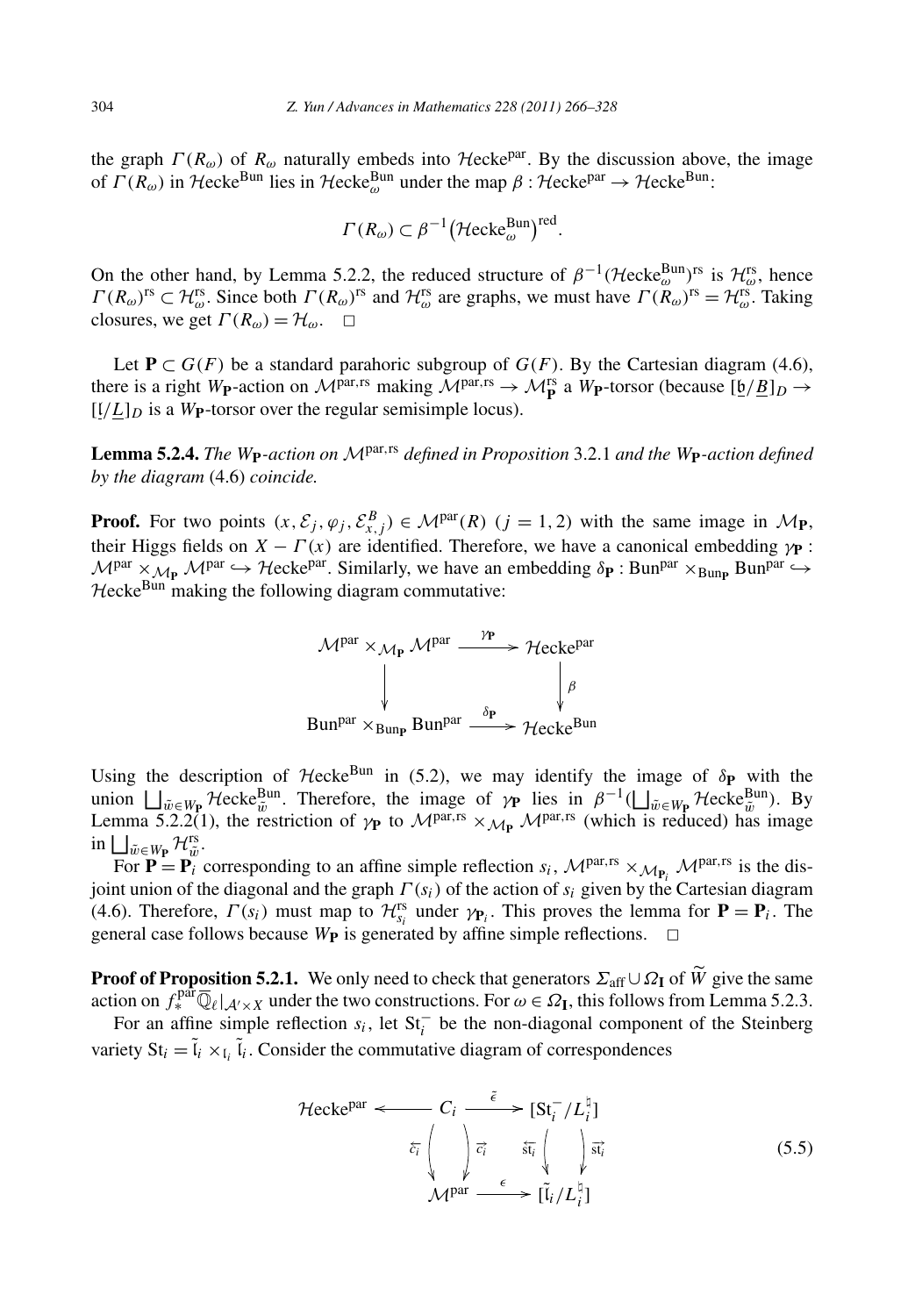where all the squares are Cartesian (which then defines  $C_i \subset \mathcal{M}^{par} \times_{\mathcal{M}_{\mathbf{P}}} \mathcal{M}^{par} \subset \mathcal{H}$ ecke<sup>par</sup>). Classical Springer action (see Remark 3.3.4) of  $s_i$  on  $\pi_*^i \overline{\mathbb{Q}}_\ell$  is given by  $\left[St_i^{-}/L_i^{\sharp}\right]_{\#}$ . By Lemma A.4.1, the  $s_i$ -action on  $f_*^{\text{par}} \overline{\mathbb{Q}}_\ell$  in Construction 5.1.1 is give by  $(\tilde{\epsilon}^* [\text{St}_i^- / L_i^{\natural}])_{\#}$ , where  $\tilde{\epsilon}^*[\text{St}^-_i/L_i^{\natural}] \in \text{Corr}(C_i; \overline{\mathbb{Q}}_\ell, \overline{\mathbb{Q}}_\ell)$ . As finite-type substacks of  $\mathcal{H}\text{ecke}^{\text{par}}|_{(\mathcal{A}\times X)'}$ ,  $C_i|_{(\mathcal{A}\times X)'}$  and  $\mathcal{H}_{s_i}|_{(A\times X)'}$  satisfy (G-2) in Definition A.6.1 with respect to  $(A \times X)^{rs} \subset (A \times X)'$  by Lemma 3.1.4. By Lemma 5.2.4,  $\tilde{\epsilon}$ <sup>\*</sup>[St<sub>i</sub><sup>-</sup>/L<sub>i</sub><sup>†</sup>] coincides with both [C<sub>i</sub>] and [H<sub>si</sub>] over  $(A \times X)^{rs}$ . By Lemma A.6.2, we conclude that  $(\tilde{\epsilon}^*[\text{St}_i^- / L_i^{\natural}])_{\#} = [\mathcal{H}_{s_i}]_{\#}$  on  $f_*^{\text{par}} \overline{\mathbb{Q}}_{\ell}|_{(\mathcal{A} \times X)'}$ .  $\Box$ 

#### **6. The graded DAHA action**

In this section, we will state and prove the second main result of the paper: the graded double affine Hecke algebra action on the parabolic Hitchin complex. Throughout this section, *we assume that G is almost simple*.

# *6.1. The graded DAHA and its action*

Define the *extended Cartan torus* to be

$$
\widetilde{T} := \mathbb{G}_m^{\text{cen}} \times T \times \mathbb{G}_m^{\text{rot}},\tag{6.1}
$$

where  $\mathbb{G}_m^{\text{cen}}$  and  $\mathbb{G}_m^{\text{rot}}$  are one-dimensional tori. We denote the canonical generators of the  $\mathbb{Z}$ lattices  $\mathbb{X}_{*}(\mathbb{G}_{m}^{\text{cen}}), \mathbb{X}_{*}^*(\mathbb{G}_{m}^{\text{rot}})$ ,  $\mathbb{X}_{*}(\mathbb{G}_{m}^{\text{rot}})$  and  $\mathbb{X}_{*}^*(\mathbb{G}_{m}^{\text{rot}})$  by  $K_{\text{can}}, \Lambda_{\text{can}}, d$  and  $\delta$ . We will see in Section 6.2 that *T* is the Cartan torus of the affine Kac–Moody group  $G$  of  $G$ , and *W* is the  $\mathbb{G}_m^{\text{rot}}$  are one-dimensional tori. We denote the canonical generators of  $\mathbb{R}^*(\mathbb{G}_m^{\text{ren}}), \mathbb{X}_*(\mathbb{G}_m^{\text{rot}})$  and  $\mathbb{X}^*(\mathbb{G}_m^{\text{rot}})$  by  $K_{\text{can}}, A_{\text{can}}, d$  and  $\delta$ . We will  $\widetilde{T}$  is the Cartan toru where  $\mathbb{G}_m^{\text{cen}}$  and  $\mathbb{G}_m^{\text{rot}}$  are one-dimensional tori. We denote the canonical generatives  $\mathbb{X}_*(\mathbb{G}_m^{\text{cen}}), \mathbb{X}^*(\mathbb{G}_m^{\text{ren}}), \mathbb{X}_*(\mathbb{G}_m^{\text{rot}})$  and  $\mathbb{X}^*(\mathbb{G}_m^{\text{rot}})$  by  $K_{\text{can}}$ ,  $\Lambda_{\text{$ W acts T. The induced action on  $\mathbb{X}^*(T)$  and  $\mathbb{X}_*(T)$  are denoted by  $\eta \mapsto \psi \eta$  and  $\xi \mapsto \psi \xi$ . The following description of the action is standard.

# **Lemma 6.1.1.**

*C cmma 6.1.1.*<br>
(1)  $W \subset \widetilde{W}$  fixes  $K_{\text{can}}$ , *d*,  $\Lambda_{\text{can}}$  and *δ*, and acts in the usual way on  $\mathbb{X}_*(T)$  and  $\mathbb{X}^*(T)$ ; **Lemma 6.1.1.**<br>
(1) *W* ⊂ *W̆ fixes K*<sub>can</sub>, *d*, *A*<sub>can</sub> *and δ*, *and acts in*</sup> (2) *λ* ∈  $\mathbb{X}_*(T)$  *acts on*  $η$  ∈  $\mathbb{X}_*(T)$  *and*  $ξ$  ∈  $\mathbb{X}^*(T)$ (2)  $\lambda \in \mathbb{X}_*(T)$  *acts on*  $\eta \in \mathbb{X}_*(\widetilde{T})$  *and*  $\xi \in \mathbb{X}^*(\widetilde{T})$  *by* J.

$$
\lambda \eta = \eta - \langle \delta, \eta \rangle \lambda + \left( (\eta | \lambda)_{\text{can}} - \frac{1}{2} (\lambda | \lambda)_{\text{can}} \langle \delta, \eta \rangle \right) K_{\text{can}};
$$
  

$$
\lambda \xi = \xi - \langle \xi, K_{\text{can}} \rangle \lambda^* + \left( \langle \xi, \lambda \rangle - \frac{1}{2} (\lambda | \lambda)_{\text{can}} \langle \xi, K_{\text{can}} \rangle \right) \delta,
$$

*here*  $\lambda \mapsto \lambda^*$  *is the isomorphism*  $\mathbb{X}_*(T)_{\mathbb{Q}} \stackrel{\sim}{\to} \mathbb{X}^*(T)_{\mathbb{Q}}$  *induced by the form*  $(\cdot | \cdot)_{\text{can}}$  (*see Section* 1.6.3)*.*

**Definition 6.1.2.** The *graded double affine Hecke algebra* (or *graded DAHA* for short) is an evenly graded  $\overline{\mathbb{Q}}_{\ell}$ -algebra  $\mathbb{H}$  which, as a vector space, is the tensor product  $\mathbb{H} = \overline{\mathbb{Q}}_{\ell}[\widetilde{W}] \ot$ evenly graded  $\overline{\mathbb{Q}}_{\ell}$ -algebra  $\mathbb{H}$  which, as a vector space, is the tensor product

$$
\mathbb{H}=\overline{\mathbb{Q}}_{\ell}[\widetilde{W}]\otimes\text{Sym}_{\overline{\mathbb{Q}}_{\ell}}\big(\mathbb{X}^*(\widetilde{T})_{\overline{\mathbb{Q}}_{\ell}}\big)\otimes\overline{\mathbb{Q}}_{\ell}[\mu].
$$

 $\mathbb{H} = \overline{\mathbb{Q}}_{\ell}[\widetilde{W}] \otimes \text{Sym}_{\overline{\mathbb{Q}}_{\ell}}(\mathbb{X}^*(\widetilde{T})_{\overline{\mathbb{Q}}_{\ell}}) \otimes \overline{\mathbb{Q}}_{\ell}[u].$ <br>Here  $\overline{\mathbb{Q}}_{\ell}[\widetilde{W}]$  is the group ring of  $\widetilde{W}$ , and  $\overline{\mathbb{Q}}_{\ell}[u]$  is a polynomial algebra in the indetermin The grading on  $H$  is given by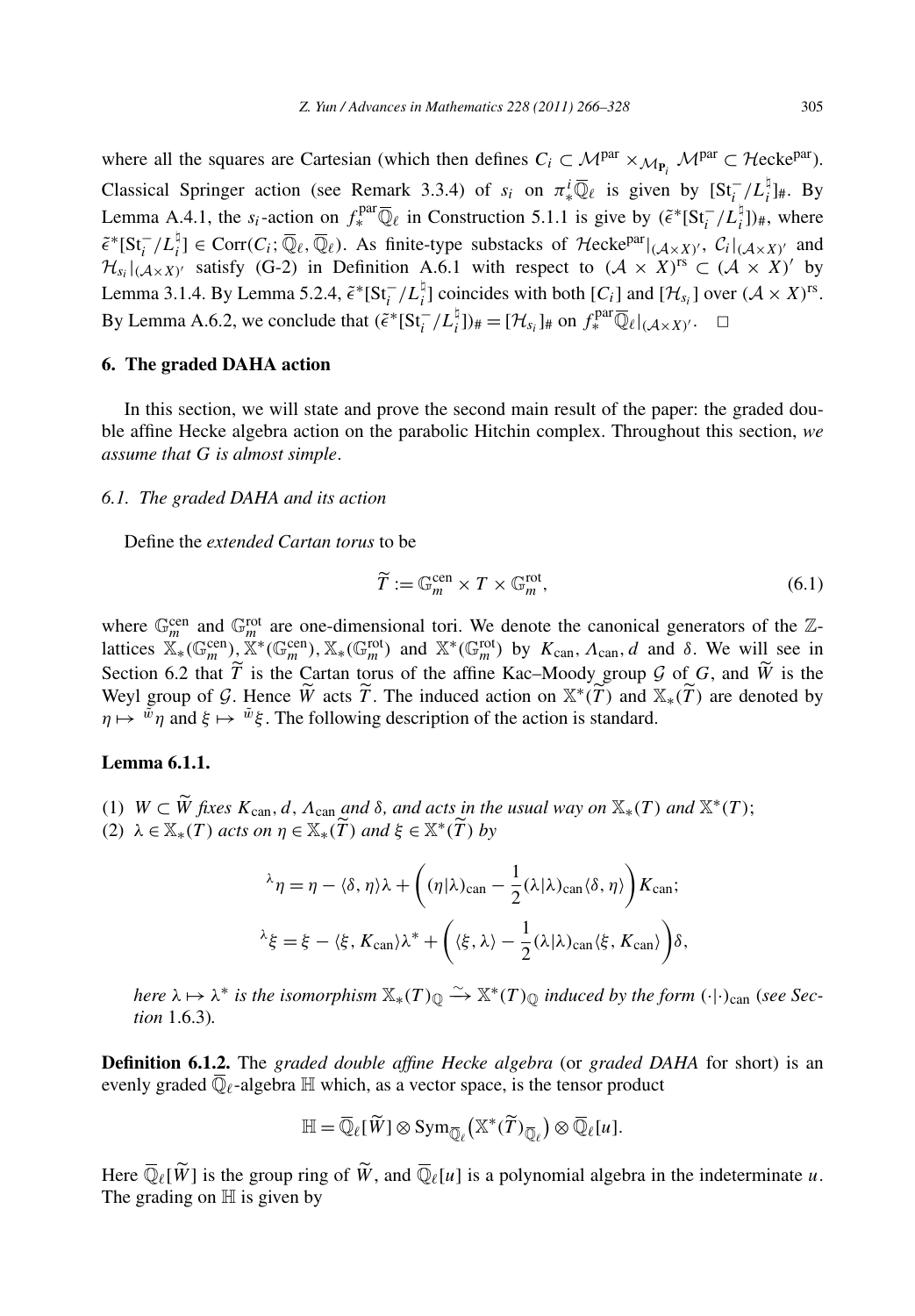- $e^{i\theta}$  are deg( $\tilde{w}$ ) = 0 for  $\tilde{w} \in \tilde{W}$ ;
- $e^{i\theta}$  deg( $\tilde{w}$ ) = 0 for  $\tilde{w} \in \widetilde{W}$ ;<br>  $e^{i\theta}$  deg( $u$ ) = deg( $\xi$ ) = 2 for  $\xi \in \mathbb{X}^*(\widetilde{T})$ .

The algebra structure on  $H$  is determined by

- The algebra structure on  $\mathbb H$  is determined by<br>
(DH-1)  $\overline{\mathbb Q}_\ell[\widetilde{W}]$ ,  $\text{Sym}_{\overline{\mathbb Q}_\ell}(\mathbb X^*(\widetilde{T})_{\overline{\mathbb Q}_\ell})$  and  $\overline{\mathbb Q}_\ell[u]$  are subalgebras of  $\mathbb H$ ;
- (DH-2)  $u$  is in the center of  $\mathbb{H}$ ;
- (DH-1)  $\overline{\mathbb{Q}}_{\ell}[\widetilde{W}]$ ,  $\text{Sym}_{\overline{\mathbb{Q}}_{\ell}}(\mathbb{X}^*(\widetilde{T})_{\overline{\mathbb{Q}}_{\ell}})$  and  $\overline{\mathbb{Q}}_{\ell}[u]$  are subalgebras of  $\mathbb{H}$ ;<br>
(DH-2) *u* is in the center of  $\mathbb{H}$ ;<br>
(DH-3) For any simple reflection  $s_i \in \Sigma_{\text{aff}}$ we have

$$
s_i \xi - s_i \xi s_i = \langle \xi, \alpha_i^{\vee} \rangle u;
$$

(DH-4) For any  $\omega \in \Omega_{\mathbf{I}} \subset \widetilde{W}$  and  $\xi \in \mathbb{X}^*(\widetilde{T})$ , we have

$$
\omega\xi = \omega \xi \omega.
$$

**Remark 6.1.3.** The graded DAHA, also known as the trigonometric degeneration of the usual  $\omega\xi = \omega \xi \omega$ .<br> **Remark 6.1.3.** The graded DAHA, also known as the trigonometric degeneration of the usual<br>
DAHA, was introduced in Cherednik's book [7, §2.12.3]. If we replace  $\widetilde{W}$  by the finite Weyl group *W*, and *T* by *T* , the corresponding algebra is the equal-parameter case of the "graded affine Hecke algebras" considered by Lusztig in [25].

**Construction 6.1.4.** We define the action of the generators of H. **onstruction 6.1.4.** We define the action of the generators o<br>
• The action of  $\widetilde{W}$  has been constructed in Theorem 5.1.2.

- 
- The action of  $\xi \in \mathbb{X}^*(T)$ . There is a tautological *T*-torsor over Bun<sup>par</sup> (at the point  $(x, \mathcal{E}, \mathcal{E}_x^B)$ , the fiber of this *T* -torsor is  $\mathcal{E}_x^B/N$ . Hence, for each  $\xi \in \mathbb{X}^*(T)$ , we have a line bundle  $\mathcal{L}(\xi)$  on Bun<sup>par</sup> or on  $\mathcal{M}^{par}$  by pull-back. We view the Chern class  $c_1(\mathcal{L}(\xi)) \in$ H<sup>2</sup>( $\mathcal{M}^{\text{par}}$ )(1) as a map  $\overline{\mathbb{Q}}_{\ell} \to \overline{\mathbb{Q}}_{\ell}[2](1)$  in  $D^{b}(\mathcal{M}^{\text{par}})$ . Define the action of  $\xi$  on  $f^{\text{par}}_{*} \overline{\mathbb{Q}}_{\ell}$ <br>to be the cup product with the Chern class of  $\mathcal{L}(\xi)$ :<br> $\xi = f^{\text{par}}_{*}(c$ to be the cup product with the Chern class of  $\mathcal{L}(\xi)$ :

$$
\xi = f_*^{\text{par}}(c_1(\mathcal{L}(\xi))) : f_*^{\text{par}} \overline{\mathbb{Q}}_{\ell} \to f_*^{\text{par}} \overline{\mathbb{Q}}_{\ell}[2](1).
$$

• Similar as above, the actions of  $\delta \in \mathbb{X}^*(\mathbb{G}_m^{\text{rot}})$ ,  $\Lambda_{\text{can}} \in \mathbb{X}^*(\mathbb{G}_m^{\text{cen}})$  and *u* are given by cup product with the pull-backs of the Chern classes  $c_1(\omega_X)$ ,  $c_1(\omega_{\text{Bun}})$  and  $c_1(\mathcal{O}_X(D))$ . Here  $\omega_{\text{Bun}}$ and  $\omega_X$  are the canonical bundles of Bun<sub>G</sub> and *X* respectively.

**Example 6.1.5.** We describe the line bundles  $\mathcal{L}(\xi)$  for  $G = GL(n)$ , following the notation in Example 2.2.5. In this case  $\mathbb{X}^*(T)$  is naturally identified with  $\mathbb{Z}^n$ , which canonical basis  $\lambda_i$ ,  $i = 1, \ldots, n$ . The line bundle  $\mathcal{L}(\lambda_i)$  on Bun<sup>par</sup> assigns to each  $(x; \mathcal{E}_0 \supset \mathcal{E}_1 \supset \cdots \supset \mathcal{E}_n = \mathcal{E}_0(-x))$ the line  $\mathcal{E}_{n-i}/\mathcal{E}_{n-i+1}$ . The canonical bundle  $\omega_{\text{Bun}}$  of Bun<sub>n</sub> assigns to each vector bundle  $\mathcal E$  the line det  $\mathbf{R}\Gamma(X,\underline{\text{End}}(\mathcal{E}))$ .

The second main theorem of the paper is: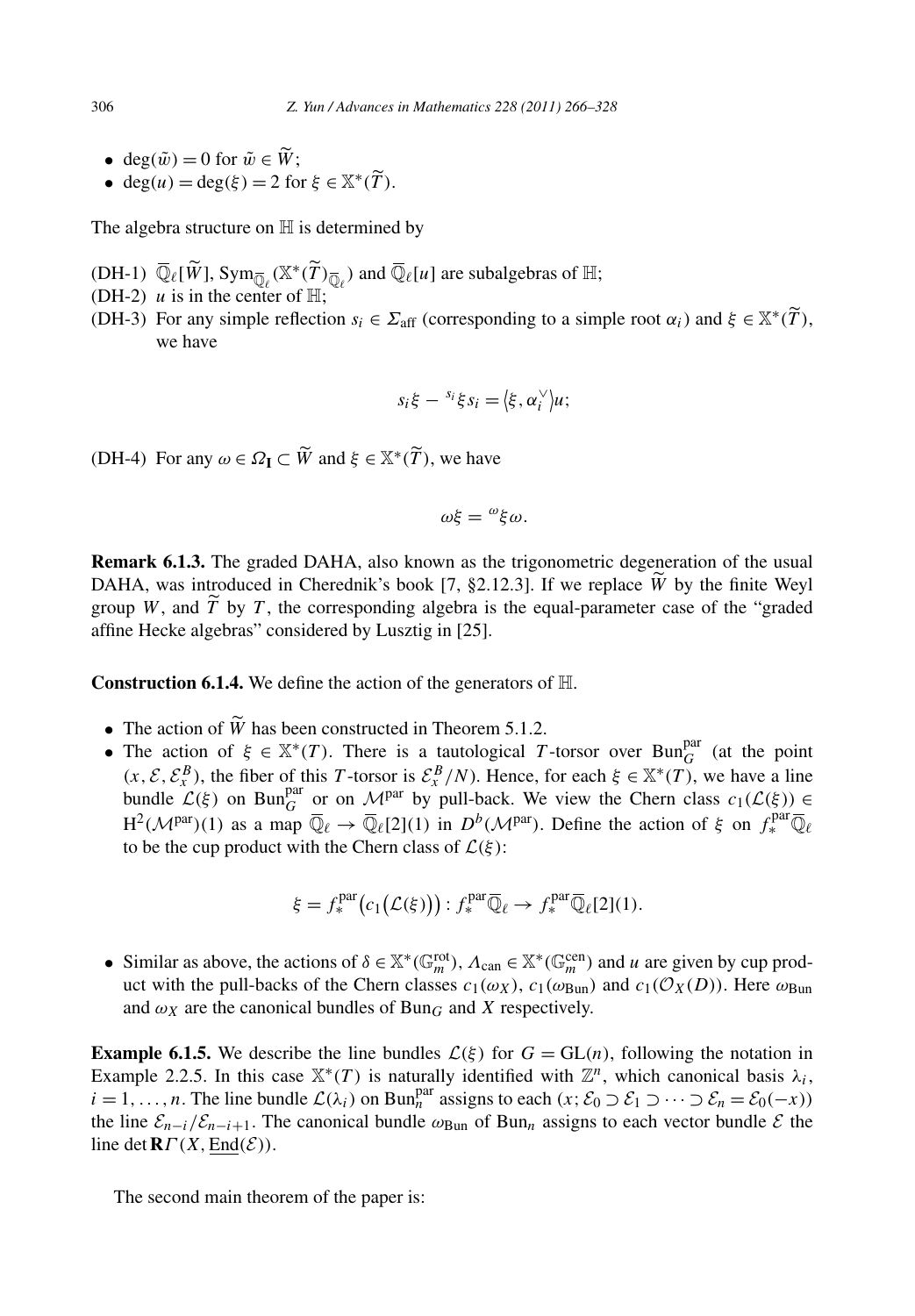*T. Yun / Advances in Mathematics 228 (2011) 266–328*<br> **Theorem 6.1.6.** *The actions of*  $\widetilde{W}$ , *u* and  $\mathbb{X}^*(\widetilde{T})$  *on*  $f_*^{\text{par}}\overline{\mathbb{Q}}_\ell$  given in Construction 6.1.4 *extend to* an action of  $\mathbb H$  on  $f^{\mathrm{par}}_*\overline{\mathbb Q}_\ell.$  More precisely, we have a graded algebra homomorphism  $\check{V}$ , *u* and ∑<br>precisely,<br> $\mathbb{H} \rightarrow \bigoplus$ 

$$
\mathbb{H} \to \bigoplus_{i \in \mathbb{Z}} \mathrm{End}^{2i}_{\mathcal{A} \times X} \big(f^{\mathrm{par}}_* \overline{\mathbb{Q}}_\ell\big)(i)
$$

 $\mathbb{H} \to \bigoplus_{i \in \mathbb{Z}} \text{End}_{\mathcal{A} \times X}^{2i}(f_{*}^{par}\overline{\mathbb{Q}}_{\ell})(i)$ <br>such that the image of the elements in  $\widetilde{W}, \mathbb{X}^{*}(T)$  and the elements  $\delta, \Lambda_{\text{can}}, u$  are the same as the *ones given in Construction* 6.1.4*.*

The proof will occupy the subsequent subsections till Section 6.5.

For any geometric point  $(a, x) \in A \times X$ , we can specialize the above theorem to the action of  $\mathbb{H}$  on the stalk of  $f^{\text{par}}_* \overline{\mathbb{Q}}_\ell$  at  $(a, x)$ , i.e.,  $H^*(\mathcal{M}_{a,x}^{\text{par}})$ .

**Corollary 6.1.7.** *For any geometric point*  $(a, x) \in A \times X$ *, Construction* 6.1.4 *gives an action of*  $\mathbb{H}$  *on the stalk of*  $f_*^{\text{par}} \overline{\mathbb{Q}}_\ell$  *at*  $(a, x)$ *, i.e.,*  $H^*(\mathcal{M}_{a,x}^{\text{par}})$ *.*<br>**Corollary 6.1.7.** *For any geometric point*  $(a, x) \in \mathcal{A} \times X$ *, Construction* 6.1.4 *gives an action of*  $\mathbb{H}/(\delta, u)$ *the following simple relation*:

$$
\tilde{w}\bar{\xi} = \tilde{w}\bar{\xi}\tilde{w}.
$$

 $\tilde{w}\bar{\xi} = \tilde{w}\bar{\xi}\tilde{w}.$ <br> *Here*  $\bar{\xi} \mapsto \tilde{w}\bar{\xi}$  is the action of  $\tilde{w}$  on  $\mathbb{X}^*(\mathbb{G}_m^{\text{cen}} \times T) = \mathbb{X}^*(\widetilde{T})/\mathbb{X}^*(\mathbb{G}_m^{\text{rot}}).$ 

**Proof.** Since the restrictions of  $\mathcal{O}_X(D)$  and  $\omega_X$  to  $\mathcal{M}_{a,x}^{\text{par}}$  are trivial, the actions of *u* and  $\delta$  on  $H^*(\mathcal{M}_{a,x}^{\text{par}})$  are zero.  $\Box$ 

# *6.2. Remarks on the Kac–Moody group*

The general reference for the constructions below is [1,  $\S$ 4] where the case  $G = SL_n$  was treated.

#### *6.2.1. The determinant line bundle*

For any *k*-algebra *R* and a projective *R*-module *M*, we use det*(M)* to denote the top wedge power of *M*. We define the *determinant line bundle*  $\mathcal{L}_{can}$  on  $G((t))$ . For any  $R[[t]]$ -submodule *Ξ* of g ⊗*k R*((*t*)) which is commensurable with the standard *R* $\llbracket t \rrbracket$ -submodule *Ξ*<sub>0</sub> := g ⊗*k R* $\llbracket t \rrbracket$ (i.e.,  $t^N \Sigma_0 \subset \Sigma \subset t^{-N} \Sigma_0$  for some  $N \in \mathbb{Z}_{\geq 0}$  and  $t^{-N} \Sigma_0 / \Sigma$  and  $\Xi / t^N \Sigma_0$  are both projective <br>*R*-modules), define the *relative determinant line* of  $\Xi$  with respect to  $\Xi_0$  to be:<br> $\det(\Xi : \Xi_0) = (\det(\Xi$ *R*-modules), define the *relative determinant line* of  $\tilde{z}$  with respect to  $\tilde{z}_0$  to be:

$$
\det(\varXi:\varXi_0)=\bigl(\det(\varXi/\varXi\cap\varXi_0)\bigr)\otimes_R\bigl(\det(\varXi_0/\varXi\cap\varXi_0)\bigr)^{\otimes-1}.
$$

Any  $g \in G(R((t)))$  acts on  $g \otimes_k R((t))$  by the adjoint representation. The functor  $\mathcal{L}_{can}$  then sends *g* to the invertible *R*-module det*(*Ad*(g)Ξ*<sup>0</sup> : *Ξ*0*)*. Since Ad*(g)Ξ*<sup>0</sup> only depends on the coset  $gG(R[\![t]\!])$ , the line bundle  $\mathcal{L}_{can}$  descends to the affine Grassmannian Gr<sub>G</sub>.

# *6.2.2. The completed Kac–Moody group*

Let  $\widehat{G}((t)) = \rho_{\mathcal{L}_{can}} \to G((t))$  be the total space of the  $\mathbb{G}_m$ -torsor associated to the line bundle  $\mathcal{L}_{can}$ . The set  $G((t))(R)$  consists of pairs  $(g, \gamma)$  where  $g \in G(R((t)))$  and  $\gamma$  is an *R*-linear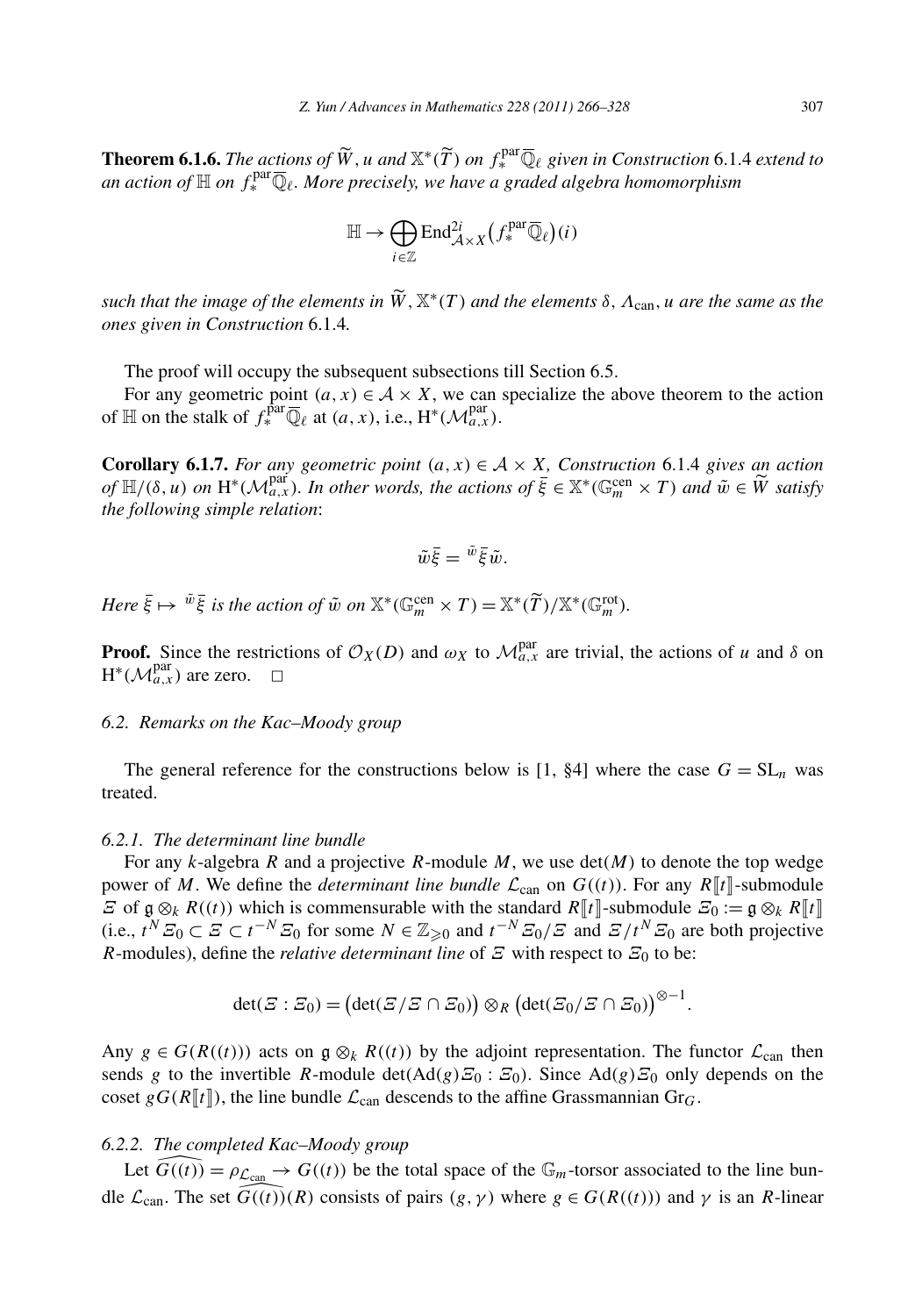isomorphism  $R \xrightarrow{\sim} \det(Ad(g) \mathcal{Z}_0 : \mathcal{Z}_0)$ . There is a natural group structure on  $\widehat{G((t))}$  making it<br>  $1 \to \mathbb{G}_m^{\text{cen}} \to \widehat{G((t))} \to G((t)) \to 1,$  (6.2) a central extension

$$
1 \to \mathbb{G}_m^{\text{cen}} \to \widehat{G}((t)) \to G((t)) \to 1,\tag{6.2}
$$

where the one-dimensional torus  $\mathbb{G}_m^{\text{cen}}$  is the fiber of  $\tilde{G}((t))$  over  $1 \in G((t))$ . Since  $\mathcal{L}_{\text{can}}$  descends to Gr<sub>G</sub>, the central extension (6.2) can be canonically trivialized over  $G$  [ $t$ ]  $\subset G((t))$ .

The action of Aut<sub> $\mathcal{O}$ </sub> on  $G((t))$  lifts to an action on  $\widehat{G((t))}$ , hence we can form the semi-direct duct<br>  $\mathcal{G} := \widehat{G((t))} \rtimes \text{Aut}_{\mathcal{O}}$ . (6.3) product

$$
\mathcal{G} := G((t)) \rtimes \text{Aut}_{\mathcal{O}}.
$$
 (6.3)

We call this object the *(completed) Kac–Moody group* associated to the loop group  $G((t))$ .

Let  $I^u \subset I$  be the unipotent radical and  $G^u \subset G_I$  be the corresponding pro-unipotent group. Let  $Aut^u_{\mathcal{O}} \subset Aut_{\mathcal{O}}$  be the pro-unipotent radical. Consider the subgroups

$$
\mathcal{G}_{\mathbf{I}} := \mathbb{G}_m^{\text{cen}} \times G_{\mathbf{I}} \rtimes \text{Aut}_{\mathcal{O}} \subset \mathcal{G};
$$
  

$$
\mathcal{G}_{\mathbf{I}}^u := G_{\mathbf{I}}^u \rtimes \text{Aut}_{\mathcal{O}}^u \subset \mathcal{G}_{\mathbf{I}}.
$$

The extended Cartan torus  $\widetilde{T}$  defined in (6.1) can be canonically identified with  $\mathcal{G}_I/\mathcal{G}_I^u$ . Any section *ι* of the quotient  $B \to T$  gives a section  $\iota : T \to \mathcal{G}_I$ . The extended affine Weyl group I  $\mathcal{G}_{I}$ .<br>be canonically identified with  $\mathcal{G}_{I}/\mathcal{G}_{I}^{u}$ . Any<br> $\rightarrow \infty$  *T*<sub>1</sub>. The extended affine Weyl group  $\widetilde{W}$ The extended Cartan torus  $\widetilde{T}$  defined in (6.1) can be can be identified with the Weyl group of the pair  $(\mathcal{G}, \iota(\widetilde{T}))$ can be identified with the Weyl group of the pair  $(\mathcal{G}, \iota(\widetilde{T}))$ , and this identification is independent of *ι*.

Let  $\theta \in \Phi$  be highest root and  $\theta^{\vee} \in \Phi^{\vee}$  be the corresponding coroot. Let  $\rho$  be half of the sum of the positive roots in *Φ*. Let *h*<sup>∨</sup> be the dual Coxeter number of g, which is one plus the sum of coefficients of  $\theta^{\vee}$  written as a linear combination of simple coroots.

**Lemma 6.2.3.**  $\frac{1}{2}(\theta^{\vee}|\theta^{\vee})_{\text{can}} = 2(\langle \rho, \theta^{\vee} \rangle + 1) = 2h^{\vee}$ .

**Proof.** For any positive root  $\alpha \neq \theta$ , we have  $\langle \alpha, \theta^{\vee} \rangle = 0$  or 1 (see [6, Chapter VI, 1.8, Proposition 25(iv)]). Hence  $\langle \alpha, \theta^{\vee} \rangle^2 = \langle \alpha, \theta^{\vee} \rangle$  for  $\alpha \in \Phi^+ - \{\theta\}$ . Therefore<br> $\frac{1}{2} (\theta^{\vee} | \theta^{\vee})_{\text$ tion 25(iv)]). Hence  $\langle \alpha, \theta^{\vee} \rangle^2 = \langle \alpha, \theta^{\vee} \rangle$  for  $\alpha \in \Phi^+ - \{\theta\}$ . Therefore

$$
\frac{1}{2}(\theta^{\vee}|\theta^{\vee})_{\text{can}} = \sum_{\alpha \in \Phi^{+}} \langle \alpha, \theta^{\vee} \rangle^{2} = \langle \theta, \theta^{\vee} \rangle^{2} + \sum_{\alpha \in \Phi^{+} - \{\theta\}} \langle \alpha, \theta^{\vee} \rangle
$$

$$
= 4 + \langle 2\rho - \theta, \theta^{\vee} \rangle = 2(\langle \rho, \theta^{\vee} \rangle + 1).
$$

Since  $\langle \rho, \alpha_i^{\vee} \rangle = 1$  for every simple coroot  $\alpha_i^{\vee} \in \Phi$ , we get  $\langle \rho, \theta^{\vee} \rangle + 1 = h^{\vee}$ .  $\Box$ 

**Remark 6.2.4.** Let

$$
K := 2h^{\vee} K_{\text{can}}; \qquad \Lambda_0 := \frac{1}{2h^{\vee}} \Lambda_{\text{can}}.
$$

We see from Lemma 6.1.1 that our definitions of  $K, \Lambda_0, d$  and  $\delta$  are consistent with the notation for Kac–Moody algebras in [17, 6.5]. The simple roots of the complete Kac–Moody group  $\mathcal G$  are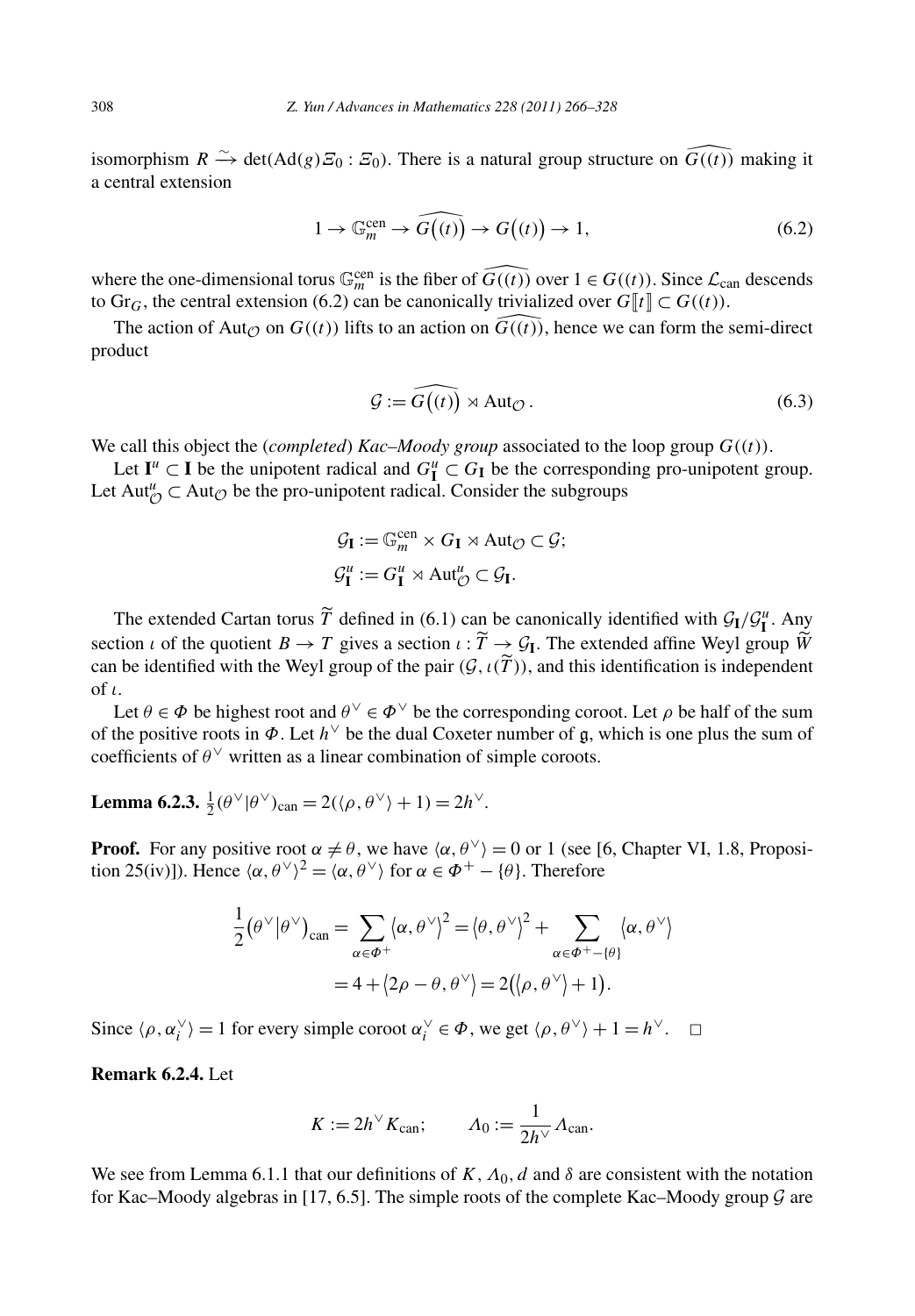${\alpha_0 = \delta - \theta, \alpha_1, \ldots, \alpha_n} \subset \mathbb{X}^*(T \times \mathbb{G}_m^{\text{rot}})$ ; the simple coroots are  ${\alpha_0^{\vee} = K - \theta^{\vee}, \alpha_1^{\vee}, \ldots, \alpha_n^{\vee}} \subset T$  $\mathbb{X}_*(\mathbb{G}_m^{\text{cen}} \times T).$ 

*6.3. Line bundles on* Bun<sup>par</sup> *G*<br>In this subsection, we give  $\mathbb{X}^*(\widetilde{T}) \subset \mathbb{H}$  on  $f_*^{\text{par}} \overline{\mathbb{Q}}_\ell$ . In this subsection, we give a uniform construction of the action of the degree two elements  $\widetilde{T}$ )  $\subset \mathbb{H}$  on  $f_*^{\text{par}} \overline{\mathbb{Q}}_{\ell}$ .

Let  $\omega_{\text{Bun}}$  be the canonical bundle of Bun<sub>G</sub>. Since the tangent complex at a point  $\mathcal{E} \in \text{Bun}_G(R)$ is  $\mathbf{R} \Gamma(X_R, \text{Ad}(\mathcal{E}))$ [1], the value of the canonical bundle  $\omega_{\text{Bun}}$  at the point  $\mathcal{E}$  is the invertible *R*- $\mathbb{X}^*(\widetilde{T}) \subset \mathbb{H}$  on  $f_*^{\text{par}} \overline{\mathbb{Q}}_\ell$ .<br>Let  $\omega_{\text{Bun}}$  be the canonical bundle of Bun<sub>*G*</sub>. Since the tangent complex at a point  $\mathcal{E} \in \text{Bun}_G(R)$ <br>is **R***Γ*(*X<sub>R</sub>*, Ad(*E*))[1], the value of the canonical Let  $\omega_{\text{Bun}}$  be the canonical bundle of  $\text{Bun}_G$ . Since the tangent complex at a point  $\mathcal{E} \in \text{Bun}_G(R)$ <br>is  $\mathbb{R}\Gamma(X_R, \text{Ad}(\mathcal{E}))[1]$ , the value of the canonical bundle  $\omega_{\text{Bun}}$  at the point  $\mathcal{E}$  is the inve is  $\mathbf{R}\Gamma(X_R, \text{Ad}(\mathcal{E}))$ [1], the value of the canonical bundle  $\omega_{\text{Bun}}$  at the point  $\mathcal E$  is the invertible  $R$ -<br>module det  $\mathbf{R}\Gamma(X_R, \text{Ad}(\mathcal E))$  (see [3, 2.2.1], [23]). Let  $\widehat{\text{Bun}}_{\infty} \to \widehat{\text{Bun}}_{\infty}$  be the  $R \xrightarrow{\sim} \det \mathbf{R} \Gamma(X_R, \text{Ad}(\mathcal{E}))$ . classifies tuples  $(x, \alpha, \mathcal{E}, \tau_x, \epsilon)$  where  $(x, \alpha, \mathcal{E}, \tau_x) \in \widehat{Bun}_{\infty}(R)$  and  $\epsilon$  is an *R*-linear isomorphism  $R \xrightarrow{\sim} \det R\Gamma(X_R, \text{Ad}(\mathcal{E}))$ .<br>**Construction 6.3.1.** (Compare [3, §2.8.5].) There is a natural action of G

action of  $G((t)) \rtimes \text{Aut}_{\mathcal{O}}$  on  $\text{Bun}_{\infty}$  in Construction 4.2.2. In fact, for  $(x, \alpha, \mathcal{E}, \tau_x) \in \text{Bun}_{\infty}(R)$ **Construction 6.3.1.** (Compare [3, §2.8.5].) There is a natural action of  $G$  on  $\overline{Bun}_{\infty}$ , lifting the and  $g \in G(R((t)))$ , the *G*-torsor  $\mathcal{E}^g$  is obtained by gluing the trivial *G*-torsor on  $\mathfrak{D}_x \cong \text{Spec } R[[t]]$ (using  $\alpha$ ) with  $\mathcal{E}|_{X_R - \Gamma(x)}$  via the identification  $\tau_x \circ g$ . Hence Ad( $\mathcal{E}^g$ ) is obtained by gluing action of  $G((t)) \rtimes \text{Aut}_{\mathcal{O}}$  on  $\widetilde{\text{Bun}}_{\infty}$  in Construction 4.2.2. In fact, for  $(x, \alpha, \mathcal{E}, \tau_x) \in \widetilde{\text{Bun}}_{\infty}(R)$ <br>and  $g \in G(R((t)))$ , the *G*-torsor  $\mathcal{E}^g$  is obtained by gluing the trivial *G*-torsor on  $\mathfrak{$  $\mathfrak{g}(\mathcal{O}_x) = \mathfrak{g} \otimes_k \mathsf{R}[\![\![\![\![\![\!]\!]\!]= \mathbb{Z}_0$  with  $\text{Aut}(\mathcal{O})[X_R - \Gamma(x)]$  via the identification  $\text{Aut}(X_x) \circ \text{Aut}(g)$ . In other<br>words,  $\text{Ad}(\mathcal{E}^g)$  is obtained by gluing  $\text{Ad}(g) \mathbb{Z}_0$  with  $\text{Ad}(\mathcal{E})|$ canonical isomorphism  $\mathcal{H} \otimes_k \mathbb{R}$   $\mathbb{F}$  =  $\mathcal{L}$  with  $\text{Au}(C)/X_R - \Gamma(x)$  via the identification  $\text{Au}(U_x) \circ \text{Au}(g)$ 

$$
(\det \mathbf{R} \Gamma(X_R, \mathrm{Ad}(\mathcal{E}^g))) \otimes_R (\det \mathbf{R} \Gamma(X_R, \mathrm{Ad}(\mathcal{E})))^{\otimes -1} \cong \det(\mathrm{Ad}(g) \mathcal{E}_0 : \mathcal{E}_0).
$$

Therefore, for trivializations  $\epsilon : R \xrightarrow{\sim} \det \mathbf{R} \Gamma(X_R, \text{Ad}(\mathcal{E}))$  and  $\gamma : R \xrightarrow{\sim} \det(\text{Ad}(g) \mathcal{E}_0 : \mathcal{E}_0), \epsilon \otimes$ *γ* defines a trivialization of det  $\mathbf{R}\Gamma(X_R, \text{Ad}(\mathcal{E}^g))$ . We then define the action of  $\hat{g} = (g, \gamma, \sigma) \in$ Therefore, for trivializations  $\epsilon : R \xrightarrow{\sim} \det \mathbf{R} \Gamma(X_R, \text{Ad}(\mathcal{E}))$  and  $\gamma$  defines a trivialization of det  $\mathbf{R} \Gamma(X_R, \text{Ad}(\mathcal{E}^g))$ . We then det  $\widehat{G((t))} \rtimes \text{Aut}_{\mathcal{O}}(R) = \mathcal{G}(R)$  on  $(x, \alpha, \mathcal{E}, \tau_x, \epsilon) \in \widehat{\text{Bun}}$ bis  $\epsilon : R \to \text{det } \mathbf{R}$ <br> *Rg*(*x, a, g, g, t<sub>x</sub>,*  $\epsilon$ *)<br>*  $R_{\hat{g}}(x, \alpha, \mathcal{E}, \tau_x, \epsilon) = ($ 

$$
R_{\hat{g}}(x,\alpha,\mathcal{E},\tau_x,\epsilon)=(x,\alpha\circ\sigma,\mathcal{E}^g,\tau_x^g,\epsilon\otimes\gamma).
$$

**Construction 6.3.2.** We define a natural  $\widetilde{T}$ -torsor  $\mathcal{L}^{\widetilde{T}}$  on Bun<sub>G</sub><sup>n</sup>, hence line bundles  $\mathcal{L}(\xi)$  for *K<sub>ĝ</sub>*(*x*,  $\alpha$ , *ξ*,  $\tau_x$ ,  $\epsilon$ ) = (*x*,  $\alpha \circ \sigma$ ,  $\epsilon^{\circ}$ ,  $\tau_x^{\gamma}$ ,  $\epsilon \otimes \gamma$ ).<br> **Construction 6.3.2.** We define a natural  $\tilde{T}$ -torsor  $\mathcal{L}^{\tilde{T}}$  on Bun<sup>par</sup>, hence line bundles  $\mathcal{L}(\xi)$  for  $\xi \in \mathbb{X}$ descends to a right action of  $\widetilde{T} = \mathcal{G}_{I}/\mathcal{G}_{I}^{u}$  on  $\mathcal{L}^{\widetilde{T}}$ , and realizes the natural projection  $\mathcal{L}^{\widetilde{T}} \to \text{Bun}_{G}^{\text{par}}$ <br>as a  $\widetilde{T}$ -torsor.<br>It is easy to identify the line bundles  $\mathcal{L}(\xi)$  **struction 6.3.2.** We define a natural  $\widetilde{T}$ -torsor  $\mathcal{L}^{\widetilde{T}}$  on Bun<sup>par</sup>, hence line bundle as a *T* -torsor.

It is easy to identify the line bundles  $\mathcal{L}(\xi)$  for  $\xi \in \mathbb{X}^*(\widetilde{T})$  (compare [22, the map in Theorem 1.1]):

# **Lemma 6.3.3.**

(1)  $\mathcal{L}(\Lambda_{\text{can}})$  *is the pull-back of*  $\omega_{\text{Bun}}$  *via the forgetful morphism*  $\text{Bun}_{G}^{par} \to \text{Bun}_{G}$ ;

-

- (2) *For*  $\xi \in \mathbb{X}^*(T)$ *, the value of the line bundle*  $\mathcal{L}(\xi)$  *at a point*  $(x, \mathcal{E}, \mathcal{E}_x^B) \in \text{Bun}_G^{\text{par}}(R)$  *is the invertible R-module associated to the B-torsor*  $\mathcal{E}_x^B$  *over*  $\Gamma(x) \cong$  Spec*R and the character*  $B \to T \stackrel{\xi}{\to} \mathbb{G}_m;$
- (3)  $\mathcal{L}(\delta)$  *is isomorphic to the pull-back of*  $\omega_X$  *via the morphism*  $\text{Bun}_G^{\text{par}} \to X$  (*cf. Lemma* 4.1.2)*.*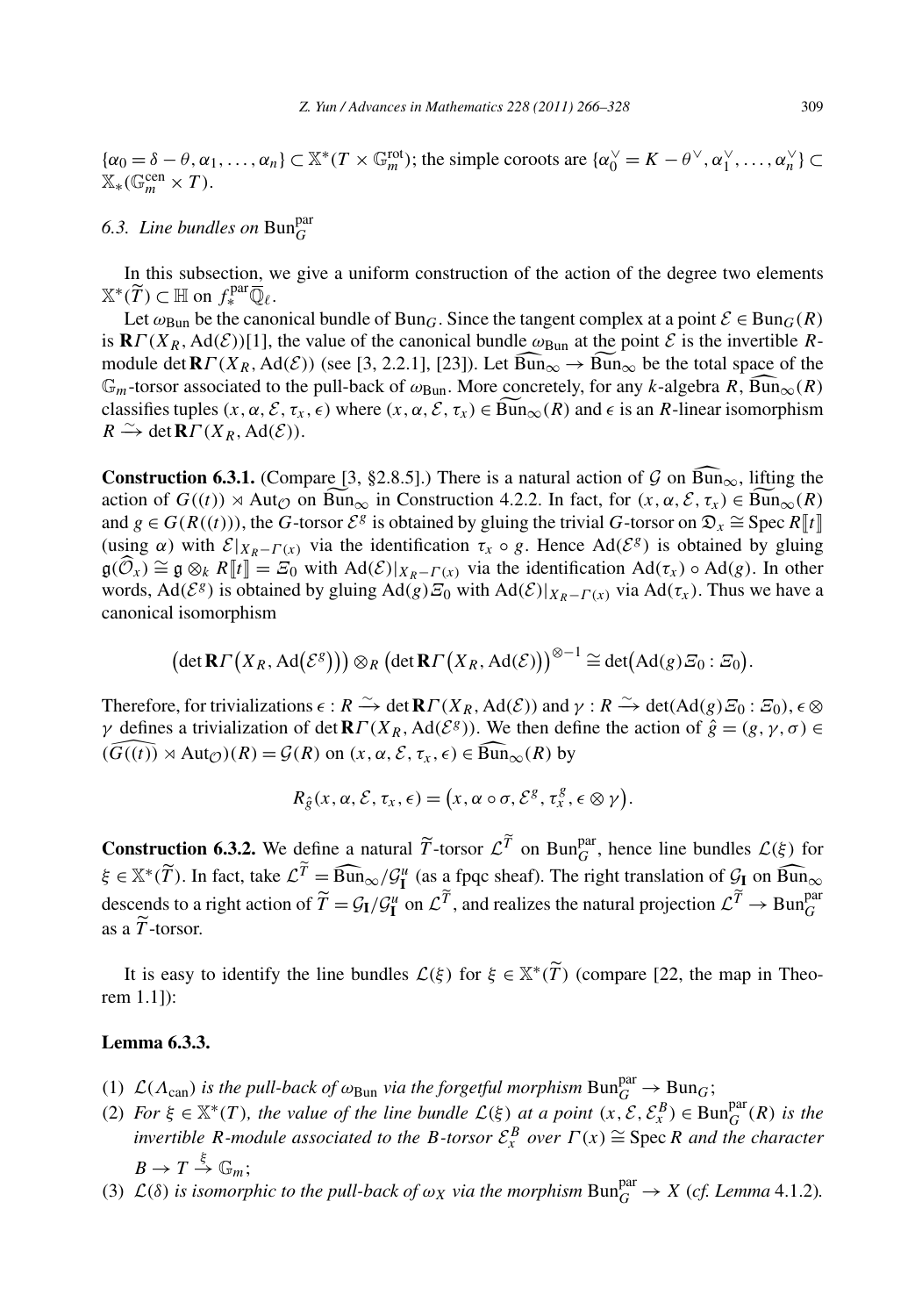**Remark 6.3.4.** Comparing Lemma 6.3.3 with Construction 6.1.4, we see that the action of any  $\xi \in \widetilde{T}$  on  $f_*^{\text{par}} \overline{\mathbb{Q}}_\ell$  is given by nma 6.3.3 with<br> $\left(\bigcup c_1(\mathcal{L}(\xi))\right)$ 

$$
\xi = f_*^{\text{par}}\Big(\bigcup c_1(\mathcal{L}(\xi))\Big) : f_*^{\text{par}}\overline{\mathbb{Q}}_\ell \to f_*^{\text{par}}\overline{\mathbb{Q}}_\ell[2](1),
$$

where  $\mathcal{L}(\xi)$  are the line bundles in Construction 6.3.2.

# *6.4. Simple reflections—a calculation in* sl<sup>2</sup>

In this subsection, we check the condition (DH-3) for  $\xi \in \mathbb{X}^*(T \times \mathbb{G}_m^{\text{rot}})$ . We use the notation in Construction 5.1.1.

The natural projection  $B^i \to T$  extends to the projection  $B^i \rtimes Q \to T \times \mathbb{G}_m^{\text{rot}}$ . Therefore we have a morphism  $[\tilde{l}_i/L_i^{\dagger}] = [\mathfrak{b}^i/(B^i \times Q \times \mathbb{G}_m)] \to \mathbb{B}(T \times \mathbb{G}_m^{\text{rot}})$ , which gives a  $T \times \mathbb{G}_m^{\text{rot}}$ -torsor on  $[\tilde{l}_i/L_i^{\natural}]$ . The associated line bundles on  $[\tilde{l}_i/L_i^{\natural}]$  are denoted by  $\mathcal{N}(\xi)$ , for  $\xi \in \mathbb{X}^*(T \times \mathbb{G}_m^{\text{rot}})$ .

Recall  $St_i = \tilde{l}_i \times_{I_i} \tilde{l}_i$  is the Steinberg variety for  $l_i$ . Let  $St_i = St_i^+ \cup St_i^-$  be the decomposition into two irreducible components, where  $St_i^+$  is the diagonal copy of  $\tilde{l}_i$ , and  $St_i^-$  is the nondiagonal component. We have a correspondence diagram



# **Lemma 6.4.1.**

(1) For  $\xi \in \mathbb{X}^*(T \times \mathbb{G}_m^{\text{rot}})$ , the action of  $s_i \xi - s_i \xi s_i - \langle \xi, \alpha_i^{\vee} \rangle u$  on  $f_*^{\text{par}} \overline{\mathbb{Q}}_\ell = f_{\mathbf{P}_i,*} \beta_i^* \pi_*^i \overline{\mathbb{Q}}_\ell$  is<br>induced from a map  $\sigma : \pi_*^i \overline{\mathbb{Q}}_\ell \to \pi_*^i \overline{\mathbb{Q}}_\ell[2](1)$ . In other *induced from a map*  $\sigma : \pi_*^i \overline{\mathbb{Q}}_\ell \to \pi_*^i \overline{\mathbb{Q}}_\ell[2](1)$ *. In other words,* 

$$
s_i \xi - {^{s_i} \xi s_i} - \langle \xi, \alpha_i^{\vee} \rangle u = f_{\mathbf{P}_i, *} \beta_i^* \sigma \in \text{End}^2(f_*^{\text{par}} \overline{\mathbb{Q}}_\ell)(1).
$$

(2) *The map*  $\sigma$  *is induced by the following element in* Corr( $[St_i/L_i^{\natural}]$ ;  $\overline{\mathbb{Q}}_{\ell}[2](1)$ ,  $\overline{\mathbb{Q}}_{\ell}$ )

is induced by the following element in 
$$
\text{Corr}([St_i/L_i^{\natural}]; \overline{\mathbb{Q}}_{\ell}[2](1), \overline{\mathbb{Q}}_{\ell})
$$
  
\n $[St_i^-/L_i^{\natural}] \cup (\overline{st}_i^* c_1(\mathcal{N}(\xi)) - \overline{st}_i^* c_1(\mathcal{N}^{s_i} \xi))) - [St_i^+/L_i^{\natural}] \cup \langle \xi, \alpha_i^{\vee} \rangle v.$ 

*Here*  $v \in H^2([St_i/L_i^{\natural}])$ (1) *is the image of the generator of*  $H^2(\mathbb{BG}_m)(1)$  (*for the*  $\mathbb{G}_m$  *factor* in  $L_i^{\natural}$ ).

**Proof.** By Construction 5.1.1, the  $s_i$ -action on  $f_*^{par} \overline{\mathbb{Q}}_\ell$  is induced from that on  $\pi_*^i \overline{\mathbb{Q}}_\ell$ . Recall the construction of the Springer action via Steinberg varieties (see Remark 3.3.4): the action of *si* on  $\pi_*^i \overline{\mathbb{Q}}_\ell$  is given by  $[\text{St}_i^- / L_i^{\natural}] \in \text{Corr}([\text{St}_i / L_i^{\natural}] ; \overline{\mathbb{Q}}_\ell, \overline{\mathbb{Q}}_\ell)$ .

On the other hand, consider the evaluation map  $\epsilon : \mathcal{M}^{par} \to [\tilde{i}_i/L_i^{\dagger}]$  in (5.1). We have  $\mathcal{L}(\xi) = \epsilon^* \mathcal{N}(\xi)$  for  $\xi \in \mathbb{X}^*(T \times \mathbb{G}_m^{\text{rot}})$ , and  $c_1(\mathcal{O}_X(D)) = \epsilon^* v$ . The rest of the lemma follows from Lemma A.5.2 about the cup product action on cohomological correspondences.  $\Box$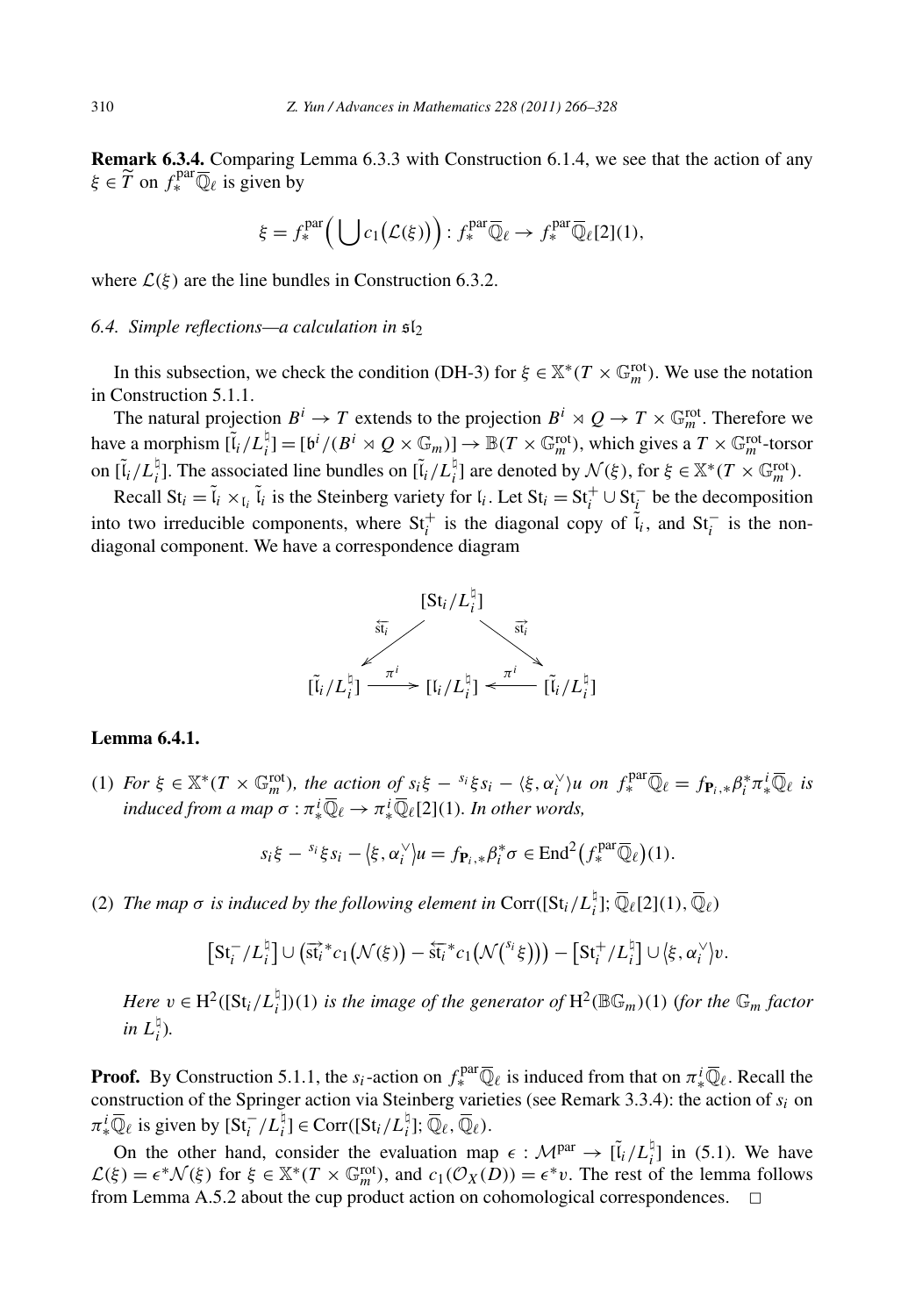Thus the condition (DH-3) for  $\xi \in \mathbb{X}^*(T \times \mathbb{G}_m^{\text{rot}})$  reduces to

**Proposition 6.4.2.** *For each*  $\xi \in \mathbb{X}^*(T \times \mathbb{G}_m^{\text{rot}})$ *, we have* 

$$
\begin{aligned}\n\text{onation (DH-3) for } \xi \in \mathbb{X}^*(I \times \mathbb{G}_m^{\text{rot}}) \text{ reduces to} \\
\text{5.4.2. For each } \xi \in \mathbb{X}^*(T \times \mathbb{G}_m^{\text{rot}}), \text{ we have} \\
\left[\text{St}_i^- / L_i^{\natural}\right] \cup \left(\overrightarrow{\text{st}_i}^* c_1 \left(\mathcal{N}(\xi)\right) - \overleftarrow{\text{st}_i}^* c_1 \left(\mathcal{N}^{\setminus s}(\xi)\right)\right) &= \left[\text{St}_i^+ / L_i^{\natural}\right] \cup \left\langle \xi, \alpha_i^{\vee} \right\rangle v\n\end{aligned}\n\tag{6.4}
$$

*as elements in* Corr( $\left[St_i/L_i^{\dagger}\right]; \overline{\mathbb{Q}}_{\ell}[2](1), \overline{\mathbb{Q}}_{\ell}$ ).

**Proof.** We decompose  $\mathbb{X}^*(T \times \mathbb{G}_m^{\text{rot}})_{\mathbb{Q}} = \mathbb{X}^*(T \times \mathbb{G}_m^{\text{rot}}) \otimes_{\mathbb{Z}} \mathbb{Q}$  into  $\pm 1$ -eigenspaces of the reflection *si*:  $(T \times \mathbb{G}_m^{\text{rot}})_{\mathbb{Q}} = \mathbb{X}^*(T \times \mathbb{G}_m^{\text{rot}}) \otimes_{\mathbb{Z}}$ <br> $\mathbb{X}^*(T \times \mathbb{G}_m^{\text{rot}})_{\mathbb{Q}} = \mathbb{X}^*(T \times \mathbb{G}_m^{\text{rot}})$ 

$$
\mathbb{X}^*\big(T\times \mathbb{G}_m^{\text{rot}}\big)_{\mathbb{Q}}=\mathbb{X}^*\big(T\times \mathbb{G}_m^{\text{rot}}\big)_{\mathbb{Q}}^{S_i}\oplus \mathbb{Q}\alpha_i,
$$

where  $\alpha_i$  spans the  $(-1)$ -eigenspace of  $s_i$ .

To prove (6.4), it suffices to prove it for  $\xi \in \mathbb{X}^*(T \times \mathbb{G}_m^{\text{rot}})^{s_i}$  and  $\xi = \alpha_i$  separately. In the first case, taking Chern class induces an isomorphism Exercise of *s<sub>i</sub>*.<br> *c*<sub>1</sub> : X<sup>∗</sup>(*T* ×  $\mathbb{G}_m^{\text{rot}}$ )<sup>*s<sub>i</sub>*</sup> and<br> *c*<sub>1</sub> : X<sup>\*</sup>(*T* ×  $\mathbb{G}_m^{\text{rot}}$ )<sup>*s<sub>i</sub>*</sup>  $\rightarrow$  H<sup>2</sup>( $\mathbb{B}(L_i \rtimes Q)$ )

$$
c_1: \mathbb{X}^*\big(T \times \mathbb{G}_m^{\text{rot}}\big)_{\overline{\mathbb{Q}}_\ell}^{\mathfrak{c}_i} \xrightarrow{\sim} \mathrm{H}^2\big(\mathbb{B}(L_i \rtimes Q)\big)(1).
$$

Hence  $c_1(\mathcal{N}(\xi))$  lies in the image of the pull-back map

$$
c_1: \mathbb{A} \cdot (I \times \mathbb{G}_m^*)_{\overline{\mathbb{Q}}_\ell} \to \mathrm{H}^2(\mathbb{B}(L_i \rtimes Q))(1).
$$
  
as in the image of the pull-back map  

$$
\pi^{i,*}: \mathrm{H}^2(\mathbb{B}L_i^{\natural})(1) \to \mathrm{H}^2([\mathfrak{l}_i/L_i^{\natural}])(1) \to \mathrm{H}^2([\mathfrak{l}_i/L_i^{\natural}])(1).
$$

$$
\circ \overrightarrow{\mathrm{st}}_i, \text{ we conclude that}
$$

$$
\overrightarrow{\mathrm{st}}_i^* c_1(\mathcal{N}(\xi)) = \overleftarrow{\mathrm{st}}_i^* c_1(\mathcal{N}(\xi)) = \overleftarrow{\mathrm{st}}_i^* c_1(\mathcal{N}(\xi)).
$$

Since  $\pi^{i} \circ \overline{\text{st}_{i}} = \pi^{i} \circ \overline{\text{st}_{i}}$ , we conclude that

$$
\overrightarrow{\mathrm{st}_i}^*c_1(\mathcal{N}(\xi)) = \overleftarrow{\mathrm{st}_i}^*c_1(\mathcal{N}(\xi)) = \overleftarrow{\mathrm{st}_i}^*c_1(\mathcal{N}(\overrightarrow{s_i}\xi)).
$$

Therefore, the LHS of (6.4) is zero. On the other hand, since  $s_i \xi = \xi$ , we have  $\langle \xi, \alpha_i^{\vee} \rangle = 0$ , hence the RHS of (6.4) is also zero. This proves the identity (6.4) in the case  $\xi \in \mathbb{X}^*(T \times \mathbb{G}_m^{\text{rot}})^{s_i}$ .

Finally we treat the case  $\xi = \alpha_i$ . Since  $L_i \rtimes Q$  is connected, the action of  $L_i \rtimes Q$  on  $L_i$  factors through a homomorphism  $L_i \rtimes Q \to L_i^{\text{ad}}$ , where  $L_i^{\text{ad}}$  is the adjoint form of  $L_i$  (isomorphic to PGL(2)). Let  $\mathbb{P}_i^1 = L_i/B^i = L_i \rtimes Q/B^i \rtimes Q = L_i^{\text{ad}}/B^{\text{ad},i}$  be the flag variety of  $L_i$  or  $L_i^{\text{ad}}$ . The pull-back  $L_i^{\text{ca}}$ , where  $L_i^{\text{ra}}$  is the adjoint for<br>  $l^i \rtimes Q = L_i^{\text{ad}}/B^{\text{ad},i}$  be the flag v<br>  $(1) = H^2(\mathbb{B}(B^i \rtimes Q))(1) = \mathbb{X}^*(A)$ 

$$
H^2_{L_i^{ad}}(\mathbb{P}_i^1)(1) \to H^2_{L_i \rtimes Q}(\mathbb{P}_i^1)(1) = H^2(\mathbb{B}(B^i \rtimes Q))(1) = \mathbb{X}^*(T \times \mathbb{G}_m^{\text{rot}})_{\overline{\mathbb{Q}}_\ell}
$$

has image  $\overline{\mathbb{Q}}_{\ell}\alpha_i$ , and the line bundle  $\mathcal{N}(\alpha_i)$  on  $\tilde{l}_i$  is the pull-back of the canonical bundle  $\omega_{\mathbb{P}^1}$ on  $\mathbb{P}^1_i$ . We can therefore only consider the  $L_i^{ad} \times \mathbb{G}_m$ -action on St<sub>i</sub>. The equality (6.4) then reduces to the following identity in the  $L_i^{ad} \times \mathbb{G}_m$ -equivariant Borel–Moore homology group<br>  $H_{2d-2}^{BM, L_i^{ad} \times \mathbb{G}_m}(\text{St}_i)(1)$  ( $d = \dim \text{St}_i$ ):<br>  $h^{-, *} c_1(\omega_{\mathbb{P}^1 \times \mathbb{P}^1}) \cup [\text{St}_i^-] = 2v \cup [\text{St}_i^+]$ , (6.5)  $H_{2d-2}^{\text{BM},L_i^{\text{ad}} \times \mathbb{G}_m}(\text{St}_i)(1)$  (*d* = dim St<sub>*i*</sub>):

$$
h^{-,*}c_1(\omega_{\mathbb{P}^1_i \times \mathbb{P}^1_i}) \cup [St_i^-] = 2v \cup [St_i^+],
$$
\n(6.5)

where  $h^-$  is the  $L_i^{ad} \times \mathbb{G}_m$ -equivariant morphism  $h^- : St^-_i \to \mathbb{P}^1_i \times \mathbb{P}^1_i$ . We will show that both sides of (6.5) are equal to the cycle class  $2[St^{nil}] \in H_{2d-2}^{BM, L_i^{ad} \times \mathbb{G}_m} (St_i)(1)$ , where  $St^{nil}$  is the preimage of the nilpotent cone in  $l_i$  under  $St_i \rightarrow l_i$ .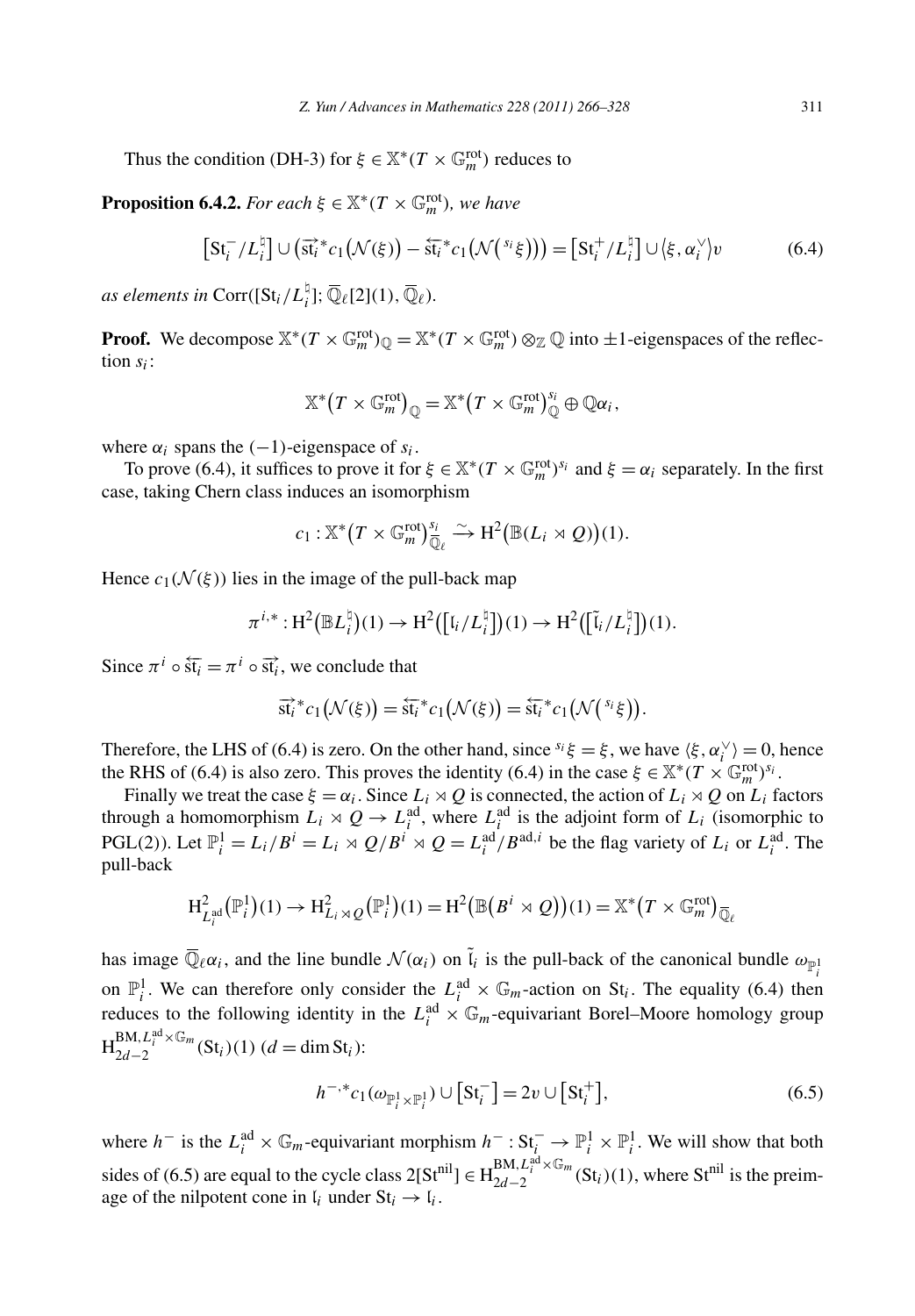On one hand, St<sup>nil</sup> is the preimage of the diagonal  $\Delta(\mathbb{P}_i^1) \subset \mathbb{P}_i^1 \times \mathbb{P}_i^1$  under  $h^-$ . Let  $\mathcal{I}_{\Delta}$  be the ideal sheaf of the diagonal  $\Delta(\mathbb{P}_i^1)$ , viewed as an  $L_i^{\text{ad}}$ -equivariant line bundle on  $\mathbb{P}_i^1 \times \mathbb{P}_i^1$ . We claim that  $\mathbf{H} \rightarrow (\mathbf{H} \mathbf{H})$ 

$$
\mathcal{I}_{\Delta}^{\otimes 2} \cong \omega_{\mathbb{P}_i^1 \times \mathbb{P}_i^1} \in \text{Pic}_{L_i^{\text{ad}}}(\mathbb{P}_i^1 \times \mathbb{P}_i^1). \tag{6.6}
$$

In fact, since  $L_i^{\text{ad}}$  does not admit nontrivial characters, we have  $\text{Pic}_{L_i^{\text{ad}}}(\mathbb{P}_i^1 \times \mathbb{P}_i^1) \cong \mathbb{Z} \oplus \mathbb{Z}$ . Then (6.6) follows by comparing the degrees along the rulings.

Since the Poincaré dual of  $c_1(\mathcal{I}_\Delta)$  is the cycle class  $[\Delta(\mathbb{P}_i^1)] \in H_2^{BM, L_i^{ad}}(\mathbb{P}_i^1 \times \mathbb{P}_i^1)(1)$ , we get from (6.6) that the cycle class  $[\Delta(\mathbb{P}_i^1)] \in$ <br>*)* ∪  $[\mathbb{P}_i^1 \times \mathbb{P}_i^1] = 2[\Delta(\mathbb{P}_i^1)]$ 

$$
c_1(\omega_{\mathbb{P}_i^1 \times \mathbb{P}_i^1}) \cup [\mathbb{P}_i^1 \times \mathbb{P}_i^1] = 2[\Delta(\mathbb{P}_i^1)].
$$
\n(6.7)

Since *h*<sup>−</sup> is smooth (St<sub>i</sub><sup>−</sup> is in fact a vector bundle over  $\mathbb{P}_i^1 \times \mathbb{P}_i^1$ ), we can pull-back (6.7) along  $h^-$  to get<br>  $h^{-, *}c_1(\omega_{\mathbb{P}^1 \times \mathbb{P}^1}) \cup [St_i^-] = 2[St_i^{\text{nil}}] \in H_{2d-2}^{\text{BM}, L_i^{\text{ad}} \times \mathbb{G}_m} (St_i^-)($ *h*<sup>−</sup> to get

$$
h^{-,*}c_1(\omega_{\mathbb{P}_i^1 \times \mathbb{P}_i^1}) \cup [St_i^-] = 2[St_i^{\text{nil}}] \in H_{2d-2}^{\text{BM}, L_i^{\text{ad}} \times \mathbb{G}_m}(\text{St}_i^-)(1). \tag{6.8}
$$

On the other hand, consider the projection  $\tau : \tilde{l}_i \to \mathfrak{t} \to \mathfrak{t}^{ad}$  ( $\mathfrak{t}^{ad}$  is the universal Cartan for  $L_i^{ad}$ , then  $St_i^{nil} = \tau^{-1}(0)$ . The class  $[0] \in H_0^{BM, \mathbb{G}_m}(\mathfrak{t}^{ad})(1)$  is the Poincaré dual of *v* ( $\mathbb{G}_m$  acts on the affine line t<sup>ad</sup> by dilation). Since  $\tau$  is  $L_i^{ad} \times \mathbb{G}_m$ -equivariant and  $L_i^{ad}$  acts trivially on t<sup>ad</sup>, we conclude that<br>  $[St_i^{nil}] = v \cup [St_i^+] \in H_{2d-2}^{BM, L_i^{ad} \times \mathbb{G}_m} (St_i^+)(1).$  (6.9) conclude that

$$
[St_i^{\text{nil}}] = v \cup [St_i^+] \in H_{2d-2}^{\text{BM}, L_i^{\text{ad}} \times \mathbb{G}_m} (St_i^+)(1). \tag{6.9}
$$

If we view both (6.8) and (6.9) as identities in  $H_{2d-2}^{BM,L_i^{ad}\times\mathbb{G}_m}(St_i)(1)$ , we get the identity (6.5). This completes the proof.  $\Box$ 

# *6.5. Completion of the proof*

We need to check that the four conditions in Definition 6.1.2 hold for the actions defined in Construction 6.1.4. The condition (DH-1) obvious holds.

The condition (DH-2) is also easy to check. In fact, the  $s_i$ -action is constructed by pulling back the Springer action on  $\pi^i_*\overline{\mathbb{Q}}_\ell$  via diagram (5.1). Since the Springer action on  $\pi^i_*\overline{\mathbb{Q}}_\ell$  is given by a self-correspondence of  $[\tilde{l}_i/L_i^{\dagger}]$  over  $[l_i/L_i^{\dagger}]$ , it commutes with cupping with any class in H<sup>∗</sup>([l<sub>*i*</sub>/L<sub>*i*</sub><sup>1</sup>]). Therefore, the *s<sub>i</sub>*-action on  $f_*^{\text{par}}\overline{\mathbb{Q}}_\ell$  commutes with cupping with any class in  $H^*(\mathcal{M}_{\mathbf{P}_i})$ , in particular *u*. Similarly, the action of  $\Omega_{\mathbf{I}}$  on  $f_*^{\text{par}}\overline{\mathbb{Q}}_\ell$  is given by self-correspondences of  $\mathcal{M}^{par}$  over  $\mathcal{A} \times X$ , it commutes with cupping with any class from  $H^*(X)$ , in particular *u*. in H<sup>\*</sup>([ $l_i/L_i^{\dagger}$ ]). Therefore, the  $s_i$ -a<br>H<sup>\*</sup>( $\mathcal{M}_{\mathbf{P}_i}$ ), in particular *u*. Similarly<br>of  $\mathcal{M}^{\text{par}}$  over  $\mathcal{A} \times X$ , it commute<br>Moreover, the action of  $\xi \in \mathbb{X}^*(\widetilde{T})$ Horeover, the action of  $\xi \in \mathbb{X}^*(\widetilde{T})$  is defined as cupping with  $c_1(\mathcal{L}(\xi)) \in H^2(\mathcal{M}^{par})(1)$ , which certainly commutes with the action of  $u$ . Therefore the actions of the generators of  $\mathbb H$  all commute with the action of *u*. This verifies (DH-2).

Now we verify the condition (DH-4) in Definition 6.1.2. This is implied by the following lemma.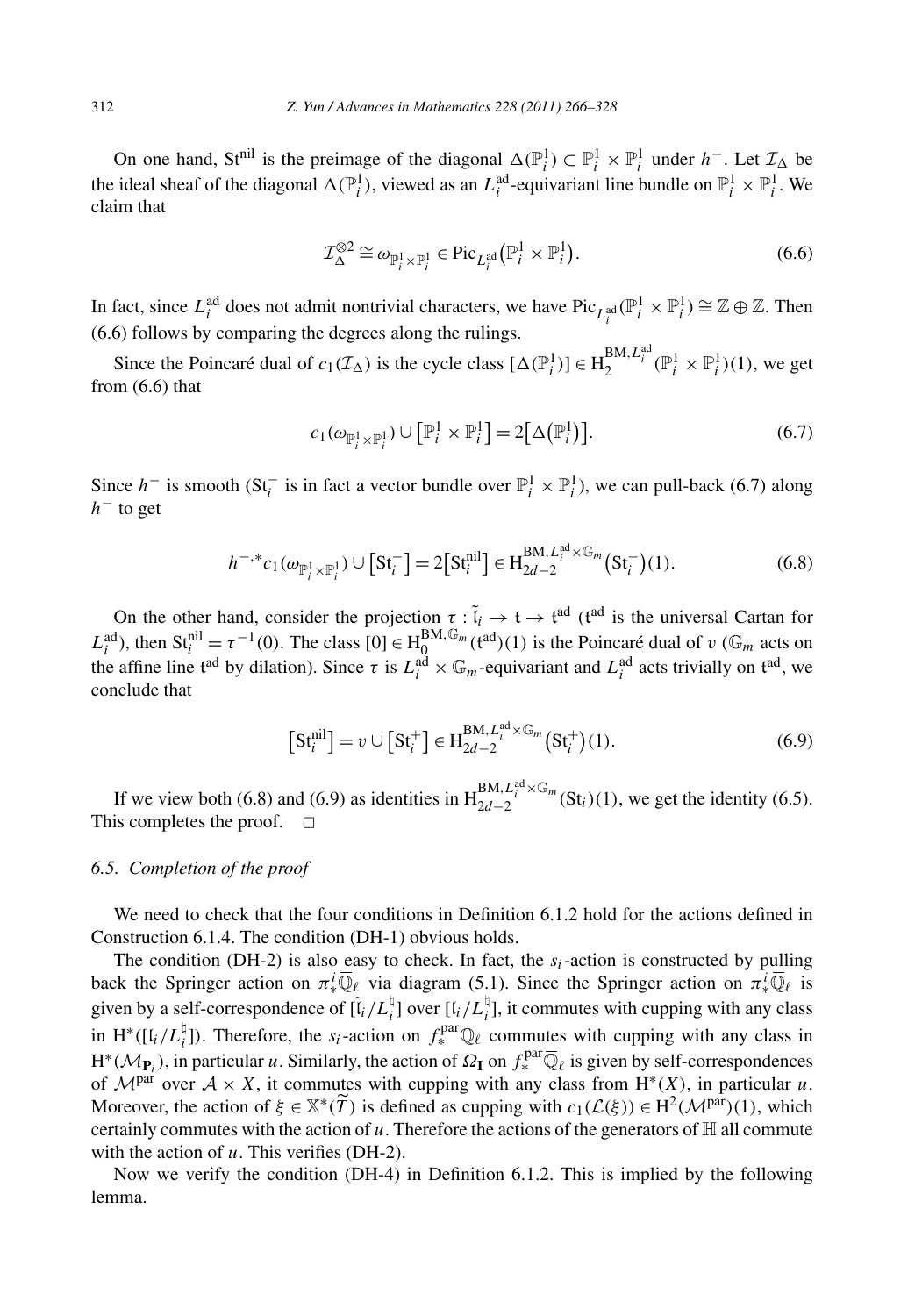**Lemma 6.5.1.** *For each*  $\omega \in \Omega_1$  *and*  $\xi \in \mathbb{X}^*(\widetilde{T})$ *, there is an isomorphism of line bundles on*<br>**Lemma 6.5.1.** *For each*  $\omega \in \Omega_1$  *and*  $\xi \in \mathbb{X}^*(\widetilde{T})$ *, there is an isomorphism of line bundles on*  $\text{Bun}_{G}^{\text{par}}$ :

$$
R_{\omega}^* \mathcal{L}(\xi) \cong \mathcal{L}({}^{\omega}\xi).
$$

**Proof.** Recall from Construction 6.3.2 that the right action of  $\tilde{T}$  on  $\mathcal{L}^T$  comes from the right **Proof.** Recall from Construction 6.3.2 that the right action of  $\widetilde{T}$  on  $\mathcal{L}\widetilde{T}$  action of  $\mathcal{G}_{\mathbf{I}}$  on  $\widehat{\text{Bun}}_{\infty}$ . On the other hand, the right action of  $\mathcal{Q}_{\mathbf{I}}$  on  $\text{Bun}_{\mathcal{G}}^{\text{para}}$  $G$  comes from the right **Proof.** Recald<br>action of  $\mathcal{G}_{\mathbf{I}}$ <br>action of  $\mathcal{G}_{\mathbf{I}}$ **I** call from Construction 6.3.2 that the right action of  $\widetilde{T}$  on  $\widehat{B}_{\text{un}\infty}$ . On the other hand, the right action of  $\Omega_{\text{I}}$  on B<br>**i** on  $\widehat{B}_{\text{un}\infty}$  (see Lemma 4.2.5). For any  $\hat{g} \in \mathcal{G}_{\text{I}}$  and  $\$ action of  $\mathcal{G}_{\tilde{\mathbf{I}}}$  on  $\widehat{\mathbf{Bun}}_{\infty}$  (see Lemma 4.2.5). For any  $\hat{g} \in \mathcal{G}_{\mathbf{I}}$  and  $\hat{\omega} \in \mathcal{G}_{\tilde{\mathbf{I}}}$ , we have

$$
R_{\mathrm{Ad}(\hat{\omega}^{-1})\hat{g}} \circ R_{\hat{\omega}} = R_{\hat{g}\hat{\omega}} = R_{\hat{\omega}} \circ R_{\hat{g}}.
$$

 $R_{\text{Ad}(\hat{\omega}^{-1})\hat{g}} \circ R_{\hat{\omega}} = R_{\hat{g}\hat{\omega}} = R_{\hat{\omega}} \circ R_{\hat{g}}.$ <br>Taking the quotient by  $\mathcal{G}_{\mathbf{I}}^u$ , we get an equality of actions on  $\mathcal{L}^{\tilde{T}} = \widehat{\text{Bun}}_{\infty} / \mathcal{G}_{\mathbf{I}}^u$ :  $\mathcal{G}_{\mathbf{I}}^{\mu}$ , we get an equality of actions on  $\mathcal{L}^{\widetilde{T}} = \widehat{\text{Bun}}_{\infty}$ ,<br>  $R_{\text{Ad}(\omega^{-1})g} \circ R_{\omega} = R_{\omega} \circ R_g$ , for  $\omega \in \Omega_{\mathbf{I}}, g \in \widetilde{T}$ .

$$
R_{\mathrm{Ad}(\omega^{-1})g} \circ R_{\omega} = R_{\omega} \circ R_g, \quad \text{for } \omega \in \Omega_{\mathbf{I}}, g \in \widetilde{T}.
$$

Therefore the  $\widetilde{T}$ -torsor  $R_{\omega}^* L \widetilde{T}$  on Bun $_G^{\text{par}}$  is the Ad( $\omega$ )-twist of  $L \widetilde{T}$ .  $\Box$ 

We have verified (DH-3) for  $\xi \in \mathbb{X}^*(T \times \mathbb{G}_m^{\text{rot}})$  in Section 6.4. It remains is to verify (DH-3) for  $\xi = \Lambda_{\text{can}}$ . For each standard parahoric subgroup  $P \subset G(F)$ , we define a line bundle  $\mathcal{L}_{P,\text{can}}$ on Bunp which to every point  $(x, \mathcal{E}, \tau_x \mod P) \in \text{Bunp}(R)$  assigns the invertible *R*-module  $det$ **R***Γ*(*X<sub>R</sub>*, Ad**p**(*E*)).

**Lemma 6.5.2.** *For each standard parahoric subgroup* **P** ⊂ *G(F), we have*

$$
u \text{ standard parahoric subgroup } \mathbf{P} \subset G(F), \text{ we have}
$$
\n
$$
\mathcal{L}_{\mathbf{I},\text{can}} \otimes \mathcal{L}(-2\rho_{\mathbf{P}}) \cong \text{For}_{\mathbf{I}}^{\mathbf{P},*} \mathcal{L}_{\mathbf{P},\text{can}} \in \text{Pic}\big(\text{Bun}_{G}^{\text{par}}\big). \tag{6.10}
$$

*Here*  $2\rho_{\textbf{P}}$  *is the sum of positive roots in*  $L_{\textbf{P}}$  (*with respect to the Borel*  $B_{\textbf{I}}^{\textbf{P}}$ ).

**Proof.** For  $(x, \alpha, \mathcal{E}, \tau_x \mod I) \in \widetilde{Bun}_I(R)$ , we have an exact sequence of vector bundles on  $X_R$ 

$$
0 \to \text{Ad}_{\mathbf{I}}(\mathcal{E}) \to \text{Ad}_{\mathbf{P}}(\mathcal{E}) \to i_* \mathcal{Q}(\mathcal{E}) \to 0 \tag{6.11}
$$

where  $Q(\mathcal{E})$  is a coherent sheaf supported on  $\Gamma(x)$ . The assignment  $(\mathcal{E}, \tau_x \mod I) \mapsto Q(\mathcal{E})$  gives a coherent sheaf Q on Bun<sup>par</sup>. Via the local coordinate  $\alpha$  and the full level structure  $\tau_x$ , we can identify  $Q(\mathcal{E})$  with  $(\mathfrak{g}_{\mathbf{P}}/\mathfrak{g}_{\mathbf{I}}) \otimes_k R$ . Hence Q can be viewed as the vector bundle a the local of<br>Hence Q corrected  $Q \cong \widetilde{\text{Bun}}_{\infty}$ 

$$
\mathcal{Q}\cong \widetilde{\mathrm{Bun}}_{\infty} \stackrel{G_{\mathrm{I}}\rtimes \mathrm{Aut}_{\mathcal{O}}}{\times} (\mathfrak{g}_{\mathrm{P}}/\mathfrak{g}_{\mathrm{I}})
$$

over Bun<sup>par</sup>. Taking the determinant, we get<br>det  $Q \cong \widetilde{\text{Bun}}_{\infty}$ 

$$
\det \mathcal{Q} \cong \widetilde{\operatorname{Bun}}_{\infty} \overset{G_{\mathrm{I}} \rtimes \operatorname{Aut}_{\mathcal{O}}}{\times} \operatorname{det}(\mathfrak{g}_{\mathrm{P}}/\mathfrak{g}_{\mathrm{I}}).
$$

Since  $G_{I} \rtimes \text{Aut}_{\mathcal{O}}$  acts on det $(\mathfrak{g}_{P}/\mathfrak{g}_{I})$  via the character  $G_{I} \rtimes \text{Aut}_{\mathcal{O}} \to T \times \mathbb{G}_{m}^{\text{rot}} \xrightarrow{-2\rho_{P}} \mathbb{G}_{m}$ , we conclude that det  $Q \cong \mathcal{L}(-2\rho_{\mathbf{P}})$ . Taking the determinant of the exact sequence (6.11), we get the isomorphism  $(6.10)$ .  $\square$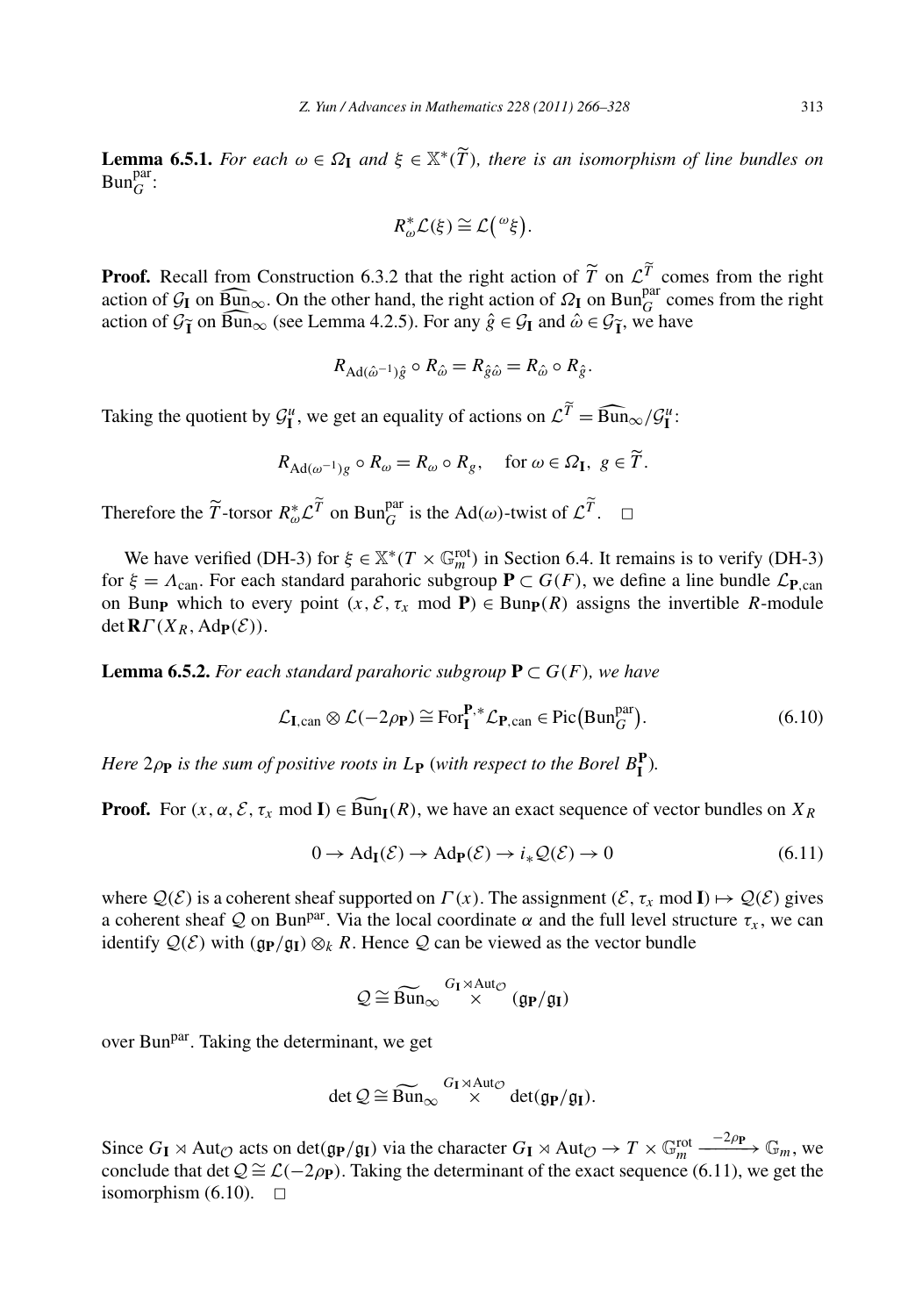**Corollary 6.5.3.** *For each*  $i = 0, \ldots, n$ *, there is an isomorphism of line bundles on* Bun $_G^{\text{par}}$ :

$$
\text{For}_{\mathbf{I}}^{\mathbf{P}_i,*}\mathcal{L}_{\mathbf{P}_i,\text{can}} \cong \text{For}_{\mathbf{I}}^{\mathbf{G},*}\omega_{\text{Bun}} \otimes \mathcal{L}(2\rho - \alpha_i)
$$

*where* 2*ρ is the sum of positive roots in G.*

By Construction 5.1.1 (see the diagram (5.1)), the action of  $s_i$  on  $f_*^{\text{par}}\overline{\mathbb{Q}}_\ell$  commutes with where  $2\rho$  is the sum of positive roots in G.<br>By Construction 5.1.1 (see the diagram (5.1)), the action<br>cupping with any cohomology class pulled back from  $\mathcal{M}_{\mathbf{P}_i}$ cupping with any cohomology class pulled back from  $M_{P_i}$ . In particular, it commutes with  $C_1(\mathcal{L}_{\mathbf{P}_i, \text{can}})$ . Using Corollary 6.5.3, we conclude that of  $s_i$  on  $f_*^{\text{pca}} \mathbb{Q}_\ell$  comm

$$
s_i(\Lambda_{\text{can}} + 2\rho - \alpha_i) = (\Lambda_{\text{can}} + 2\rho - \alpha_i)s_i \in \text{Hom}_{\mathcal{A} \times X}(f_*^{\text{par}} \overline{\mathbb{Q}}_\ell, f_*^{\text{par}} \overline{\mathbb{Q}}_\ell[2](1)). \quad (6.12)
$$

Observe that for  $i = 1, \ldots, n$ , we have

$$
\langle \Lambda_{\text{can}} + 2\rho - \alpha_i, \alpha_i^{\vee} \rangle = 2 \langle \rho, \alpha_i^{\vee} \rangle - 2 = 0.
$$
  

$$
\alpha_0, \alpha_0^{\vee} \rangle = \langle \Lambda_{\text{can}} + 2\rho - \delta + \theta, K - \theta^{\vee} \rangle
$$

For  $i = 0$ , we have

$$
\langle \Lambda_{\text{can}} + 2\rho - \alpha_i, \alpha_i^{\vee} \rangle = 2\langle \rho, \alpha_i^{\vee} \rangle - 2 = 0.
$$
  
have  

$$
\langle \Lambda_{\text{can}} + 2\rho - \alpha_0, \alpha_0^{\vee} \rangle = \langle \Lambda_{\text{can}} + 2\rho - \delta + \theta, K - \theta^{\vee} \rangle
$$

$$
= \langle \Lambda_{\text{can}}, K \rangle - 2\langle \rho, \theta^{\vee} \rangle - 2 = 2h^{\vee} - 2h^{\vee} = 0.
$$

Here we have used the fact that  $\langle \Lambda_{\text{can}}, K \rangle = 2h^{\vee}$  (see Remark 6.2.4) and  $h^{\vee} = \langle \rho, \theta^{\vee} \rangle + 1$  (see Lemma 6.2.3). In any case, we have  $\langle \Lambda_{\text{can}} + 2\rho - \alpha_i, \alpha_i^{\vee} \rangle = 0$  for  $i = 0, ..., n$ . This, together with (6.12) implies that (DH-3) holds for  $s_i$  and  $\xi = \Lambda_{\text{can}} + 2\rho - \alpha_i$ . Since we have already proved (DH-3) for  $s_i$  and  $2\rho - \alpha_i \in \mathbb{X}^*(T \times \mathbb{G}_m^{\text{rot}})$  in Section 6.4, we can subtract this relation from the one for  $\xi = A_{\text{can}} + 2\rho - \alpha_i$ , and conclude that (DH-3) holds for  $s_i$  and  $\xi = A_{\text{can}}$ . This completes the proof of (DH-3), and hence the proof of Theorem 6.1.6.

#### *6.6. Variants of the main results*

We first state a parahoric version of Theorem 6.1.6. Let  $\mathbf{1}_{W_P} \in \overline{\mathbb{Q}}_{\ell}[\widetilde{W}]$  be the characteristic  $W_P$  for  $\overline{\mathbb{Q}}_{\ell}$ 6.6. Variants of the main results<br>We first state a parahoric version of Theorem 6.1.6. Let  $\mathbf{1}_{W_P} \in \overline{\mathbb{Q}}_{\ell}[\widetilde{W}]$  be<br>function of  $W_P$ , then  $\frac{1}{\#W_P} \mathbf{1}_{W_P}$  is an idempotent in  $\mathbb{Q}[\widetilde{W}]$ . Let  $\mathbb{H}_$ 

**Theorem 6.6.1.** *There is a graded algebra homomorphism*:

$$
\mathbb{H}_{\mathbf{P}} \to \bigoplus_{i \in \mathbb{Z}} \text{End}_{\mathcal{A} \times X}^{2i} (f_{\mathbf{P}, *}\overline{\mathbb{Q}}_{\ell})(i).
$$

 $\mathbb{H}_{\mathbf{P}} \to \bigoplus_{i \in \mathbb{Z}} \text{End}_{\mathcal{A} \times X}^{2i}(f_{\mathbf{P}, *} \overline{\mathbb{Q}}_{\ell})(i).$ <br>
Sketch of proof. By Theorem 5.1.2, we have a  $\widetilde{W}$ -action on  $f_*^{\text{par}} \overline{\mathbb{Q}}_{\ell}$ . Since  $W_{\mathbf{P}} \subset \widetilde{W}$  is finite, it makes sense to extract the subcomplex  $(f_*^{\text{par}}\overline{\mathbb{Q}}_\ell)^{W_P}$  of  $W_P$ -invariants. Recall the diagram (4.6) and Construction 5.1.1. The *W***P**-action on  $f_*^{\text{par}} \overline{\mathbb{Q}}_\ell$  is induced from that on  $\pi_{\mathbf{P},\ast}^{\mathbf{I}} \overline{\mathbb{Q}}_\ell \in$ *D<sup><i>b*</sup>([[**p**/<u>*L***P**</del>]*D*) via proper base change. Classical Springer theory for *π***I** implies that  $(π$ **I**<sub>P</sub><sup>*\**Q*e*</sub>)<sup>*W*</sup>**P** is the constant sheaf on  $[lp/Lp]_D$ . Therefore<br>  $f_{P,*}\overline{Q}_\ell = f_{P,*}(ev_P^*(πP_F*)\widetilde{Q}_\ell)^{W$ is the constant sheaf on  $[\mathbf{p}/\mathbf{L_P}]_D$ . Therefore

$$
f_{\mathbf{P},*}\overline{\mathbb{Q}}_{\ell} = f_{\mathbf{P},*}(\text{ev}_{\mathbf{P}}^* (\pi_{\mathbf{P},*}^{\mathbf{I}} \overline{\mathbb{Q}}_{\ell})^{W_{\mathbf{P}}}) \cong (f_*^{\text{par}} \overline{\mathbb{Q}}_{\ell})^{W_{\mathbf{P}}}.
$$

The theorem easily follows from this isomorphism.  $\Box$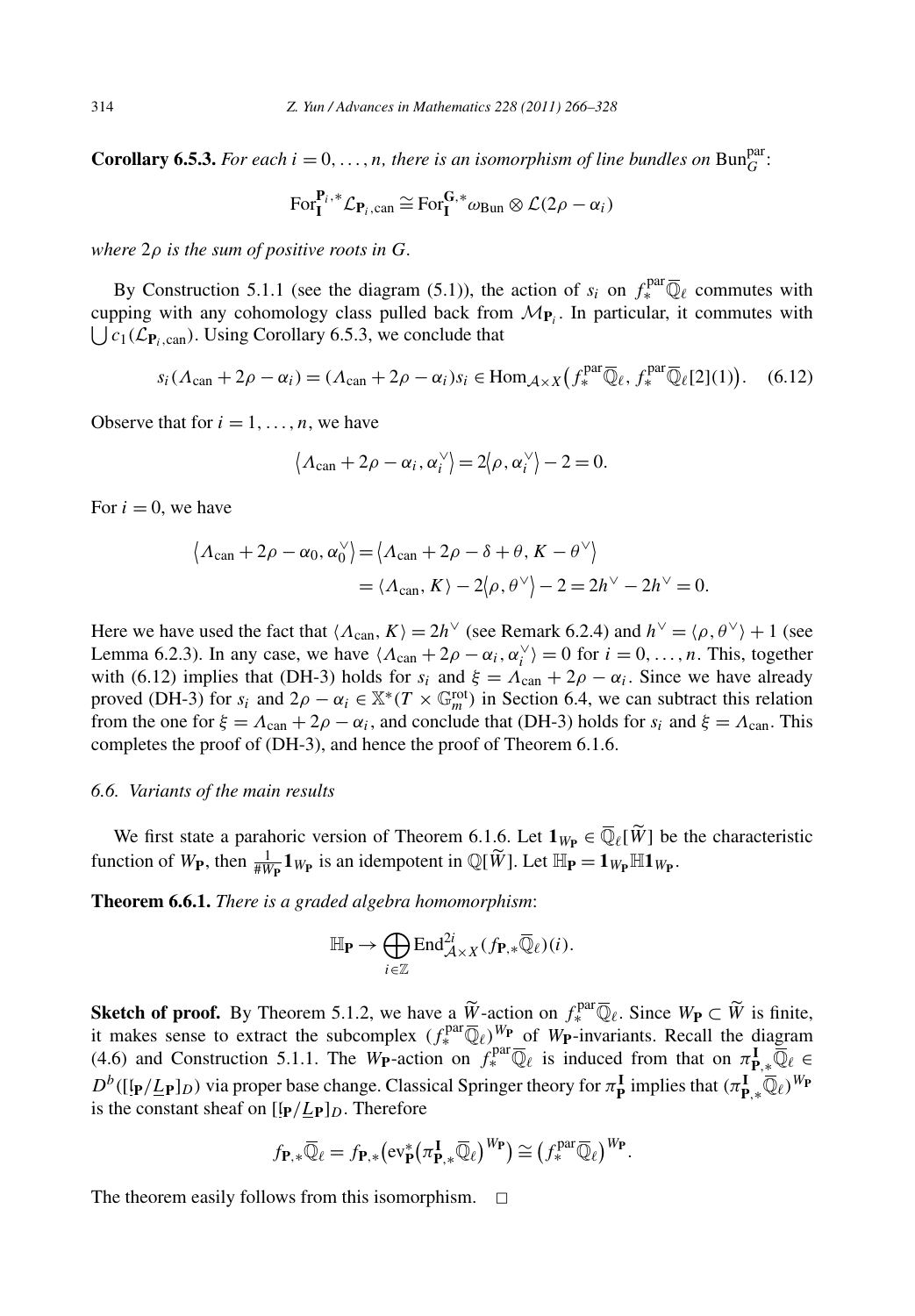Next, we state a version of Theorem 3.3.3 over an *enhanced* Hitchin base. Let  $c_{\bf P} = \ln \frac{p}{L}$   $\sum_{n=1}^{\infty}$ 2. *Yun / Advances in Mathematics* 228 (2011) 266–328<br>Next, we state a version of Theorem 3.3.3 over an *enhanced* Hitchin base. Let  $c_{\bf P} = [p \nmid / L_{\bf P}$ <br> $t \nmid W_{\bf P}$  be the adjoint quotient of  $I_{\bf P}$ . The projection *w w COUD 266−328* 315<br> *enhanced* Hitchin base. Let  $c_{\mathbf{P}} = [p \nmid p] \mathbf{L}_{\mathbf{P}} = \widetilde{W} \rightarrow W$  restricted to the subgroup  $W_{\mathbf{P}} \subset \widetilde{W}$ induces an injection  $W_{\mathbf{P}} \hookrightarrow W$ . Therefore we have finite flat morphisms

$$
\mathfrak{t}\xrightarrow{q_{\mathbf{I}}^{\mathbf{P}}}\mathfrak{c}_{\mathbf{P}}\xrightarrow{q_{\mathbf{P}}}\mathfrak{c}.
$$

 $t \xrightarrow{q_1^P} c_P \xrightarrow{q_P} c.$ <br> **Definition 6.6.2.** The *enhanced Hitchin base*  $\widetilde{A}_P$  of type **P** is defined by the following Cartesian square



 $\mathcal{A}^{\text{Hit}} \times X \xrightarrow{\text{ev}} \mathfrak{c}_D$ <br>where "ev" is the evaluation map. Note that  $\widetilde{A}_I = \widetilde{A}^{\text{Hit}}$  defined in Definition 2.2.2, and  $\widetilde{A}_G =$ where "ev" is the evaluation map. Note that  $\widetilde{A}_{I} = \widetilde{A}^{Hit}$  defined in Definition 2.2.2, an  $A^{Hit} \times X$ . We fix an open subset  $(A \times X)' \subset A \times X$  as in Remark 2.6.4, and let  $\widetilde{A}_{I}$  $\mathbf{P}_{\mathbf{P}}^{\prime}$  be the where "ev" is the evaluatio  $A^{\text{Hit}} \times X$ . We fix an open preimage of  $(A \times X)'$  in  $\widetilde{A_1}$ preimage of  $(A \times X)'$  in  $\widetilde{A}_{P}$ .

Recall from (4.1) that the twisted forms  $L_{\bf{P}}$  and  $\bf{I}_{\bf{P}}$  and  $\bf{I}_{\bf{P}}$  are formed using the Aut<sub>O</sub>torsor Coor $(X)$ . Since Aut<sub> $\mathcal{O}$ </sub> is connected, its action on  $L_{\mathbf{P}}$  factors through the adjoint action of  $L_{\mathbf{P}}^{\text{ad}}$  on  $L_{\mathbf{P}}$ . Therefore the adjoint quotient  $\left[\mathbf{I}_{\mathbf{P}}/L_{\mathbf{P}}\right] \to \mathbf{c}_{\mathbf{P}}$  is automatically Aut<sub> $\mathcal{O}$ -invariant,</sub> inducing a morphism

$$
\chi_{\mathbf{P}} : [\mathfrak{l}_{\mathbf{P}} / \underline{L}_{\mathbf{P}}] \to \mathfrak{c}_{\mathbf{P}}.
$$

Using the morphism  $M_{\mathbf{P}} \xrightarrow{\text{ev}_{\mathbf{P}}} [\mathbf{I}_{\mathbf{P}}/\underline{L}_{\mathbf{P}}]_D \xrightarrow{\text{X}_{\mathbf{P}}} \mathbf{c}_{\mathbf{P},D}$ , we get the *enhanced parahoric Hitchin*<br>  $\tilde{f}_{\mathbf{P}} : M_{\mathbf{P}} \xrightarrow{(\chi_{\mathbf{P}} \circ \text{ev}_{\mathbf{P}}, f_{\mathbf{P}})} \mathbf{c}_{\mathbf{P},D} \times_{\mathbf{c}_D$ *fibration of type* **P**:

$$
\tilde{f}_{\mathbf{P}} : \mathcal{M}_{\mathbf{P}} \xrightarrow{(\chi_{\mathbf{P}} \circ \text{ev}_{\mathbf{P}}, f_{\mathbf{P}})} \mathfrak{c}_{\mathbf{P}, D} \times_{\mathfrak{c}_D} (\mathcal{A}^{\text{Hit}} \times X) = \widetilde{\mathcal{A}}_{\mathbf{P}}.
$$
\n(6.13)

**Construction 6.6.3.** For a standard parahoric subgroup **P**, we can similarly define a Hecke correspondence Hecke<sub>P</sub> of  $M_P$  as in Definition 3.1.1. We have a natural morphism  $h_P$  : Hecke<sup>par</sup>  $\rightarrow$ Hecke**P**.

For  $\lambda \in \mathbb{X}_*(T)$ , let  $|\lambda|_P$  denote its W<sub>P</sub>-orbit in  $\mathbb{X}_*(T)$ . Let  $\mathcal{H}_{|\lambda|_P}$  be the reduced image of  $\mathcal{H}_{\lambda}$ under  $h$ **P** (which only depends on the *W***P**-orbit of  $\lambda$ ). The same argument as in Lemma 3.1.4 Find Heckep.<br>For  $\lambda \in \mathbb{X}_*(T)$ , let  $|\lambda|_P$  denote its  $W_P$ -orbit in  $\mathbb{X}_*(T)$ . Let  $\mathcal{H}_{|\lambda|_P}$  be the reduced image of  $\mathcal{H}$ <br>under  $h_P$  (which only depends on the  $W_P$ -orbit of  $\lambda$ ). The same argument as in Le self-correspondence of  $\mathcal{M}_{\mathbf{P}}$  over the enhanced Hitchin base  $\widetilde{\mathcal{A}}'_{\mathbf{P}}$ .

**Proposition 6.6.4.** *There is a unique algebra homomorphism*

$$
\begin{aligned}\n&\text{unique algebra homomorphism} \\
&\overline{\mathbb{Q}}_{\ell} \big[ \mathbb{X}_{*}(T) \big]^{W_{\mathbf{P}}} \to \text{End}_{\widetilde{\mathcal{A}}_{\mathbf{P}}^{\prime}}(\widetilde{f}_{\mathbf{P},*} \overline{\mathbb{Q}}_{\ell} | \widetilde{\mathcal{A}}_{\mathbf{P}}^{\prime}),\n\end{aligned}
$$

 $\overline{\mathbb{Q}}_{\ell} \left[ \mathbb{X}_{*}(T) \right]^{W_{\mathbf{P}}} \to \text{End}_{\widetilde{\mathcal{A}}_{\mathbf{P}}^{\prime}}(\widetilde{f}_{\mathbf{P},*} \overline{\mathbb{Q}}_{\ell}|_{\widetilde{\mathcal{A}}_{\mathbf{P}}^{\prime}}),$ <br>such that  $\text{Av}_{\mathbf{P}}(\lambda) := \sum_{\lambda' \in |\lambda|_{\mathbf{P}}} \lambda'$  acts by  $[\mathcal{H}_{|\lambda|_{\mathbf{P}}}]_{\#}$  for any  $\lambda \in \mathbb{X}_{*$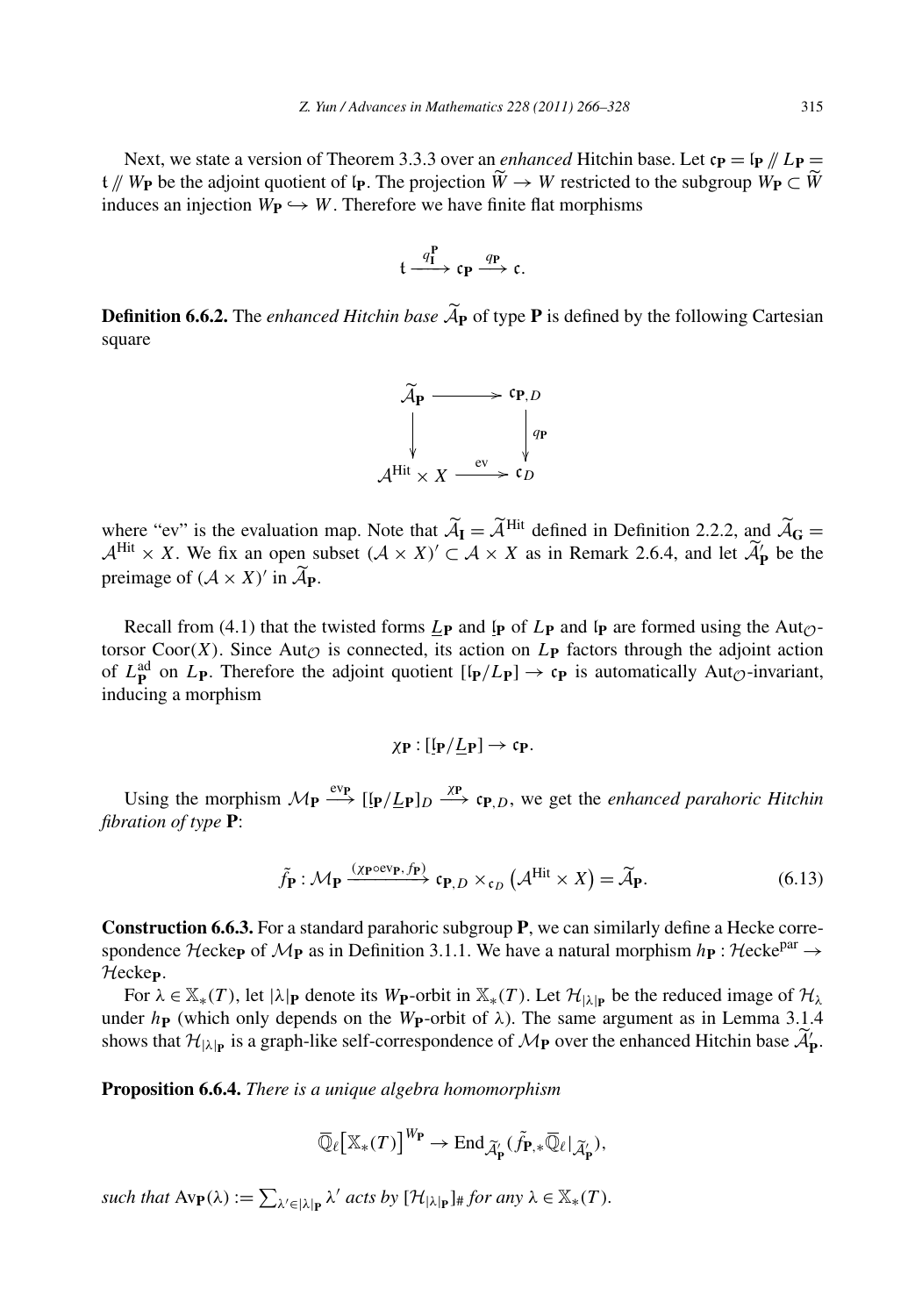The proof is similar to that of Theorem 3.3.3. When  $P = I$ , we recover the  $\mathbb{X}_*(T)$ -action on  $\tilde{f}$ <sup>\*</sup> $\overline{\mathbb{Q}}_{\ell}$  constructed in Proposition 3.3.5. When **P** = **G**, we get a  $\overline{\mathbb{Q}}_{\ell}[\mathbb{X}_{*}(T)]^{W}$ -action on the complex  $f_*^{\text{Hit}}\overline{\mathbb{Q}}_\ell \boxtimes \overline{\mathbb{Q}}_{\ell,X} \in D^b((\mathcal{A} \times X)')$ . This is an algebro-geometric construction of the *'t Hooft operators* considered by Kapustin and Witten [18].

#### **7. A sample calculation**

The goal of this section is to calculate the global Springer representation in the first nontrivial example.

# *7.1. Description of the parabolic Hitchin fiber*

Throughout this section, we specialize to the case  $X = \mathbb{P}^1$ ,  $\mathcal{O}_X(D) \cong \mathcal{O}(2)$  and  $G = SL(2)$ .

The Hitchin base  $A<sup>Hit</sup> = H<sup>0</sup>(\mathbb{P}<sup>1</sup>, \mathcal{O}(4))$  parametrizes degree 4 homogeneous polynomials *a(ξ,η)* <sup>=</sup> <sup>4</sup> *<sup>i</sup>*=<sup>0</sup> *aiξ <sup>i</sup> η*4−*<sup>i</sup>* . For *<sup>a</sup>* <sup>∈</sup> <sup>A</sup>Hit, the cameral curve *Xa* coincides with the spectral curve *Ya*:  $t^2 = a(\xi, \eta)$ , which carries an involution  $\tau : (\xi, \eta, t) \mapsto (\xi, \eta, -t)$ . Let  $p_a : Y_a \to X$  be the projection. We have  $a \in \mathcal{A}(k)$  if and only if  $Y_a$  is irreducible. *a* =  $\mathcal{A}(k)$  if and  $a \in \mathcal{A}(k)$ , the **F**<br>*a*  $\in \mathcal{A}(k)$ , the **F**<br> $\lim_{a \to a} \mathcal{A} = \{ (\mathcal{F}, \alpha) \mid \alpha \in \mathcal{A} \}$ 

For an anisotropic  $a \in \mathcal{A}(k)$ , the Hitchin fiber  $\mathcal{M}_a^{\text{Hit}}$  is:

$$
\mathcal{M}_a^{\text{Hit}} = \{ (\mathcal{F}, \alpha) \mid \mathcal{F} \in \overline{\mathcal{P}ic}(Y_a), \ \alpha : \det(p_{a,*}\mathcal{F}) \xrightarrow{\sim} \mathcal{O}_X \}.
$$

For the stack  $\overline{\mathcal{P}ic}(Y_a)$  see Example 2.2.5. For any  $(\mathcal{F}, \alpha) \in \mathcal{M}_a^{\text{Hit}}$ ,  $\mathcal{E} = p_{a,*} \mathcal{F}$  is a rank 2 vector bundle on *X* with trivial determinant, therefore  $\chi(Y_a, \mathcal{F}) = \chi(X, \mathcal{E}) = 2$ , hence  $\mathcal{F} \in \overline{\mathcal{P}ic}^2(Y_a)$ . Since  $\chi(Y_a, \mathcal{O}_{Y_a}) = \chi(X, \mathcal{O}_X) + \chi(X, \mathcal{O}_X(-2)) = 0$ ,  $Y_a$  is an irreducible curve of arithmetic genus 1. The degree −1 Abel–Jacobi map

$$
AJ: Y_a \to \overline{\text{Pic}}^{-1}(Y_a)
$$
  
  $y \mapsto \mathcal{I}_y$  (the ideal sheaf of y) \t(7.1)

is an isomorphism, here  $\overline{\text{Pic}}^{-1}(Y_a)$  is the coarse moduli space of  $\overline{\mathcal{P}ic}^{-1}(Y_a)$ . Moreover,  $\mathcal{M}_a^{\text{Hit}} \cong$  $\overline{\text{Pic}^2}(Y_a)/\mu_2$  where the center  $\mu_2 \subset SL(2)$  acts trivially on  $\overline{\text{Pic}^2}(Y_a)$ . Via the Abel–Jacobi map (7.1),  $\mathcal{M}_a^{\text{Hit}}$  is non-canonically isomorphic to *Y<sub>a</sub>* ×  $\mathbb{B}\mu_2$  (we have to choose an isomorphism<br>  $\text{Pic}^2(Y_a) \cong \text{Pic}^{-1}(Y_a)$ , which is non-canonical).<br>
The Picard stack  $\mathcal{P}_a$  acting on  $\mathcal{M}_a^{\text{Hit}}$   $\overline{\text{Pic}}^2(Y_a) \cong \overline{\text{Pic}}^{-1}(Y_a)$ , which is non-canonical).<br> *The Picard stack*  $\mathcal{P}_a$  acting on  $\mathcal{M}_a^{\text{Hit}}$  is the P:<br>  $\mathcal{P}ic(Y_a)^{\tau=-1} = \{(\mathcal{L}, \iota) \mid \mathcal{L} \in \mathcal{P}ic^0(Y_a), \iota\}$ 

The Picard stack  $P_a$  acting on  $\mathcal{M}_a^{\text{Hit}}$  is the Prym variety

$$
\mathcal{P}\mathrm{ic}(Y_a)^{\tau=-1} = \left\{ (\mathcal{L}, \iota) \; \middle| \; \mathcal{L} \in \mathcal{P}\mathrm{ic}^0(Y_a), \; \iota : \mathcal{L} \xrightarrow{\sim} \tau^* \mathcal{L}^{\otimes -1} \text{ such that } \iota = \tau^* (\iota^{\otimes -1}) \right\}.
$$

The parabolic Hitchin fiber  $\mathcal{M}_{a,x}^{\text{par}}$  is

Since 
$$
Y_a
$$
 is an irreducible curve of arithmetic genus 1,  $\mathcal{P}_a \cong \text{Pic}^0(Y_a) \times \mathbb{B}\mu_2$ .  
The parabolic Hitchin fiber  $\mathcal{M}_{a,x}^{\text{par}}$  is  

$$
\mathcal{M}_{a,x}^{\text{par}} = \{ (\mathcal{F}_0, \mathcal{F}_1, \alpha) \mid (\mathcal{F}_0, \alpha) \in \mathcal{M}_a^{\text{Hit}}, \ \mathcal{F}_0 \supsetneq \mathcal{F}_1 \supsetneq \mathcal{F}_0(-x) \}.
$$

We have two forgetful morphisms:

$$
\rho_0: \mathcal{M}_{a,x}^{\text{par}} \to \overline{\mathcal{P}ic}^2(Y_a),
$$

$$
\rho_1: \mathcal{M}_{a,x}^{\text{par}} \to \overline{\mathcal{P}ic}^1(Y_a)
$$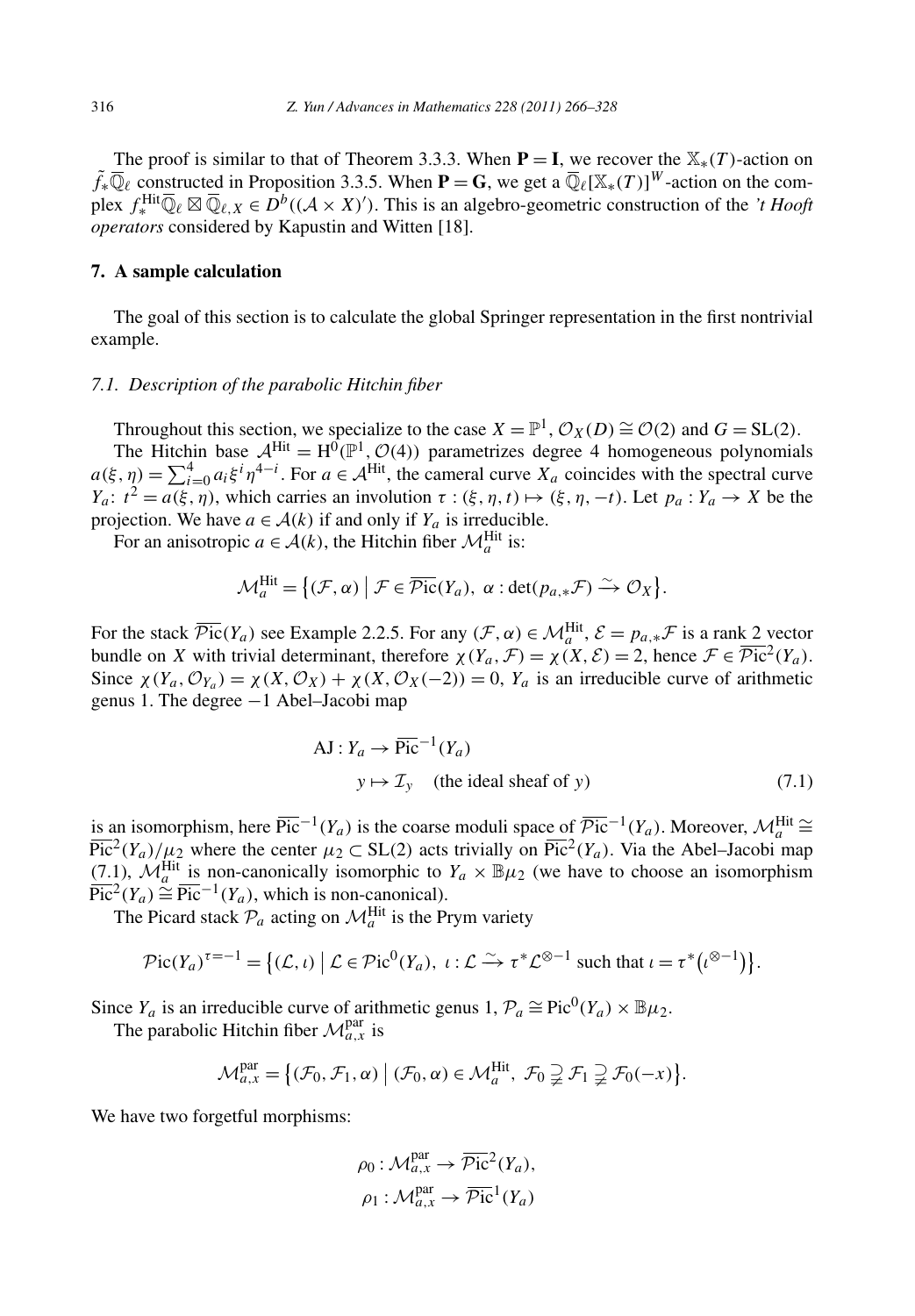sending  $(\mathcal{F}_0, \mathcal{F}_1, \alpha)$  to  $\mathcal{F}_0$  and  $\mathcal{F}_1$  respectively. As in the case of  $\mathcal{M}_a^{\text{Hit}}$ ,  $\mathcal{M}_{a,x}^{\text{par}}$  is the quotient of its coarse moduli schemes by the trivial action of  $\mu_2$ .

For *x* ∈ *X*, let *v<sub>a</sub>*(*x*) be the order of vanishing of the polynomial *a* at *x*. Then the local Serre ariant is<br>  $\delta(a, x) = [v_a(x)/2].$ invariant is

$$
\delta(a, x) = [v_a(x)/2].
$$

Note that  $(a, x) \in (\mathcal{A}^{\heartsuit} \times X)^{rs}$  means  $v_a(x) = 0$  while  $(a, x) \in (\mathcal{A}^{\heartsuit} \times X)_0$  means  $v_a(x) = 0$  or 1.

For each partition *p* of 4, let  $A_p$  be the locus where the multiplicities of the roots of  $a(\xi, \eta)$  = <br>re given by *p*. We have<br> $\delta(a) = \sum [p_i/2]$ , if  $a \in A_p$ ,  $p = (p_1, p_2, ...)$ . 0 are given by *p*. We have

$$
\delta(a) = \sum_{i} [p_i/2], \text{ if } a \in A_{\underline{p}}, \underline{p} = (p_1, p_2, \ldots).
$$

Let us analyze the anisotropic parabolic Hitchin fibers on each stratum:

- $\underline{p} = (1, 1, 1, 1)$ . Then  $Y_a$  is a smooth curve of genus one;  $\mathcal{M}_{a,x}^{\text{par}} = \mathcal{M}_a^{\text{Hit}} \times p_a^{-1}(x)$  which is non-canonically isomorphic to  $Y_a \times p_a^{-1}(x) \times \mathbb{B}\mu_2$ .
- $p = (2, 1, 1)$ . Then  $Y_a$  is a nodal curve of arithmetic genus 1. Let  $\pi : \mathbb{P}^1 \to Y_a$  be the normalization. Then the node of  $\mathcal{M}_a^{\text{Hit}}$  (recall the coarse moduli space of  $\mathcal{M}_a^{\text{Hit}}$  is isomorphic to  $Y_a$ , which has a node) corresponds to  $\mathcal{F} = \pi_* \mathcal{O}_{\mathbb{P}^1}(1)$ . If  $v_a(x) = 0$  or 1, then  $\mathcal{M}_{a,x}^{\text{par}} = \mathcal{M}_a^{\text{Hit}} \times p_a^{-1}(x)$ , which is isomorphic to  $Y_a \times p_a^{-1}(x) \times \mathbb{B}\mu_2$ . If  $v_a(x) = 2$ , i.e., *x* is the projection of the node, then the reduced structure of  $\mathcal{M}_{a,x}^{par}$  (ignore the  $\mu_2$ -action) consists of two  $\mathbb{P}^1$ 's meeting transversally at two points: one component (call it  $C_1$ ) corresponds to  $\mathcal{F}_0 = \pi_* \mathcal{O}_{\mathbb{P}^1}(1)$  and varying  $\mathcal{F}_1$ ; the other component (call it  $C_0$ ) corresponds to  $\mathcal{F}_1 = \pi_* \mathcal{O}_{\mathbb{P}^1}$  and varying  $\mathcal{F}_0$ . The generic point of each component  $C_0$  or  $C_1$  is non-reduced of length 2.
- $p = (3, 1)$ . The situation is similar to the above case, except that  $Y_a$  is a cuspidal curve of arithmetic genus 1. If  $v_a(x) = 3$ , i.e., x is the projection of the cusp, then the reduced structure of  $\mathcal{M}_{a,x}^{\text{par}}$  (ignore the  $\mu_2$ -action as well) consists of two  $\mathbb{P}^1$ 's tangent to each other at one point.

#### *7.2. The DAHA action for a "subregular" parabolic Hitchin fiber*

Now we concentrate on  $\mathcal{M}_{a,x}^{\text{par}}$  for  $a \in \mathcal{A}_{(2,1,1)}$  and *x* the projection of the node of  $Y_a$ . In this 7.2. The DAHA action for a "subregula"<br>Now we concentrate on  $\mathcal{M}_{a,x}^{\text{par}}$  for a subsection, we compute the action of  $\widetilde{W}$ subsection, we compute the action of  $\tilde{W}$  on its cohomology. We ignore the Tate twists. We restrict  $\mathcal{M}^{\text{par}}$  to the anisotropic locus  $\mathcal{A} \times X$  without changing notation. We also ignore the stack issue from now on because the finite automorphism group  $\mu_2$  does not affect the  $\overline{\mathbb{Q}}_\ell$ -cohomology. Hence we will work with  $\overline{Pic}$  rather than  $\overline{Pic}$ .

We first fix a basis for  $H_2(M_{a,x}^{\text{par}})$ . Recall from the end of the last subsection that the reduced structure of  $\mathcal{M}_{a,x}^{\text{par}}$  consists of two components  $C_0$  and  $C_1$ , each isomorphic to  $\mathbb{P}^1$ , we get a basis  $\{[C_0], [C_1]\}$  for  $H_2(\mathcal{M}_{a,x}^{\text{par}})$ . The dual basis in  $H^*(\mathcal{M}_{a,x}^{\text{par}})$  is denoted by  $\{\zeta_0, \zeta_1\}$ . **Lemma 7.2.1.** *The homology class*  $[C_0] + [C_1] \in H_2(\mathcal{M}_{a,x}^{\text{par}})$  *is denoted by*  $\{\zeta_0, \zeta_1\}$ .<br> **Lemma 7.2.1.** *The homology class*  $[C_0] + [C_1] \in H_2(\mathcal{M}_{a,x}^{\text{par}})$  *is invariant under the*  $\widetilde{W}$ -action.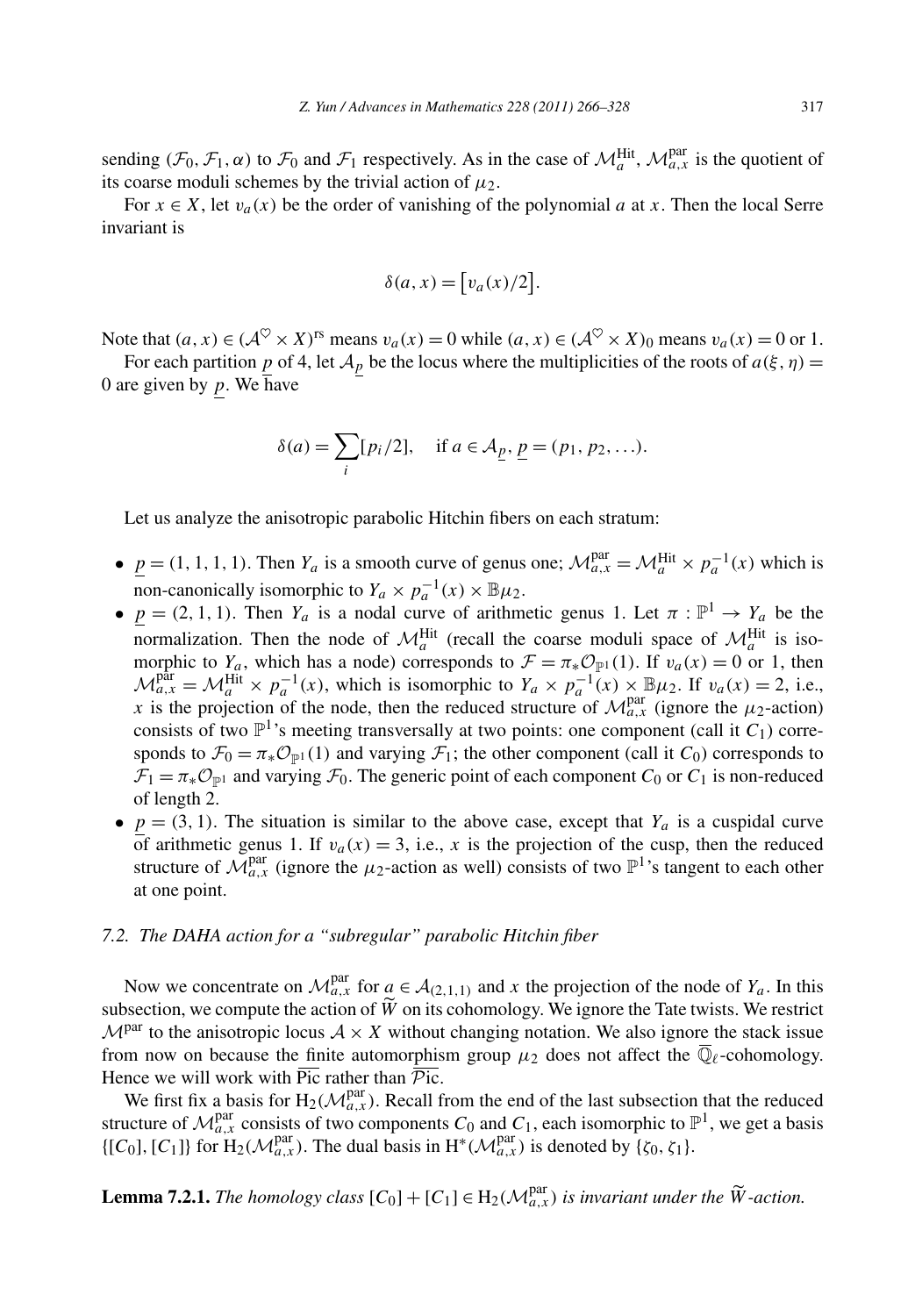**Proof.** By proper base change, for sufficiently small étale neighborhood *U* of  $(a, x)$  in  $A \times X$ , 318<br>**Proof.** By  $\mu$  there is a  $\widetilde{W}$ there is a  $\widetilde{W}$ -equivariant surjection: *a*,*x* :  $H^*(\mathcal{M}_U^{\text{par}}) \rightarrow H^*(\mathcal{M}_{a,x}^{\text{par}})$ 

$$
i_{a,x}^*: H^*(\mathcal{M}_U^{\text{par}}) \to H^*(\mathcal{M}_{a,x}^{\text{par}}).
$$

 $i_{a,x}^* : H^*(\mathcal{M}_U^{\text{par}}) \to H^*(\mathcal{M}_{a,x}^{\text{par}}).$ <br>Therefore, it suffices to show that for any  $\zeta \in H^2(\mathcal{M}_U^{\text{par}})$  and  $\tilde{w} \in \tilde{W}$ , we have  $\langle i_{a,x}^* \tilde{w} \zeta,$  $[C_0] + [C_1]$  =  $\langle i_{a,x}^* \zeta, [C_0] + [C_1] \rangle$ . Equivalently, we have to show that

$$
\langle \tilde{w}\zeta - \zeta, i_{a,x,*}([C_0] + [C_1]) \rangle = 0.
$$
\n(7.2)

By the description at the end of last subsection, the scheme-theoretic fiber  $\mathcal{M}_{a,x}^{par}$  is the union of  $C_0$  and  $C_1$ , each with a non-reduced structure of length 2. Therefore, the cycle class  $[\mathcal{M}^{par}_{a,x}]$  in  $M_U^{\text{par}}$  is 2[*C*<sub>0</sub>] + 2[*C*<sub>1</sub>], which is algebraically equivalent to any other fiber  $M_{a',x'}^{\text{par}}$ . In particular, we can pick  $(a', x') \in U^{rs}$ . Then

$$
\langle \tilde{w}\zeta - \zeta, i_{a,x,*}([C_0] + [C_1]) \rangle = \frac{1}{2} \langle \tilde{w}\zeta - \zeta, i_{a',x',*}[\mathcal{M}_{a',x'}^{par}] \rangle
$$
  
=  $\frac{1}{2} \langle i_{a',x'}^* (\tilde{w}\zeta - \zeta), [\mathcal{M}_{a',x'}^{par}] \rangle.$  (7.3)

 $=\frac{1}{2}\langle i_{a',x'}^*(\tilde{w}\zeta-\zeta), [\mathcal{M}_{a',x'}^{par}]\rangle.$  (7.3)<br>For generic  $(a', x') \in U^{rs}$ , the  $\tilde{W}$ -action on  $H^2(\mathcal{M}_{a',x'}^{par})$  is given by automorphisms of  $\mathcal{M}_{a',x'}^{par}$ <br>(see Proposition 3.2.1 and Definition 3.3.1), hence the *F*c<br>(se<br> $\widetilde{W}$  $\widetilde{W}$ -invariant. Therefore, the quantity in (7.3) is zero, hence (7.2) holds.  $\Box$ 

Now we compute the action of the simple reflection  $s_1 \in W$  on  $H^*(\mathcal{M}_{a,x}^{\text{par}})$ . We restrict the Cartesian diagram (2.1) to  $(a, x)$ , and trivialize the line bundle  $\mathcal{O}_X(2)$  near *x*. Since  $a(x) = 0$ , any Hitchin pair in  $\mathcal{M}_a^{\text{Hit}}$  has nilpotent Higgs field at *x*. We get a Cartesian diagram



 $\mathcal{M}_a^{\text{Hit}} \xrightarrow{\text{ev}_x} [\mathcal{N}/G]$ <br>Here  $\mathcal N$  is the nilpotent cone of *G*, and  $\widetilde{\mathcal N}$  is the scheme-theoretic preimage of  $\mathcal N$  in  $\tilde{\mathfrak g}$ . We have an exact sequence of shifted perverse sheaves in  $D^b([g/G])$ :

$$
0 \to \overline{\mathbb{Q}}_{\ell} \to \pi_* \overline{\mathbb{Q}}_{\ell} \to i_{0,*} \overline{\mathbb{Q}}_{\ell}[-2] \to 0 \tag{7.4}
$$

where  $i_0$ : {0}  $\hookrightarrow$  N is the inclusion. By the Springer theory for G we know that  $s_1$  acts on the constant sheaf  $\overline{\mathbb{Q}}_{\ell}$  trivially and acts on *i*<sub>*i*</sub> $\overline{\mathbb{Q}}_{\ell}[-2]$  by  $-1$ . Pulling back (7.4) to  $\mathcal{M}_a^{\text{Hit}}$  via ev<sub>*x*</sub>, we get a distinguished triangle in  $D^b(\mathcal{M}_a^{\text{Hit}})$ :

$$
\overline{\mathbb{Q}}_{\ell} \to \pi_{\mathcal{M}, *}\overline{\mathbb{Q}}_{\ell} \to i_*\overline{\mathbb{Q}}_{\ell}[-2] \to \tag{7.5}
$$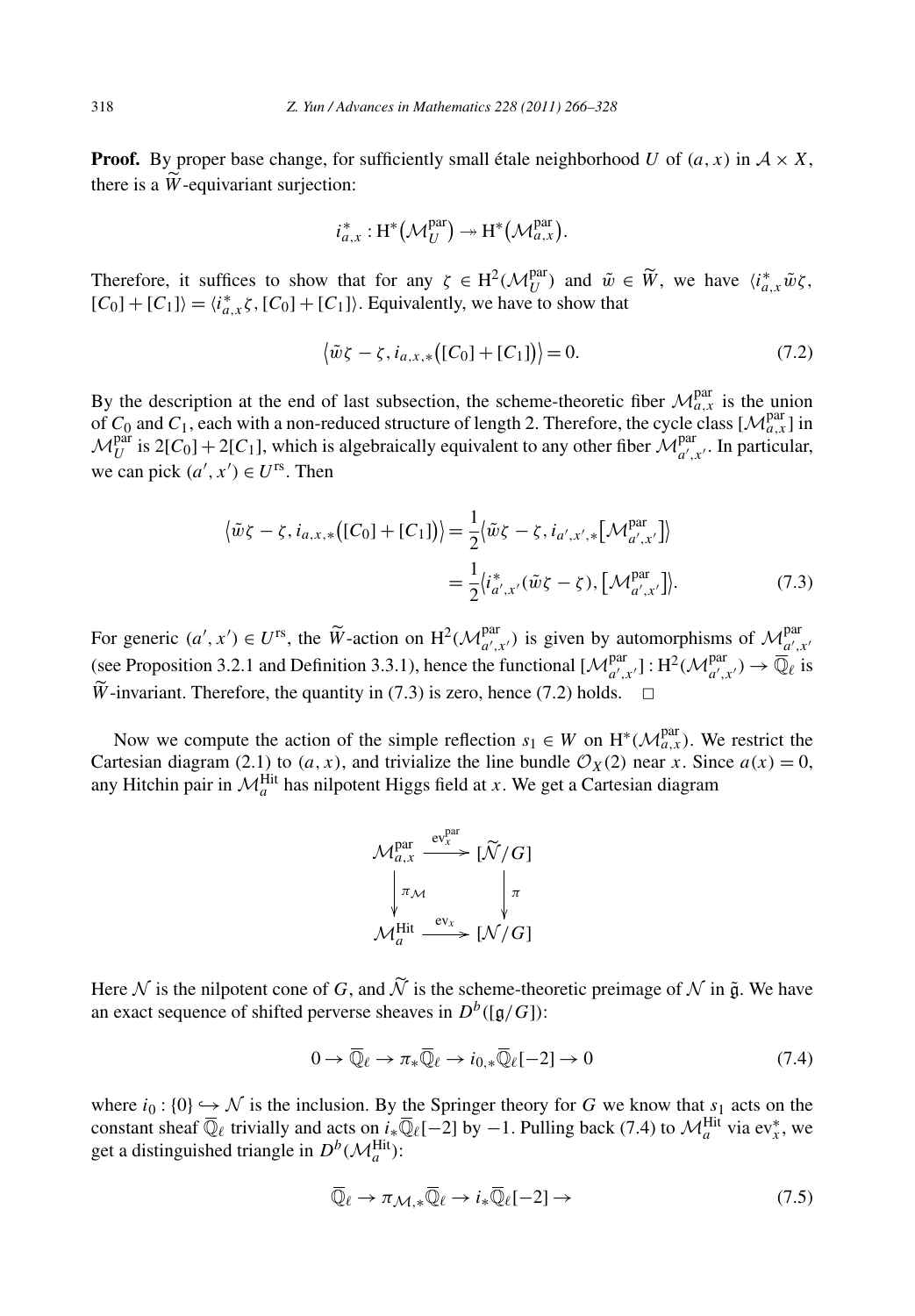where *i* is the inclusion of the node into the nodal curve  $\mathcal{M}_{\text{I}}^{\text{Hit}}$ . Therefore, all classes in the image of  $\pi_{\mathcal{M}}^{*} : H^{*}(\mathcal{M}_{a}^{\text{Hit}}) \to H^{*}(\mathcal{M}_{a,x}^{\text{par}})$  are invariant under  $s_{i}$ . These include the whole of  $H^{0}(\mathcal{M}_{a,x}^{\text{par}})$ and  $H^1(\mathcal{M}_{a,x}^{\text{par}})$  and the class  $\zeta_0 \in H^2(\mathcal{M}_{a,x}^{\text{par}})$ . Furthermore, (7.5) induces an exact sequence  $\mathcal{M}_{a,x}^{\text{par}}$  are invariant under  $s_i$ .<br>
ss  $\zeta_0 \in H^2(\mathcal{M}_{a,x}^{\text{par}})$ . Furthermor<br>  $0 \to H^2(\mathcal{M}_a^{\text{hit}}) \to H^2(\mathcal{M}_{a,x}^{\text{par}})$ 

$$
0 \to \mathrm{H}^2(\mathcal{M}_a^{\mathrm{Hit}}) \to \mathrm{H}^2(\mathcal{M}_{a,x}^{\mathrm{par}}) \to \overline{\mathbb{Q}}_{\ell} \to 0.
$$

The discussion above shows that  $s_i$  acts trivially on  $H^2(\mathcal{M}_a^{\text{Hit}}) = \overline{\mathbb{Q}}_\ell \zeta_0$  and acts by −1 on the quotient  $\overline{\mathbb{Q}}_{\ell}$ . Therefore the matrix of  $s_i$  on  $H^2(\mathcal{M}_{a,x}^{\text{par}})$  under the basis  $\{\zeta_{0,\zeta_1}\}$  takes the form  $s_1 = \begin{pmatrix} 1 & c \\ 0 & -1 \end{pmatrix}$ for some  $c \in \overline{\mathbb{Q}}_{\ell}$ . By Lemma 7.2.1,  $s_1$  fixes  $[C_0] + [C_1]$ , hence annihilates  $\zeta_0 - \zeta_1 \in$  $H^2(\mathcal{M}_{a,x}^{\text{par}})$ , we conclude that  $c = 2$ .

The action of  $s_0$  can be similarly calculated, with the roles of  $C_0$  and  $C_1$  interchanged. In summary, The action of  $s_0$  can be similarly calculated, with the roles of  $C_0$  and  $C_1$  interchanged. In<br>summary,<br>**Proposition 7.2.2.** *The group*  $\widetilde{W}$  acts trivially on  $H^0(\mathcal{M}_{a,x}^{par})$  and  $H^1(\mathcal{M}_{a,x}^{par})$ . Under the

summary,<br>**Proposition 7.2.2.** The group  $\widetilde{W}$  acts trivially on  $H^0(\mathcal{M}_{a,x}^{\text{par}})$  and  $H^1(\mathcal{M}_{a,x}^{\text{par}})$ . Under the basis  $\{\zeta_0, \zeta_1\}$  of  $H^2(\mathcal{M}_{a,x}^{\text{par}})$  dual to  $\{[C_0], [C_1]\}$ , the elements  $s_1, s_0$ *as matrices* The group W acts trivially on  $H^0(\mathcal{M}_{\alpha,x}^{\text{max}})$  and  $H^1(\mathcal{M}_{\alpha,x}^{\text{max}})$ .<br>
(a) dual to {[C<sub>0</sub>], [C<sub>1</sub>]}, the elements  $s_1, s_0 \in \widetilde{W}$  and  $\alpha^{\vee} = s$ <br>  $\begin{pmatrix} 1 & 2 \\ 0 & -1 \end{pmatrix}$ ;  $s_0 = \begin{pmatrix} -1 & 0 \\ 2 & 1 \end{pmatrix}$ ;  $\$ 

$$
s_1 = \begin{pmatrix} 1 & 2 \\ 0 & -1 \end{pmatrix}; \qquad s_0 = \begin{pmatrix} -1 & 0 \\ 2 & 1 \end{pmatrix}; \qquad \alpha^{\vee} = \begin{pmatrix} -1 & -2 \\ 2 & 3 \end{pmatrix}.
$$
  
In particular, the action of the lattice part  $\mathbb{X}_*(T) \subset \widetilde{W}$  is unipotent, but not the identity. The

 $31 - \left(0 -1\right)$ ,  $30 - \left(2 - 1\right)$ ,  $\alpha - \left(2 - 3\right)$ .<br>In particular, the action of the lattice part  $\mathbb{X}_*(T) \subset \widetilde{W}$  is unipotent, but not the identity. The action of  $\widetilde{W}$  on  $\mathrm{H}^2(\mathcal{M}_{a,x}^{\text{par}})$  contains the tr completely reducible.

Finally we describe the line bundles  $\mathcal{L}(\xi)$  on  $\mathcal{M}_{a,x}^{\text{par}}$  for  $\xi \in \mathbb{X}^*(\mathbb{G}_m^{\text{cen}} \times T)$ , following the recipe in Lemma 6.3.3. Let  $\alpha \in \mathbb{X}^*(T)$  be the simple root, then  $\mathcal{L}(\alpha)$  is  $\mathcal{O}(-2)$  when restricted to  $C_0$ , and  $O(2)$  when restricted to  $C_1$ . The line bundle  $\mathcal{L}(A_{\text{can}})$  is  $O(-3)$  when restricted to  $C_0$ , and is trivial on  $C_1$ .

#### **Acknowledgments**

The author benefited a lot from the lectures given by Ngô Bao Châu on the Fundamental Lemma during 2006–2007, as well as some subsequent discussions. The author thanks his advisor R. MacPherson as well as M. Goresky for their encouragement, help and patience. The author thanks G. Lusztig for drawing his attention to [25], which is crucial to this paper. He also thanks R. Bezrukavnikov, E. Frenkel, D. Gaitsgory, V. Ginzburg, R. Kottwitz, D. Nadler, A. Okounkov, D. Treumann and X. Zhu for their interest in the topic.

#### **Appendix A. Generalities on cohomological correspondences**

In this appendix, we review the formalism of cohomological correspondences. In Appendices A.1–A.5, the results are standard and we omit the proofs. In Appendix A.6, We introduce a nice class of correspondences called *graph-like correspondences*, which will be used to construct the global Springer action.

The spaces in the following discussions can be any algebraic stack whenever the sheaftheoretic operations make sense. In practice, we will apply the formalism to either Deligne– Mumford stacks or global quotients  $[X/G]$  where *X* is a scheme and *G* is a group scheme.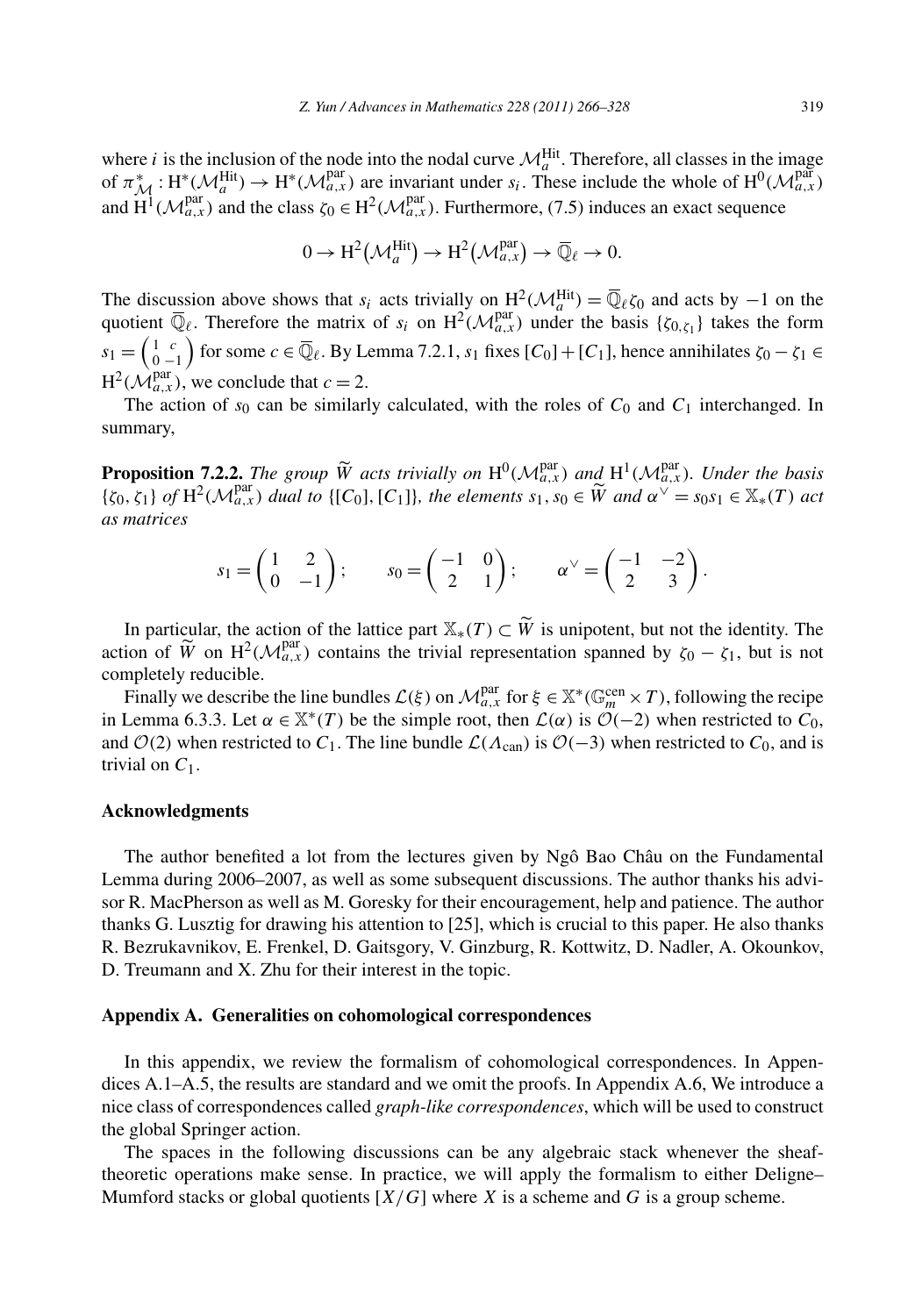We sometimes put a label over an arrow to describe the nature of the map. The label "b.c." means proper base change; "ad." means adjunction; "∗! →!∗" means the natural transformation *φ*<sup>∗</sup>*f* ! → *f*<sub>1</sub><sup>*y*</sup> \* (adjoint to the proper base change) associated to the following Cartesian diagram



# *A.1. Cohomological correspondences*

We recall the general formalism of cohomological correspondences, following [15]. Consider the correspondence diagram



where all maps are representable and of finite type. *We always assume that*  $\hat{c} = (\hat{c}, \hat{c}) : C \rightarrow$  $X \times_S Y$  *is proper.* Let  $\overline{p}$ ,  $\overrightarrow{p}$  be the projections from  $X \times_S Y$  to *X* and *Y* respectively.

**Definition A.1.1.** A *cohomological correspondence between a complex*  $\mathcal{F} \in D^b(X)$  *and a complex*  $\mathcal{G} \in D^b(Y)$  *with support on C* is an element in<br>
Corr(*C*;  $\mathcal{F}, \mathcal{G}$ ) := Hom<sub>*C*</sub>( $\vec{c}^* \mathcal{G}, \vec{c}^T \math$ *plex*  $\mathcal{G} \in D^b(Y)$  *with support on C* is an element in

$$
Corr(C; \mathcal{F}, \mathcal{G}) := \text{Hom}_C(\vec{c}^* \mathcal{G}, \vec{c}^! \mathcal{F}).
$$

Such a cohomological correspondence *ζ* induces a morphism  $\zeta_{\#} : g_! \mathcal{G} \to f_* \mathcal{F}$ , which is deed by the following procedure:<br>  $(-)_{\#} : \text{Corr}(C; \mathcal{F}, \mathcal{G}) \xrightarrow{\alpha} \text{Corr}(X \times_S Y; \mathcal{F}, \mathcal{G}) \xrightarrow{\beta} \text{Hom}_S(g_! \mathcal{G}, f^* \mathcal{F}),$ fined by the following procedure:

$$
(-)_{\#}: \text{Corr}(C; \mathcal{F}, \mathcal{G}) \stackrel{\alpha}{\rightarrow} \text{Corr}(X \times_S Y; \mathcal{F}, \mathcal{G}) \stackrel{\beta}{\rightarrow} \text{Hom}_S(g_! \mathcal{G}, f^* \mathcal{F}),
$$

where  $\alpha$  is the composition

the composition  
\n
$$
\text{Corr}(C; \mathcal{F}, \mathcal{G}) \xrightarrow{\overleftrightarrow{C}_{*}} \text{Hom}_{X \times_{S} Y}(\overleftrightarrow{c}_{*} \overrightarrow{c}^{*} \mathcal{G}, \overleftrightarrow{c}_{*} \overleftarrow{c}^{!} \mathcal{F})
$$
\n
$$
= \text{Hom}_{X \times_{S} Y}(\overleftrightarrow{c}_{*} \overleftrightarrow{c}^{*} \overrightarrow{p}^{*} \mathcal{G}, \overleftrightarrow{c}_{!} \overleftrightarrow{c}^{!} \overleftarrow{p}^{!} \mathcal{F})(\overrightarrow{c} \text{ is proper})
$$
\n
$$
\xrightarrow{\text{ad.}} \text{Corr}(X \times_{S} Y; \mathcal{F}, \mathcal{G})
$$

and  $\beta$  is the composition

<sup>3</sup> is the composition  
\n
$$
Corr(X \times_S Y; \mathcal{F}, \mathcal{G}) \stackrel{\text{ad.}}{=} \text{Hom}_S(\mathcal{G}, \overrightarrow{p}_* \overleftarrow{p}^! \mathcal{F}) \stackrel{\text{b.c.}}{=} \text{Hom}_S(\mathcal{G}, g^! f_* \mathcal{F}) \stackrel{\text{ad.}}{=} \text{Hom}_S(g_! \mathcal{G}, f_* \mathcal{F}).
$$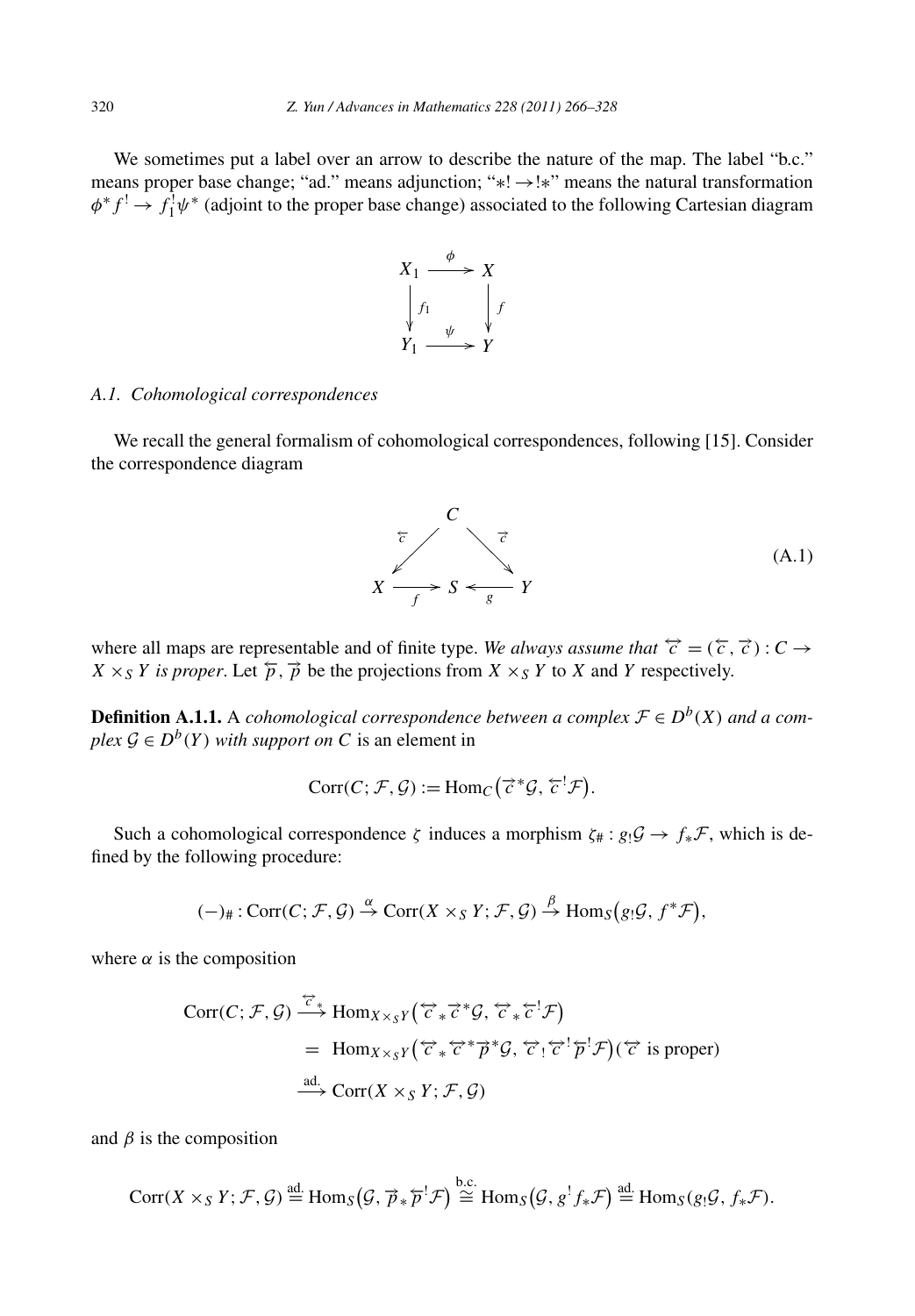The morphism  $\alpha$  is a special case of the *push-forward* of cohomological correspondences: Suppose  $\gamma : C \to C'$  is a proper map of correspondences between *X* and *Y* over *S*, then we can define<br>define<br> $\gamma_* : \text{Corr}(C; \mathcal{F}, \mathcal{G}) \to \text{Corr}(C'; \mathcal{F}, \mathcal{G})$ define

$$
\gamma_*: \text{Corr}(C; \mathcal{F}, \mathcal{G}) \to \text{Corr}(C'; \mathcal{F}, \mathcal{G})
$$

in the same way as we defined  $\alpha$ . It follows directly from the definition that

**Lemma A.1.2.** *For any*  $\zeta \in \text{Corr}(C; \mathcal{F}, \mathcal{G})$ *, we have* 

$$
(\gamma_*\zeta)_\# = \zeta_\# \in \text{Hom}_S(g_!\mathcal{G}, f_*\mathcal{F}).
$$

We will mainly be interested in the special case where  $\mathcal F$  and  $\mathcal G$  are the constant sheaves (in gree 0) on  $X$  and  $Y$ . In this case, we have<br>  $Corr(C; \overline{\mathbb{Q}}_{\ell,X}, \overline{\mathbb{Q}}_{\ell,Y}) = Hom_C(\overrightarrow{c}^* \overline{\mathbb{Q}}_{\ell,Y}, \overleftarrow{c}^! \overline{\math$ degree 0) on *X* and *Y* . In this case, we have

$$
Corr(C; \overline{\mathbb{Q}}_{\ell,X}, \overline{\mathbb{Q}}_{\ell,Y}) = \text{Hom}_C(\overrightarrow{c}^* \overline{\mathbb{Q}}_{\ell,Y}, \overleftarrow{c}^! \overline{\mathbb{Q}}_{\ell,X}) = H^0(C, \mathbb{D}_{\overleftarrow{c}}).
$$

Here  $\mathbb{D}_{\tau}$  means the dualizing complex relative to the morphism  $\tau$ .

# *A.2. Composition of correspondences*

Let  $C_1$  be a correspondence between *X* and *Y* over *S*, and  $C_2$  be a correspondence between *Y* and *Z* over *S*. *Assume that Y is proper over S*. The *composition*  $C = C_1 * C_2$  of  $C_1$  and  $C_2$  is defined to be  $C_1 \times_Y C_2$ , viewed as a correspondence between *X* and *Z* over *S*:



Note that the properness of  $Y/S$  ensures the properness of *C* over  $X \times_S Z$ .

Let  $F$ ,  $G$ ,  $H$  be complexes on  $X$ ,  $Y$  and  $Z$  respectively. We define the *convolution product* 

$$
\circ_Y : \text{Corr}(C_1; \mathcal{F}, \mathcal{G}) \otimes \text{Corr}(C_2; \mathcal{G}, \mathcal{H}) \to \text{Corr}(C; \mathcal{F}, \mathcal{H})
$$

as follows. Let  $\zeta_1 \in \text{Corr}(C_1; \mathcal{F}, \mathcal{G})$  and  $\zeta_2 \in \text{Corr}(C_2; \mathcal{G}, \mathcal{H})$ , then  $\zeta_1 \circ_Y \zeta_2$  is

$$
\vec{\tau}^* \mathcal{H} = \vec{d}^* \vec{c}^* \mathcal{H} \xrightarrow{\zeta_2} \vec{d}^* \vec{c}^{\, \prime}_2 \mathcal{G} \xrightarrow{\ast \vdash \rightarrow \vdash \ast} \vec{d}^{\, \prime} \vec{c}^{\, \prime}_1 \mathcal{G} \xrightarrow{\zeta_1} \vec{d}^{\, \prime} \vec{c}^{\, \prime}_1 \mathcal{F} = \vec{\tau}^{\, \prime} \mathcal{F}.
$$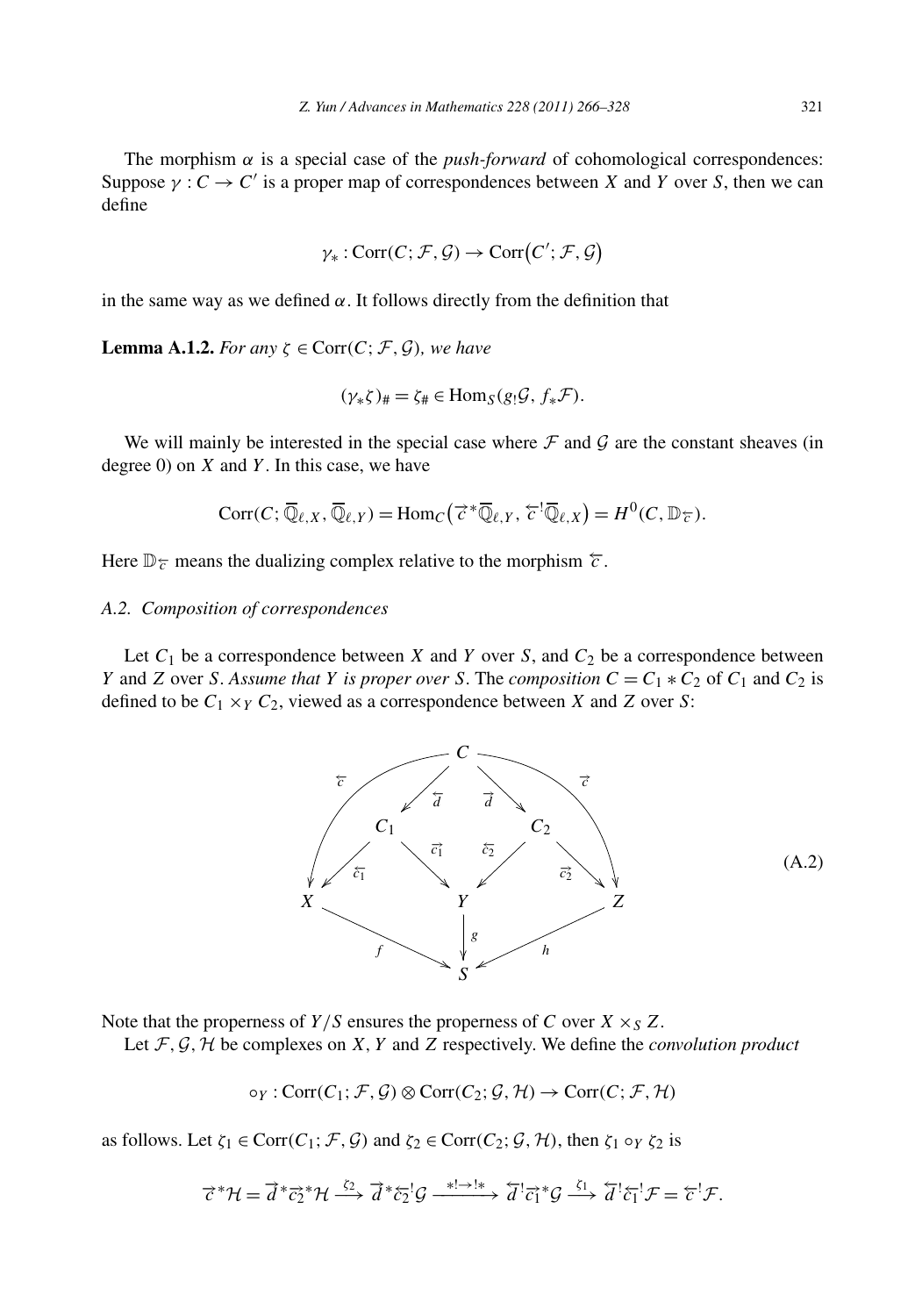**Lemma A.2.1.** *(See [15, §5.2].) For*  $\zeta_1 \in \text{Corr}(C_1; \mathcal{F}, \mathcal{G})$ *,*  $\zeta_2 \in \text{Corr}(C_2; \mathcal{G}, \mathcal{H})$ *, we have* 

$$
\zeta_{1,\#}\circ \zeta_{2,\#}=(\zeta_1\circ_Y\zeta_2)_\# : h_!\mathcal{H}\to f_*\mathcal{F}.
$$

Consider the correspondences  $C_i$  between  $X_i$  and  $X_{i+1}$ ,  $i = 1, 2, 3$ . Assume  $X_2, X_3$  are proper over *S*. It follows from the definition of convolution that:

**Lemma A.2.2.** *The convolution product is associative. More precisely, for*  $\mathcal{F}_i \in D^b(X_i)$ ,  $i =$ 1,..., 4 *and*  $\zeta_i \in \text{Corr}(C_i; \mathcal{F}_i, \mathcal{F}_{i+1}), i = 1, 2, 3$ *, we have* 

$$
(\zeta_1 \circ_{X_2} \zeta_2) \circ_{X_3} \zeta_3 = \zeta_1 \circ_{X_2} (\zeta_2 \circ_{X_3} \zeta_3).
$$

# *A.3. Verdier duality and correspondences*

Consider a correspondence diagram as in (A.1). The *transposition*  $C^{\vee}$  of the correspondence *C* is the same stack *C* with two projections:

$$
\overleftarrow{c}^{\triangledown} = \overrightarrow{c} : C \to Y; \qquad \overrightarrow{c}^{\diamond} = \overleftarrow{c} : C \to X.
$$

The Verdier duality functor gives an isomorphism

or gives an isomorphism  
\n
$$
\mathbb{D}(-): \text{Corr}(C; \mathcal{F}, \mathcal{G}) \xrightarrow{\sim} \text{Corr}(C^{\vee}; \mathbb{D}\mathcal{G}, \mathbb{D}\mathcal{F})
$$

which sends the map  $\zeta : \vec{c}^* \mathcal{G} \to \vec{c}^! \mathcal{F}$  to its Verdier dual

$$
\vec{\tau}^* \mathcal{G} \to \vec{\tau}^! \mathcal{F} \text{ to its Verdier dual}
$$
  

$$
\mathbb{D}\zeta : \vec{c}^{\forall *}\mathbb{D}\mathcal{F} = \mathbb{D}(\vec{\tau}^! \mathcal{F}) \to \mathbb{D}(\vec{\tau}^* \mathcal{G}) = \vec{c}^{\forall !}\mathbb{D}\mathcal{G}.
$$

On the other hand, the Verdier duality functor also gives an isomorphism

$$
\mathbb{D}(-): \mathrm{Hom}_S(g_!{\mathcal G}, f_*{\mathcal F}) \stackrel{\sim}{\to} \mathrm{Hom}_S(f_!{\mathbb D}{\mathcal F}, g_*{\mathbb D}{\mathcal G}).
$$

**Lemma A.3.1.** *(See [15, diagram 5.1.7].) For any*  $\zeta \in \text{Corr}(C; \mathcal{F}, \mathcal{G})$ *, we have* 

$$
\mathbb{D}(\zeta_{\#})=(\mathbb{D}\zeta)_{\#}\in\mathrm{Hom}_{S}(f_{!}\mathbb{D}\mathcal{F},g_{*}\mathbb{D}\mathcal{G}).
$$

#### *A.4. Pull-back of correspondences*

Suppose we have another correspondence diagram

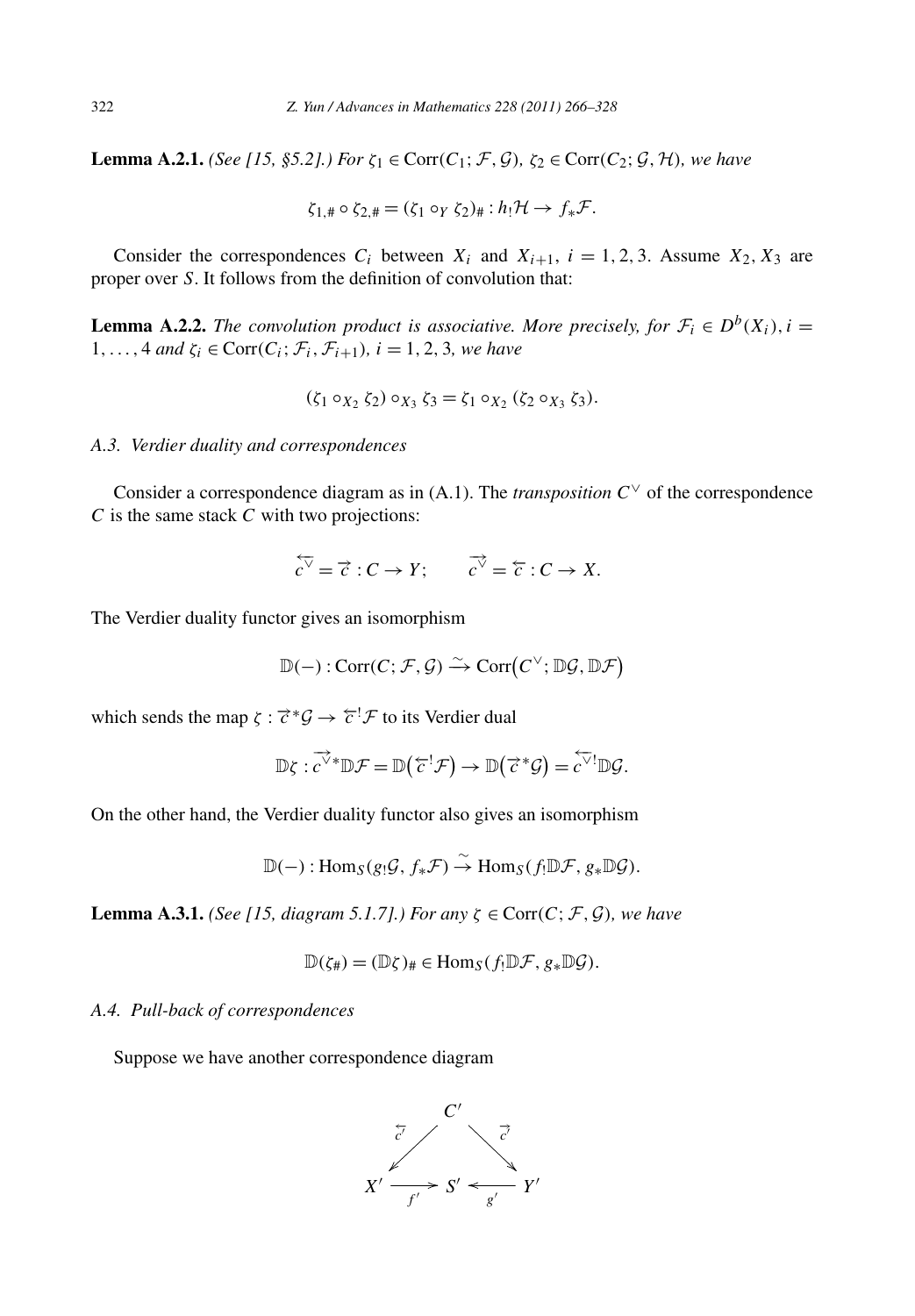and a morphisms  $\gamma : C' \to C, \phi : X' \to X, \psi : Y' \to Y$  such that the following diagrams are Cartesian

$$
\begin{array}{ccc}\nC' & \xrightarrow{\gamma} & C & C' & \xrightarrow{\gamma} & C \\
\overline{c'} & & \xrightarrow{\phi} & \overline{c} & & \overline{c'} & \overline{c'} & \overline{c'} \\
X' & \xrightarrow{\phi} & X & & Y' & \xrightarrow{\psi} & Y \\
\end{array}
$$

We define the *pull-back*:

$$
X' \longrightarrow X \qquad Y' \longrightarrow Y
$$
  

$$
\gamma^* : \text{Corr}(C; \mathcal{F}, \mathcal{G}) \to \text{Corr}(C'; \phi^* \mathcal{F}, \psi^* \mathcal{G})
$$

as follows: for  $\zeta \in \text{Corr}(C; \mathcal{F}, \mathcal{G})$ ,  $\gamma^* \zeta$  is defined as the composition

$$
\overrightarrow{c}^{\prime *}\psi^*\mathcal{G} = \gamma^*\overrightarrow{c}^*\mathcal{G} \xrightarrow{\gamma^*\zeta} \gamma^*\overleftarrow{c}^!\mathcal{F} \xrightarrow{\ast! \rightarrow !*} \overleftarrow{c'}^!\phi^*\mathcal{F}.
$$

**Lemma A.4.1.** *Let*  $\beta$  :  $S' \rightarrow S$  *be a morphism. Suppose*  $\gamma$ *,*  $\phi$ *,*  $\psi$  *are base changes of*  $\beta$ *, and that f is proper, then we have a commutative diagram*

$$
\text{Corr}(C; \mathcal{F}, \mathcal{G}) \xrightarrow{(-)*} \text{Hom}_{S}(g_{!}\mathcal{G}, f_{*}\mathcal{F})
$$
\n
$$
\downarrow \gamma^{*} \qquad \qquad \downarrow \beta^{*}
$$
\n
$$
\text{Corr}(C'; \phi^{*}\mathcal{F}, \psi^{*}\mathcal{G}) \xrightarrow{(-)*} \text{Hom}_{S'}(\beta^{*}g_{!}\mathcal{G}, \beta^{*}f_{*}\mathcal{F}) \xrightarrow{\text{b.c.}} \text{Hom}_{S'}(g'_{!}\psi^{*}\mathcal{G}, f'_{*}\phi^{*}\mathcal{F})
$$

# *A.5. Cup product and correspondences*

For each  $i \in \mathbb{Z}$ , let

$$
Sponaences
$$
  
Corr<sup>*i*</sup>(*C*; *F*, *G*) = Corr(*C*; *F*[*i*], *G*),  
Corr<sup>\*</sup>(*C*; *F*, *G*) = 
$$
\bigoplus_{i} \text{Corr}^{i}(C; \mathcal{F}, \mathcal{G}).
$$

We have a left action of  $H^*(X)$  and a right action of  $H^*(Y)$  on Corr<sup>\*</sup> $(C; \mathcal{F}, \mathcal{G})$ . More precisely, for  $\alpha \in H^j(X)$ ,  $\beta \in H^j(Y)$  and  $\zeta \in \text{Corr}^i(C; \mathcal{F}, \mathcal{G})$ , we define  $\alpha \cdot \zeta$ ,  $\zeta \cdot \beta \in \text{Corr}^{i+j}(C; \mathcal{F}, \mathcal{G})$  to be

$$
\alpha \cdot \zeta : \vec{\zeta}^* \mathcal{G} \stackrel{\zeta}{\longrightarrow} \vec{\zeta}^! \mathcal{F}[i] \stackrel{\vec{\zeta}^!(\cup \alpha)}{\longrightarrow} \vec{\zeta}^! \mathcal{F}[i+j];
$$
  

$$
\zeta \cdot \beta : \vec{\zeta}^* \mathcal{G} \stackrel{\vec{\zeta}^*(\cup \beta)}{\longrightarrow} \vec{\zeta}^* \mathcal{G}[j] \stackrel{\zeta}{\longrightarrow} \vec{\zeta}^! \mathcal{F}[i+j].
$$

The following lemma is obvious.

**Lemma A.5.1.** *For*  $\alpha \in H^j(X)$ *,*  $\beta \in H^j(Y)$  *and*  $\zeta \in \text{Corr}^i(C; \mathcal{F}, \mathcal{G})$ *, we have* 

$$
(\alpha \cdot \zeta)_\# = f_*(\cup \alpha) \circ \zeta_\#; \qquad (\zeta \cdot \beta)_\# = \zeta_\# \circ g_!(\cup \beta).
$$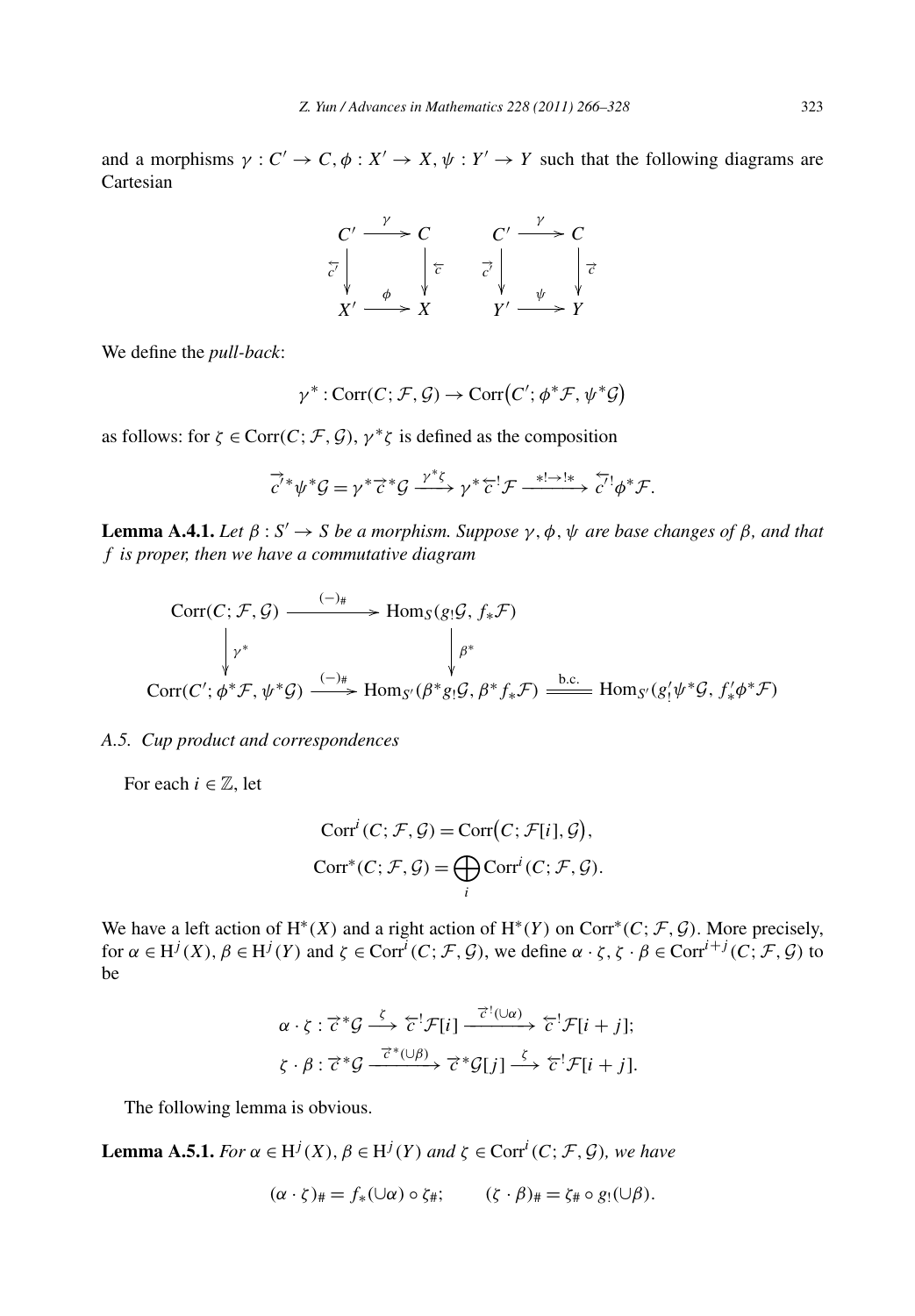On the other hand,  $H^*(C)$  acts on Corr<sup>\*</sup> $(C; \mathcal{F}, \mathcal{G}) = \text{Ext}^*_{C}(\vec{c}^*\mathcal{G}, \vec{c}^!\mathcal{F})$  by cup product, which we denote simply by ∪.

**Lemma A.5.2.** *Let*  $\alpha \in H^*(X)$ ,  $\beta \in H^*(Y)$  *and*  $\zeta \in \text{Corr}^*(C; \mathcal{F}, \mathcal{G})$ *, then we have* 

*α* · *ζ* = *ζ* ∪ ( $\overline{c}$  \**α* · *ζ* = *ζ* ∪ ( $\overline{c}$  \**α*  $\alpha d \zeta \in \text{Corr}^*(C; \mathcal{F}, \mathcal{G}),$ <br>  $\zeta \cdot \beta = \zeta \cup (\vec{c}^*\beta)$ *.*

If we have a base change diagram of correspondences induced from *S*<sup>*'*</sup> → *S* as in Ap-<br> *γ*<sup>\*</sup> : Corr<sup>\*</sup>(*C*; *F*, *G*) → Corr<sup>\*</sup>(*C'*;  $\phi^*$ *F*,  $\psi^*$ *G*) pendix A.4, then the pull-back map

$$
\gamma^* : \text{Corr}^*(C; \mathcal{F}, \mathcal{G}) \to \text{Corr}^*(C'; \phi^* \mathcal{F}, \psi^* \mathcal{G})
$$

commutes with cup products · and ∪ defined above.

#### *A.6. Integration along a graph-like correspondence*

In the sequel, we assume *X* to be smooth and equidimensional of dimension *d*.

**Definition A.6.1.** Let  $U \subset S$  be an open subscheme. A correspondence C between X and Y over *S* is said to be *left graph-like with respect to U* if it satisfies the following conditions:

(G-1) *The projection*  $\overleftarrow{c}$  :  $C_U$  →  $X_U$  *is étale.* (G-2) dim  $C_U \le d$  *and the image of*  $C - C_U \rightarrow X \times_S Y$  *has dimension*  $d$ *.* 

Similarly, *C* is said to be *right graph-like with respect to U* if  $\vec{c}$  :  $C_U \rightarrow Y_U$  is étale and (G-2) is satisfied; *C* is said to be *graph-like with respect to U* if it is both left and right graph-like.

Note that the condition dim  $C_U \le d$  in (G-2) is implied by (G-1); we leave it there because sometimes we want to refer to  $(G-2)$  alone without assuming  $(G-1)$ .

**Lemma A.6.2.** *Suppose C is a correspondence between X and Y over S satisfying* (G-2) *with respect to*  $U \subset S$ *. Let*  $\zeta, \zeta' \in \text{Corr}(C; \overline{\mathbb{Q}}_{\ell,X}, \overline{\mathbb{Q}}_{\ell,Y})$ . If  $\zeta|_U = \zeta'|_U \in \text{Corr}(C_U; \overline{\mathbb{Q}}_{\ell,X_U}, \overline{\mathbb{Q}}_{\ell,Y_U})$ , *then*  $\zeta_{\#} = \zeta_{\#}' \in \text{Hom}_{S}(g_{!}\overline{\mathbb{Q}}_{\ell,Y}, f_{*}\overline{\mathbb{Q}}_{\ell,X}).$ 

**Proof.** Let *Z* be the image of  $\overleftrightarrow{c}$  and  $\overleftarrow{z}$  :  $Z \rightarrow X, \overrightarrow{z}$  :  $Z \rightarrow Y$  be the projections. Under the above assumptions, after choosing a fundamental class of *X*, we can identify  $\overline{\mathbb{Q}}_{\ell,X}$  with  $\mathbb{D}_X[-2d](-d)$ , hence identify  $\mathbb{D}_{\overline{z}}$  with  $\mathbb{D}_Z[-2d](-d)$ . Similar remark applies to  $Z_U$ . Consider the restriction map

$$
j^*: H^{-2d}(Z, \mathbb{D}_Z)(-d) = H_{2d}^{BM}(Z)(-d) \to H_{2d}^{BM}(Z_U)(-d) = H^{-2d}(Z_U, \mathbb{D}_{Z_U})(-d).
$$

The source and target have bases consisting of fundamental classes of *d*-dimensional irreducible components of *Z* and *ZU* . By condition (G-2), the *d*-dimensional irreducible components of *Z* and  $Z_U$  are naturally in bijection. Therefore  $j^*$  is an isomorphism, and the restriction map

$$
Corr(Z; \overline{\mathbb{Q}}_{\ell,X}, \overline{\mathbb{Q}}_{\ell,Y}) = H^0(Z, \mathbb{D}_{\overline{z}}) \to H^0(Z_U, \mathbb{D}_{\overline{z}}) = Corr(Z_U; \overline{\mathbb{Q}}_{\ell,X_U}, \overline{\mathbb{Q}}_{\ell,Y_U})
$$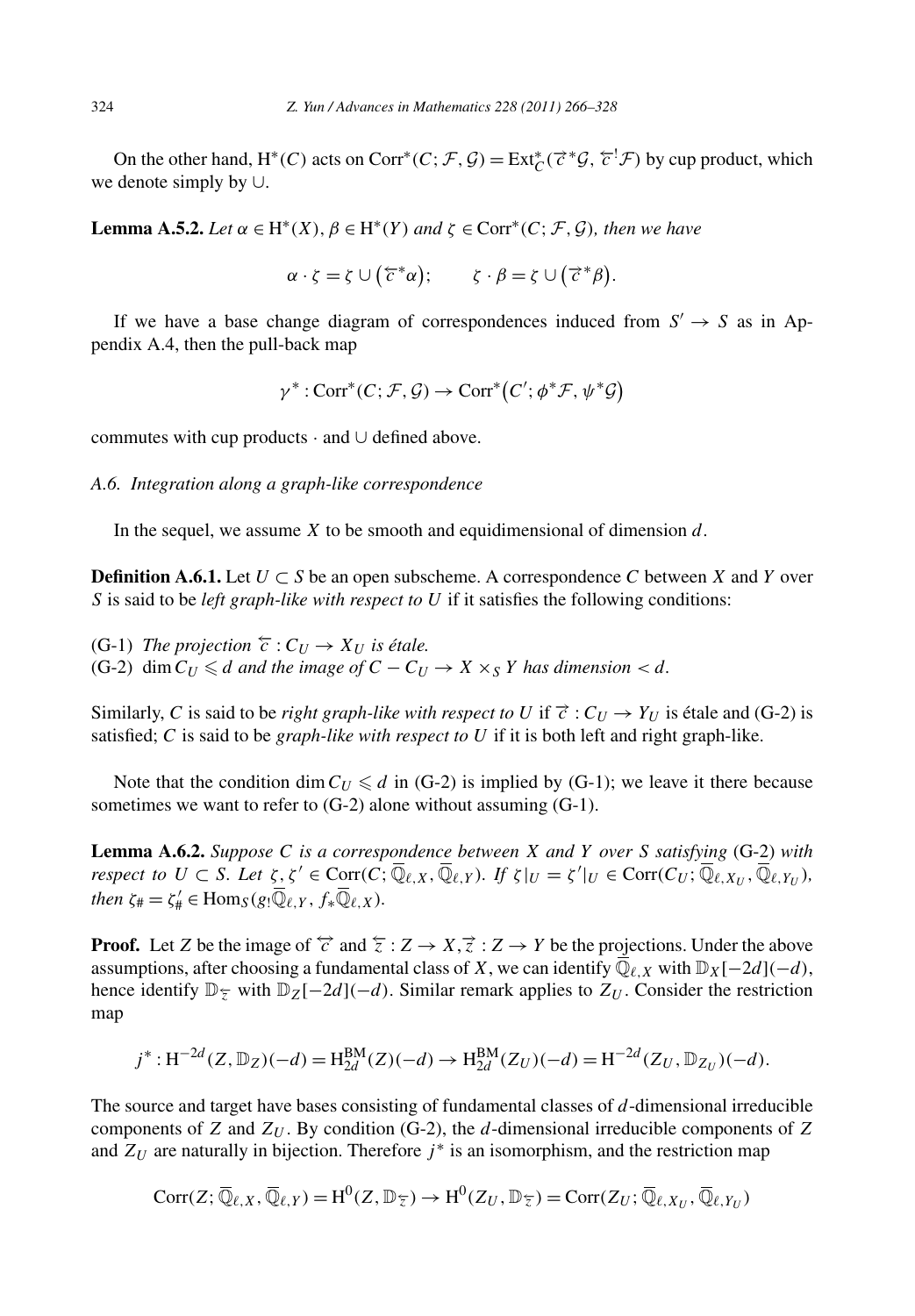is also an isomorphism. Since  $\zeta|_U = \zeta'|_U \in \text{Corr}(C_U; \overline{\mathbb{Q}}_{\ell,X_U}, \overline{\mathbb{Q}}_{\ell,Y_U}),$  hence  $(\overleftrightarrow{\zeta}, \zeta)|_U =$  $(\forall \epsilon, \xi')|_{U} \in \text{Corr}(Z_{U}; \overline{\mathbb{Q}}_{\ell,X_{U}}, \overline{\mathbb{Q}}_{\ell,Y_{U}})$ , therefore  $\forall \epsilon, \xi' \in \text{Corr}(Z; \overline{\mathbb{Q}}_{\ell,X}, \overline{\mathbb{Q}}_{\ell,Y})$ . It remains to apply Lemma A.1.2 to  $\overleftrightarrow{c}$  :  $C \rightarrow Z$ .  $\Box$ 

**Example A.6.3.** Let  $\phi: X \to Y$  be a morphism over *S* and  $\Gamma(\phi) \subset X \times_Y Y$  be its graph, then  $\Gamma(\phi)$  is a left graph-like correspondence between *X* and *Y*. The relative fundamental class  $[\Gamma(\phi)] \in H^0(\Gamma(\phi), \mathbb{D}_{\Gamma(\phi)/X}) = H^0(\Gamma(\phi))$  is the class of the constant function 1. Then  $[\Gamma(\phi)]_{\#}$  takes the form<br>  $[\Gamma(\phi)]_{\#}: g_! \overline{\mathbb{Q}}_{\ell,Y} \to g_* \overline{\mathbb{Q}}_{\ell,Y} \xrightarrow{\phi^*} f_* \overline{\mathbb{Q}}_{\ell,X}$ . takes the form

$$
\left[I(\phi)\right]_{\#}: g_! \overline{\mathbb{Q}}_{\ell,Y} \to g_* \overline{\mathbb{Q}}_{\ell,Y} \stackrel{\phi^*}{\longrightarrow} f_* \overline{\mathbb{Q}}_{\ell,X}.
$$

Let *C* be a correspondence between *X* and *Y* over *S* satisfying (G-2) with respect to some *U* ⊂ *S*. Consider the fundamental class  $[C_U]$  ∈ H<sup>BM</sup> $(C)(-d)$ , defined as the sum of the fundamental classes of the closures of *d*-dimensional irreducible components of  $C_U$ . Using the fundamental class of *X*, we can identify  $\overline{\mathbb{Q}}_{\ell,X}$  with  $\mathbb{D}_X[-2d](-d)$ , and get an isomorphism  $\mathbb{D}_{\overline{\ell}} \cong$  $\mathbb{D}_C[-2d](-d)$ . Therefore  $[C_U]$  can be viewed as a class in H<sup>0</sup>( $C, \mathbb{D}_{\mathcal{F}}$ ) = Corr $(C, \overline{\mathbb{Q}}_{\ell,X}, \overline{\mathbb{Q}}_{\ell,Y})$ . We claim that the induced map  $[C_U]_{\#}: g_! \overline{\mathbb{Q}}_{\ell,Y} \to f_* \overline{\mathbb{Q}}_{\ell,X}$  is independent of *U*. In fact, if *C* also satisfies the condition (G-2) with respect to another  $V \subset S$ , then it again satisfies (G-2) with respect to  $U \cap V$ . Since  $[C_U]$  and  $[C_V]$  both restrict to  $[C_{U \cap V}]$  in Corr $(C_{U \cap V}, \overline{\mathbb{Q}}_\ell, \overline{\mathbb{Q}}_\ell)$ , Lemma A.6.2 implies that  $[C_U]_{\#} = [C_V]_{\#}$ . Therefore it is unambiguous to write

$$
[C]_{\#}:g_!\overline{\mathbb{Q}}_{\ell,Y}\to f_*\overline{\mathbb{Q}}_{\ell,X},
$$

which is the sheaf-theoretic analog of *integration along the correspondence C*.

Now we study the composition of such integrations. We use the notation in the diagram (A.2). Let *X,Y* be smooth, equidimensional and *Y* be proper over *S*.

**Proposition A.6.4.** *Assume*  $C_2$  *is left graph-like and*  $C_1$ ,  $C = C_1 * C_2$  *satisfy* (G-2) *with respect to*  $U$  ⊂ *S, then* 

$$
[C_1]_{\#}\circ [C_2]_{\#}=[C]_{\#}:h_!\overline{\mathbb{Q}}_{\ell,Z}\to f_*\overline{\mathbb{Q}}_{\ell,X}.
$$

*Similarly, if we assume*  $C_1$  *is right graph-like and*  $C_2$ ,  $C = C_1 * C_2$  *satisfy* (G-2) *with respect to*  $U \subset S$ *, the same conclusion holds.* 

**Proof.** We prove the first statement. The proof follows from a sequence of dévissages. By Lemma A.2.1, it suffices to prove

$$
[C_1] \circ_Y [C_2] = [C] \in \text{Corr}(C; \overline{\mathbb{Q}}_{\ell,X}, \overline{\mathbb{Q}}_{\ell,Z}).
$$

By property (G-2) and Lemma A.6.2, it suffices to prove

$$
[C_{1,U}] \circ_{Y_U} [C_{2,U}] = [C_U] \in H^0(C_U, \mathbb{D}_{\mathcal{F}}).
$$
 (A.3)

Therefore we have reduced to the case where  $\overleftarrow{c_2}$ , and hence  $\overleftarrow{d}$  are étale. In this case, we can identify  $\mathbb{D}_{\xi}$ <sup>5</sup> with  $\overline{\mathbb{Q}}_{\ell,C_2}$ , and the convolution product becomes

$$
H^0(C_1, \mathbb{D}_{\tilde{c}_1}) \otimes H^0(C_2) \to H^0(C, \mathbb{D}_{\tilde{c}}).
$$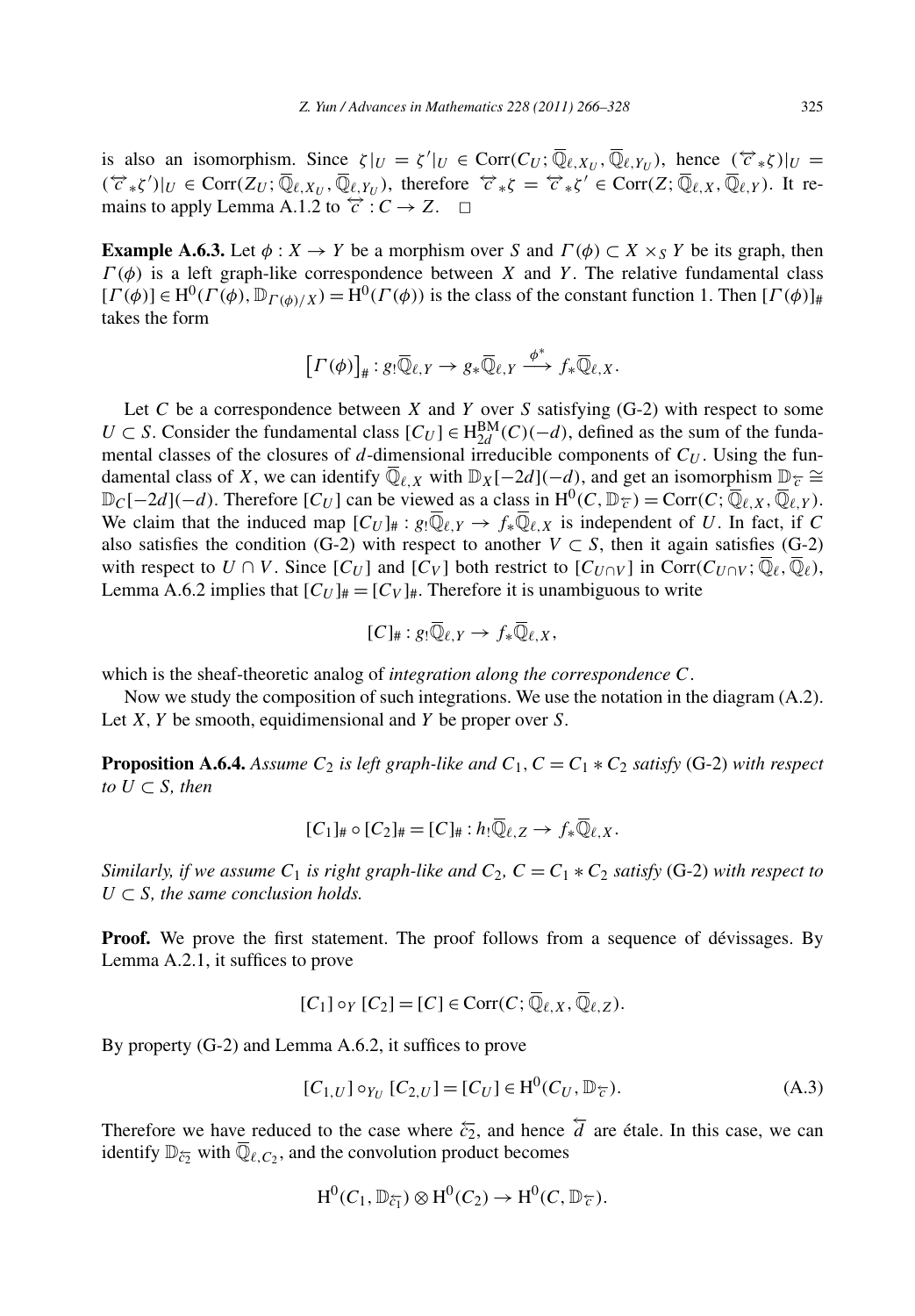Moreover,  $[C_2]$  becomes the class of constant function 1 in  $H^0(C_2)$ . Therefore, convolution with  $[C_2]$  becomes the pull-back along the étale morphism  $\overline{d}$ :

$$
\overleftarrow{d}^*: {\mathrm{H}}^0(C_1, \mathbb D_{\overleftarrow{c_1}}) \to {\mathrm{H}}^0(C, \mathbb D_{\overleftarrow{c}}).
$$

It is obvious that  $\overleftarrow{d}$  \*[ $C_1$ ] = [*C*]. Therefore (A.3) is proved.  $□$ 

# *A.7. The convolution algebra*

Assume *X* is smooth of equidimension *d* and  $f: X \rightarrow S$  is proper. Let *C* be a self correspondence of *X* over *S* satisfying (G-2). Assume we have a morphism  $\mu : C \times C \rightarrow C$  as correspondences which is associative, i.e., the following diagram is commutative:



Then the convolution gives a multiplication on Corr $(C; \overline{Q}_{\ell,X}, \overline{Q}_{\ell,X})$ :

$$
\circ : \text{Corr}(C; \overline{\mathbb{Q}}_{\ell,X}, \overline{\mathbb{Q}}_{\ell,X}) \otimes \text{Corr}(C; \overline{\mathbb{Q}}_{\ell,X}, \overline{\mathbb{Q}}_{\ell,X}) \stackrel{\circ_X}{\longrightarrow} \text{Corr}(C * C; \overline{\mathbb{Q}}_{\ell,X}, \overline{\mathbb{Q}}_{\ell,X})
$$

$$
\stackrel{\mu_*}{\longrightarrow} \text{Corr}(C; \overline{\mathbb{Q}}_{\ell,X}, \overline{\mathbb{Q}}_{\ell,X}),
$$

which is associative by Lemma A.2.2. Therefore Corr $(C; \overline{\mathbb{Q}}_{\ell,X}, \overline{\mathbb{Q}}_{\ell,X})$  acquires a (non-unital) algebra structure. Restricting to  $C_U$ , Corr $(C_U; \overline{\mathbb{Q}}_{\ell,X_U}, \overline{\mathbb{Q}}_{\ell,X_U})$  is also a (non-unital) algebra.

**Remark A.7.1.** We have a map

$$
\mathrm{End}_S(X) \to \mathrm{Corr}(X \times_S X; \overline{\mathbb{Q}}_{\ell,X}, \overline{\mathbb{Q}}_{\ell,X})
$$

which sends a morphism  $\phi: X \to X$  to the fundamental class of its graph. By Example A.6.3, this is an *anti-*homomorphism of monoids. Here the monoid structures are given by the composition of morphisms on the LHS and the convolution  $\circ$  on the RHS.

# **Proposition A.7.2.**

(1) *The map*

$$
(-)_{\#}:Corr(C; \overline{\mathbb{Q}}_{\ell,X}, \overline{\mathbb{Q}}_{\ell,X}) \to \text{End}_{S}(f_{*}\overline{\mathbb{Q}}_{\ell,X})
$$
(A.4)

*is an algebra homomorphism.*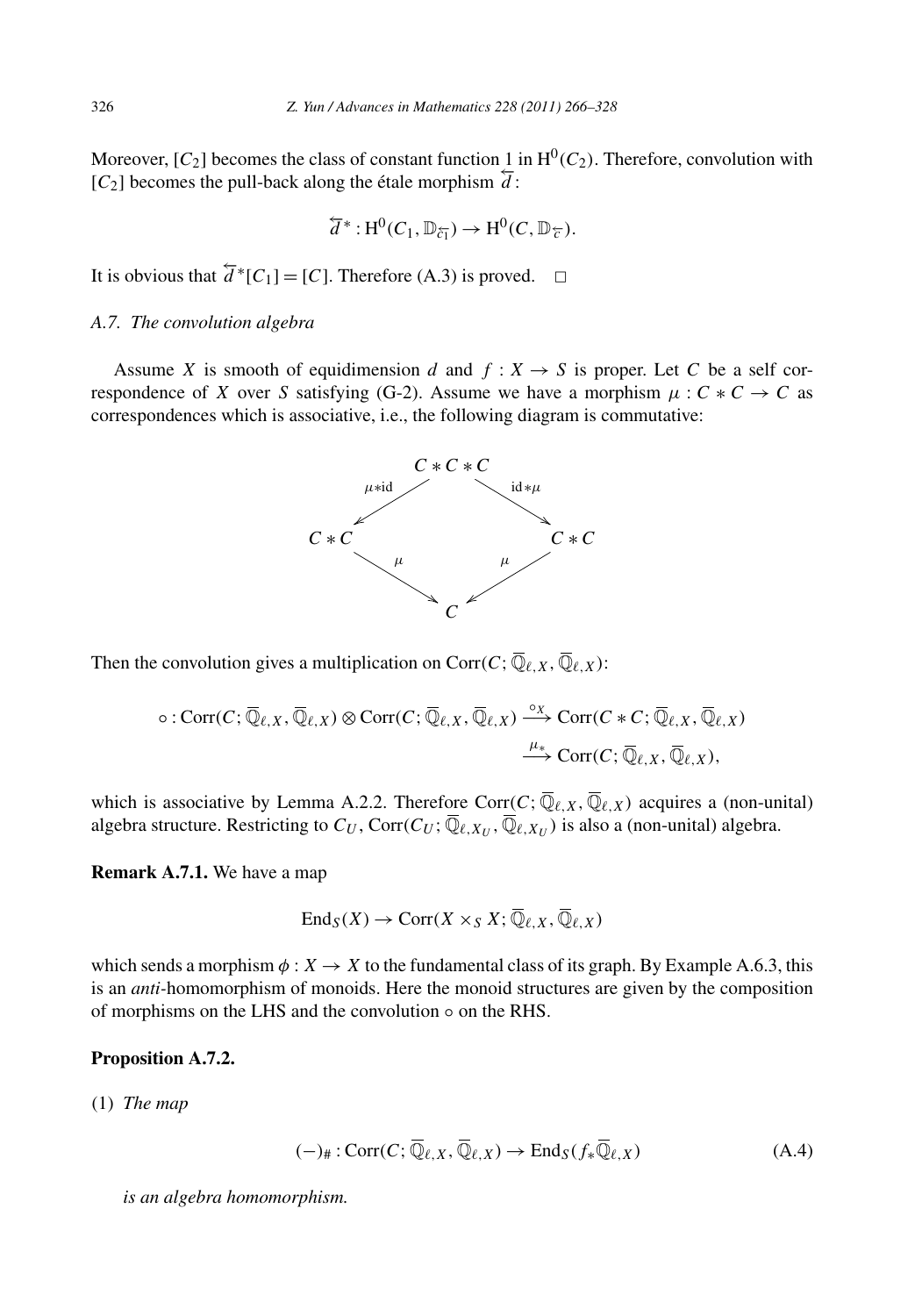#### (2) *The map* (A.4) *factors through the restriction map*

$$
j^* : \text{Corr}(C; \overline{\mathbb{Q}}_{\ell,X}, \overline{\mathbb{Q}}_{\ell,X}) \to \text{Corr}(C_U; \overline{\mathbb{Q}}_{\ell,X_U}, \overline{\mathbb{Q}}_{\ell,X_U})
$$

*so that we also have an algebra homomorphism*

$$
(-)_{U,\#}: \mathrm{H}^{0}(C_{U}, \mathbb{D}_{\overline{\mathcal{C}}}) \to \mathrm{End}_{S}(f_{*}\overline{\mathbb{Q}}_{\ell,X}). \tag{A.5}
$$

**Proof.** (1) follows from Lemma A.2.1; (2) The factorization follows from Lemma A.6.2. Using the identification  $\overline{\mathbb{Q}}_{\ell,X} \cong \mathbb{D}_X[-2d](-d)$ , we can identify *j*<sup>\*</sup> with the restriction map

$$
H_{2d}^{BM}(C)(-d) \to H_{2d}^{BM}(C_U)(-d),
$$

which is surjective. Therefore the map  $(A.5)$  is also an algebra homomorphism because  $(A.4)$ is.  $\Box$ 

# **References**

- [1] A. Beauville, Y. Laszlo, Conformal blocks and generalized theta functions, Comm. Math. Phys. 164 (2) (1994) 385–419.
- [2] A. Beauville, Y. Laszlo, Un lemme de descente, C. R. Acad. Sci. Paris Sér. I Math. 320 (3) (1995) 335–340.
- [3] A. Beilinson, V. Drinfeld, Quantization of Hitchin's integrable system and Hecke eigensheaves, preprint available at http://www.math.uchicago.edu/~mitya/langlands.html.
- [4] I. Biswas, S. Ramanan, Infinitesimal study of Hitchin pairs, J. Lond. Math. Soc. 49 (1994) 219–231.
- [5] W. Borho, R. MacPherson, Partial resolutions of nilpotent varieties, in: Astérisque, vols. 101–102, Soc. Math. France, Paris, 1983, pp. 23–74.
- [6] N. Bourbaki, Éléments de mathématique, Fasc. XXXIV, Groupes et algèbres de Lie, Chapitres IV–VI, Actualités Scientifiques et Industrielles, vol. 1337, Hermann, Paris, 1968.
- [7] I. Cherednik, Double affine Hecke algebras and Macdonald's conjectures, Ann. of Math. (2) 141 (1) (1995) 191– 216.
- [8] I. Cherednik, Double affine Hecke algebras, London Math. Soc. Lecture Note Ser., vol. 319, Cambridge University Press, Cambridge, 2005.
- [9] N. Chriss, V. Ginzburg, Representation theory and complex geometry, Birkhäuser Boston, Inc., Boston, MA, 1997.
- [10] R. Donagi, Spectral covers, in: Current Topics in Complex Algebraic Geometry, Berkeley, CA, 1992/1993, in: Math. Sci. Res. Inst. Publ., vol. 28, Cambridge Univ. Press, Cambridge, 1995, pp. 65–86.
- [11] G. Faltings, Stable *G*-bundles and projective connections, J. Algebraic Geom. 2 (1993) 507–568.
- [12] D. Gaitsgory, Affine Grassmannian and the loop group, notes by D. Gaitsgory and N. Rozenblyum, available at http://www.math.harvard.edu/~gaitsgde/grad\_2009/SeminarNotes/Oct13(AffGr).pdf.
- [13] D. Gaitsgory, Construction of central elements of the affine Hecke algebra via nearby cycles, Invent. Math. 144 (2) (2001) 253–280.
- [14] M. Goresky, R. Kottwitz, R. MacPherson, Codimensions of root valuation strata, Pure Appl. Math. Q. 5 (4) (2009) 1253–1310, Special Issue: In honor of John Tate, Part 1.
- [15] A. Grothendieck, L. Illusie, Formule de Lefschetz, exposé III of SGA 5, Lecture Notes in Math., vol. 589, Springer-Verlag, 1977.
- [16] N. Hitchin, Stable bundles and integrable systems, Duke Math. J. 54 (1) (1987) 91-114.
- [17] V. Kac, Infinite-Dimensional Lie Algebras, third ed., Cambridge University Press, Cambridge, 1990.
- [18] A. Kapustin, E. Witten, Electric–magnetic duality and the geometric Langlands program, Commun. Number Theory Phys. 1 (1) (2007) 1–236.
- [19] D. Kazhdan, G. Lusztig, A topological approach to Springer's representations, Adv. Math. 38 (2) (1980) 222–228.
- [20] D. Kazhdan, G. Lusztig, Fixed point varieties on affine flag manifolds, Israel J. Math. 62 (2) (1988) 129–168.
- [21] B. Kostant, Lie group representations on polynomial ring, Amer. J. Math. 81 (1963) 327–404.
- [22] Y. Laszlo, C. Sorger, The line bundles on the moduli of parabolic *G*-bundles over curves and their sections, Ann. Sci. École Norm. Sup. (4) 30 (4) (1997) 499–525.